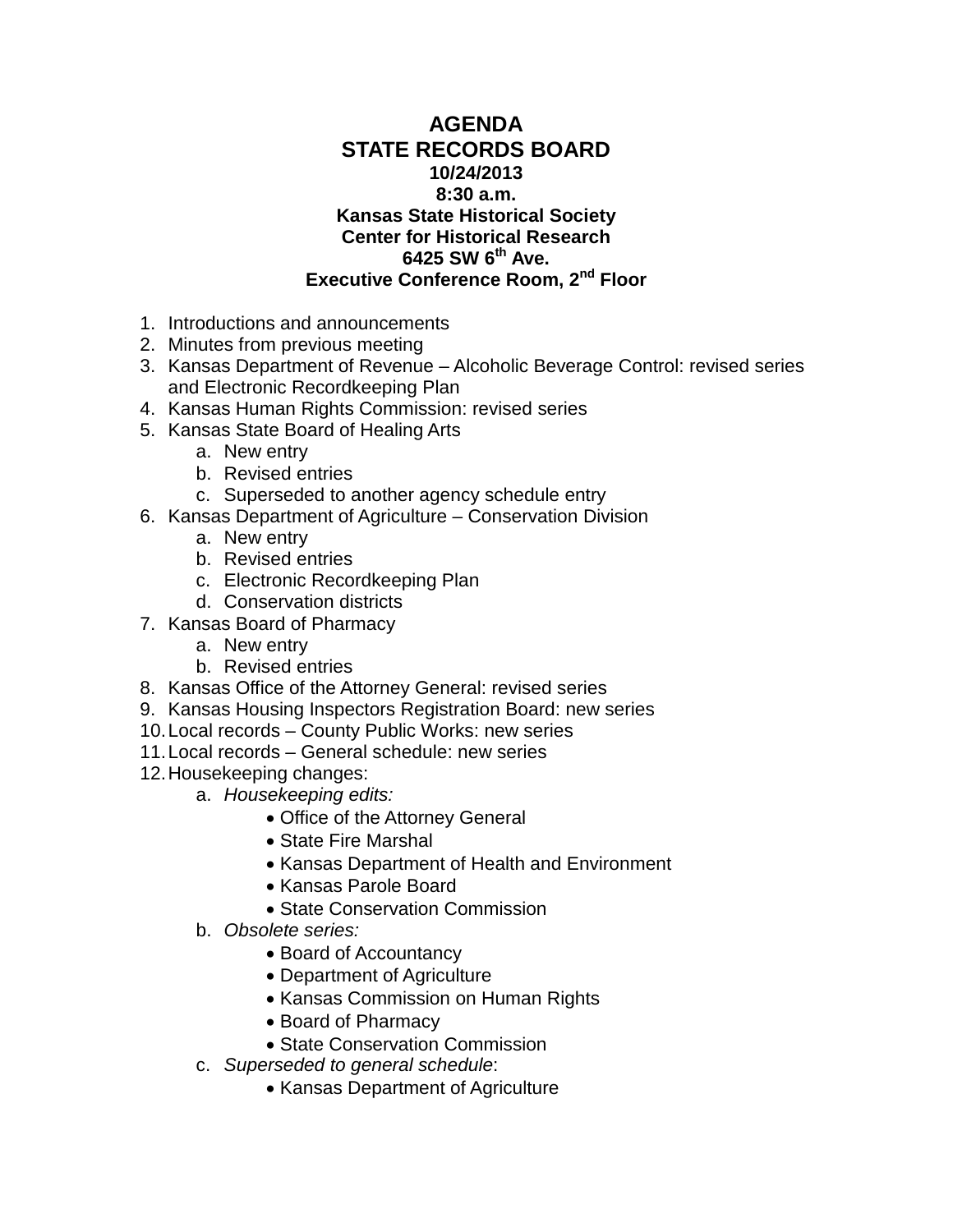- Animal Health Department
- Kansas Commission on Human Rights
- Office of the State Bank Commissioner
- State Board of Healing Arts
- Kansas Dental Board
- Board of Mortuary Arts
- Board of Emergency Medical Services
- Governmental Ethics Commission
- Kansas Department of Transportation
- Department of Labor
- Kansas Lottery
- Board of Optometry Examiners
- Board of Pharmacy
- Department of Revenue
- Kansas School for the Blind
- Kansas School for the Deaf
- Kansas Conservation Commission
- Kansas State Department of Education
- Board of Technical Professions
- Kansas Commission on Veterans Affairs
- Kansas Board of Veterinary Examiners

## 13.Other business:

- a. Social media survey of state agencies
- b. Upcoming records officers' meetings
- c. Future meetings:
	- 9 January 2014
	- 10 April 2014
	- 10 July 2014
	- 9 October 2014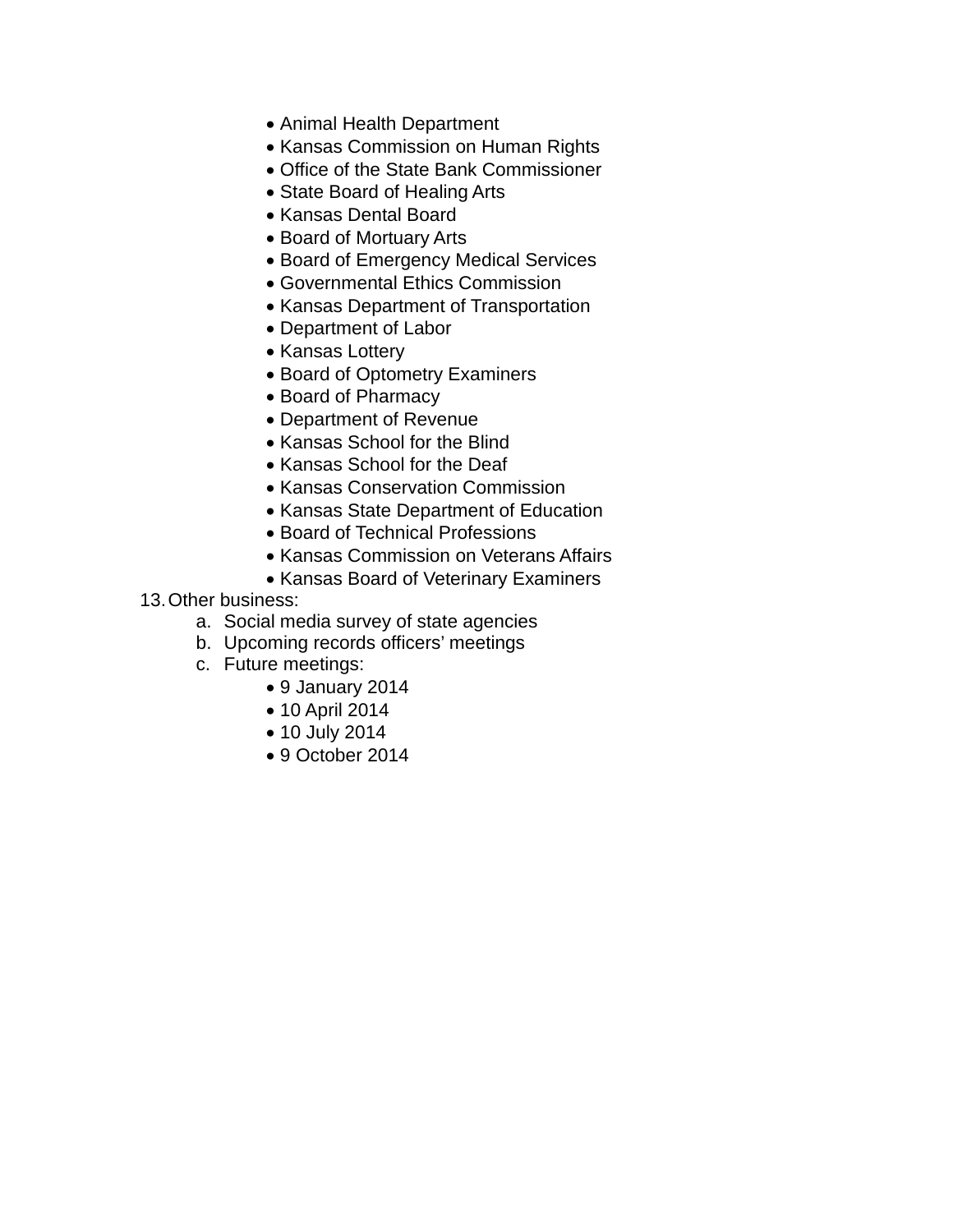### State Records Board 18 July 2013 Center for Historical Research, Kansas Historical Society

### Present: Lisa Mendoza, chair, Office of the Attorney General Matt Veatch, State Archivist, Kansas Historical Society Patricia Michaelis, designee of the Kansas Historical Society Executive Director

Not present: Frank Burnam, designee of the Secretary of Administration Bill Sowers, designee of the State Librarian

Also present: Craig Haugsaess, Board of Regents Lori Ploude, Department of Administration Teresa Anderson, Johnson County Records & Tax Administration Darrell Garwood, Kansas Historical Society Lu Ann Harris, Kansas Historical Society Marcella Wiget, Kansas Historical Society

Meeting brought to order by Lisa Mendoza at 8:32 a.m.

- 1. *Introductions and announcements*: The group discussed the latest update about KEEP.
- 2. *Minutes from previous meeting:* Ms. Michaelis moved approval, Mr. Veatch seconded; unanimous approval of minutes as presented.
- 3. *Kansas Board of Regents – revised series*: Craig Haugsaess explained that the general educational development (GED) process in Kansas and the nation has recently solidified, necessitating changes to the records series 0106-561. Starting in January 2014, the paper-andpencil test will no longer be available; instead all test-takers will take the computer test. Those centers only offering the paper-and-pencil test and unwilling/unable to convert to the electronic version will be closing, their paper records coming to the Kansas Board of Regents (KBOR). KBOR staff have started a validation process to ensure all records received will be consistent and correct, checking that the computer and paper records agree or that unduplicated paper information is entered into their database. Once the validation project is complete, KBOR requests that the paper copies be destroyed and the data remain as the official copy.

**Motion:** Mr. Veatch moved, Ms. Michaelis seconded; unanimous approval of revised retention schedule entry as submitted.

4. *Kansas Department of Administration*: The department had no series scheduled for waiting lists for parking lots owned and used by State of Kansas employees in downtown Topeka. The board questioned what was superseded or updated on the lists and whether the entire waiting list was updated or just certain names changed. The entire list is superseded.

**Motion:** Ms. Michaelis moved, Mr. Veatch seconded; unanimous approval of new retention schedule entry as submitted.

5. *Office of the Attorney General*: Ms. Mendoza in her capacity as records officer has been cleaning up her agency's schedule as she can, so there are a variety of schedule entries presented. She discussed the new series coming before the board, explaining that creditors will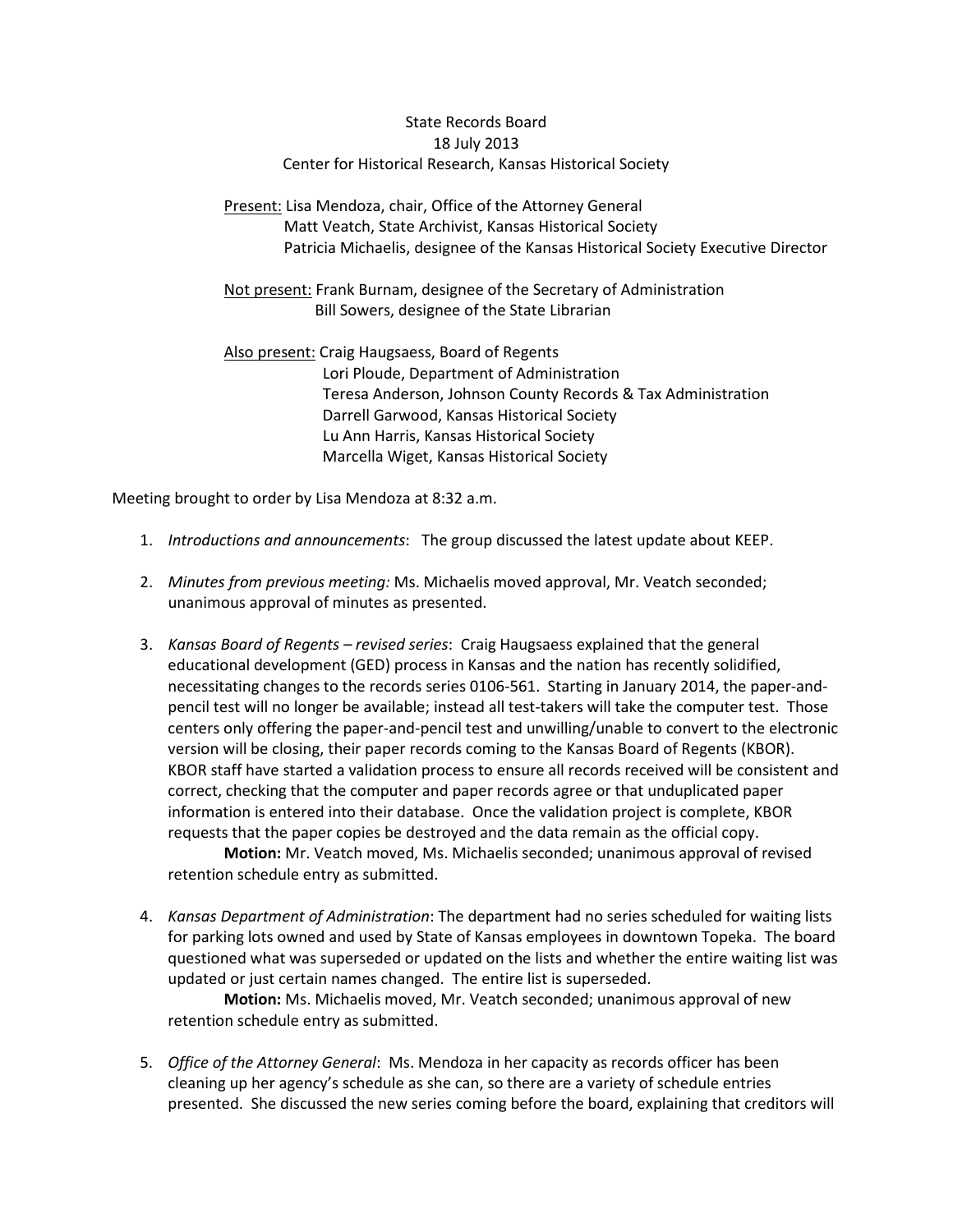send the Attorney General's office information about class actions and bankruptcies if they think Kansas entities are involved. This leads to a set of possible actions, most of which lead to destruction of the information, unless the Attorney General's office becomes actively involved. At that point the records become part of a case file, a separately scheduled record series.

Ms. Mendoza also described the revised series presented to the board, explaining that several retention and disposition schedule entries provide information about the destruction of paper records only after they have been scanned, with the scanned documents to be retained permanently. This information was based on a workflow that has not come to pass in most divisions, so Ms. Mendoza is revising pertinent schedule entries to allow for differing record copy formats and to ensure that all formats are appropriately scheduled. This will be an ongoing effort. Scanning continues in some divisions, such as Consumer Protection and Criminal, but not in LOGIC or other divisions.

The Attorney General's office may serve as general counsel but not prosecuting counsel when working with other state agencies, boards, and commissions, Ms. Mendoza explained in conjunction with series 0050-082. Ms. Michaelis wanted to know whether a general schedule entry existed for these types of records for all state agencies. Such records generally fall under a variety of schedule entries, such as policy-related or routine correspondence, or open records requests. Ms. Mendoza also noted that interlocal cooperation agreements are maintained by the Secretary of State's office and the Attorney General's office does not need to hold onto these documents for a long time.

Over time, recordkeeping practices have changed at the Attorney General's office, and now working and final opinion files are kept together. Ms. Mendoza explained the differences between formal and informal opinions. The board discussed the thoroughness of the schedule entry for the Opinion files and how useful it would be to understand better government process.

**Motion:** Ms. Michaelis moved, Mr. Veatch seconded; unanimous approval of all new, revised, and superseded retention schedule entries as submitted.

6. *Kansas Historical Society – revised series*: Due to space constraints, the Heritage Trust Fund grant files will be placed in the State Archives rather than remaining interfiled with the National & State Register of Historic Places records. Program staff indicated these grant files are not pulled as frequently so it will not become a burden for archives reference staff. Discussion revolved around the electronic copy, which remains a convenience copy.

**Motion:** Ms. Mendoza moved, Mr. Veatch seconded; unanimous approval of schedule entry as presented.

7. *Local records: Noxious Weeds – revised series*: These records were recently newly scheduled at the state level and determined to have archival value when compiled by the state weed specialist. Therefore the local schedule entry was revised to allow the county noxious weeds directors to destroy their copies of the records, rather than retaining them permanently.

**Motion:** Ms. Michaelis moved approval, Mr. Veatch seconded, unanimous approval of revised schedule entry as submitted.

8. *Housekeeping changes*: Ms. Wiget explained that the Kansas Historical Society's database administrator was able to revise the housekeeping report to categorize changes by housekeeping edits, superseding to general schedule entries, and obsolete schedule entries, in order to improve the report's accessibility. The report will continue to be voluminous as records management staff work with agencies to clean up their retention and disposition schedules. The board accepted the report and appreciated records management staff's effort.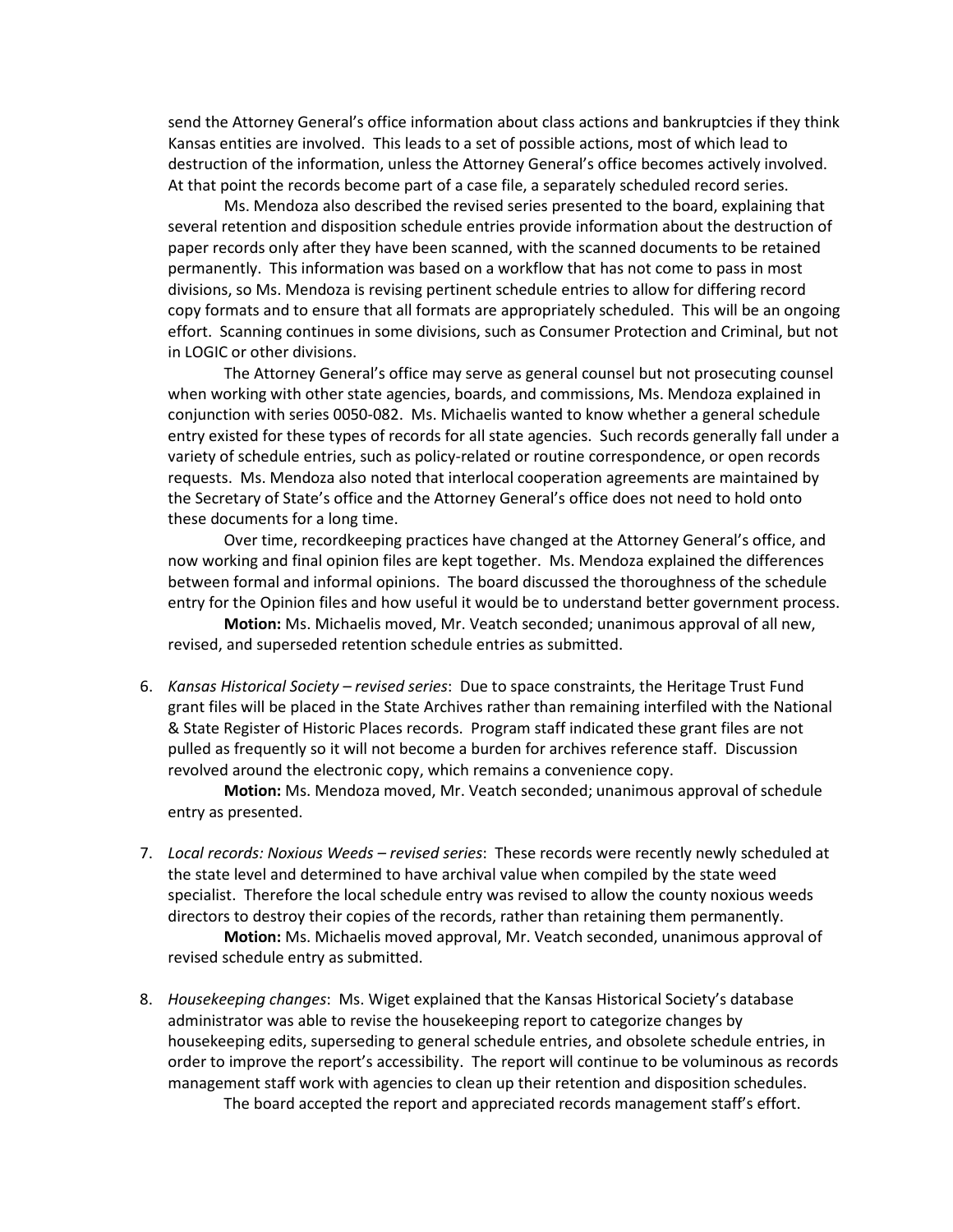#### 9. *Other business:*

*Social media*: At its last meeting, the board had requested a report on social media for state government. Mr. Garwood presented on the topic. Social media has become a major force in communication largely since 2000, when content became mobile, and particularly since 2008 when interaction became more prevalent and possible, such as through Twitter and Facebook.

The board agreed that under the Public Records Act, K.S.A. 75-3501 *et seq*., social media sites are government records. Many other states also note in statute and policy that social media sites are public record and may be retained for the long-term or permanently.

The board also agreed that social media sites should be appraised and scheduled in Kansas. Discussion followed regarding how to appraise these records. Suggestions included surveying records officers before the records officers' meeting in November and asking records officers to attend and discuss their ideas on how to handle these types of records. Discussion also revolved around appraising at a macro-level for the entire state and generating a general schedule entry or appraising at a micro-level and looking at each agency's use of social media and scheduling specifically for individual state agencies. Mr. Veatch urged the board to consider the differences in communication available through social media between the state and its citizens, and that this communication is worth keeping for its enduring value.

The board discussed how to preserve social media sites. ArchiveSocial is the leading entity working with government agencies to preserve this type of media; Archivelt from the Internet Archive is also used. Concerns revolve around how to collect the sites, to what extent information can be followed from the preserved data (such as preserving live links), and how to preserve the functionality of sites. Data can be exported from many social media sites now but it is stripped of its look, feel, and context. If the board determines that such data should be preserved for the good of the state, then it will also need to determine policy for procedures and practices to follow when preserving such data.

The board looked at North Carolina's ArchiveSocial site. This company allows various social media sites to be presented together in a single entity.

Ms. Mendoza suggested first creating guidance for agencies to follow and later, after gathering records officers' input, discussing more formal retention requirements. The board discussed potential questions to go on the survey.

**Motion**: Mr. Veatch moved that records management staff will formulate a records officer's survey on social media and implement it. Motion unanimously approved. Staff will put out the survey in September to provide preliminary results at the October State Records Board meeting and to discuss with the records officers at the November meeting.

*Short-term records and their record copy format*: Discussion arose regarding whether differing record copy formats need to be noted formally in a retention schedule entry for shortterm records to be destroyed. This was specifically related to series schedule entries that only dealt with electronic records, not with legacy paper records. Suggestions included creating a static field in the database, seen publicly, for every entry noting that retention requirements apply whether it's paper or electronic, but there were concerns with taking this step. Instead in the specific instance under discussion, records management staff will make an internal remark that will appear on the housekeeping report.

*Local records management official joining the Electronic Records Committee (ERC)*: Records management staff wanted to ensure that a local county official joining the ERC would not be a problem. Ms. Mendoza thought that having a local voice would be beneficial for the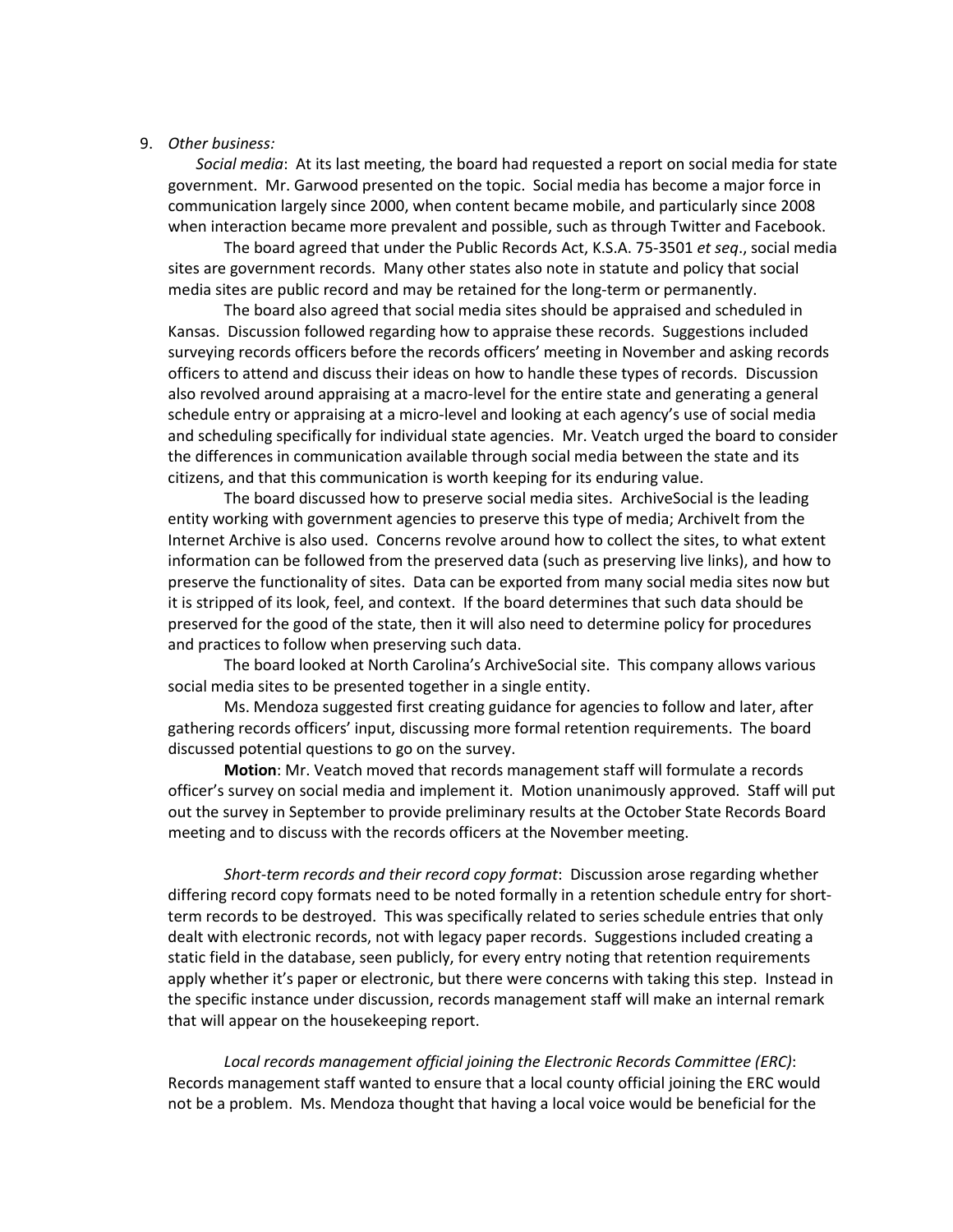ERC and agreed that Teresa Anderson from Johnson County should join the committee, which is informally invited by Matt Veatch to convene.

Meeting adjourned at 10:30 a.m.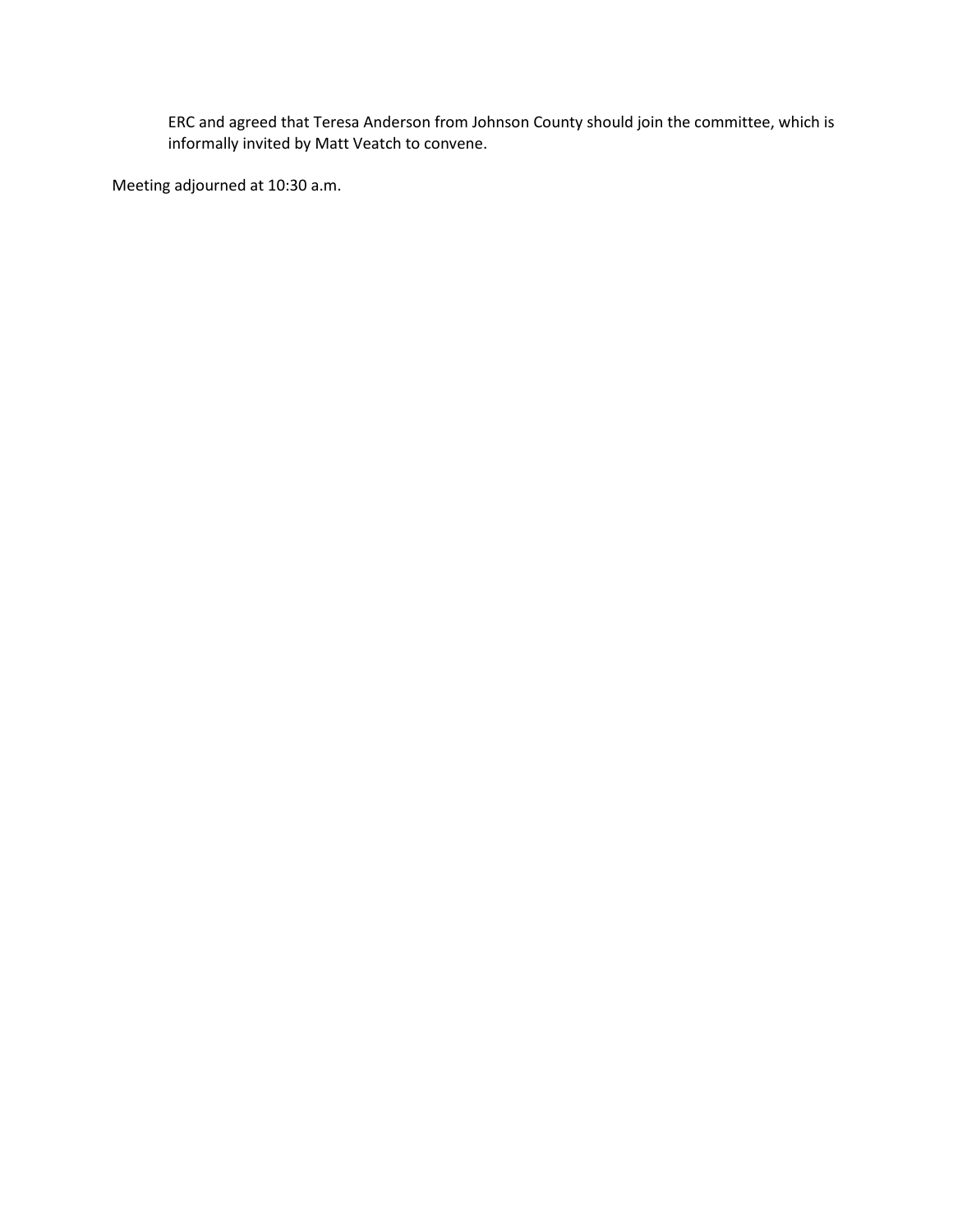- 1. **Agency:** Kansas Department of Revenue Alcoholic Beverage Control
- 2. **Records Officer:** Richard Cram, Shawnel Neal **Phone**: 296-8042
- 3. **Appraising Archivist:** Marcella Wiget
- 4. **Date of Appraisal:** 05/15/2013
- 5. **a) Total records – No. of Series**: 1
	- **b) New series – No. of Series**: 0
	- **c) Revised existing series – No. of Series**: 1
	- **d) Obsolete schedules – No. of Series**: 0
	- **e) Series superseded by other schedules – No. of Series**: 0
	- **f) Series superseded by general schedules – No. of Series**: 0
- 6. **Archival/Permanent records – No. of Series**: 0
- 7. **Records Eligible for Immediate Transfer to Archives – No. of Series**: 0

## 8. **Appraisal Based Upon:**

Discussions with ABC deputy director, review of existing schedule entry.

## 9. **Appraisal Narrative**:

In the spring of 2013, the Kansas Department of Revenue sent the State Archivist a high-level project plan to review through the Enterprise Project Management Office (EPMO). Through reviewing project plan materials, State Archives staff discovered some records not included in the existing retention and disposition schedule and that the series required an Electronic Recordkeeping Plan. Staff also determined these records, once deemed archival, are not really of historical value, though they may have long-term business value.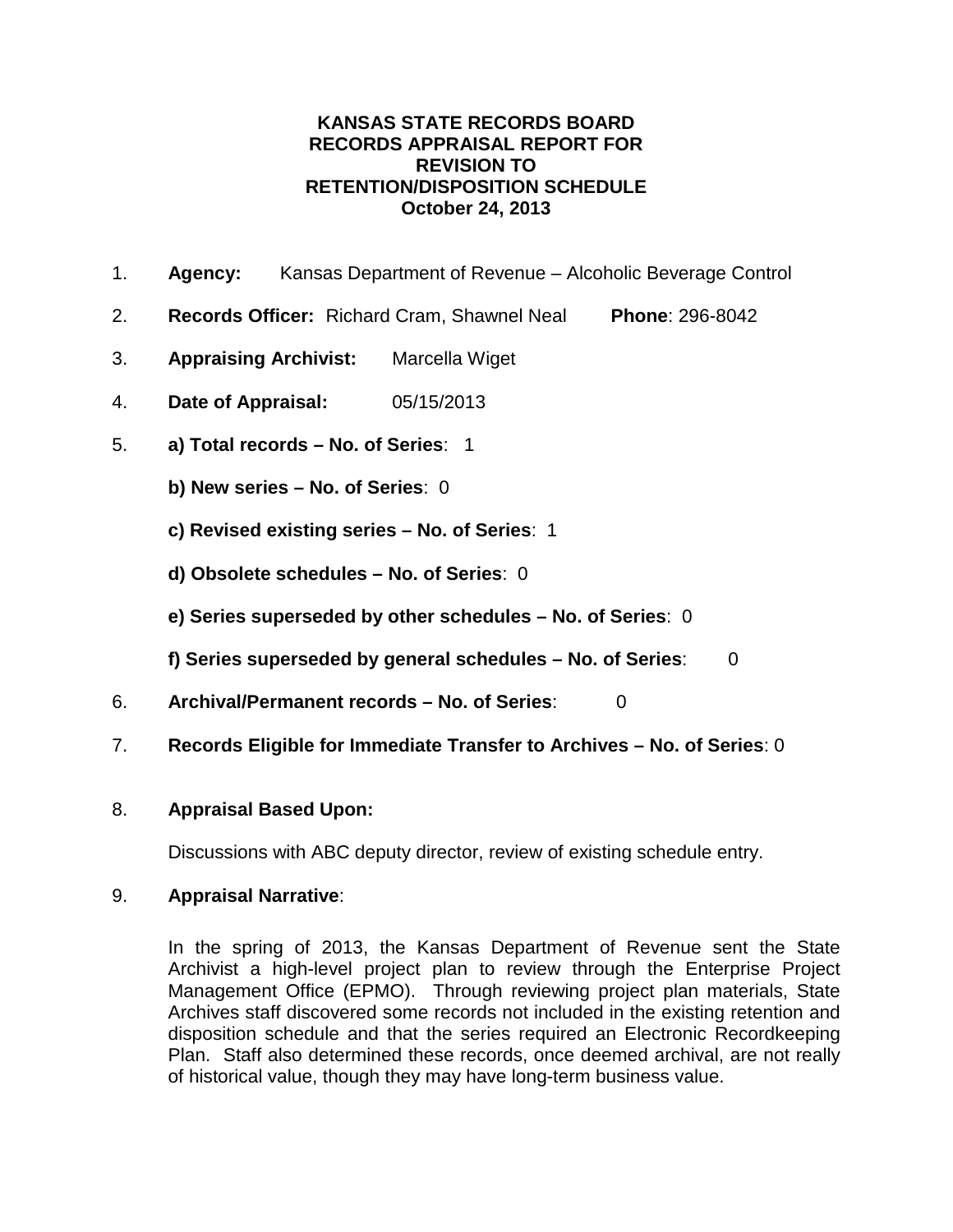# **565-001 Department of Revenue Division of Alcoholic Beverage Control**

**Licensing Files** (Series 0003-565)

Documents relating to licenses issued to retail liquor and drinking establishments to ensure compliance with state and federal regulations. Records can contain information about administrative hearing actions and litigation related to investigations of licensees.

**Entry Status:** Ready for SRB

**Recommended Status:**Revise

**Retention Period:** See comments

**Disposition:** Destroy

**Restrictions:** KSA 75-5133

**Comments:** Retain licensing records 3 years after entity is no longer licensed, then destroy and/or delete. Retain information about administrative hearing actions for 5 years after case is closed, then destroy and/or delete. Retain information about litigation activities for 10 years after case is closed, then destroy and/or delete.

**Schedule Authority:** Agency Schedule

**KAR Number** 53-2-106

**Last Surveyed** 07 May 2013

**Record Copy:** Electronic

**Electronic Recordkeeping Plan Endorsed**

**Remarks:** 05/15/2013 mwiget: revised entry to include information about administrative hearings and litigation activities; revised retention comments also to include this information; and revised disposition from Archives to Destroy.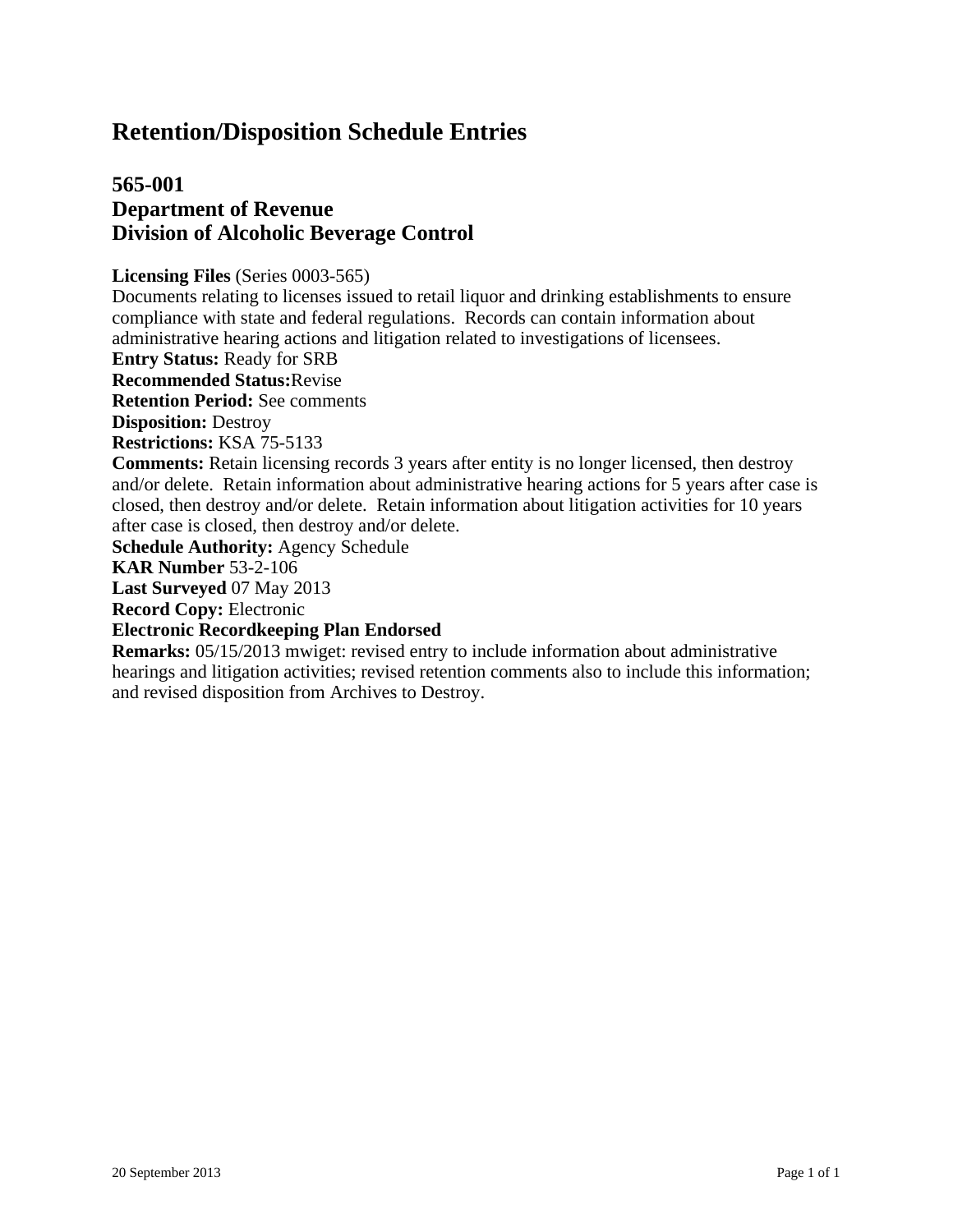- 1. **Agency:** Kansas Human Rights Commission
- 2. **Records Officer:** Ruth Glover **Phone**: 296-3206
- 3. **Appraising Archivist:** Marcella Wiget, Lu Harris
- 4. **Date of Appraisal:** September 26, 2013
- 5. **a) Total records – No. of Series**: 2
	- **b) New series – No. of Series**: 0
	- **c) Revised existing series – No. of Series**: 2
	- **d) Obsolete schedules – No. of Series**: 1 (see Housekeeping report)
	- **e) Series superseded by other schedules – No. of Series**: 0
	- **f) Series superseded by general schedules – No. of Series**: 20 (see Housekeeping report)
- 6. **Archival/Permanent records – No. of Series**: 0
- 7. **Records Eligible for Immediate Transfer to Archives – No. of Series**: 0
- 8. **Appraisal Based Upon:**

Discussions with records officer.

### 9. **Appraisal Narrative**:

Human Rights Commission's records officer contacted State Archives staff about correcting an error that had occurred in their agency schedule, making obsolete a series that should not have been. The agency also needed information about that and a related series updated.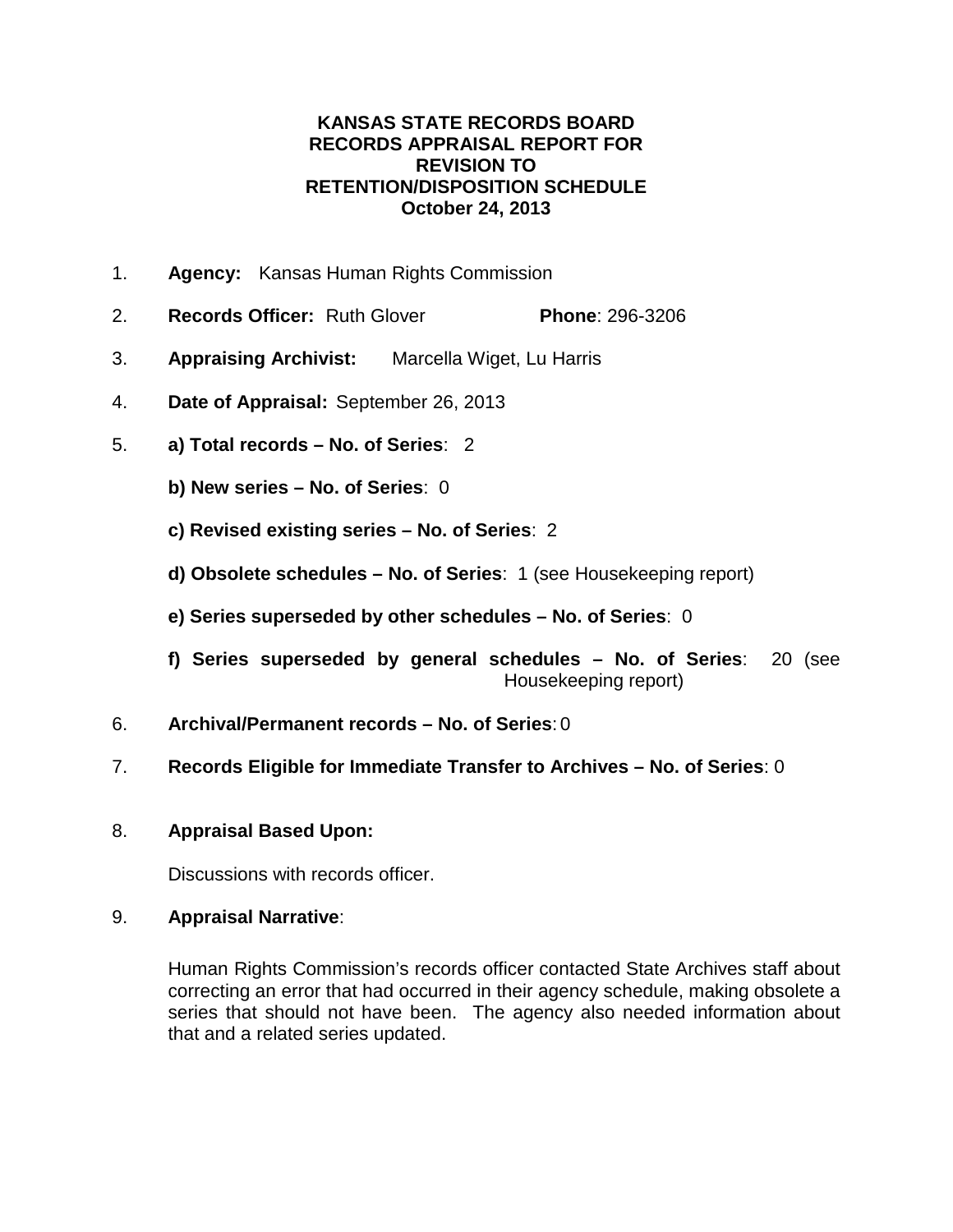# **058-001 Kansas Commission on Human Rights**

**Intake Files** (Series 0019-058) Records relating to the initial contact with complainant without resulting in a formal complaint filed or investigation. **Entry Status:** Ready for SRB **Recommended Status:**Revise **Retention Period:** 003 fiscal years **Disposition:** Destroy **Restrictions:** Portions may be restricted per K.S.A. 45-221(a)(1)(14)(30) **Comments:** Also known as "Dead Files." **Schedule Authority:** Agency Schedule **KAR Number** 53-2-132 **Last Surveyed** 26 September 2013 **Record Copy:** Paper **Remarks:** 09/26/2013: revised retention period from 30 years to 3 fiscal years, specified restrictions.

**Investigative Files** (Series 0001-058) Records related to investigations of complaints filed regarding alleged violations of the Kansas Act Against Discrimination and the Kansas Age Discrimination in Employment Act. **Entry Status:** Ready for SRB **Recommended Status:**Revise **Retention Period:** Retain for 005 fiscal years after case is closed, then destroy. **Disposition:** Destroy **Restrictions:** KSA 44-1005 **Comments:** Series includes racial profiling complaints from prior to 2012, at which time the Office of the Attorney General began responding to these complaints. **Schedule Authority:** Agency Schedule **KAR Number** 53-2-132 **Last Surveyed** 26 September 2013 **Record Copy:** Paper **Remarks:** 09/26/2013: reinstated series (had been superseded); revised description, comments, and retention period.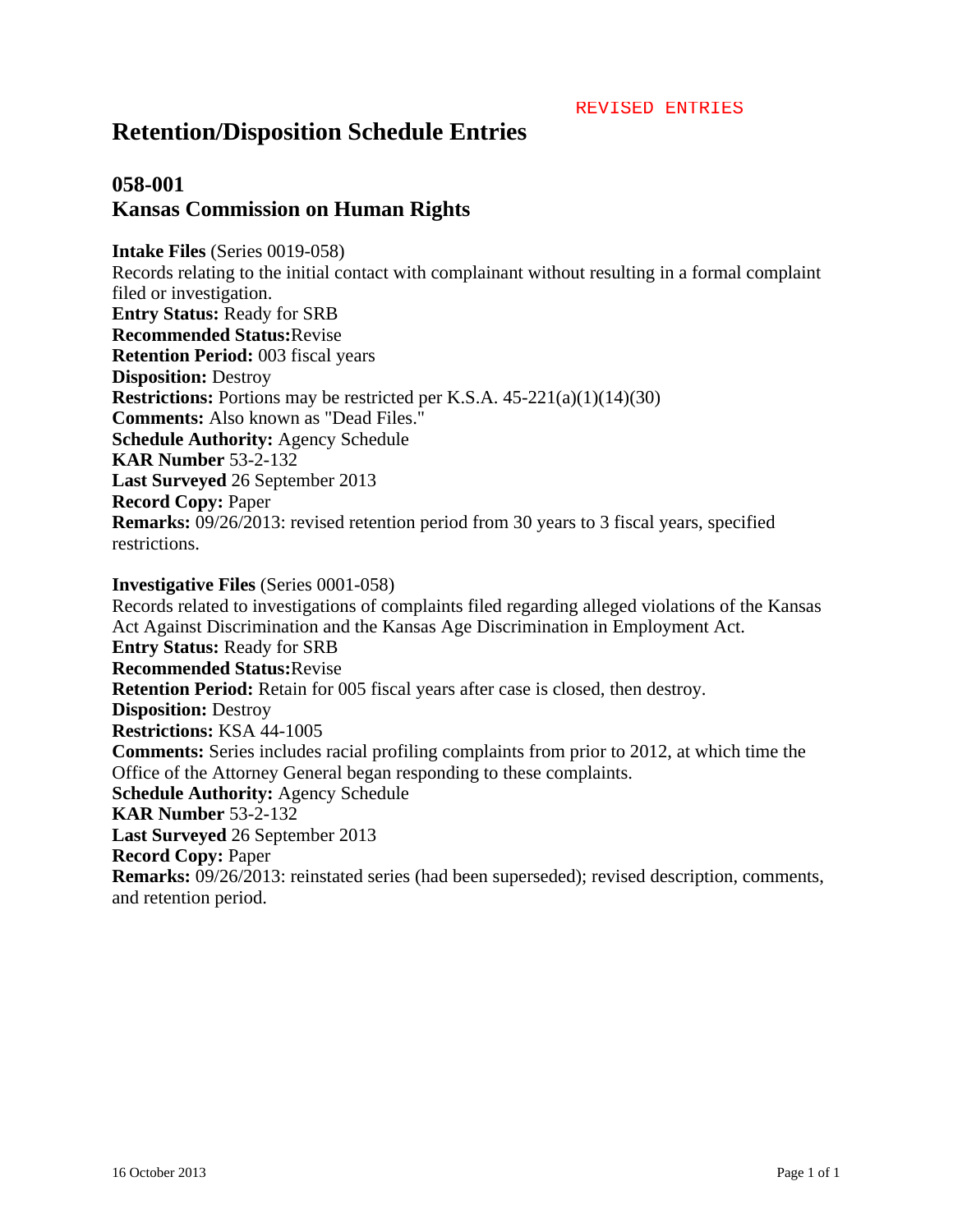- 1. **Agency:** Kansas State Board of Healing Arts
- 2. **Records Officer:** Michele Mainey **Phone**: 296-5945
- 3. **Appraising Archivist:** Marcella Wiget, Lu Harris
- 4. **Date of Appraisal:** 7 October 2013
- 5. **a) Total records – No. of Series**: 7
	- **b) New series – No. of Series**: 1
	- **c) Revised existing series – No. of Series**: 5
	- **d) Obsolete schedules – No. of Series**: 0
	- **e) Series superseded by other schedules – No. of Series**: 1
	- **f) Series superseded by general schedules – No. of Series**: 3 (see Housekeeping report)
- 6. **Archival/Permanent records – No. of Series**: 3
- 7. **Records Eligible for Immediate Transfer to Archives – No. of Series**: 2

## 8. **Appraisal Based Upon:**

Discussions with records officer, legal counsel, and program staff.

## 9. **Appraisal Narrative**:

Healing Arts' records officer contacted State Archives staff about transferring some unscheduled records, which triggered a meeting to discuss more generally updating Healing Arts' retention schedule. More work will need to be done due to Healing Arts' move to electronic recordkeeping.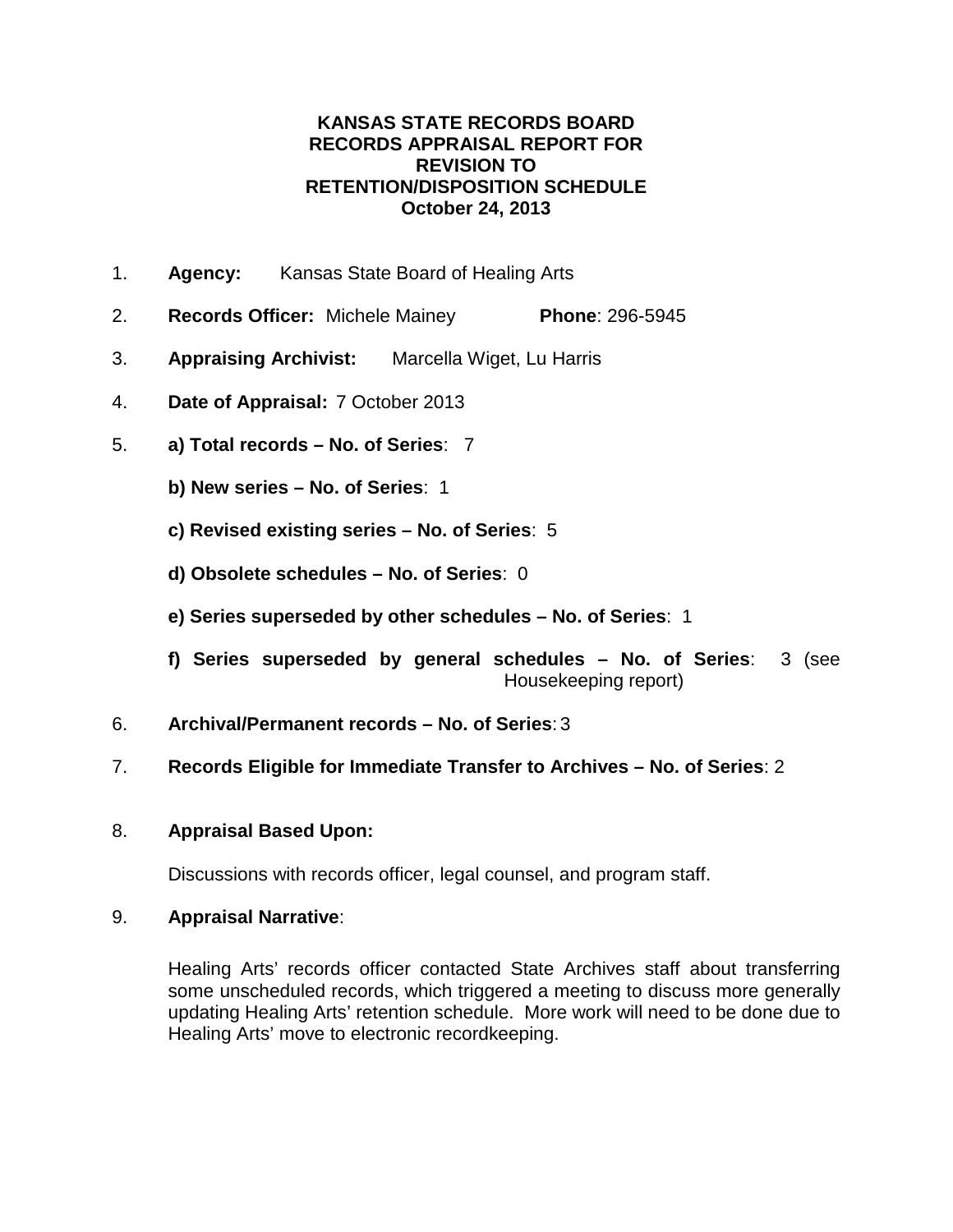# **105-001 State Board of Healing Arts**

### **Practice Protocols and Drug Prescription Protocols** (Series Unknown)

Written authorization of delegated professional responsibilities and practice activities to Physician Assistants, Athletic Trainers, and various other regulated professionals. Includes written authorization of prescribing authority to physician assistants and all notices of protocol termination.

**Entry Status:** Draft **Recommended Status:**Approve As New **Retention Period:** 030 cldr years **Disposition:** Destroy **Restrictions:** None **Schedule Authority:** Agency schedule **Last Surveyed** 25 September 2013 **Record Copy:** Paper, Electronic **Electronic Recordkeeping Plan Pending Remarks:** Oct. 2013: new entry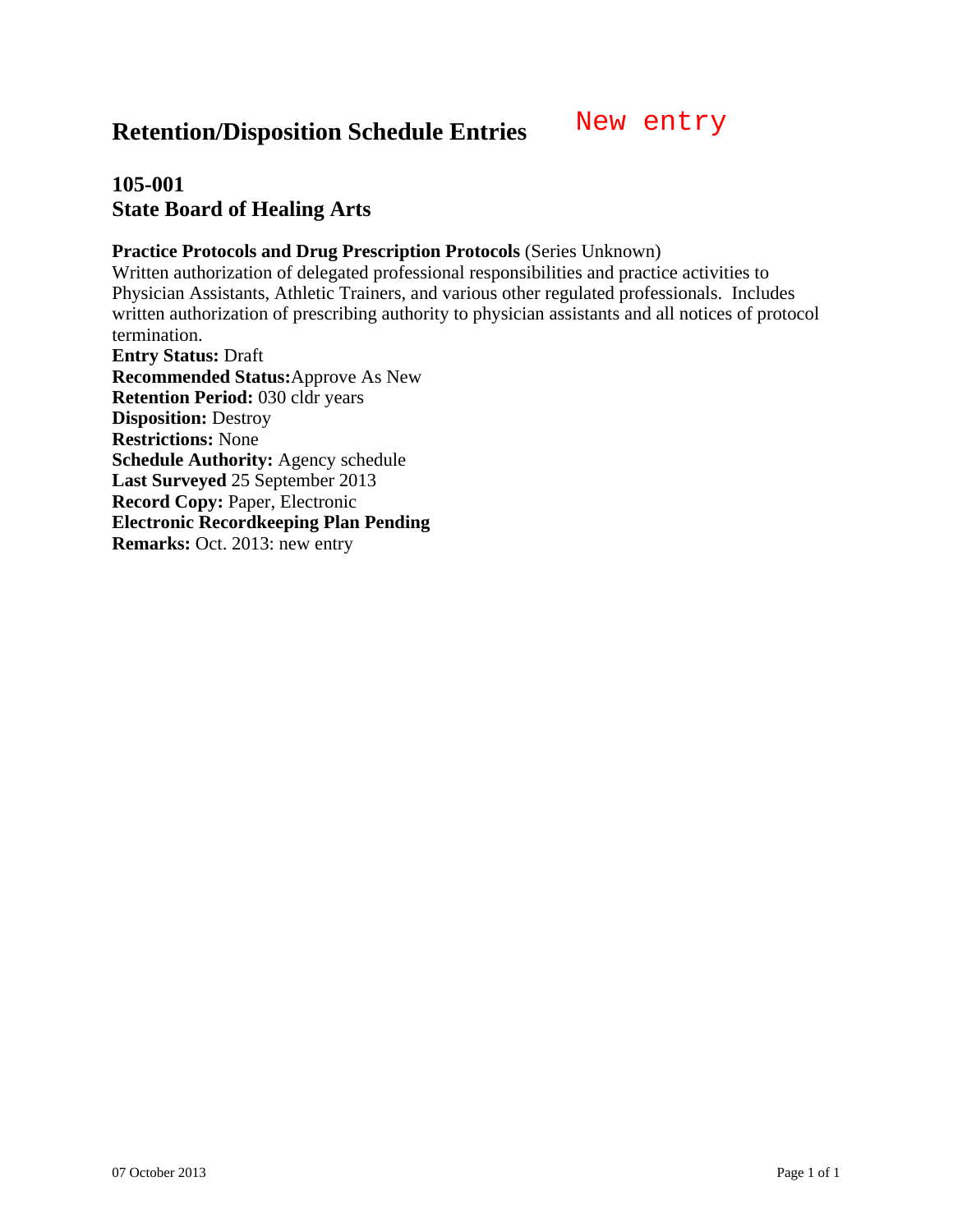#### Revised entries

# **Retention/Disposition Schedule Entries**

# **105-001 State Board of Healing Arts**

### **Examination Masters** (Series 0009-105)

Master copies of examinations given to applicants for licensure or certification in all professions regulated by the Kansas Board of Healing Arts. **Entry Status:** Ready for SRB

**Recommended Status:**Revise **Retention Period:** Permanent **Disposition:** Permanent **Restrictions:** KSA 45-221(a)(9) **Schedule Authority:** Agency Schedule **KAR Number** 53-2-102

**Last Surveyed** 05 August 1994 **Record Copy:** Unknown **Remarks:** 10/07/2013: clarified description.

#### **Licensing Files** (Series 0017-105)

Records related to the examination and licensing of individual practitioners of all professions regulated by the Kansas Board of Healing Arts: correspondence, copies of transcripts/diplomas, applications, and other materials. A.K.A. "Licensing Packets." Contains subseries for medical doctors, osteopaths, chiropractors, physical therapists, physical therapist assistants, medical residents, occupational therapists, occupational therapy assistants, respiratory therapists, radiologic technologists, naturopaths, podiatrists, physician assistants, and athletic trainers.

**Entry Status:** Ready for SRB

**Recommended Status:**Revise

**Retention Period:** See comments

**Disposition:** Archives

**Restrictions:** KSA 45-221(a)(1)(6)(9), 5 USC Sec. 522a

**Comments:** Upon receiving notice of the death of a practitioner whose licensing file is still at the agency, the licensing file is sent to Archives; otherwise retain licensing file for 030 cldr years, then transfer. Upon receiving notice of the death of a practitioner whose licensing file is already at Archives, the notice of death is sent to Archives separately.

**Schedule Authority:** Agency Schedule

**KAR Number** 53-2-077

**Last Surveyed** 25 September 2013

**Record Copy:** Unknown

**Remarks:** 10/07/2013: included additional medical profession types; added information regarding how records are transferred to the State Archives.

### **Licensing Programs Administrative Records** (Series 0006-105)

General records related to the administration of all regulated professions' licensing programs: examinations, correspondence, lists of practitioners, information on schools, publications, etc. **Entry Status:** Ready for SRB **Recommended Status:**Revise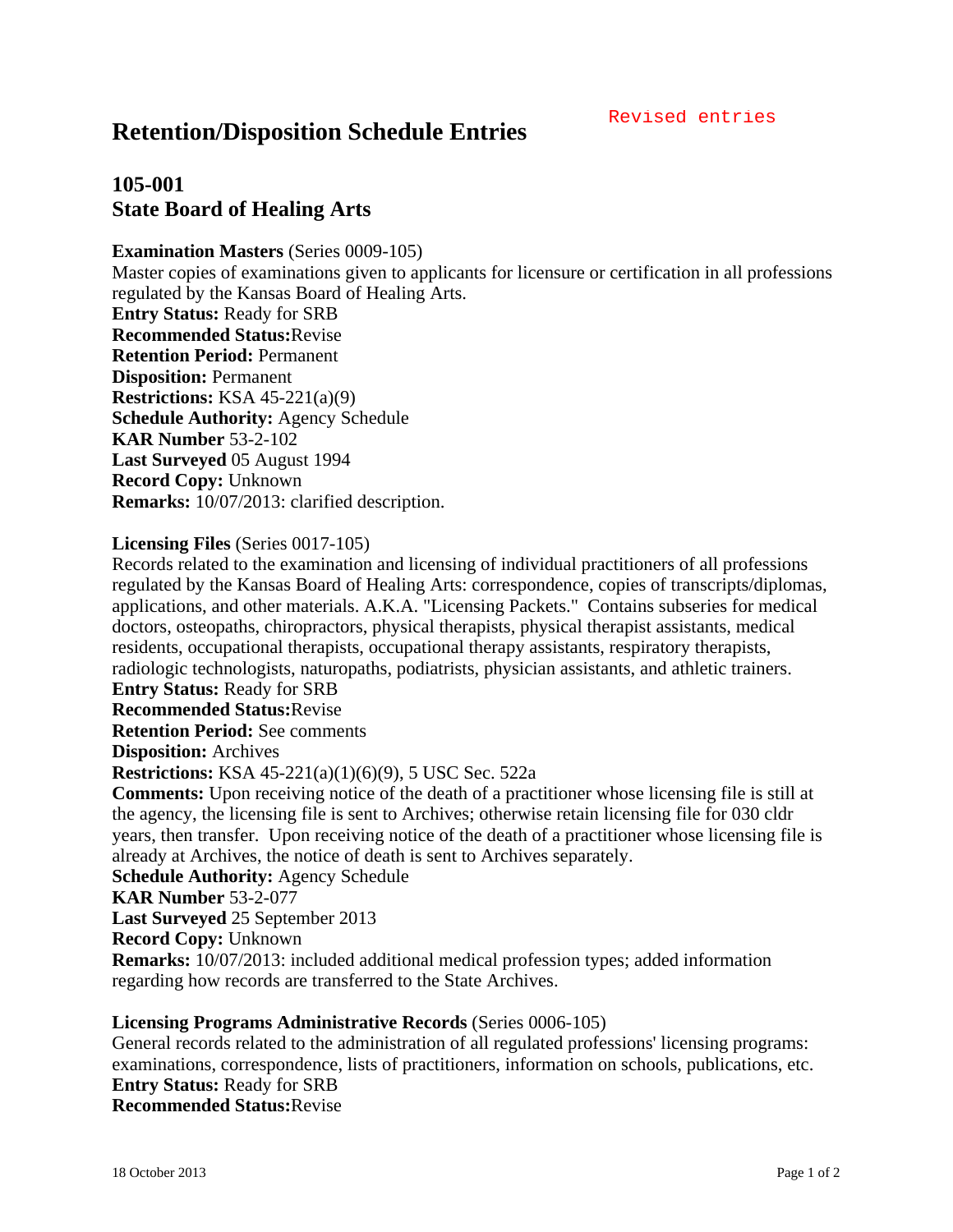**Retention Period:** See Comments **Disposition:** Archives **Restrictions:** None **Comments:** Retain until no longer useful, then transfer to archives for purging. Includes subseries for individual professions. **Schedule Authority:** Agency Schedule **KAR Number** 53-2-077 **Last Surveyed** 11 August 1988 **Record Copy:** Unknown **Remarks:** 10/07/2013: clarified description to include all regulated professions; revised title.

#### **Physician Profiles** (Series 0022-105)

Records used to track occurrences of alleged or proven misconduct by individual medical practitioners - includes completed forms, malpractice petitions, copies of legal documents, correspondence, etc. **Entry Status:** Ready for SRB **Recommended Status:**Revise **Retention Period:** See Comments **Disposition:** Destroy **Restrictions:** KSA 45-221(a)(11) **Comments:** Retain until no longer useful, then destroy. These records are used in the evaluation of whether or not to begin an investigation of a healing arts practitioner. **Schedule Authority:** Agency Schedule **KAR Number** 53-2-077 **Last Surveyed** 25 September 2013 **Record Copy:** Unknown **Remarks:** 10/07/2013: Revised description to include malpractice petitions.

### **Renewal Records** (Series 0024-105)

Completed applications and other documents related to the periodic renewal of individual licenses to practice the various healing arts. Includes renewal audit checks. **Entry Status:** Ready for SRB **Recommended Status:**Revise **Retention Period:** 003 cldr yrs **Disposition:** Destroy **Restrictions:** None **Comments:** Includes subseries for each of the regulated professions. **Schedule Authority:** Agency Schedule **KAR Number** 53-2-077 **Last Surveyed** 25 September 2013 **Record Copy:** Unknown **Remarks:** 10/07/2013: revised description, added comment.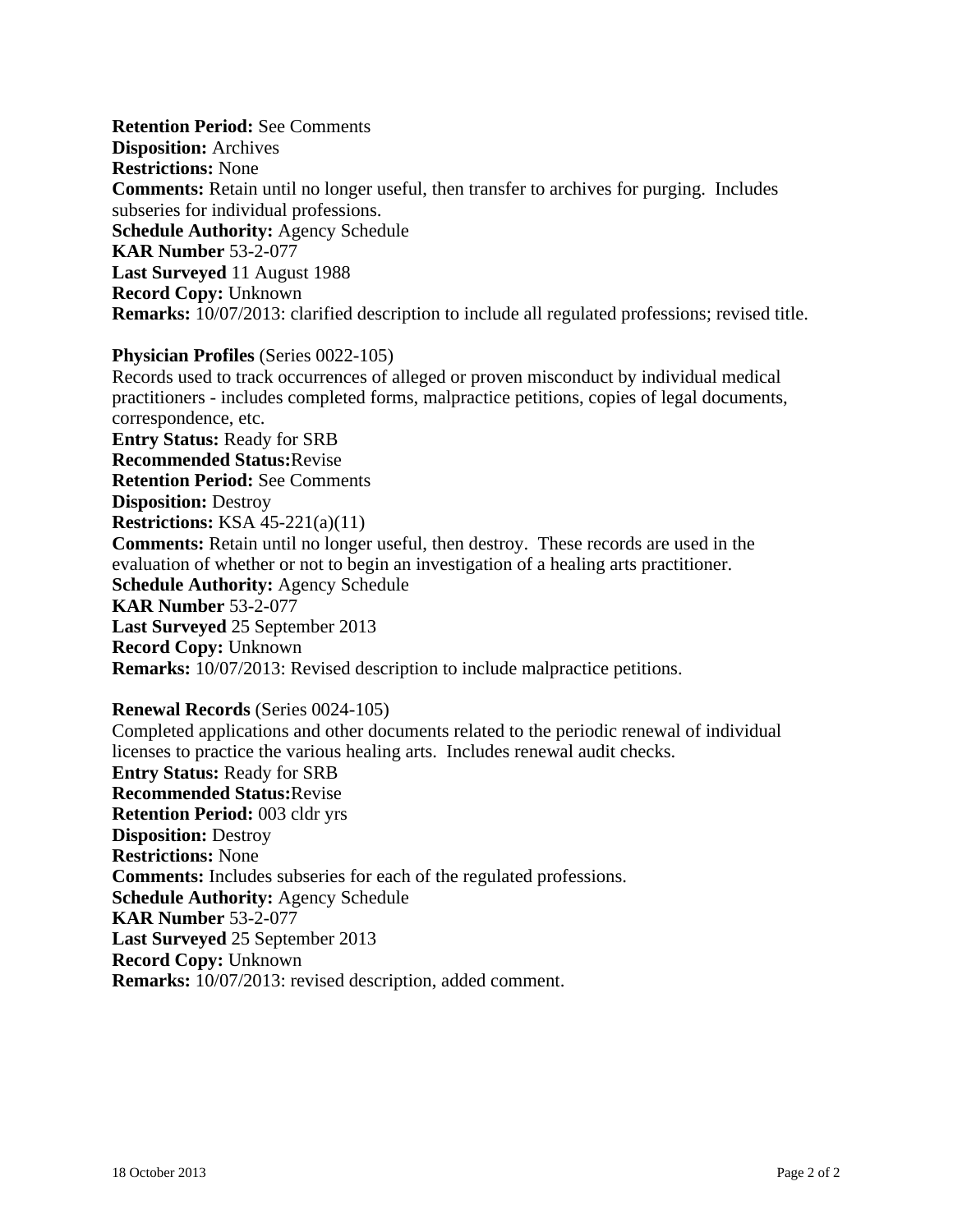agency-specific schedule entry

# **105-001 State Board of Healing Arts**

**Malpractice Petitions** (Series 0020-105) Copies of legal documents filed in courts alleging malpractice by healing arts practitioners. **Entry Status:** Ready for SRB **Recommended Status:**Supersede (Other) **Retention Period:** See Comments **Disposition:** Destroy **Restrictions:** None **Comments:** Retain until case is closed plus 5 calendar years, then destroy. **Schedule Authority:** Agency Schedule **KAR Number** 53-2-077 **Last Surveyed** 25 September 2013 **Record Copy:** Unknown **Remarks:** 10/07/2013: Superseded by 0022-105, Physician Profiles. **Retention/Disposition Schedule Enfries** sugency-specified by another<br>
105-001<br>
105-001<br>
Slate Board of Healing Arts<br>
107-001<br>
Slate Board of Healing Arts<br>
Mappendes Pertinson Sches 602-01-05<br>
Copies of legal documents fil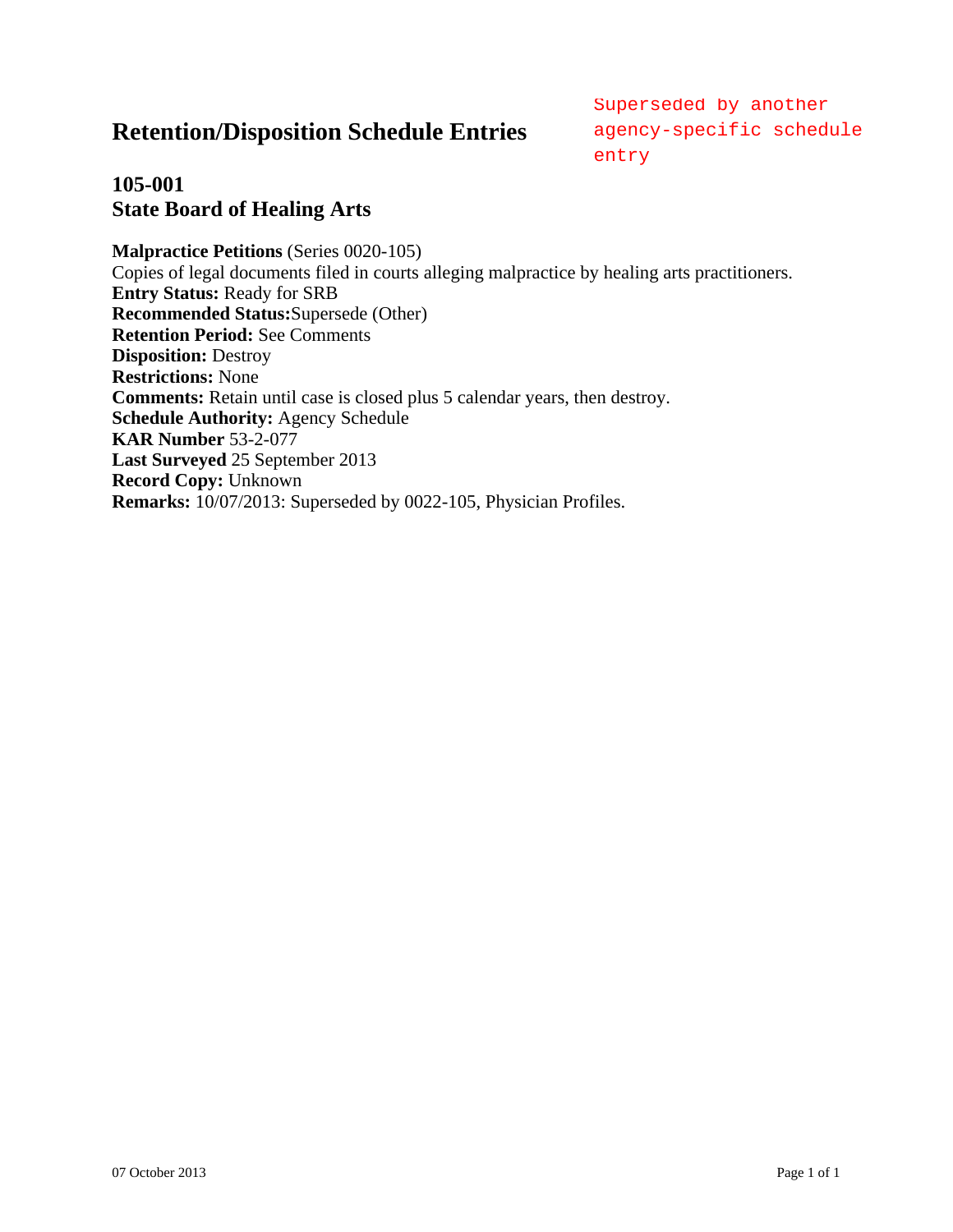- 1. **Agency:** Kansas Department of Agriculture Division of Conservation
- 2. **Records Officer:** Steve Stankiewicz **Phone**: 296-5197
- 3. **Appraising Archivist:** Marcella Wiget, Lu Harris
- 4. **Date of Appraisal:** October 2013
- 5. **a) Total records – No. of Series**: 5
	- **b) New series – No. of Series**: 1
	- **c) Revised existing series – No. of Series**: 4
	- **d) Obsolete schedules – No. of Series**: 5 (see Housekeeping report)
	- **e) Series superseded by other schedules – No. of Series**: 0
	- **f) Series superseded by general schedules – No. of Series**: 37 (see Housekeeping report)
- 6. **Archival/Permanent records – No. of Series**: 3
- 7. **Records Eligible for Immediate Transfer to Archives – No. of Series**: 3
- 8. **Appraisal Based Upon:**

Discussions with program staff and legal counsel, review of records.

## 9. **Appraisal Narrative**:

Division of Conservation, formerly the State Conservation Commission (most schedule entries for the division are still under its old agency code in the records management database), is leading the Department of Agriculture's efforts to revise and update its retention and disposition schedule as the agency prepares to move most of its programs to Manhattan. The agency is pushing to keep as many records in electronic format as possible, and Conservation has already transferred to the State Archives several records series still in paper form.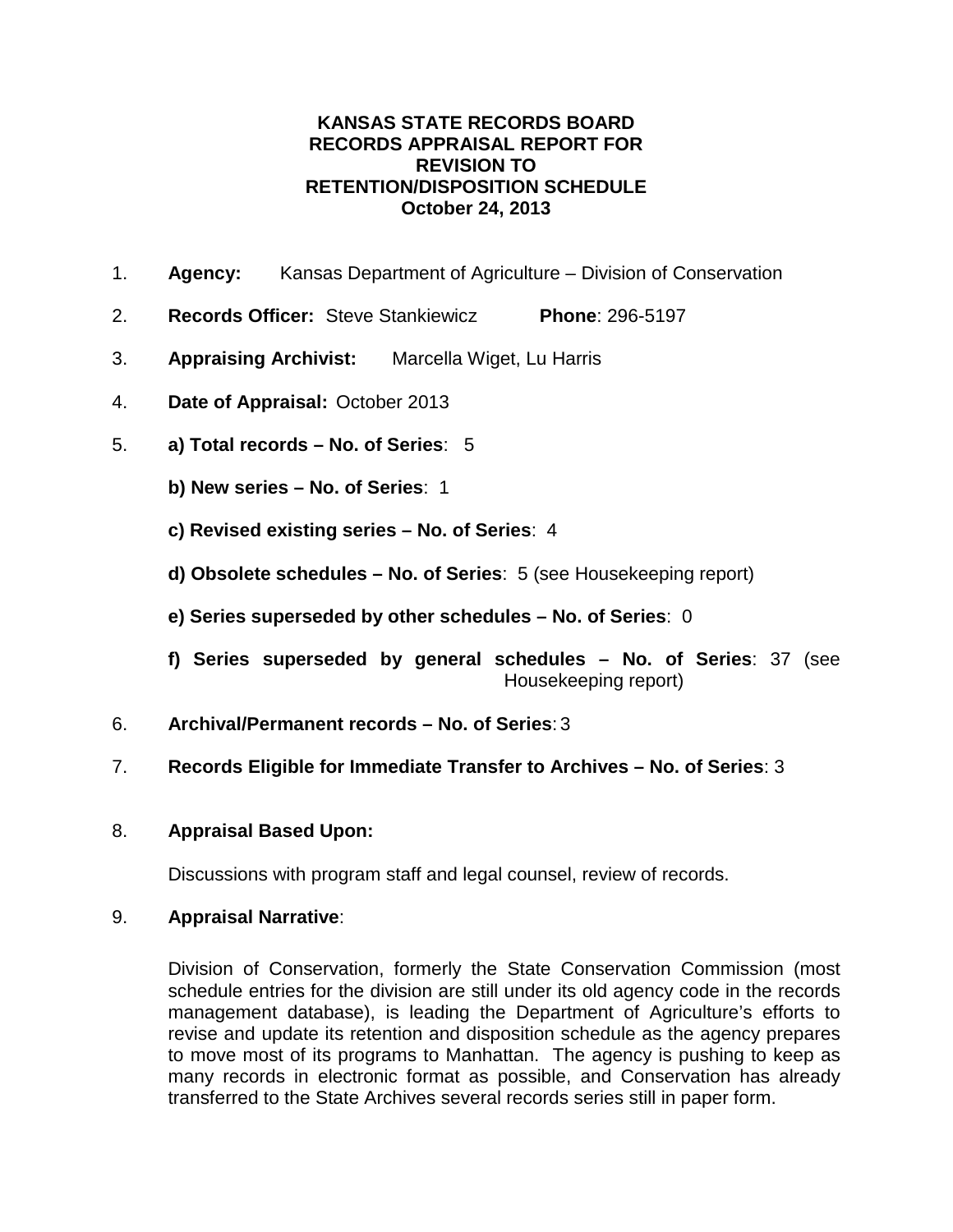#### NEW ENTRY

# **Retention/Disposition Schedule Entries**

# **046-013 Department of Agriculture Division of Conservation**

#### **Commissioners' records** (Series Unknown)

Election information and related records for members of the State Conservation Commission. May include notices of election sent to district supervisors, results and certificates of election, and information provided by individual commissioners, such as their emergency contacts and direct deposit information. **Entry Status:** Draft **Recommended Status:**Approve As New **Retention Period:** See comments **Disposition:** Destroy **Restrictions:** Portions may be restricted pursuant to K.S.A. 45-221(a)(4), (14), (30), and (49). **Comments:** Retain 2 years after commissioner's expiration of office, then destroy or delete. **Schedule Authority:** Agency schedule **Last Surveyed** 08 October 2013 **Record Copy:** Paper, Electronic **Electronic Recordkeeping Plan Endorsed Remarks:** 10/16/2013: new entry.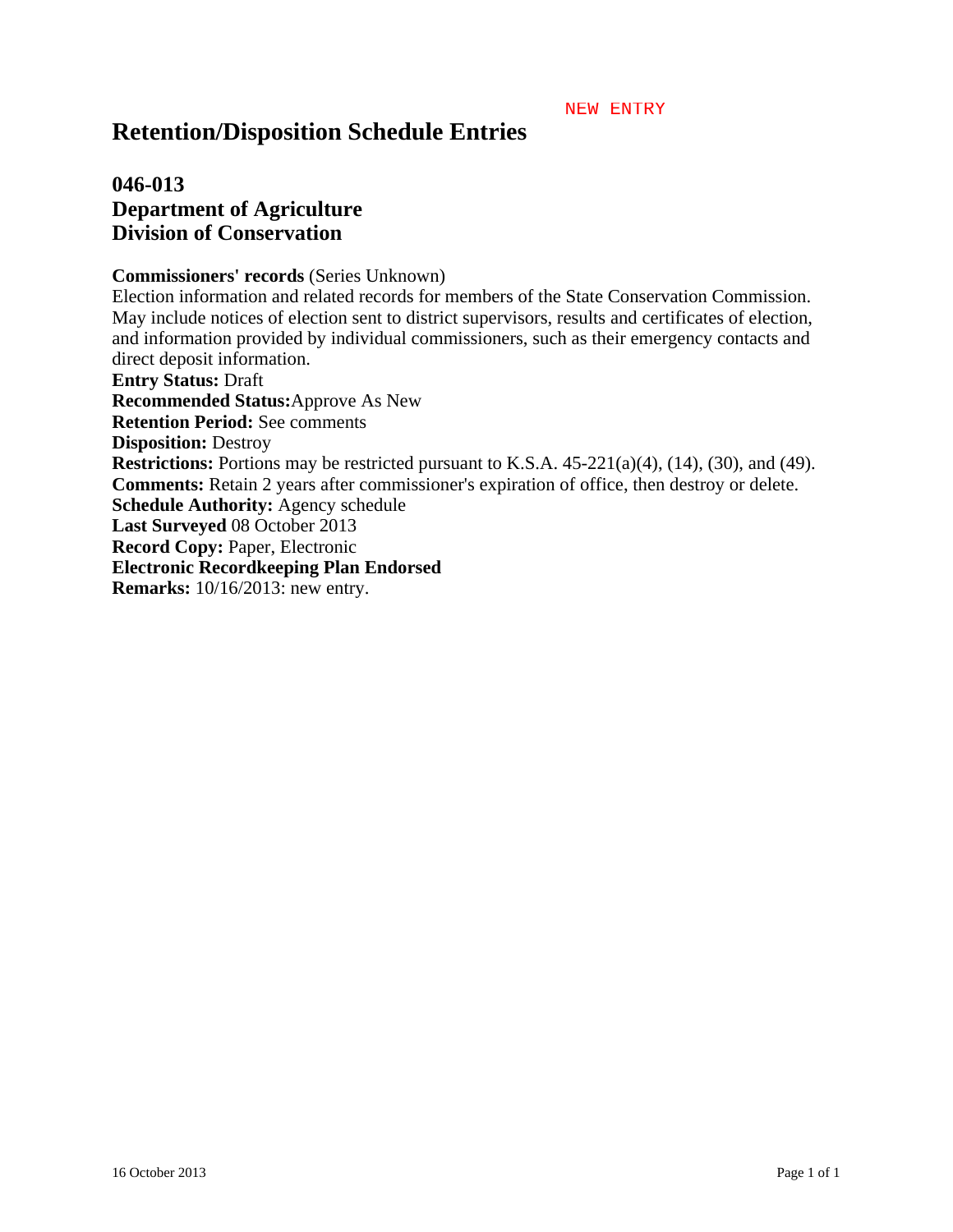# **634-001 State Conservation Commission**

### **Conservation Districts Organizational Files** (Series 0012-634)

Memorandum of agreement, election certificate of organization, general correspondence, newsletters, directories, and other records relating to the establishment and organization of a conservation district within each county. **Entry Status:** Ready for SRB **Recommended Status:**Revise **Retention Period:** See Comments **Disposition:** See comments **Restrictions:** None **Comments:** Retain until superseded or no longer useful, then transfer to the archives memoranda of agreement, election certificate of organization, policy-related correspondence, and directories. Destroy the remainder. **Schedule Authority:** Agency Schedule **KAR Number** 53-2-121 **Last Surveyed** 08 October 2013 **Record Copy:** Paper, Electronic **Electronic Recordkeeping Plan Endorsed**

**Remarks:** 10/16/2013: revised description and retention comments to specify what should be transferred to the State Archives. Directory information currently retained in CSIMS; division may export that information and other records to be retained in Docuware, which has an endorsed ERP.

### **County Field Review and Site Visit Files** (Series 0015-634)

Field sheet, review form, correspondence, map, etc. relating to evaluation of conservation practices of projects provided with cost-share assistance to ensure compliance with established standards.

**Entry Status:** Ready for SRB **Recommended Status:**Revise **Retention Period:** 010 fisc yrs **Disposition:** Destroy **Restrictions:** None **Schedule Authority:** Agency Schedule **KAR Number** 53-2-121 **Last Surveyed** 08 October 2013 **Record Copy:** Paper, Electronic **Electronic Recordkeeping Plan Endorsed**

**Remarks:** 10/09/2013: changed disposition from Archives to Destroy after reappraising records; records maintained electronically in Docuware, which has an endorsed ERP.

#### **Kansas Association of Conservation Districts (KACD) Files** (Series 0025-634)

Correspondence, newsletters, annual convention information, etc. relating to resolutions passed by the association which the Conservation Commission reviews.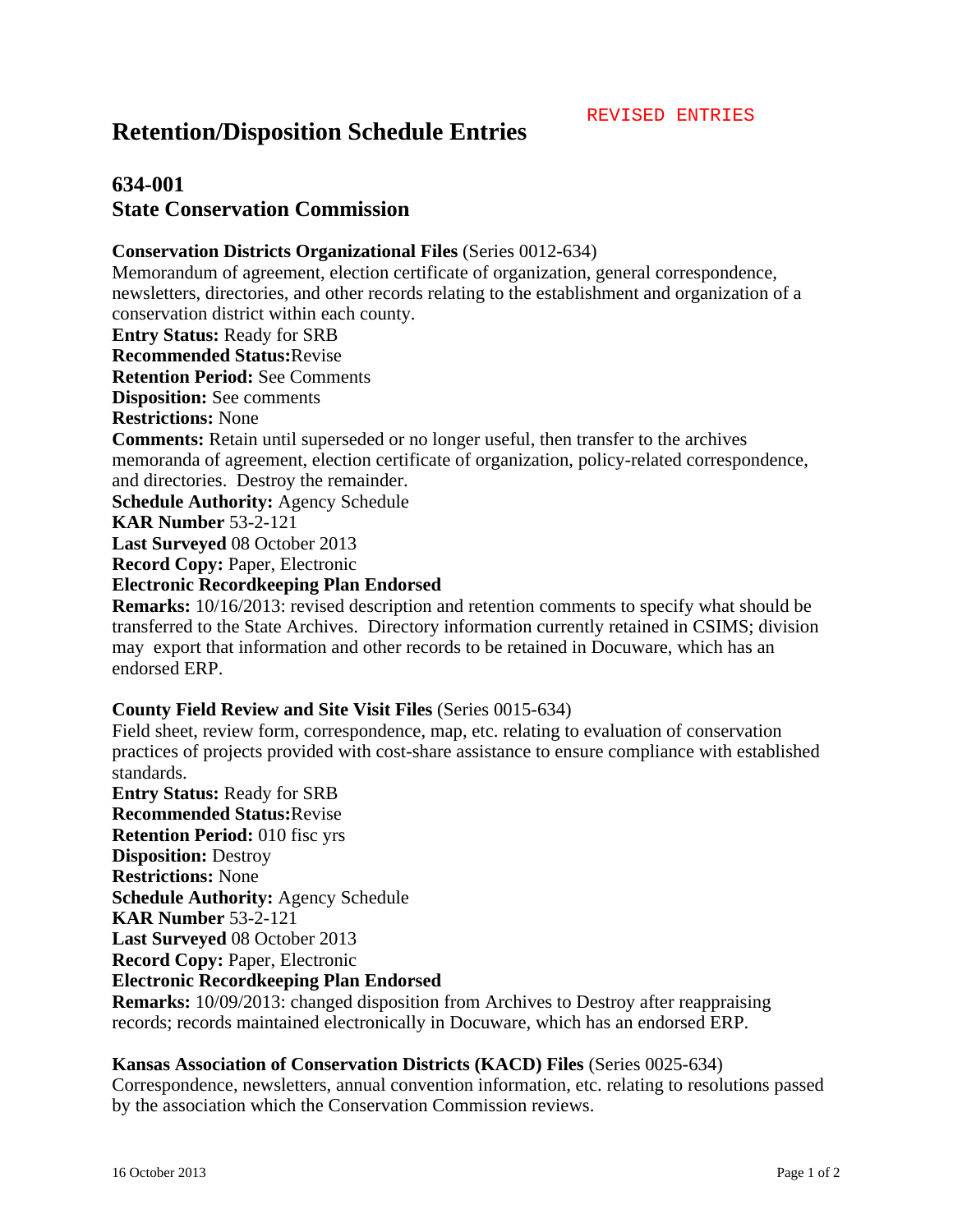**Entry Status:** Ready for SRB **Recommended Status:**Revise **Retention Period:** See Comments **Disposition:** Archives **Restrictions:** None **Comments:** Retain until no longer useful, then transfer to the archives for purging. **Schedule Authority:** Agency Schedule **KAR Number** 53-2-121 **Last Surveyed** 08 October 2013 **Record Copy:** Paper, Electronic **Electronic Recordkeeping Plan Endorsed Remarks:** 10/09/2013: records are now generated and maintained electronically; can be put into Docuware system, which has an endorsed ERP.

### **Multipurpose Small Lakes Program Files** (Series 0036-634)

General plan and supporting documentation relating to state cost-shared assistance to a sponsor for construction or renovation of an eligible dam. **Entry Status:** Ready for SRB **Recommended Status:**Revise **Retention Period:** See Comments **Disposition:** Archives **Restrictions:** None **Comments:** Retain until no longer useful, then transfer to the archives for purging. **Schedule Authority:** Agency Schedule **KAR Number** 53-2-121 **Last Surveyed** 08 October 2013 **Record Copy:** Paper, Electronic **Electronic Recordkeeping Plan Endorsed Remarks:** 10/09/2013: Records can be maintained in paper form or electronically in Docuware, which has an endorsed ERP.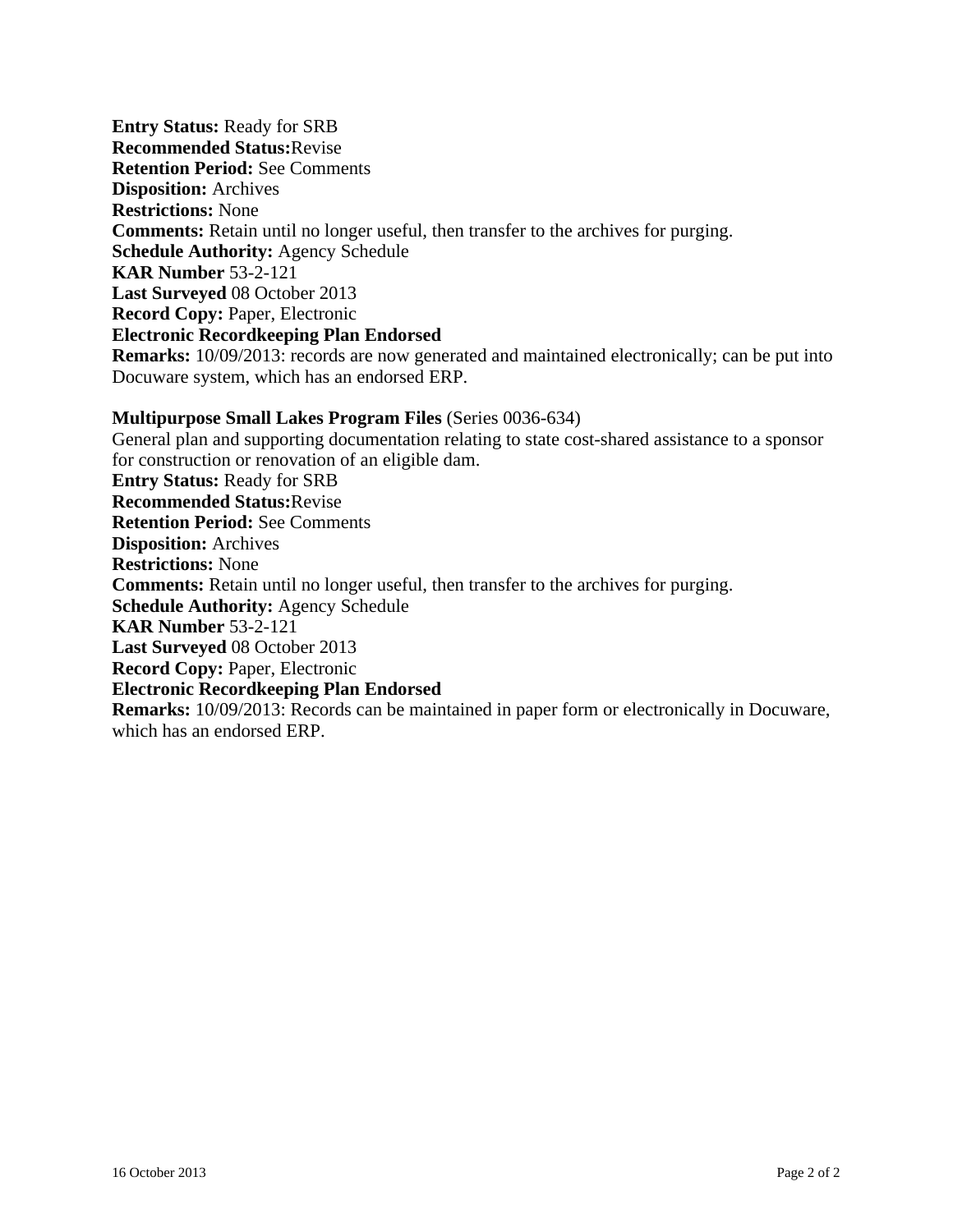*K.S.A. 2-1901 et seq.* – Conservation Districts

(Taken from the Kansas State Legislature's website, 15 October 2013, [http://kslegislature.org/li/b2013\\_14/statute/](http://kslegislature.org/li/b2013_14/statute/) )

**2-1901.** Title to act; "soil conservation district" defined. This act may be known and cited as the conservation districts law. All soil conservation districts now formed and hereafter formed shall be conservation districts, and wherever in the name of such districts the words, "soil conservation district" appears the same is hereby changed to "conservation district." Whenever in the statutes of this state the term "soil conservation district" shall appear, the reference shall be deemed to be "conservation district."

History: L. 1937, ch. 5, § 1; L. 1972, ch. 5, § 1; July 1.

**2-1903.** Definitions. As used in this act:

(1) "District" or "conservation district" means a governmental subdivision of this state, and a public body corporate and politic, organized in accordance with the provisions of this act, for the purposes, with the powers, and subject to the restrictions hereinafter set forth.

(2) "Supervisor" means one of the members of the governing body of a district, elected or appointed in accordance with the provisions of this act.

(3) "Commission" or "state conservation commission" means the conservation program policy board created in K.S.A. 2-1904, and amendments thereto.

(4) "State" means the state of Kansas.

(5) "Agency of this state" includes the government of this state and any subdivision, agency or instrumentality, corporation or otherwise, of the government of this state.

(6) "United States" or "agencies of the United States" includes the United States of America, the soil conservation service of the United States department of agriculture and any other agency or instrumentality, corporate or otherwise, of the United States of America.

(7) "Government" or "governmental" includes the government of this state, the government of the United States and any subdivision, agency or instrumentality, corporate or otherwise, of either of them.

(8) "Division" or "division of conservation" means the agency established in K.S.A. 2012 Supp. 74- 5,126, and amendments thereto.

History: L. 1937, ch. 5, § 3; L. 1972, ch. 5, § 2; L. 1994, ch. 45, § 1; L. 2012, ch. 140, § 123; July 1.

**2-1904.** State conservation commission; members; terms; records; seal; powers and duties; rules and regulations; compensation and expenses; employees; office and supplies. (a) There is hereby established, to serve as a conservation program policy board of the state and to perform the functions conferred upon it in this act, the state conservation commission. The state conservation commission shall succeed to all the powers, duties and property of the state soil conservation committee. The commission shall consist of nine members as follows: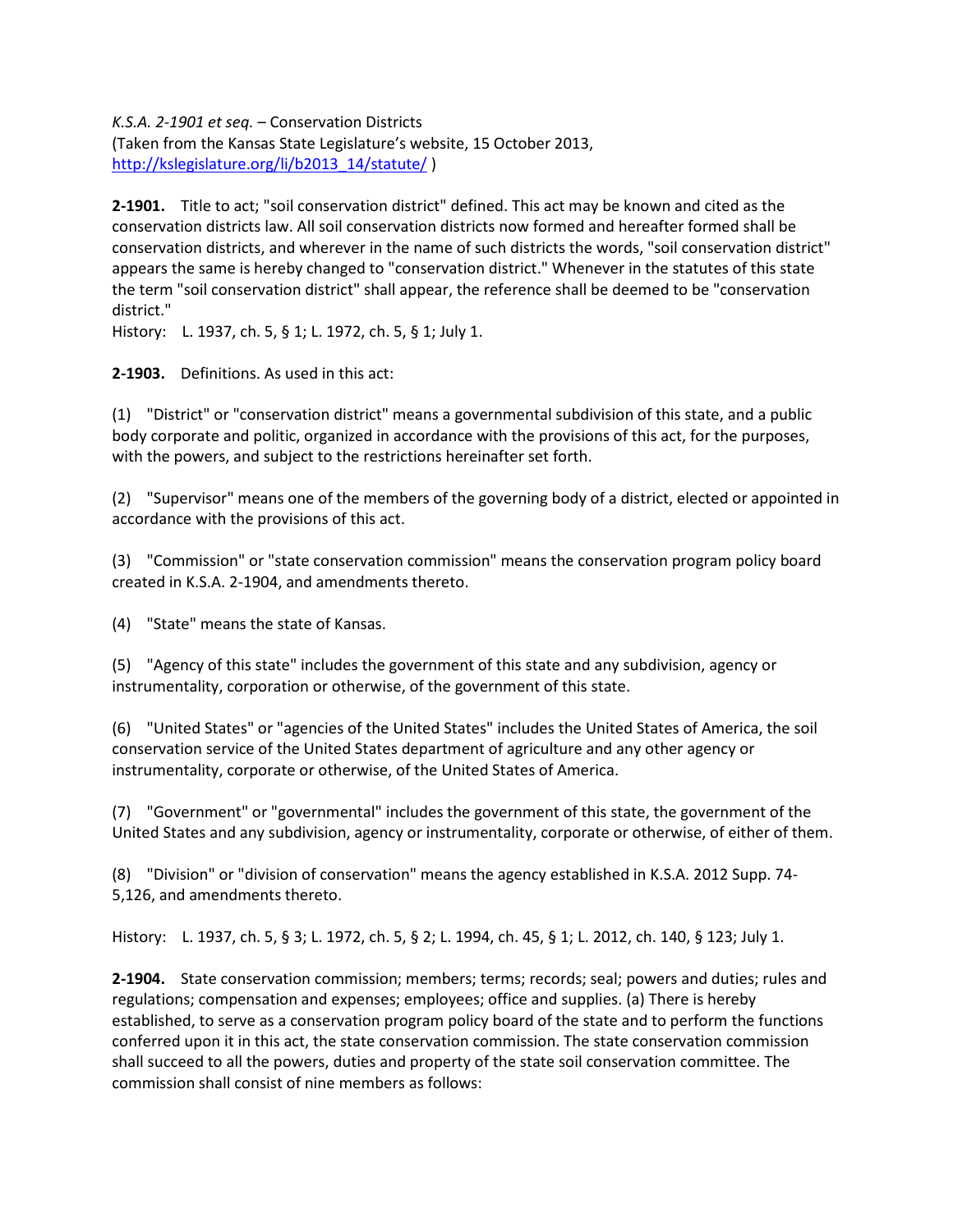(1) The director of the cooperative extension service and the director of the state agricultural experiment station located at Manhattan, Kansas, or such persons' designees shall serve, ex officio, as members of the commission.

(2) The commission shall request the secretary of agriculture of United States of America to appoint one person and the secretary of the Kansas department of agriculture to appoint one person, each of whom shall be residents of the state of Kansas to serve as members of the commission. These members shall hold office for four years and until a successor is appointed and qualifies, with terms commencing on the second Monday in January beginning in 1973.

(3) Five members of the state commission shall be elected by the conservation district supervisors at a time and place to be designated by the state conservation commission. The method of electing such members to be conducted as follows: The state is to be divided into five separate areas. Area No. I to include the following counties: Cheyenne, Rawlins, Decatur, Norton, Phillips, Smith, Osborne, Rooks, Graham, Sheridan, Thomas, Sherman, Wallace, Logan, Gove, Trego, Ellis and Russell. Area No. II to include: Greeley, Wichita, Scott, Lane, Ness, Rush, Pawnee, Hodgeman, Finney, Kearny, Hamilton, Edwards, Ford, Gray, Haskell, Grant, Stanton, Morton, Stevens, Seward, Meade, Clark, Comanche and Kiowa. Area No. III to include: Jewell, Republic, Mitchell, Cloud, Lincoln, Ottawa, Ellsworth, Saline, Rice, McPherson, Reno, Harvey, Kingman, Sedgwick, Sumner, Harper, Barber, Pratt, Barton and Stafford. Area No. IV to include: Washington, Marshall, Nemaha, Brown, Doniphan, Clay, Riley, Pottawatomie, Jackson, Atchison, Jefferson, Leavenworth, Wyandotte, Johnson, Douglas, Shawnee, Wabaunsee, Geary, Dickinson, Morris, Osage, Franklin and Miami. Area No. V to include: Marion, Chase, Lyon, Coffey, Anderson, Linn, Bourbon, Allen, Woodson, Greenwood, Butler, Elk, Wilson, Neosho, Crawford, Cowley, Chautauqua, Montgomery, Labette and Cherokee. Areas II and IV will elect in even number years and Areas I, III and V shall elect in odd number years for two year terms. The elected commission members from Areas I, III and V shall take office on January 1, of the even number years. The remaining two elected members of the state commission from Areas II and IV shall take office on January 1, of the odd number years. The method of election is to be by area caucus of the district supervisors of each of the five separate areas of Kansas. The commission shall give each district notice of the time and place of such annual election meeting by letter if a member is to be elected to the commission from that area that year. The selection of a successor to fill an unexpired term shall be by appointment by the commission. The successor who is appointed to fill the unexpired term shall be a resident of the same area as that of the predecessor.

(b) The commission shall keep a record of its official actions, shall adopt a seal which seal shall be judicially noticed, and may perform such acts, hold such public hearings and adopt rules and regulations necessary for the execution of its functions under this act.

(c) In addition to the powers and duties conferred in this section, the state conservation commission shall have the powers and duties not delegated to the Kansas department of agriculture division of conservation pursuant to K.S.A. 2012 Supp. 74-5,126, and amendments thereto.

(d) The commission shall designate its chairperson and, from time to time, may change such designation. A majority of the commission shall constitute a quorum, and the concurrence of a majority in any matter within their duties shall be required for its determination. Members of the state conservation commission attending meetings of such commission or attending a subcommittee meeting thereof authorized by such commission shall be paid compensation, subsistence allowances, mileage and other expenses as provided in K.S.A. 75-3223, and amendments thereto. The commission shall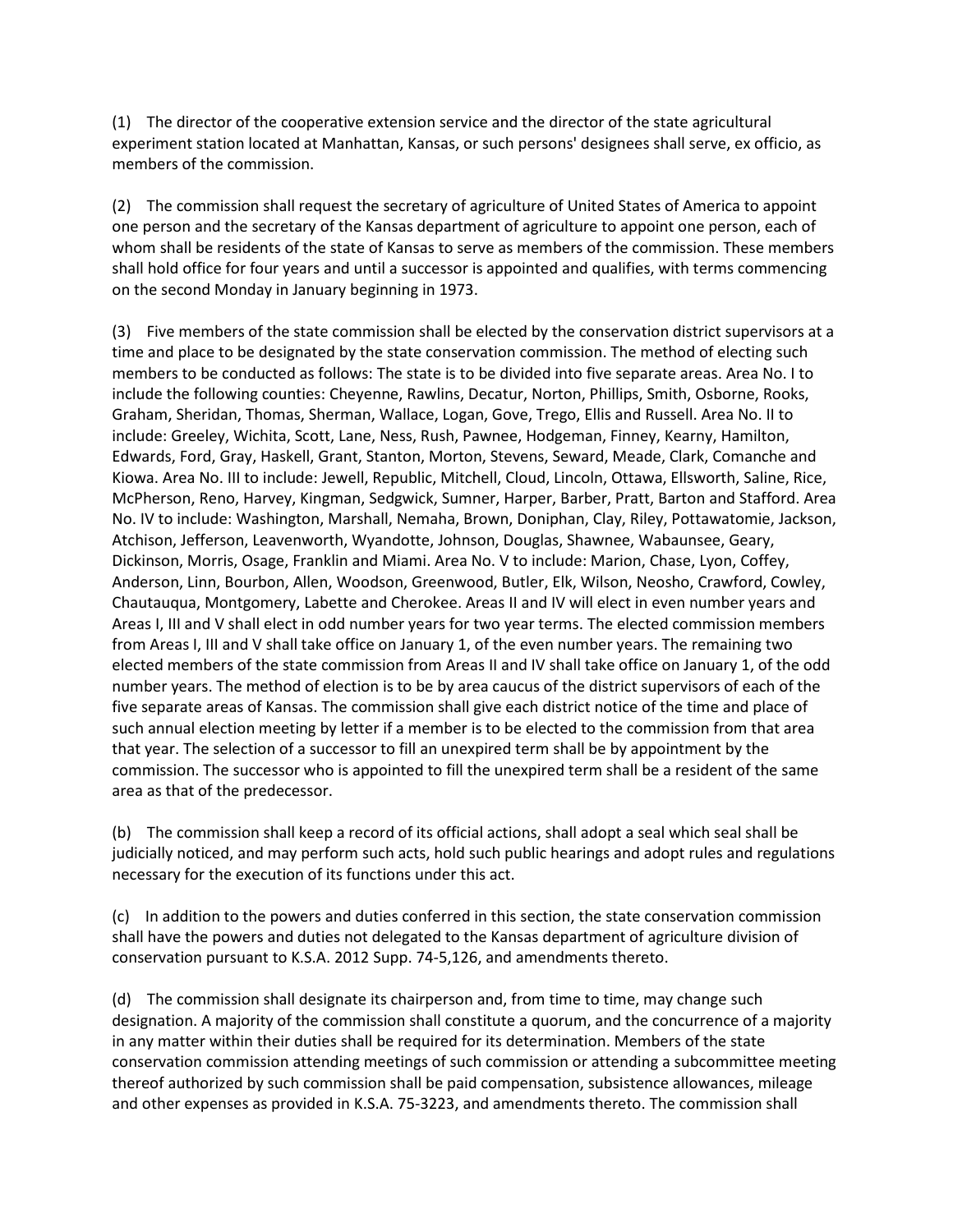provide for keeping of a full and accurate record of all proceedings and of all resolutions, regulations and orders issued or adopted.

(e) The state conservation commission together with the Kansas department of agriculture division of conservation shall make conservation program policy decisions, including modification of current conservation programs, creation of new conservation programs and budget recommendations.

(f) The Kansas department of agriculture division of conservation in consultation with the state conservation commission shall have the following duties and powers:

(1) To offer such assistance as may be appropriate to the supervisors of conservation districts, organized as provided hereinafter, in the carrying out of any of their powers and programs;

(2) to keep the supervisors of each of the several districts organized under the provisions of this act informed of the activities and experience of all other districts organized hereunder and to facilitate an interchange of advice and experience between such districts and cooperation between them;

(3) to coordinate the programs of the several conservation districts organized hereunder;

(4) to secure the cooperation and assistance of the United States and any of its agencies and of agencies of this state, in the work of such districts and to contract with or to accept donations, grants, gifts and contributions in money, services or otherwise from the United States or any of its agencies or from the state or any of its agencies in order to carry out the purposes of this act;

(5) to disseminate information throughout the state concerning the activities and programs of the conservation districts organized hereunder and to encourage the formation of such districts in areas where their organization is desirable;

(6) to cooperate with and give assistance to watershed districts and other special purpose districts in the state of Kansas for the purpose of cooperating with the United States through the secretary of agriculture in the furtherance of conservation pursuant to the provisions of the watershed protection and flood prevention act, as amended;

(7) to cooperate in and carry out, in accordance with state policies, activities and programs to conserve and develop the water resources of the state and maintain and improve the quality of such water resources;

(8) to enlist the cooperation and collaboration of state, federal, regional, interstate, local, public and private agencies with the conservation districts; and

(9) to facilitate arrangements under which conservation districts may serve county governing bodies and other agencies as their local operating agencies in the administration of any activity concerned with the conservation of natural resources.

History: L. 1937, ch. 5, § 4; L. 1951, ch. 11, § 1; L. 1959, ch. 5, § 1; L. 1972, ch. 5, § 3; L. 1974, ch. 348, § 3; L. 1979, ch. 6, § 2; L. 1989, ch. 5, § 1; L. 1992, ch. 116, § 23; L. 2001, ch. 86, § 3; L. 2012, ch. 140, § 124; July 1.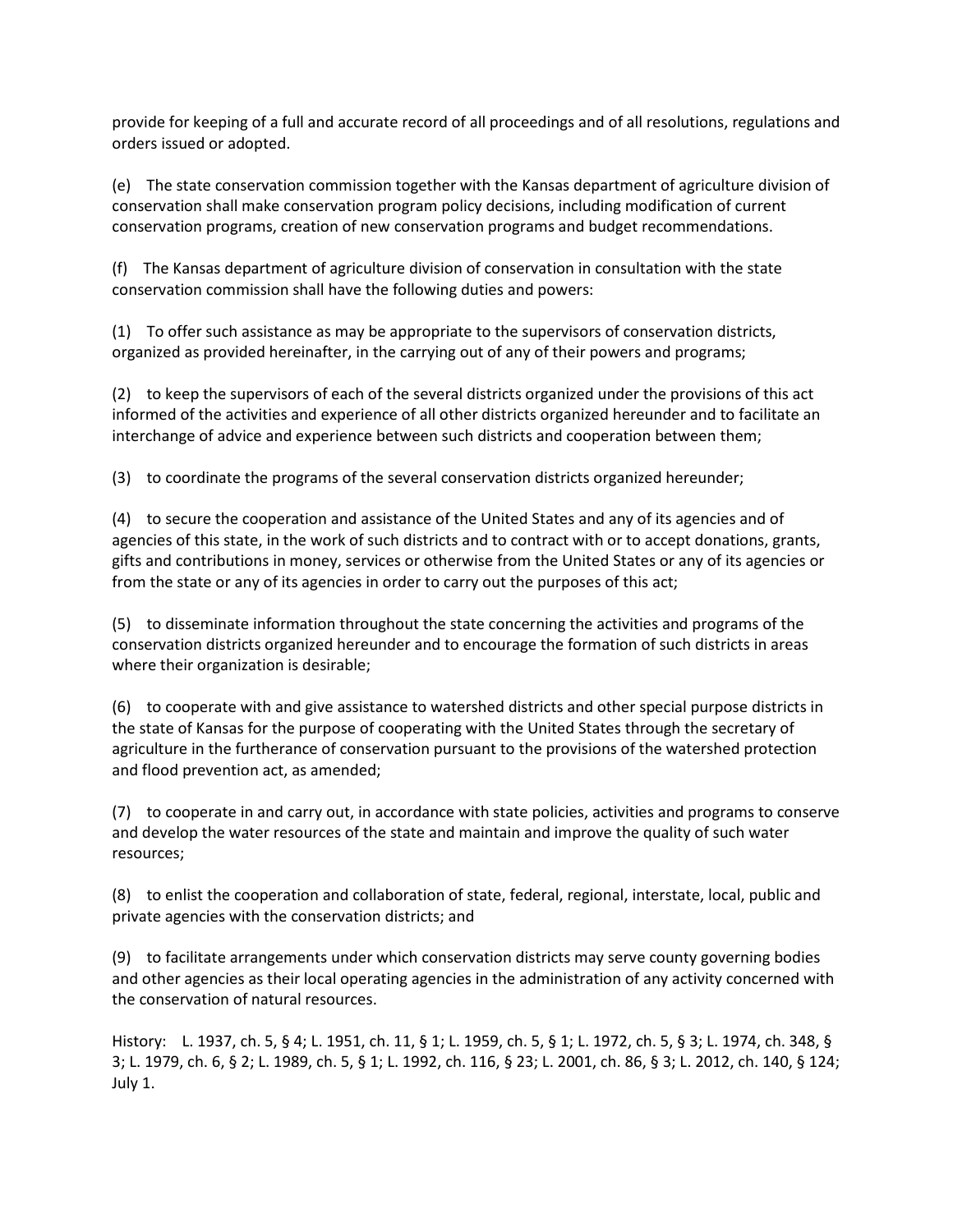**2-1907.** Supervisors; qualifications; terms; meetings; vacancies; chairperson; quorum; expenses; employees; powers and duties; bonds for employees; records; removal of supervisor. The governing body of the district shall consist of five supervisors who are qualified electors residing within the district. The supervisors who are first elected shall serve for terms of one, two and three years according to the following plan: The two persons receiving the highest number of votes in the election shall hold office for three years; the two persons receiving the next highest number of votes shall hold such office for a term of two years and the remaining supervisor shall hold office for a term of one year. In the event of a tie vote, such terms shall be decided by lot. Nothing in this section shall be construed as affecting the length of the term of supervisors holding office on January 1, 1995. Successors to such persons shall be elected for terms of three years. An annual meeting of all qualified electors of the district shall be held in the month of January or February. Notice of the time and place of such meeting shall be given by such supervisors by publishing a notice in the official county paper once each week for two consecutive weeks prior to the week in which such meeting is to be held. At such meeting the supervisors shall make full and due report of their activities and financial affairs since the last annual meeting and shall conduct an election by secret ballot of all of the qualified electors of the district there present for the election of supervisors whose terms have expired. Whenever a vacancy occurs in the membership of the governing body the remaining supervisors of the district shall appoint a qualified elector of the district to fill the office for the unexpired term. The supervisors shall designate a chairperson and may from time to time change such designation. A supervisor shall hold office until a successor has been elected or appointed and has qualified. A majority of the supervisors shall constitute a quorum and the concurrence of a majority of the supervisors in any matter within their duties shall be required for its determination. A supervisor shall receive no compensation for services, but may be entitled to expenses, including traveling expenses, necessarily incurred in the discharge of duties. The supervisors may employ a secretary, technical experts, and such other officers, agents, and employees, permanent and temporary, as they may require, and shall determine their qualifications, duties and compensation. The supervisors may call upon the county attorney of the county in which a major portion of the district lies, or the attorney general for such legal services as they may require. The supervisors may delegate to their chairperson, to one or more supervisors, or to one or more agents, or employees such powers and duties as they may deem proper. The supervisors shall furnish to the Kansas department of agriculture division of conservation, upon request, copies of such rules, regulations, orders, contracts, forms, and other documents as they shall adopt or employ, and such other information concerning their activities as it may require in the performance of its duties under this act. The supervisors shall provide for the execution of surety bonds for all employees and officers who shall be entrusted with funds or property; shall provide for the keeping of a full and accurate record of all proceedings and of all resolutions, regulations, and orders issued or adopted; and shall provide for an annual audit of the accounts and receipts and disbursements. Any supervisor may be removed by the state conservation commission upon notice and hearing in accordance with the provisions of the Kansas administrative procedure act, for neglect of duty or malfeasance in office, but for no other reason. The supervisors may invite the legislative body of any municipality or county located near the territory comprised within the district to designate a representative to advise and consult with the supervisors of the district on all questions of program and policy which may affect the property, water supply, or other interests of such municipality or county.

History: L. 1937, ch. 5, § 7; L. 1949, ch. 5, § 1; L. 1951, ch. 11, § 3; L. 1972, ch. 5, § 4; L. 1976, ch. 7, § 3; L. 1988, ch. 356, § 29; L. 1989, ch. 5, § 2; L. 1994, ch. 45, § 4; L. 2012, ch. 140, § 125; July 1.

**2-1907b.** Finance of operation of conservation district; moneys from county general fund; tax levies; use of moneys. The board of county commissioners, upon request of the board of supervisors of the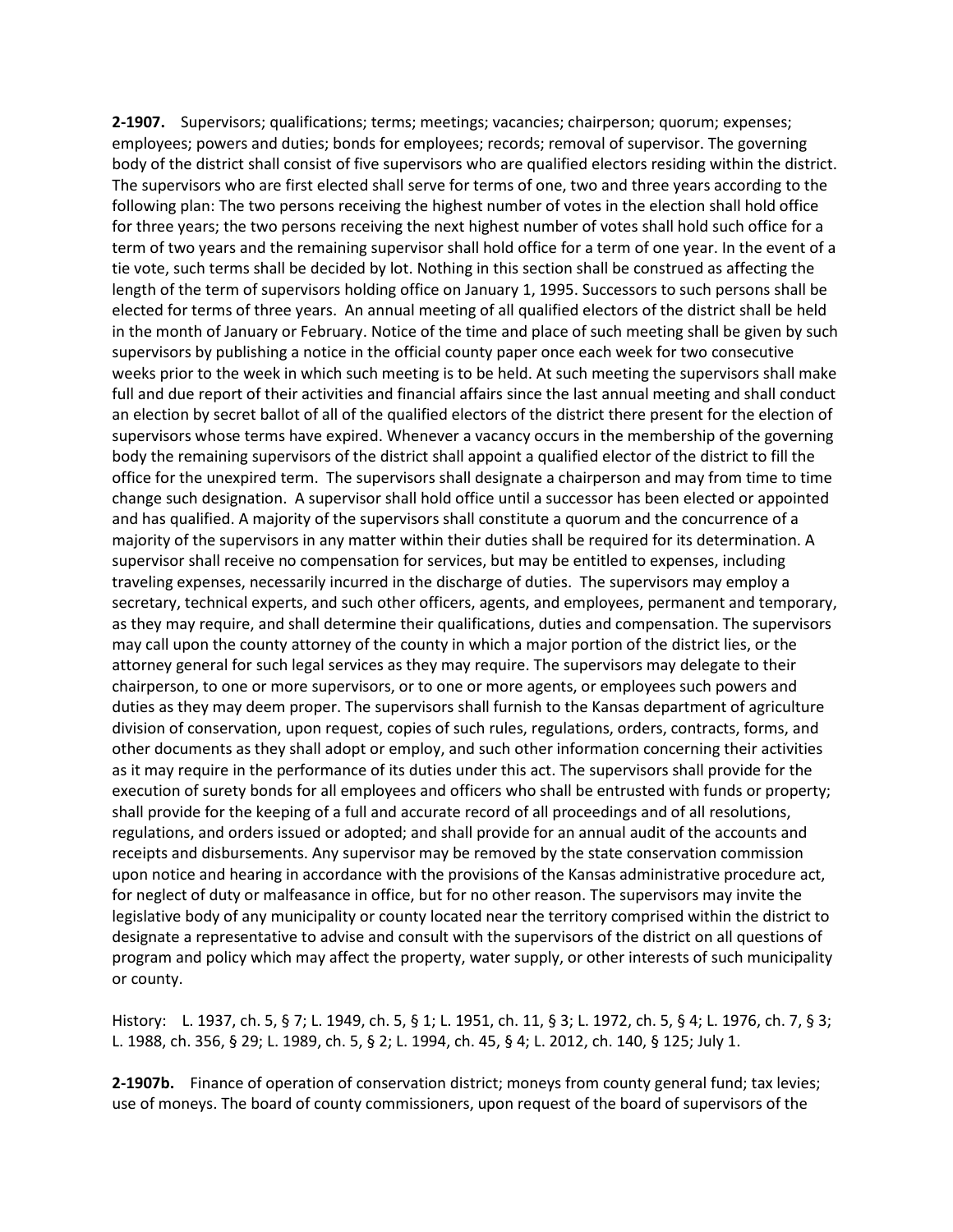conservation district, may pay to the district moneys from the county general fund for the supervisors to carry out their duties under this act. In addition to moneys from the county general fund, the board of county commissioners may levy an annual tax against the taxable tangible property within the district, not to exceed 2 mills or \$55,000 whichever is less, to provide additional moneys for the operation of the conservation district.

The levy shall be sufficient to pay a portion of the principal and interest on bonds issued under the authority of K.S.A. 12-1774, and amendments thereto, by cities located in the county, which levy may be in addition to all other tax levies authorized by law and not subject to or within any tax levy limit or aggregate tax levy limit prescribed by law. Funds appropriated or allocated under the provisions of this section and K.S.A. 2-1907c, and amendments thereto, shall be used to carry out the activities and functions of the district including cost of travel and expenses of supervisors and employees of the district, educational materials, conservation awards, annual meeting expenses, excluding meals, and membership dues to conservation related organizations. Such funds shall not be used for prizes, or incentives for achievements or attendance at meetings or for travel or expenses for anyone other than supervisors and employees of the district.

History: L. 1953, ch. 6, § 1; L. 1959, ch. 5, § 2; L. 1963, ch. 7, § 1; L. 1969, ch. 8, § 1; L. 1972, ch. 5, § 5; L. 1976, ch. 7,§ 4; L. 1979, ch. 7, § 1; L. 1979, ch. 8, § 1; L. 1981, ch. 9, § 1; L. 1985, ch. 11, § 1; L. 1987, ch. 9, § 1; L. 1989, ch. 5, § 3; L. 1994, ch. 45, § 2; July 1.

**2-1907c.** Same; amount of moneys provided by county, certification to state; state financial assistance; budget request, limitation; disbursement and distribution. On or before September 1 of each year, each conservation district shall submit to the Kansas department of agriculture division of conservation a certification of the amount of money to be furnished by the county commissioners for conservation district activities for the ensuing calendar year. Such amount shall be the same as authorized for such purposes in each approved county budget. For the purpose of providing state financial assistance to conservation districts, the Kansas department of agriculture division of conservation in the regular budget request, as a line item for the forthcoming fiscal year, shall submit a special request for an amount equal to the sum of the allocations of each county to each conservation district, but in no event to exceed the sum of \$25,000 per district. This \$25,000 limitation shall be applicable for fiscal year 2008, and thereafter, subject to appropriations therefor. The Kansas department of agriculture division of conservation as soon as practicable after July 1 of the following year shall disburse such moneys as may be appropriated by the state for this purpose to each conservation district to match funds allocated by the commissioners of each county. Distribution shall be prorated in proportion to county allocations in the event that appropriations are insufficient for complete matching of funds. Municipal accounting procedures shall be used in the distribution of and in the expenditure of all funds.

History: L. 1963, ch. 7, § 2; L. 1969, ch. 8, § 2; L. 1972, ch. 5, § 6; L. 1979, ch. 7, § 2; L. 1994, ch. 45, § 3; L. 2007, ch. 84, § 1; L. 2012, ch. 140, § 126; July 1.

**2-1908.** Conservation districts; powers. A conservation district organized under the provisions of K.S.A. 2-1901 et seq., and amendments thereto, shall constitute a governmental subdivision of this state, and a public body corporate and politic, exercising public powers, and such district, and the supervisors thereof, shall have the following powers, in addition to others granted in other sections of this act:

(a) To conduct surveys, investigations, and research relating to the character of soil erosion, flood damage and the preventive and control measures needed, to publish the results of such surveys,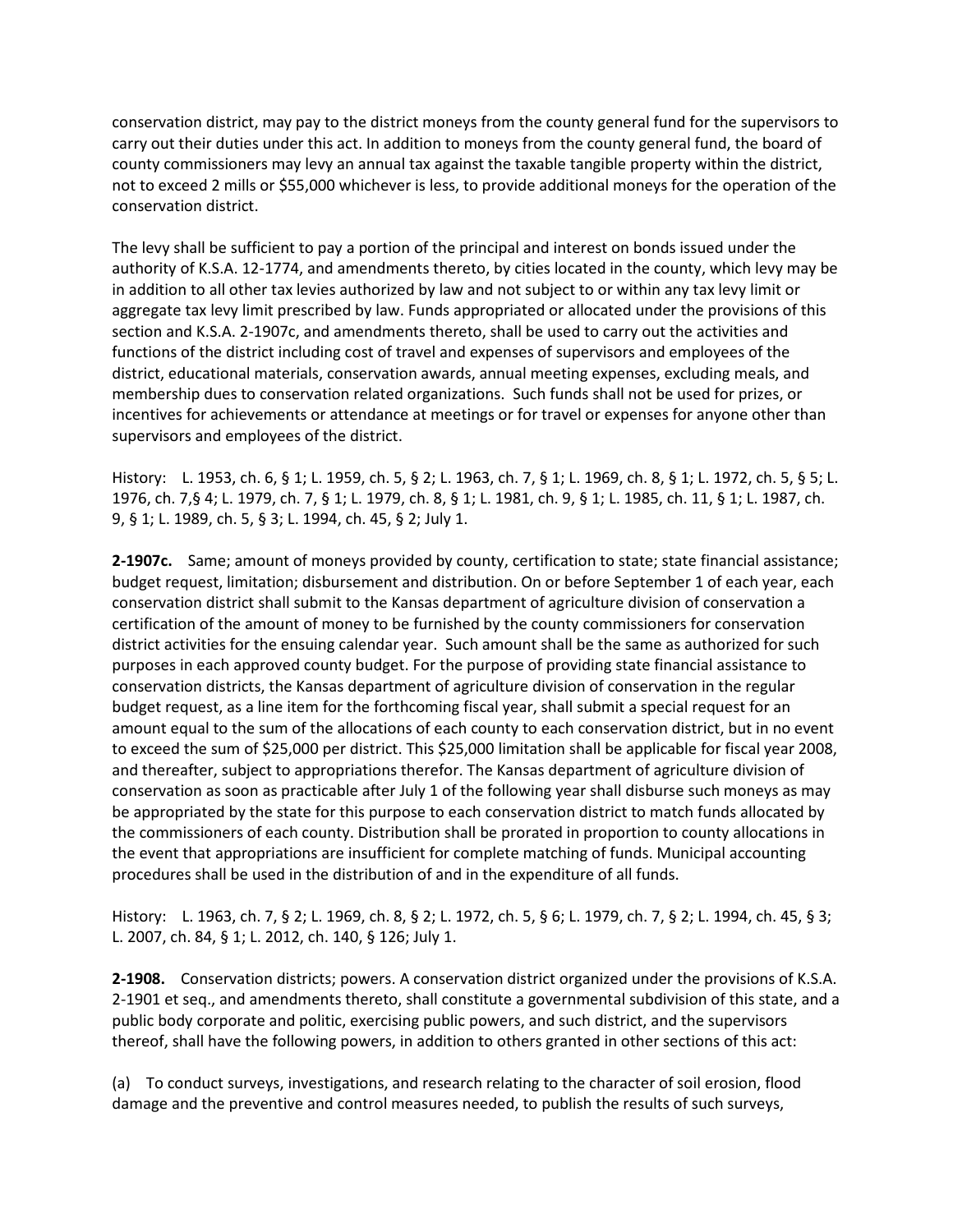investigations, or research, and to disseminate information concerning such preventive and control measures. In order to avoid duplication of research activities, no district shall initiate any research program except in cooperation with the government of this state or any of its agencies, or with the United States or any of its agencies;

(b) to conduct demonstrational projects within the district on lands, owned or controlled by this state or any of its agencies, with the cooperation of the agency administering and having jurisdiction thereof, and on any other lands within the district upon obtaining the consent of the occupier of such lands or the necessary rights or interests in such lands, in order to demonstrate by example the means, methods, and measures by which soil and soil resources may be conserved, and soil erosion in the form of soil blowing and soil washing may be prevented and controlled; and to demonstrate by example, the means, methods, and measures by which water and water resources may be conserved, developed, used and disposed of to alleviate drouth, to maintain and improve water quality and to reduce flooding and impaired drainage;

(c) to carry out preventive and control measures within the district including, but not limited to, engineering operations, methods of cultivation, the growing of vegetation, changes in use of land, and the measures listed in subsection C of K.S.A. 2-1902, and amendments thereto, on lands owned or controlled by this state or any of its agencies, with the cooperation of the agency administering and having jurisdiction thereof, and on any other lands within the district upon obtaining the consent of the occupier of such lands or the necessary rights or interests in such lands;

(d) to cooperate, or enter into agreements with, and within the limitations of appropriations duly made available to it by law, to furnish financial or other aid to, any agency, governmental or otherwise, or any occupier of lands within the district, in the carrying on of erosion-control flood prevention and water management operations within the district, subject to such conditions as the supervisors may deem necessary to advance the purposes of this act;

(e) to obtain options upon and to acquire, by purchase, exchange, lease, gift, grant, bequest, devise, or otherwise, any property, real or personal, or rights or interest therein; to maintain, administer, and improve any properties acquired, to receive income from such properties and to expend such income in carrying out the purposes and provisions of this act; and to sell, lease, or otherwise dispose of any of its property or interests therein in furtherance of the purposes and the provisions of this act;

(f) to make available, on such terms as it shall prescribe, to land occupiers within the district, agricultural and engineering machinery and equipment, fertilizer, seeds, and seedlings, and such other material or equipment, as will assist such land occupiers to carry on operations upon their lands for the conservation of soil resources and for the prevention and control of soil erosion;

(g) to develop comprehensive plans for the conservation of soil and water resources and for the control and prevention of soil erosion, flood damages, impaired drainage, the effects of drouth within the district and the maintenance and improvement of water quality, which plans shall specify in such detail as may be possible, the acts, procedures, performances, and avoidances which are necessary or desirable for the effectuation of such plans, including the specification of engineering operations, methods of cultivation, the growing of vegetation, cropping programs, tillage practices, and changes in use of land, and to publish such plans and information and bring them to the attention of occupiers of lands within the district;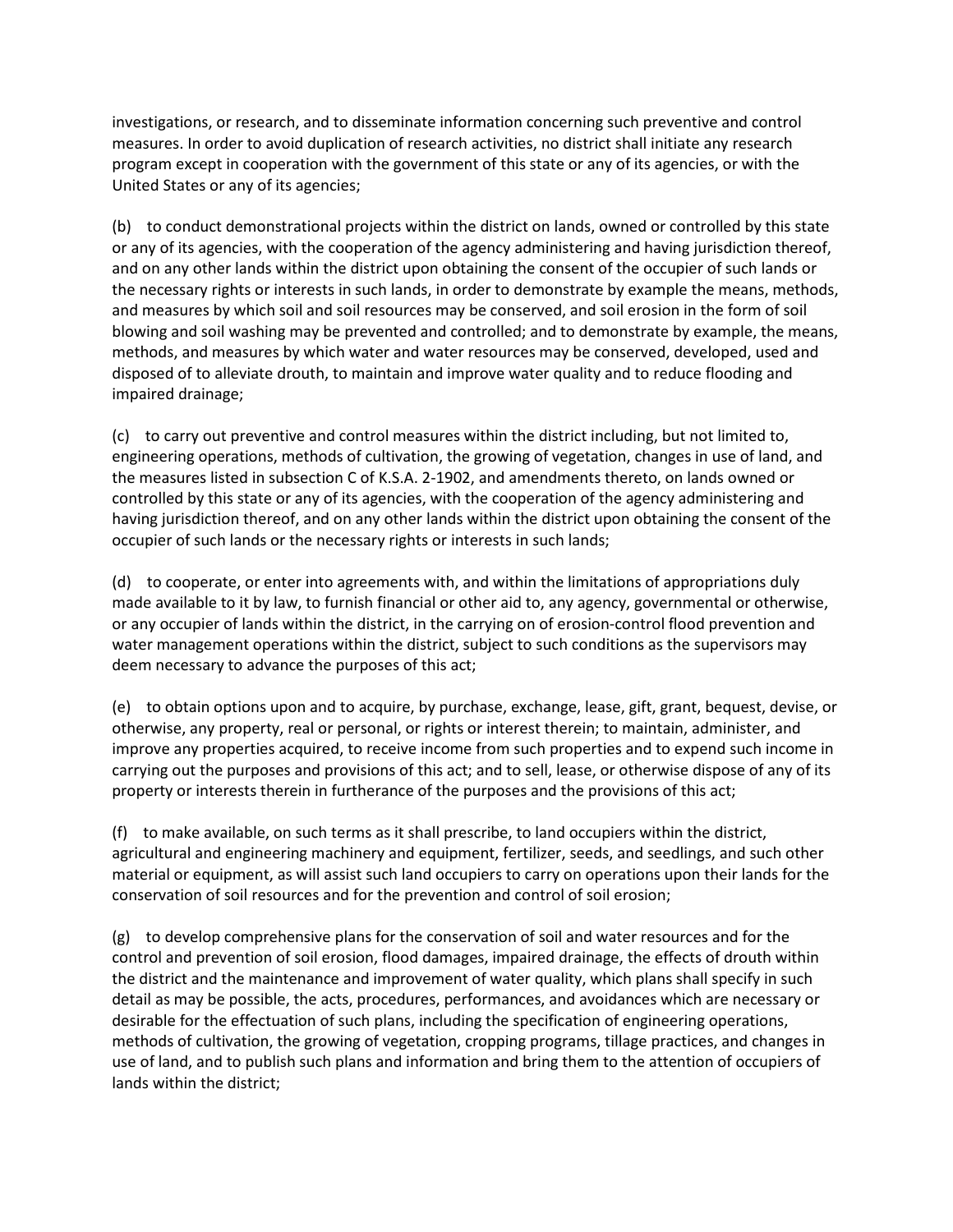(h) to take over, by purchase, lease, or otherwise, and to administer, any soil-conservation, erosioncontrol, or erosion-prevention, flood prevention or water management project located within its boundaries undertaken by the United States or any of its agencies, or by this state or any of its agencies; to manage, as agent of the United States or any of its agencies, or of this state or any of its agencies, any soil-conservation, erosion-control, or erosion-prevention, flood prevention or water management project within its boundaries; to act for the district or as agent for the United States, or any of its agencies, or for this state or any of its agencies, in connection with the acquisition, construction, operation, maintenance, or administration of any soil-conservation, erosion-control, or erosionprevention, flood prevention, or water management project within its boundaries; to accept donations, gifts, and contributions in money, services, materials, or otherwise, from the United States or any of its agencies, or from this state or any of its agencies, and from persons, firms, corporations or associations, and to use or expend such moneys, services, materials, or other contributions in carrying on its operations;

(i) to sue and be sued in the name of the district; to have a seal, which seal shall be judicially noticed; to have perpetual succession unless terminated as hereinafter provided; to make and execute contracts and other instruments, necessary or convenient to the exercise of its powers; to make, and from time to time amend and repeal, rules and regulations not inconsistent with this act, to carry into effect its purposes and powers;

(j) as a condition to the extending of any benefits under this act, to or the performance of work upon, any lands not owned or controlled by this state or any of its agencies, the supervisors may require contributions in money, services, materials, or otherwise to any operations conferring such benefits, and may require land occupiers to enter into and perform such agreements or covenants as to the permanent use of such lands as will tend to prevent or control erosion thereon;

(k) no provisions with respect to the acquisition, operation, or disposition of property by other public bodies shall be applicable to a district organized hereunder unless the legislature shall specifically so state;

(l) the supervisors of any district shall not contract debts or obligations in the name of the district beyond the current appropriation made available to the district by the committee or federal grants or other financial sources;

(m) to accept and expend funds donated to the district for purposes of providing at least 20% costshare for the purchase of an eligible water right from the holder of the water right under the provisions of K.S.A. 2-1915, and amendments thereto; and

(n) to control and eradicate sericea lespedeza within the district in any county that the secretary of agriculture has designated as a sericea lespedeza disaster area.

History: L. 1937, ch. 5, § 8; L. 1955, ch. 7, § 2; L. 1979, ch. 6, § 3; L. 1988, ch. 396, § 1; L. 2002, ch. 37, § 2; L. 2004, ch. 96, § 3; July 1.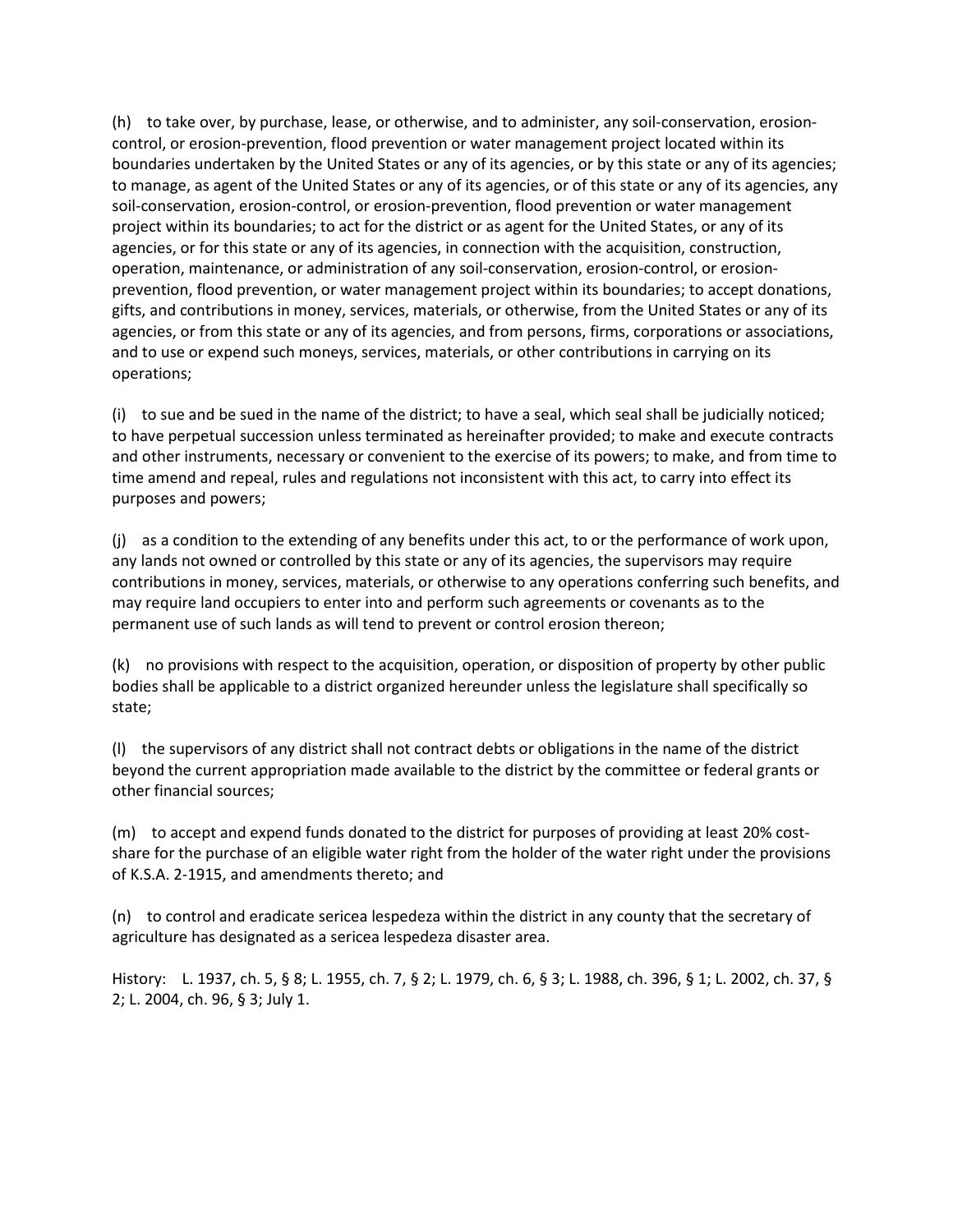- 1. **Agency:** Board of Pharmacy
- 2. **Records Officer:** Jackie Yingling **Phone**: 296-6504
- 3. **Appraising Archivist:** Marcella Wiget, Lu Harris
- 4. **Date of Appraisal:** 10 October 2013
- 5. **a) Total records – No. of Series**: 4
	- **b) New series – No. of Series**: 1
	- **c) Revised existing series – No. of Series**: 3
	- **d) Obsolete schedules – No. of Series**: 12 (see Housekeeping report)
	- **e) Series superseded by other schedules – No. of Series**: 0
	- **f) Series superseded by general schedules – No. of Series**: 7 (see Housekeeping report)
- 6. **Archival/Permanent records – No. of Series**: 1
- 7. **Records Eligible for Immediate Transfer to Archives – No. of Series**: 1
- 8. **Appraisal Based Upon:**

Discussions with records officer and staff.

### 9. **Appraisal Narrative**:

The Board of Pharmacy's records officer is working to clean up her agency's retention and disposition schedule, which is very out-of-date. The agency is also cleaning up their office space and wishes to destroy certain paper records and transfer others to the State Archives.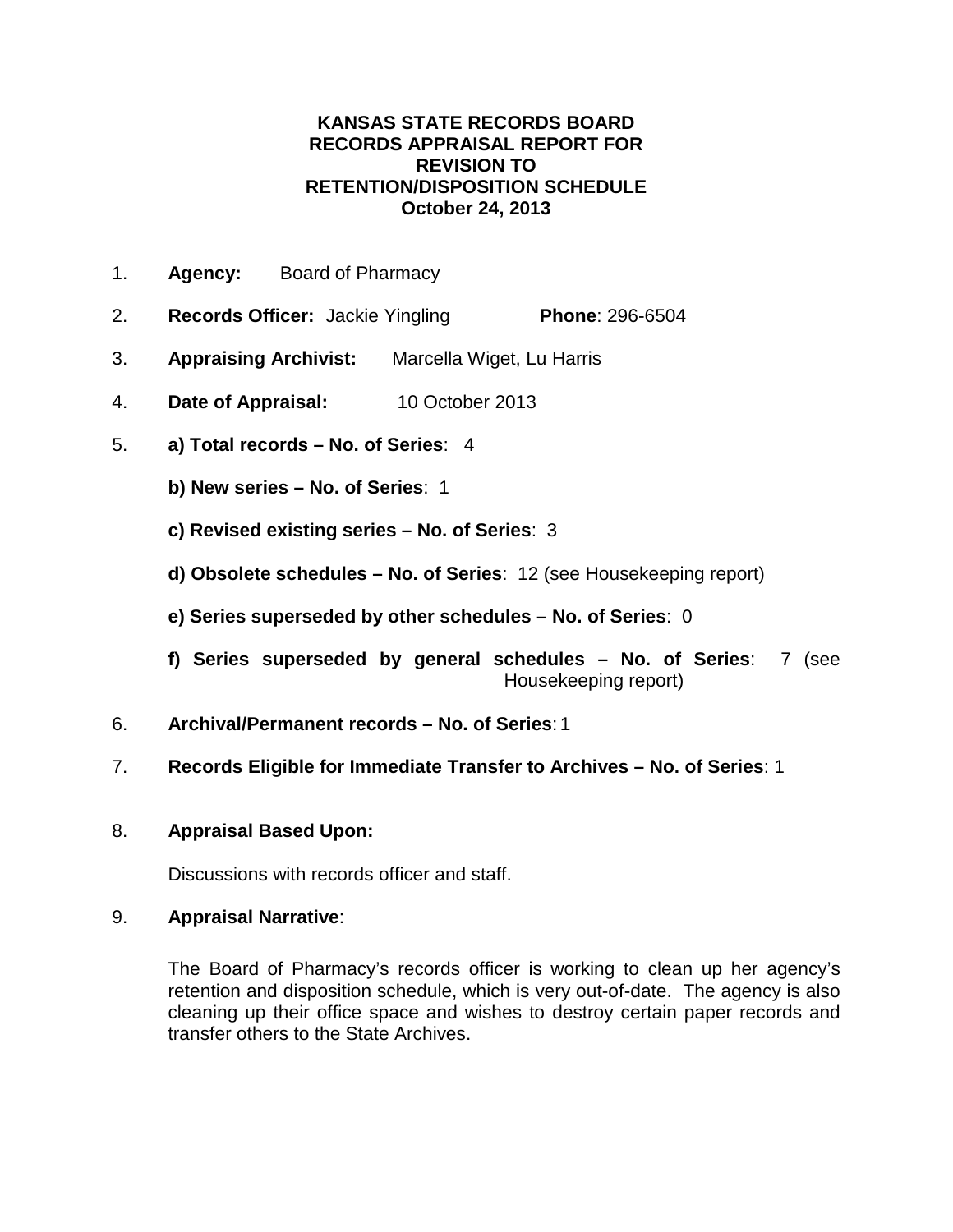#### NEW ENTRY

# **Retention/Disposition Schedule Entries**

# **531-001 Board of Pharmacy**

**Registration Files - Cancelled Nonresident Pharmacies** (Series Unknown) Includes application for license, license renewal information, inspection reports and other related documents for cancelled nonresident pharmacies. **Entry Status:** Draft **Recommended Status:**Approve As New **Retention Period:** See comments **Disposition:** Destroy **Restrictions:** None **Comments:** Retain on-site at Board of Pharmacy for 2 years after cancellation and then destroy. **Schedule Authority:** Agency schedule **Last Surveyed** 10 October 2013 **Record Copy:** Paper, Electronic **Electronic Recordkeeping Plan Pending Remarks:**  $10/21/2013$ : new entry. Currently paper is the record copy; agency intends to convert to purely electronic recordkeeping in next several months.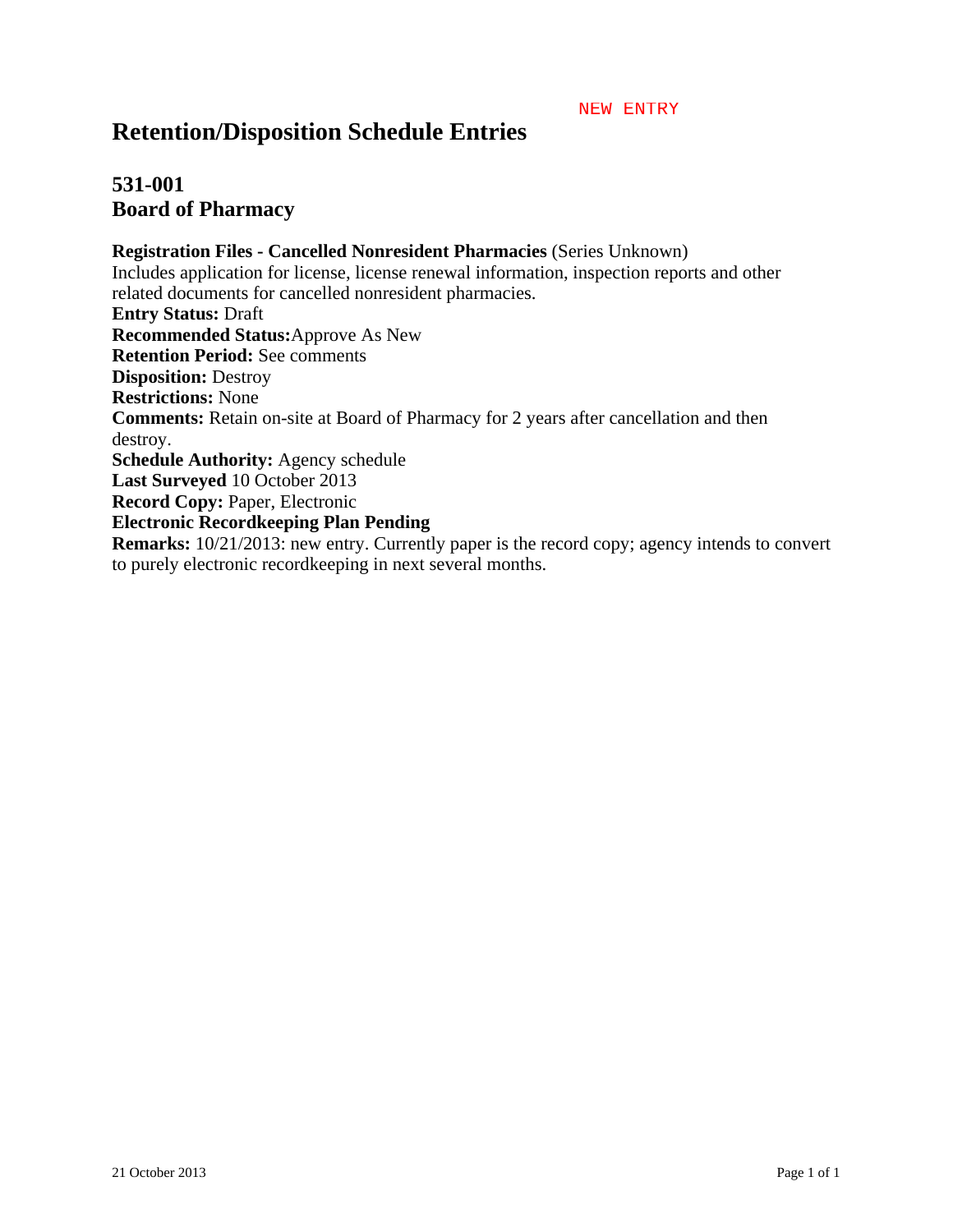# **531-001 Board of Pharmacy**

### **Registration (or License) Files - Cancelled Pharmacists** (Series 0023-531)

Application for license and related documents for cancelled pharmacists. Also includes intern registration (or license application) and biennial renewal application files. **Entry Status:** Ready for SRB **Recommended Status:**Revise **Retention Period:** 10 fiscal years after nonrenewal **Disposition:** Archives **Restrictions:** K.S.A. 45-221 (a)(1)(6)(9), 5 USC Sec. 522a **Schedule Authority:** Agency Schedule **KAR Number** 53-2-068 **Last Surveyed** 10 October 2013 **Record Copy:** Paper, Electronic **Electronic Recordkeeping Plan Pending Remarks:**  $10/21/2013$ : revised title, added description. Currently paper is the record copy;

agency intends to convert to purely electronic recordkeeping in next several months.

**Registration Files - Cancelled Businesses other than Pharmacies** (Series 0029-531) Includes application for license, license renewal information, inspection reports and other related documents for cancelled businesses other than pharmacies. Businesses include county health departments, analytical laboratories, ambulance operators, research and teaching institutions, manufacturers, distributors, institutional drug rooms, durable medical equipment and retail dealers. **Entry Status:** Ready for SRB **Recommended Status:**Revise **Retention Period:** See Comments **Disposition:** Destroy **Restrictions:** None **Comments:** Retain on-site at Board of Pharmacy for 2 years after cancellation and then destroy. **Schedule Authority:** Agency Schedule **KAR Number** 53-2-068 **Last Surveyed** 10 October 2013 **Record Copy:** Paper, Electronic **Electronic Recordkeeping Plan Pending Remarks:** 10/21/2013: revised title, description, and retention information. Currently paper is

the record copy; agency intends to convert to purely electronic recordkeeping in next several months.

#### **Registration Files - Cancelled Resident Pharmacies** (Series 0034-531)

Includes application for license, license renewal information, inspection reports and other related documents for cancelled resident pharmacies. **Entry Status:** Ready for SRB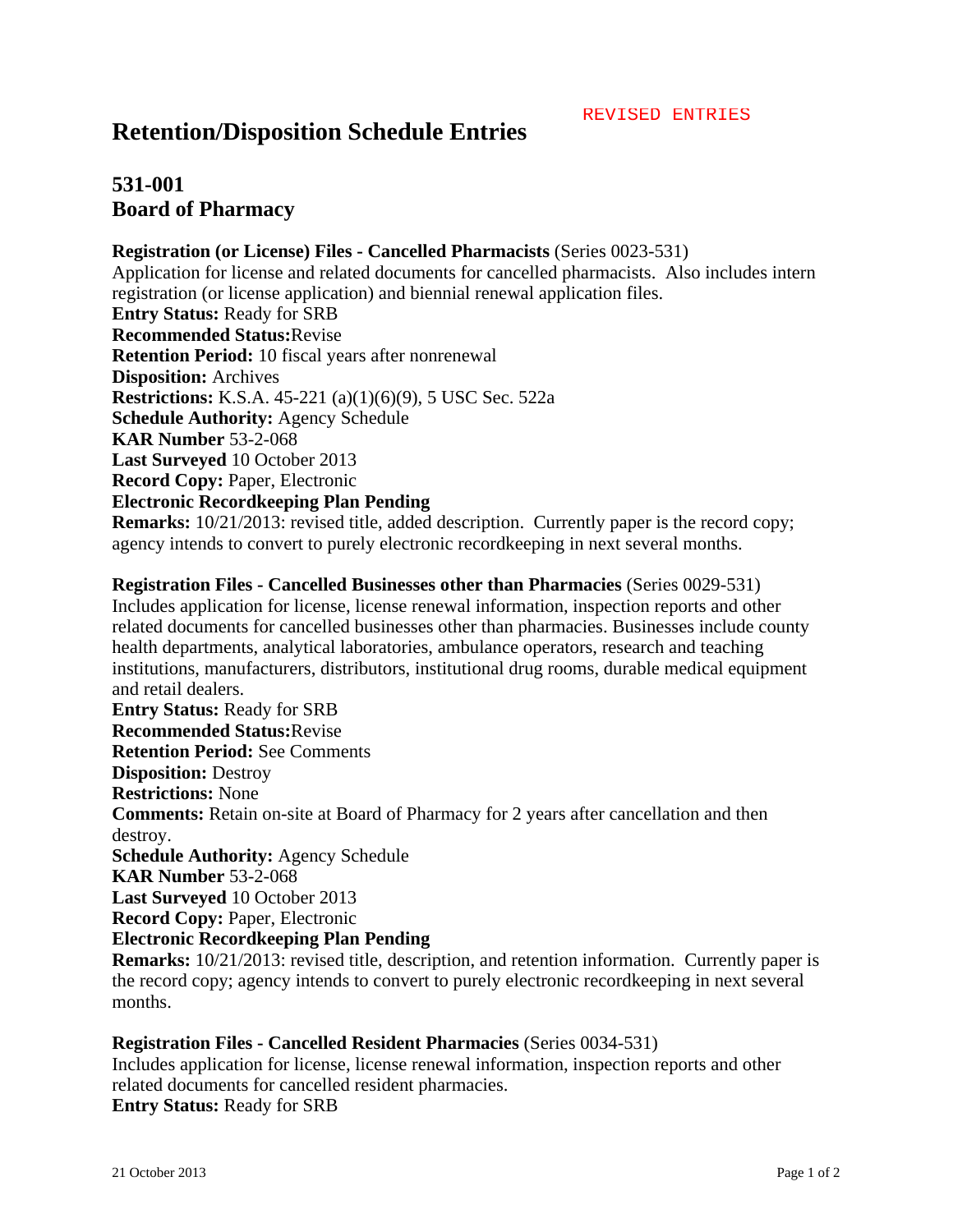**Recommended Status:**Revise **Retention Period:** See Comments **Disposition:** Destroy **Restrictions:** None **Comments:** Retain on-site at Board of Pharmacy for 2 years after cancellation and then destroy. **Schedule Authority:** Agency Schedule **KAR Number** 53-2-068 **Last Surveyed** 10 October 2013 **Record Copy:** Paper, Electronic **Electronic Recordkeeping Plan Pending Remarks:** 10/21/2013: revised title and retention; added description. Currently paper is the record copy; agency intends to convert to purely electronic recordkeeping in next several months.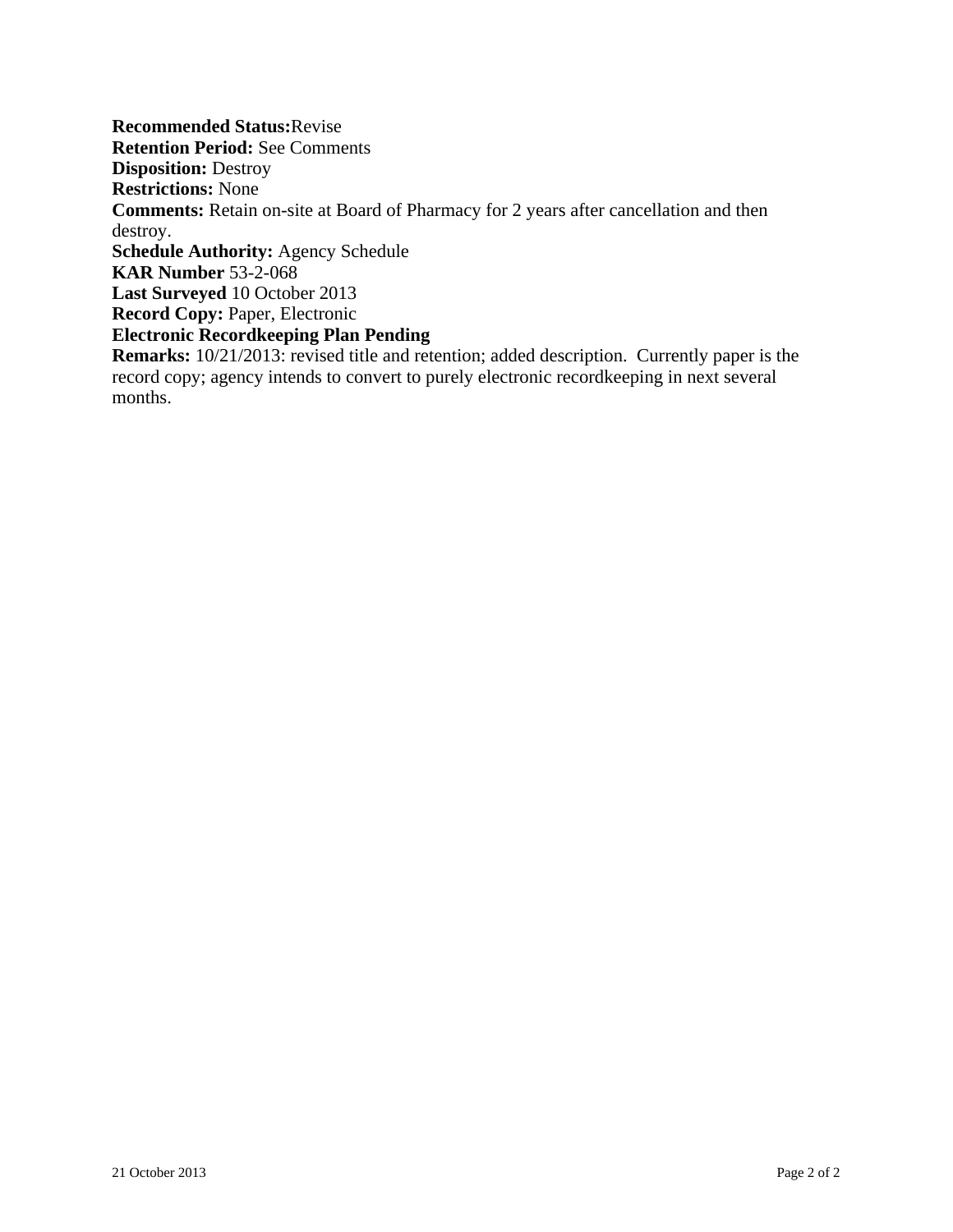- 1. **Agency:** Kansas Office of the Attorney General
- 2. **Records Officer:** Lisa Mendoza **Phone**: 368-8402
- 3. **Appraising Archivist:** Marcella Wiget
- 4. **Date of Appraisal:** 9 October 2013
- 5. **a) Total records – No. of Series**: 1
	- **b) New series – No. of Series**: 0
	- **c) Revised existing series – No. of Series**: 1
	- **d) Obsolete schedules – No. of Series**: 0
	- **e) Series superseded by other schedules – No. of Series**: 0
	- **f) Series superseded by general schedules – No. of Series**: 0
- 6. **Archival/Permanent records – No. of Series**: 0
- 7. **Records Eligible for Immediate Transfer to Archives – No. of Series**: 0

## 8. **Appraisal Based Upon:**

Discussions with agency's records officer.

## 9. **Appraisal Narrative**:

Attorney General's records officer contacted records management staff requesting a retention change to an existing schedule entry.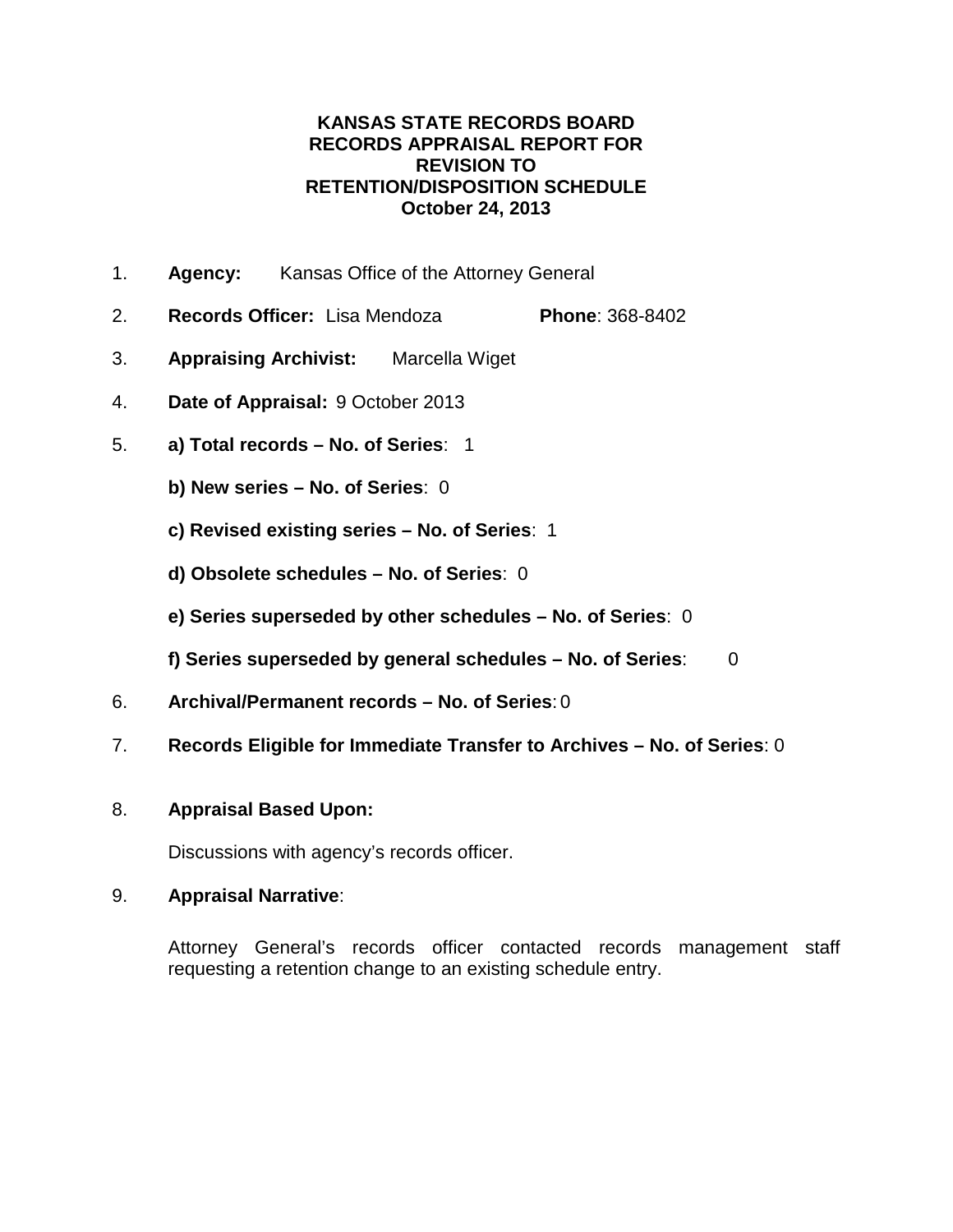# **082-010 Office of the Attorney General Legal Opinions & General Counsel (LOGIC) Division**

### **General Legal Services - State Agencies, Boards, and Commissions** (Series 0050-082) Records regarding legal assistance given by LOGIC attorneys to specific state agencies, boards, and commissions: correspondence, reports, notes, publications, etc. May include records concerning legal advice given to a specific agency, board or commission regarding quasijudicial proceedings in licensure, certification, registration, disciplinary or other similar matters. **Entry Status:** Ready for SRB **Recommended Status:**Revise **Retention Period:** Retain until matter is closed, then destroy. **Disposition:** Destroy **Restrictions:** KSA 45-221(a)(1)(2)(4)(5)(11)(14)(20)(25)(30) **Schedule Authority:** Agency Schedule **KAR Number** 53-2-177 **Last Surveyed** 08 July 2013 **Record Copy:** Paper **Remarks:** 09/15/2008: Revised entry. Modified title and unit affiliation. Added restrictions. Changed retention/disposition. 07/08/2013: revised description and retention period. 07/22/2013 mwiget: Fixed last surveyed date. 10/09/2013: Changed retention period.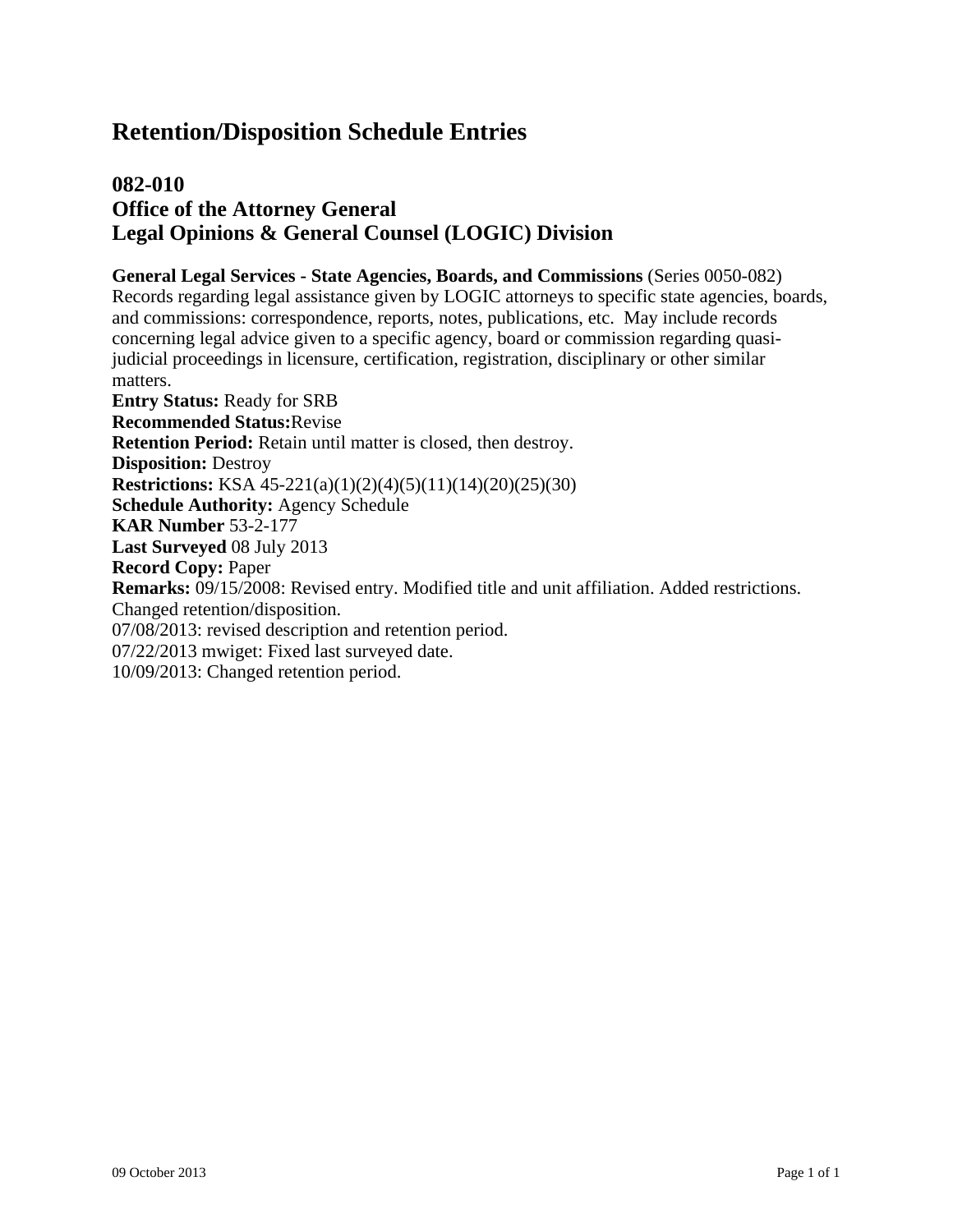- 1. **Agency:** Kansas Housing Inspectors Registration Board
- 2. **Records Officer:** Ralph Pimental **Phone**: 232-2701
- 3. **Appraising Archivist:** Marcella Wiget
- 4. **Date of Appraisal:** 9 September 2013
- 5. **a) Total records – No. of Series**: 1
	- **b) New series – No. of Series**: 1
	- **c) Revised existing series – No. of Series**: 0
	- **d) Obsolete schedules – No. of Series**: 1
	- **e) Series superseded by other schedules – No. of Series**: 0
	- **f) Series superseded by general schedules – No. of Series**: 0
- 6. **Archival/Permanent records – No. of Series**: 0
- 7. **Records Eligible for Immediate Transfer to Archives – No. of Series**: 0

## 8. **Appraisal Based Upon:**

Review of records.

## 9. **Appraisal Narrative**:

The Kansas Housing Inspectors Registration Board was a short-lived agency; its legislation was not extended. The board transferred its records electronically to the State Archives; most records fell within general retention and disposition schedule entries, but these program records were unique to the KHIRB. They are not deemed to have long-term archival value.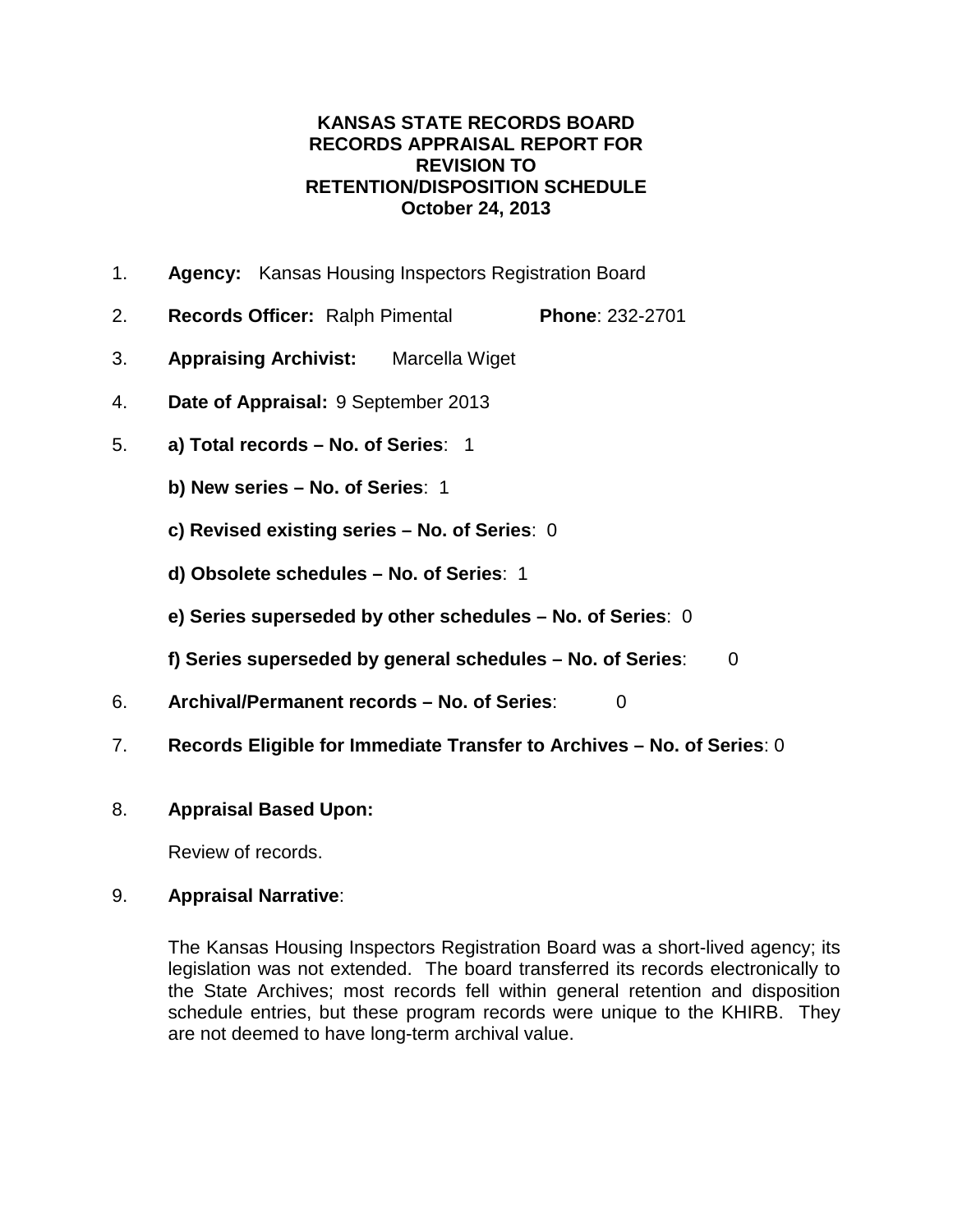# **291-001 Kansas Housing Inspectors Registration Board**

**Housing inspector and school applications and renewals** (Series Unknown)

Education provider applications provide information regarding available classes and instructors teaching at housing inspector schools, as well as administrative information regarding the educational provider. Individual housing inspector applications and renewals provide information regarding liability insurance, course work taken, and a copy of the inspector's registration. Also can include information regarding contact information changes for schools and individuals, lists of expired registrations, correspondence with schools and inspectors regarding their applications, and questionable or rejected applications.

**Entry Status:** Draft

**Recommended Status:**Approve As New

**Retention Period:** See comments

**Disposition:** Destroy

**Restrictions:** Portions may be restricted per KSA 45-221(a)(9)(30)(49)

**Comments:** Retain active education provider and housing inspector records for one calendar year past expiration of license, then destroy. Destroy rejected applications 6 months after receipt.

**Schedule Authority:** Agency schedule

**Last Surveyed** 21 August 2013

**Record Copy:** Paper, Electronic

#### **Electronic Recordkeeping Plan Not Required**

**Remarks:** 09/09/2013: new entry. Agency has been sunsetted; this records series will be immediately obsolete.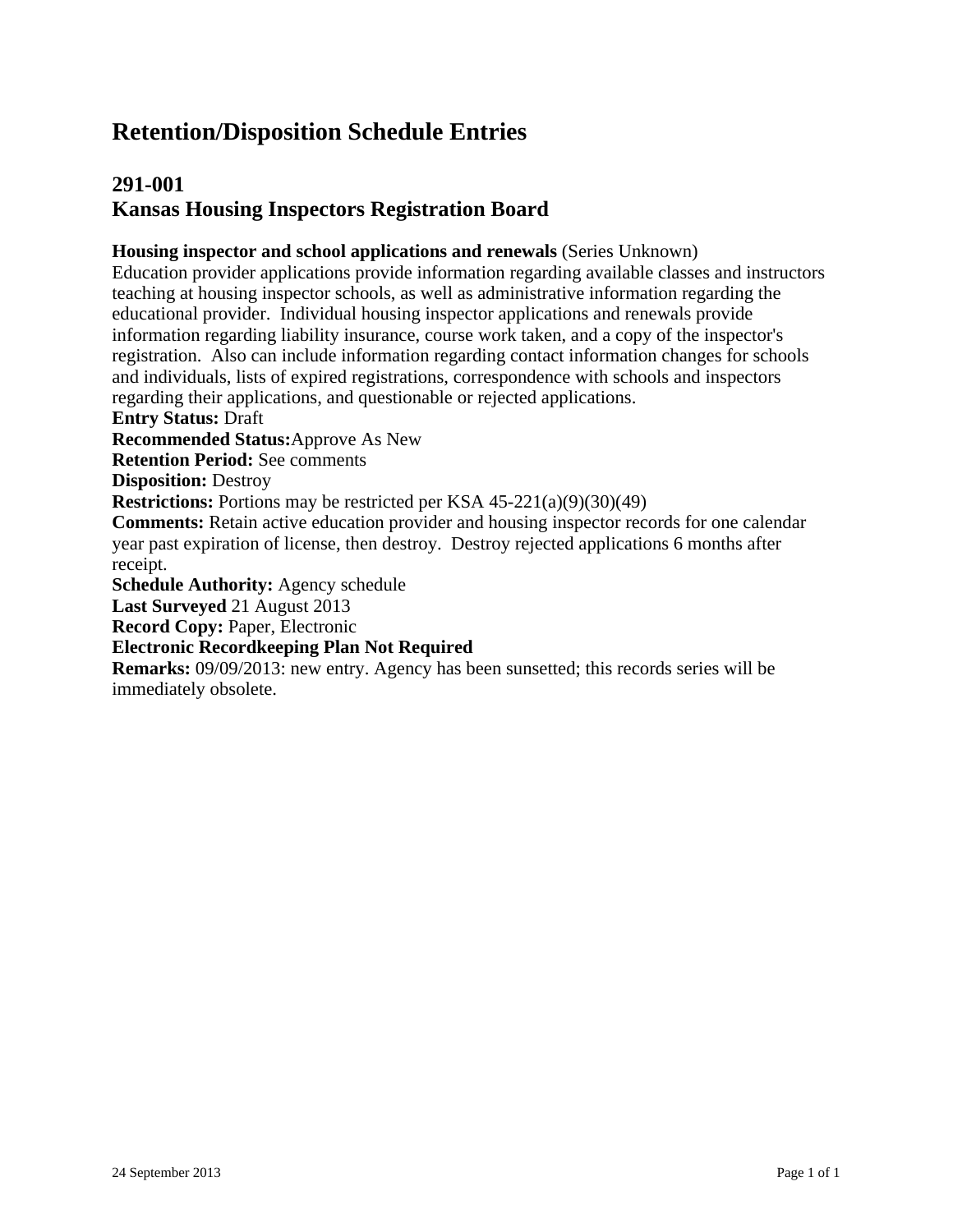- 1. **Agency:** Local Government County Public Works
- 2. **Records Officer: Phone**:
- 3. **Appraising Archivist:** Marcella Wiget
- 4. **Date of Appraisal:** 1 October 2013
- 5. **a) Total records – No. of Series**: 1
	- **b) New series – No. of Series**: 1
	- **c) Revised existing series – No. of Series**: 0
	- **d) Obsolete schedules – No. of Series**: 0
	- **e) Series superseded by other schedules – No. of Series**: 0
	- **f) Series superseded by general schedules – No. of Series**: 0
- 6. **Archival/Permanent records – No. of Series**: 0
- 7. **Records Eligible for Immediate Transfer to Archives – No. of Series**: 0

## 8. **Appraisal Based Upon:**

Discussions with Johnson County records management and environmental staff.

## 9. **Appraisal Narrative**:

Johnson County has requested the addition of this entry to the Public Works schedule in order to dispose of records in its keeping. These records also exist at the state level.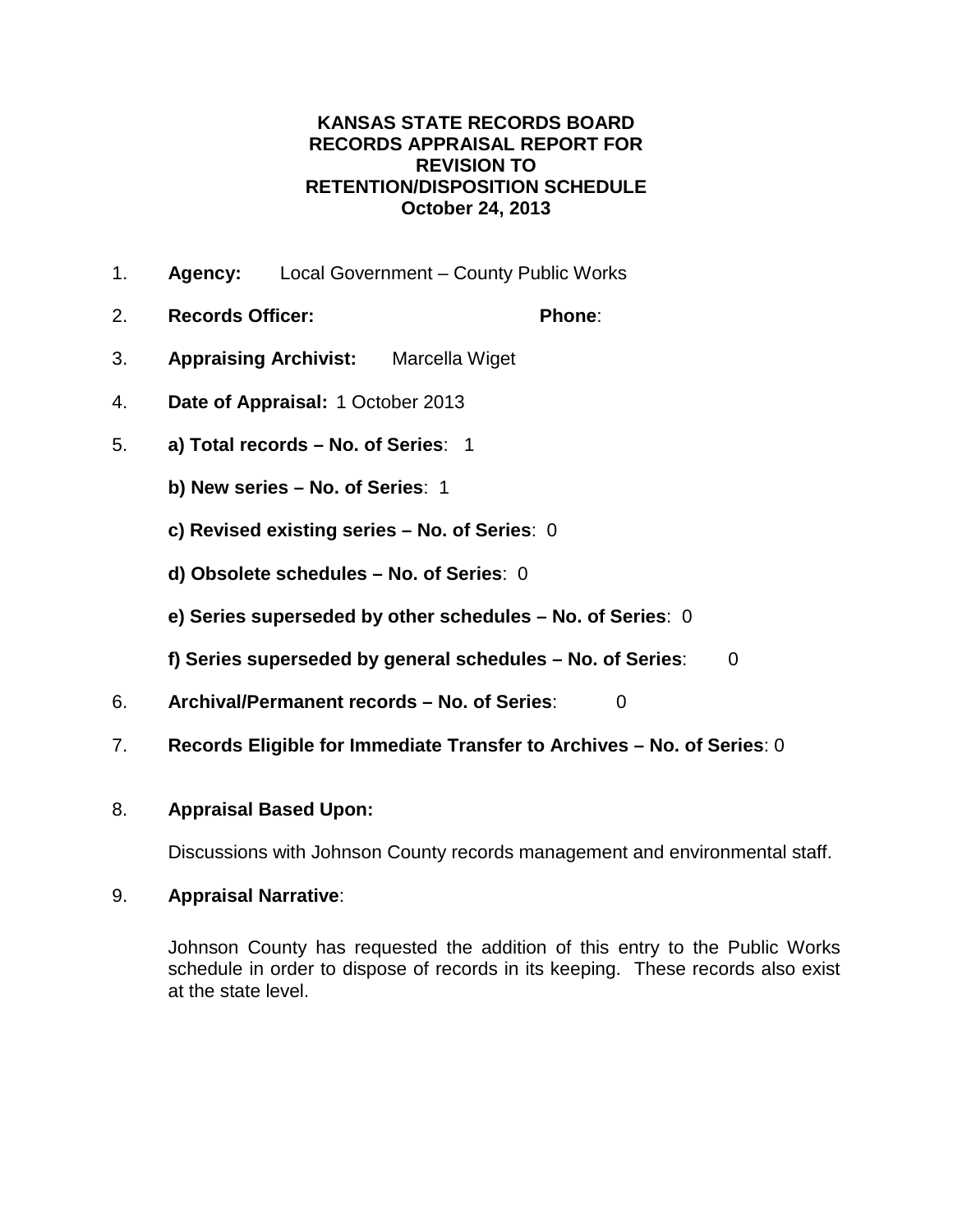**000-108 Local Government Records County Public Works**

**Disposal Authorization Forms** (Series Unknown) Documents relating to requests submitted by individuals and firms seeking authorization to dispose of solid waste in a landfill. **Entry Status:** Draft **Recommended Status:**Approve As New **Retention Period:** 10 cldr years **Disposition:** Destroy **Restrictions:** None **Last Surveyed** 18 July 2013 **Record Copy:** Unknown **Remarks:** 10/01/2013: new entry on local schedule. Based upon 0595-264, Disposal Authorization Files, in the Kansas Dept. of Health & Environment retention and disposition schedule.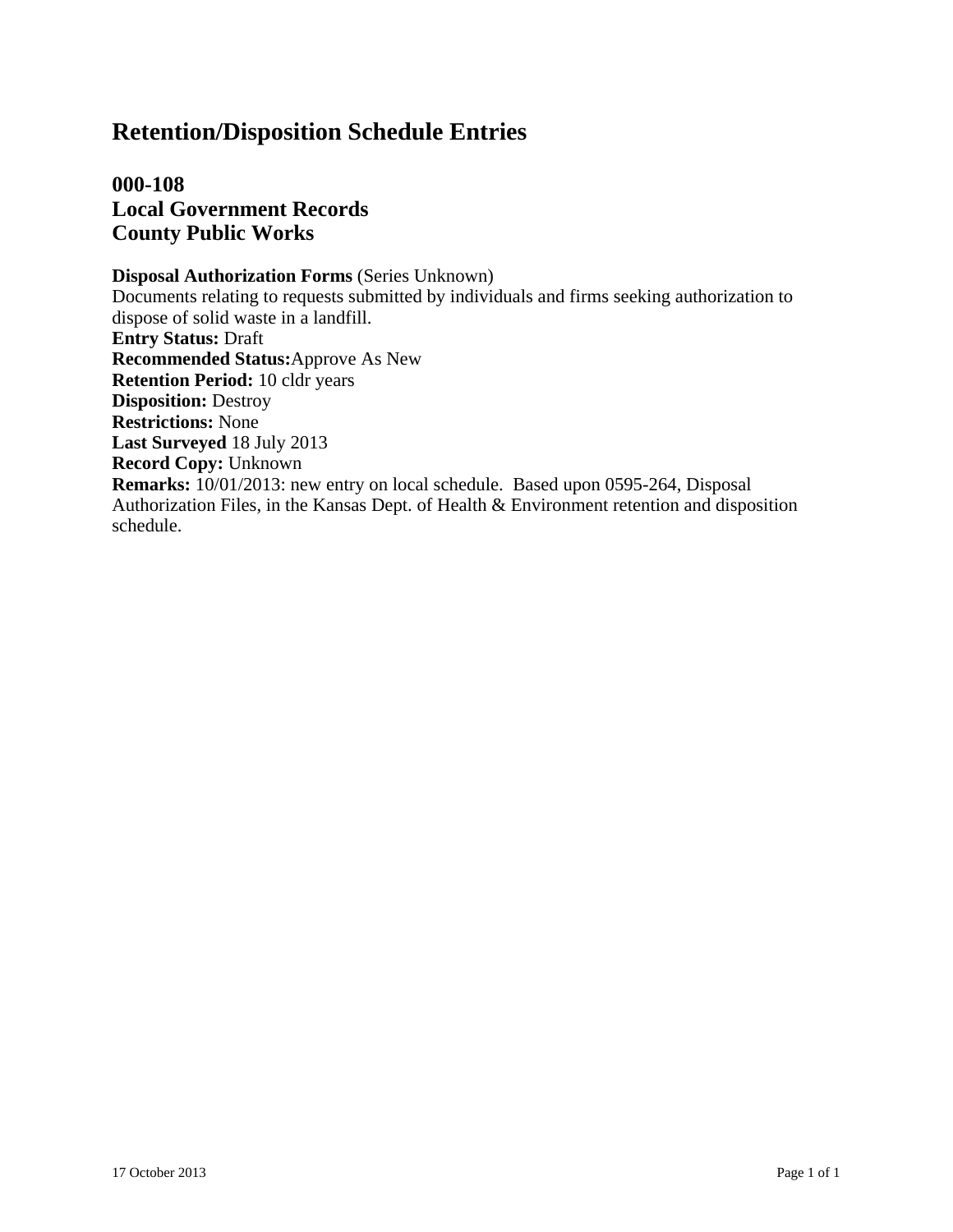#### **KANSAS STATE RECORDS BOARD RECORDS APPRAISAL REPORT FOR REVISION TO RETENTION/DISPOSITION SCHEDULE October 24, 2013**

- 1. **Agency:** Local Government General schedule
- 2. **Records Officer: Phone**:
- 3. **Appraising Archivist:** Marcella Wiget
- 4. **Date of Appraisal:** 1 October 2013
- 5. **a) Total records – No. of Series**: 1
	- **b) New series – No. of Series**: 1
	- **c) Revised existing series – No. of Series**: 0
	- **d) Obsolete schedules – No. of Series**: 0
	- **e) Series superseded by other schedules – No. of Series**: 0
	- **f) Series superseded by general schedules – No. of Series**: 0
- 6. **Archival/Permanent records – No. of Series**: 0
- 7. **Records Eligible for Immediate Transfer to Archives – No. of Series**: 0

#### 8. **Appraisal Based Upon:**

Discussions with Johnson County records management staff.

#### 9. **Appraisal Narrative**:

Johnson County requested this addition to the local general retention and disposition schedule in order to dispose of records currently retained by the county.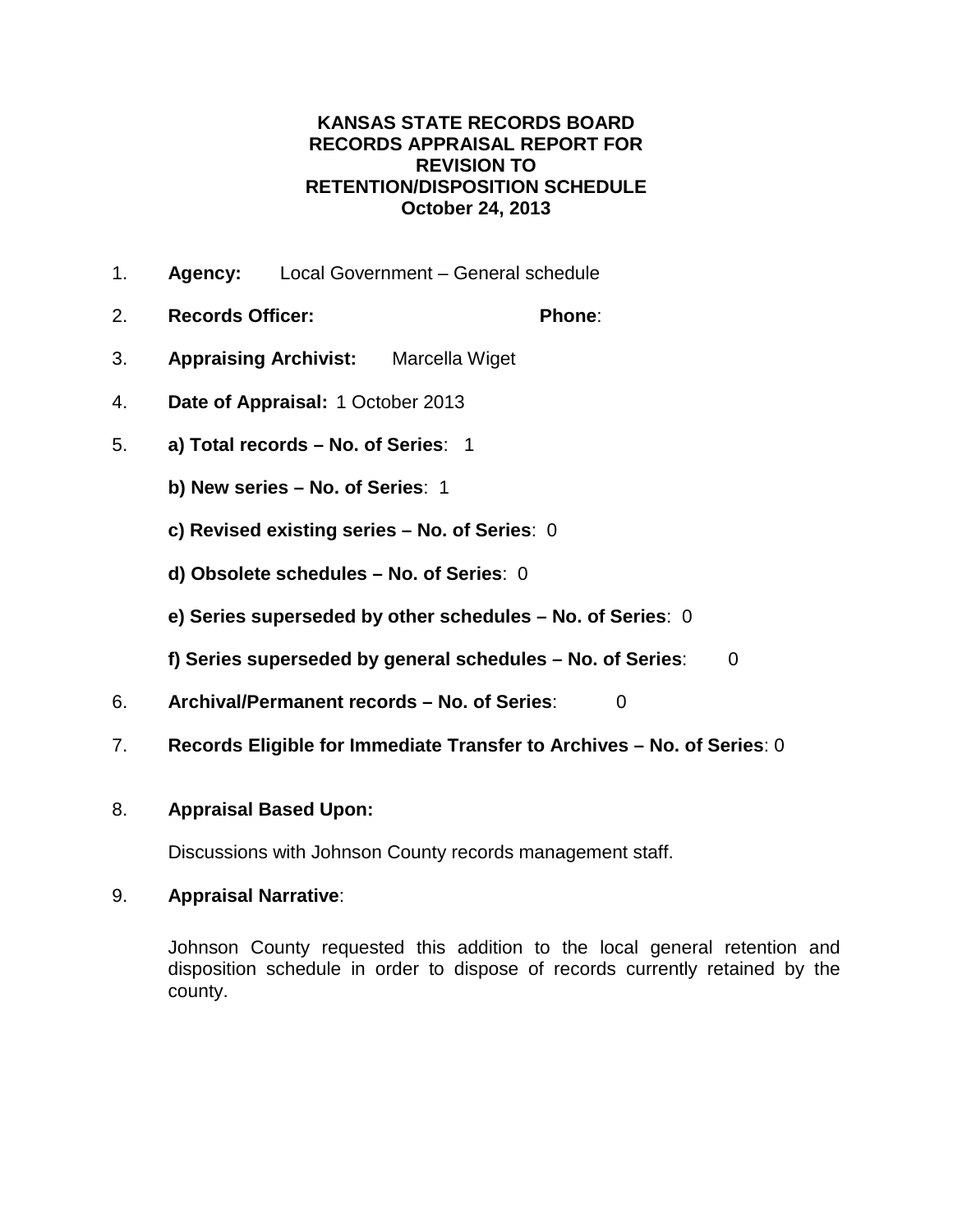## **Retention/Disposition Schedule Entries**

**000-100 Local Government Records General Schedule/All Offices**

#### **Hygrothermograph Data Logger Reports** (Series Unknown)

Hygrothermograph readings taken by staff in various areas which monitor the temperature and humidity levels to ensure that proper environmental conditions are maintained. **Entry Status:** Draft **Recommended Status:**Approve As New **Retention Period:** 2 cldr years **Disposition:** Destroy **Restrictions:** None **Last Surveyed** 01 October 2013 **Record Copy:** Unknown **Remarks:** 10/01/2013: new entry. Based upon 0225-288, Hygrothermograph Data Logger Reports, on the Kansas Historical Society - Museum Division's retention and disposition schedule entry.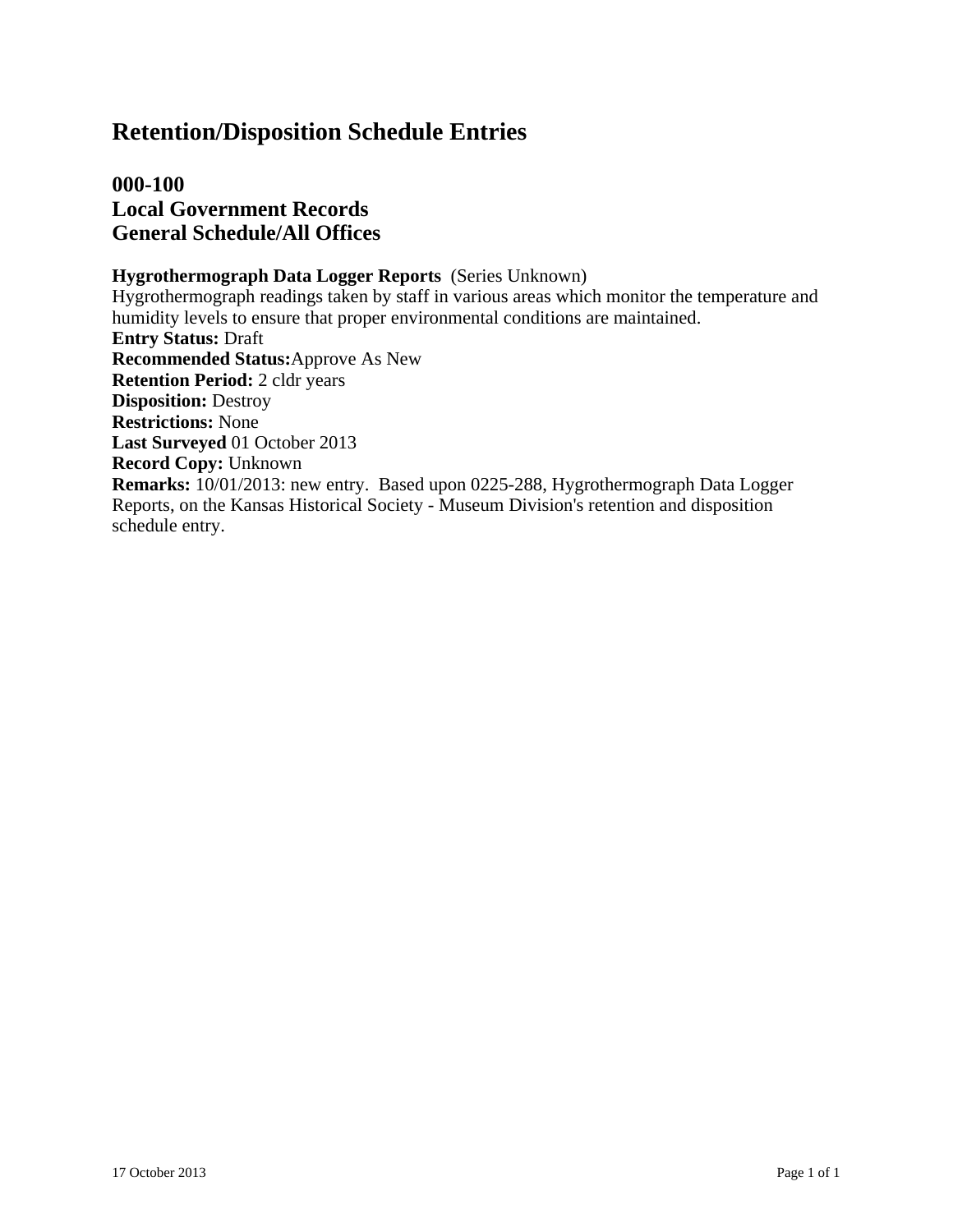# Housekeeping Changes Since 18 July 2013 18 October 2013

# Housekeeping Edit

082-007 Office of the Attorney General Consumer Protection Division

Complaint Files (Series 0139-082)

Description: Consumer complaint forms, initial correspondence, photos, notes, reports and other supporting documentation relating to complaints and actions taken by the division, including dispositions not resulting in litigation or enforcement efforts. (Otherwise see Case Files or Enforcement Action Files.) Materials, including records obtained from others may be returned to their source or otherwise disposed of in accordance with court order, court rule, or agreement.

Change: Board discussed this series at July 2013 meeting, determined paper records should follow electronic disposition.-- mwiget, 28 August 2013

### 234-005 State Fire Marshal. Boiler Investigation Division

Boiler Incidents and Accidents (Series 0114-296)

Description: Emergency inspections of boilers that have malfunctioned.

Change: this agency function was transferred by the legislator and governor from the Department of Labor to the Office of the State Fire Marshal.-- dgarwood, 09 October 2013

Boiler Incidents and Accidents (Series 0114-296) Description: Emergency inspections of boilers that have malfunctioned.

#### Boiler Inspection Reports (Series 0115-296)

Description: Reports documenting periodic commercial boiler inspections conducted by the department to certify that boilers are operating in accordance with safety codes.

Change: this agency function was transferred by the legislator and governor from the Department of Labor to the Office of the State Fire Marshal.-- dgarwood, 09 October 2013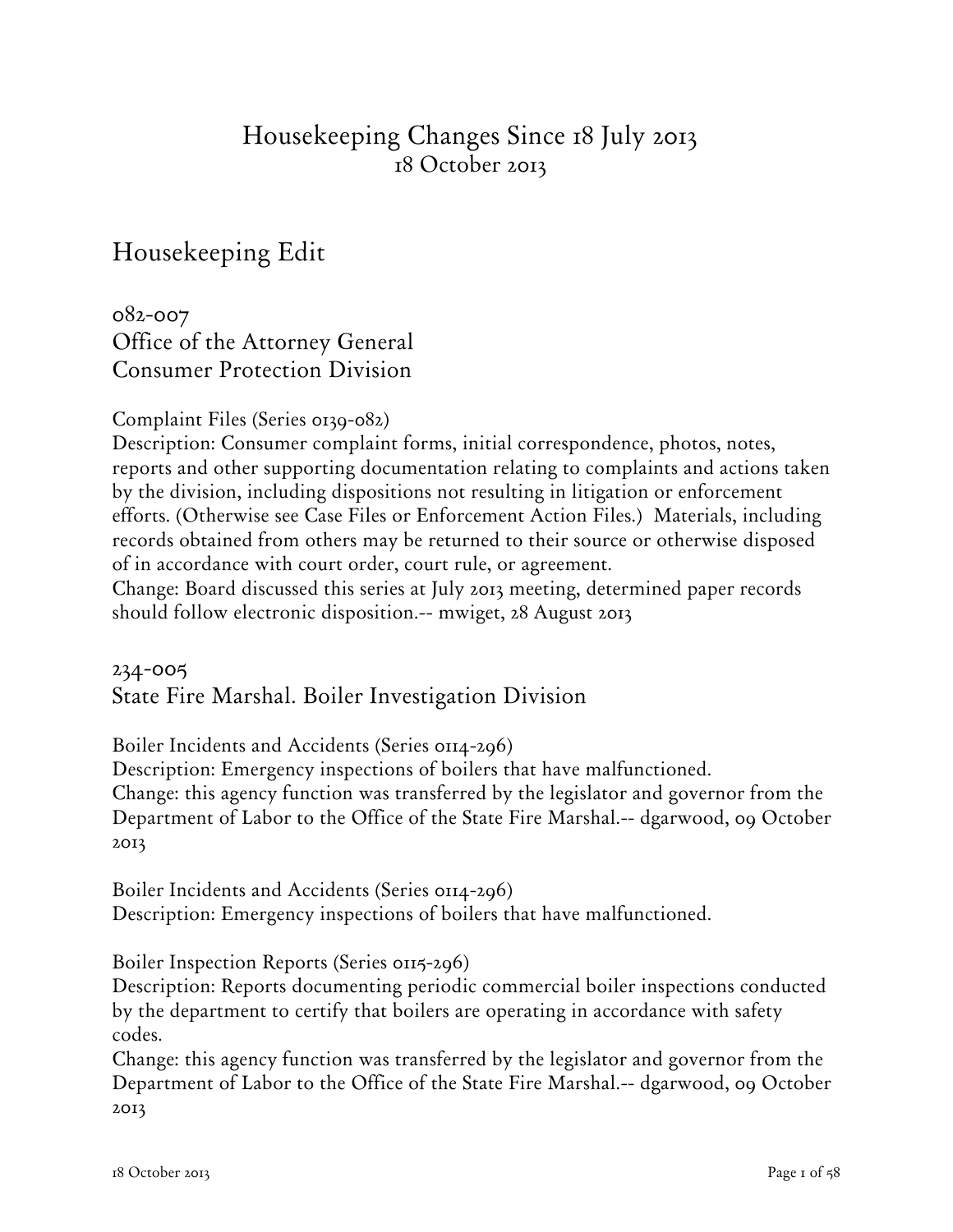Boiler Registrations (Series 0116-296)

Description: Certificate assigned to each boiler.

Change: this agency function was transferred by the legislator and governor from the Department of Labor to the Office of the State Fire Marshal.-- dgarwood, 09 October 2013

Client Documents (Series 0131-296)

Change: responsibility for boiler inspection moved by legislature and governor to office of the Fire Marshal.-- dgarwood, 09 October 2013

Client Documents (Series 0131-296)

264-002 Department of Health and Environment Environment Division Bureau of Environmental Field Services Technical Services Section

Sample Station Water Year Data Files (Series 0497-264)

Description: Computerized laboratory reports containing results of the analysis of water samples taken monthly from sampling stations: chemical, biological, and radiological data.

Change: Revised subagency title to be in line with other records series from this section.-- mwiget, 20 September 2013

Whole Effluent Toxicity Tests (Series 0662-264)

Description: Lab sheets, reports and memos relating to tests performed on waste water discharge effluent samples to ensure compliance with the established permit conditions.

Change: Fixing typo in subagency title.-- mwiget, 20 September 2013

276-019 Kansas Department of Transportation Office of the Inspector General Office of the Inspector General

Audit Working Papers - Permanent (Series 0014-276) Description: Detailed work papers on a specific audit and used as documentation of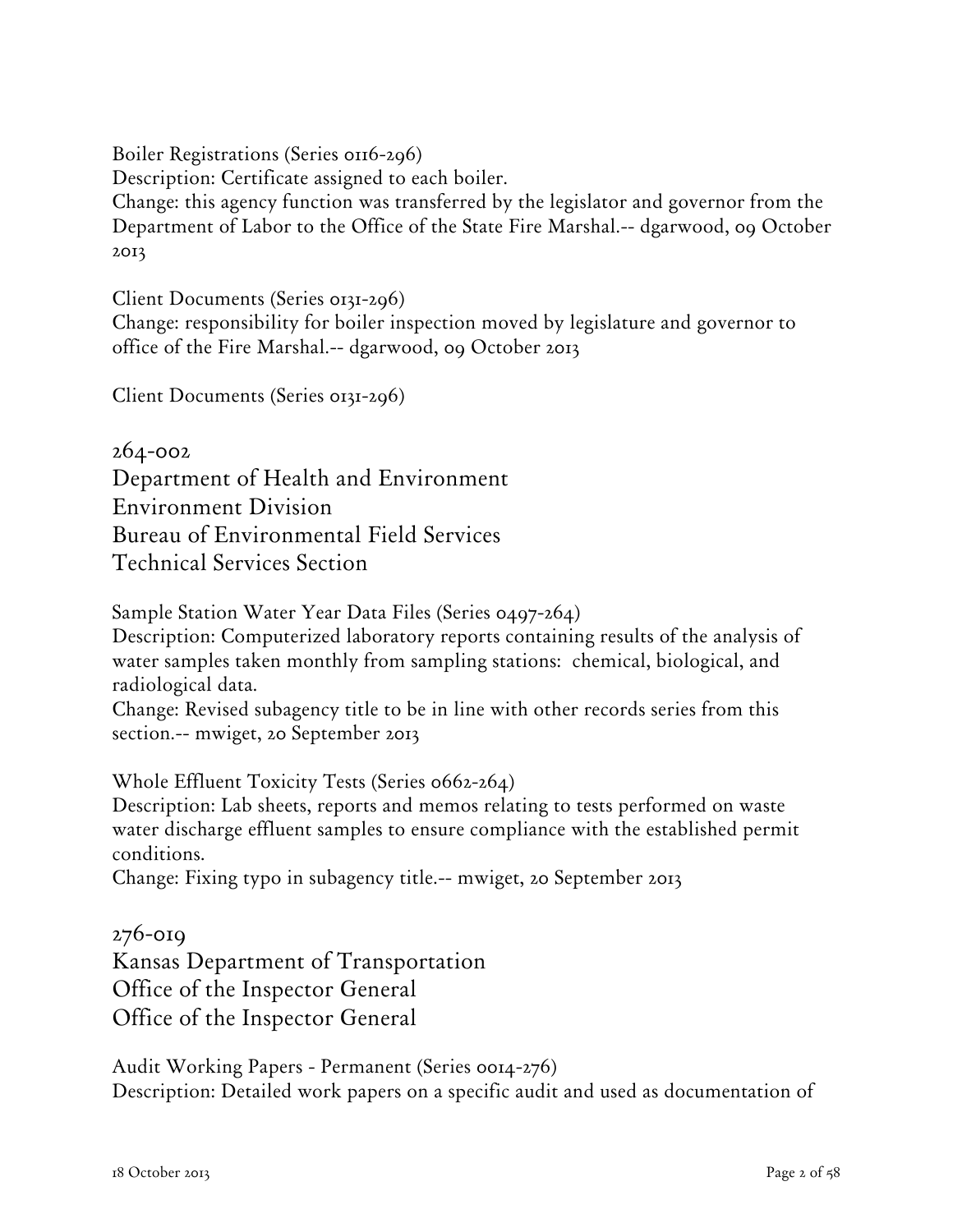particular agency processes governed by statute, regulations, Office of Management and Budget, federal government, Standard Operating Manuals, etc. Change: moved to general schedule 0036-000.-- dgarwood, 10 October 2013

523-001 Kansas Parole Board

Clemency Hearing Actions (Series 0003-523) Description: Copies of Parole Board recommendations to the pardon attorney regarding inmate clemency requests. Master copy filed in the Department of Corrections inmate file. Change: Fixed typo (wrong agency code in series ID)-- dba, 23 September 2013

634-001 State Conservation Commission Watershed District Programs

Annual Work Plan (Series 0004-634)

Description: Plan submitted by the county conservation districts to the Conservation Commission describing activities planned for upcoming year.

Change: Clarified description regarding districts submitting work plans.-- mwiget, 08 August 2013

Obsolete

028-001 Board of Accountancy

Administrative Hearing Files (Series 0001-028)

Description: Records pertaining to complaints filed against CPA's: original complaints, hearing notices, orders, transcripts, investigative reports, CPA financial statements, & documents not in public hearing.

Administrative Hearing Files (Series 0001-028) Description: Records pertaining to complaints filed against CPA's: original complaints, hearing notices, orders, transcripts, investigative reports, CPA financial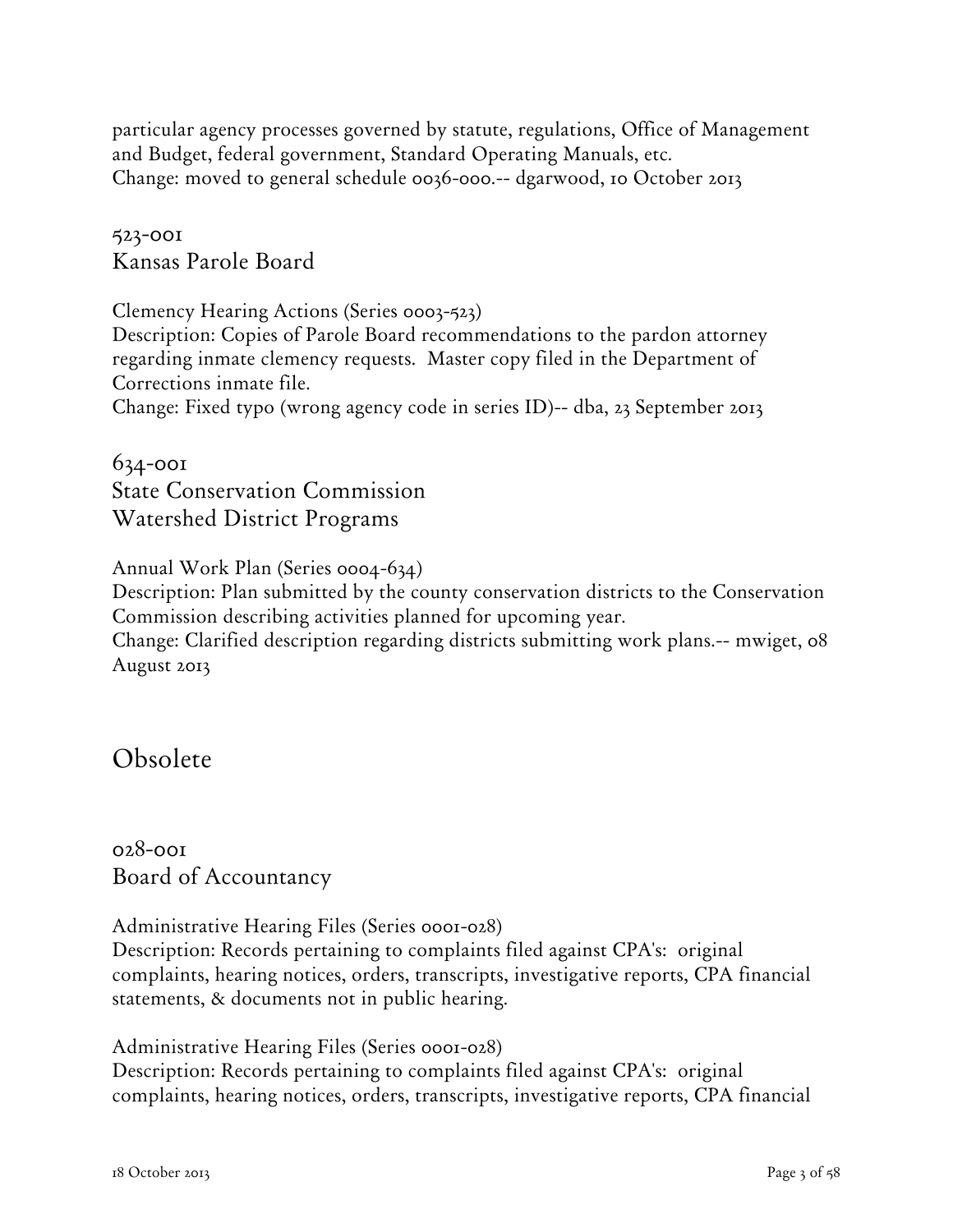statements, & documents not in public hearing.

Administrative Hearing Files (Series 0001-028) Description: Records pertaining to complaints filed against CPA's: original complaints, hearing notices, orders, transcripts, investigative reports, CPA financial statements, & documents not in public hearing.

Change: now managed as part of series 0011-028.-- dgarwood, 25 September 2013

046-008 Department of Agriculture Division of Water Resources Water Structures

Administrative Records (Series 0241-046)

Description: Variety of documents related to the routine adminstration of water structures including invoices, receipts, time sheets and logs, publications, vehicle records.

Change: Duplicate schedule entry with mispelling and no last surveyed date.- mwiget, 08 October 2013

Administrative Records (Series 0241-046)

Description: Variety of documents related to the routine adminstration of water structures including invoices, receipts, time sheets and logs, publications, vehicle records.

058-001 Kansas Commission on Human Rights

Investigative Files - Partial (Series 0020-058) Description: Copies of the investigative files disclosed pursuant to court order and maintained for convenience of reference. Change: These records are no longer created-- lharris, 27 September 2013

531-001 Board of Pharmacy

Address Change Notebooks (Series 0001-531)

Examination Materials for Registration (or licensing) of Pharmacists (Series 0011-531)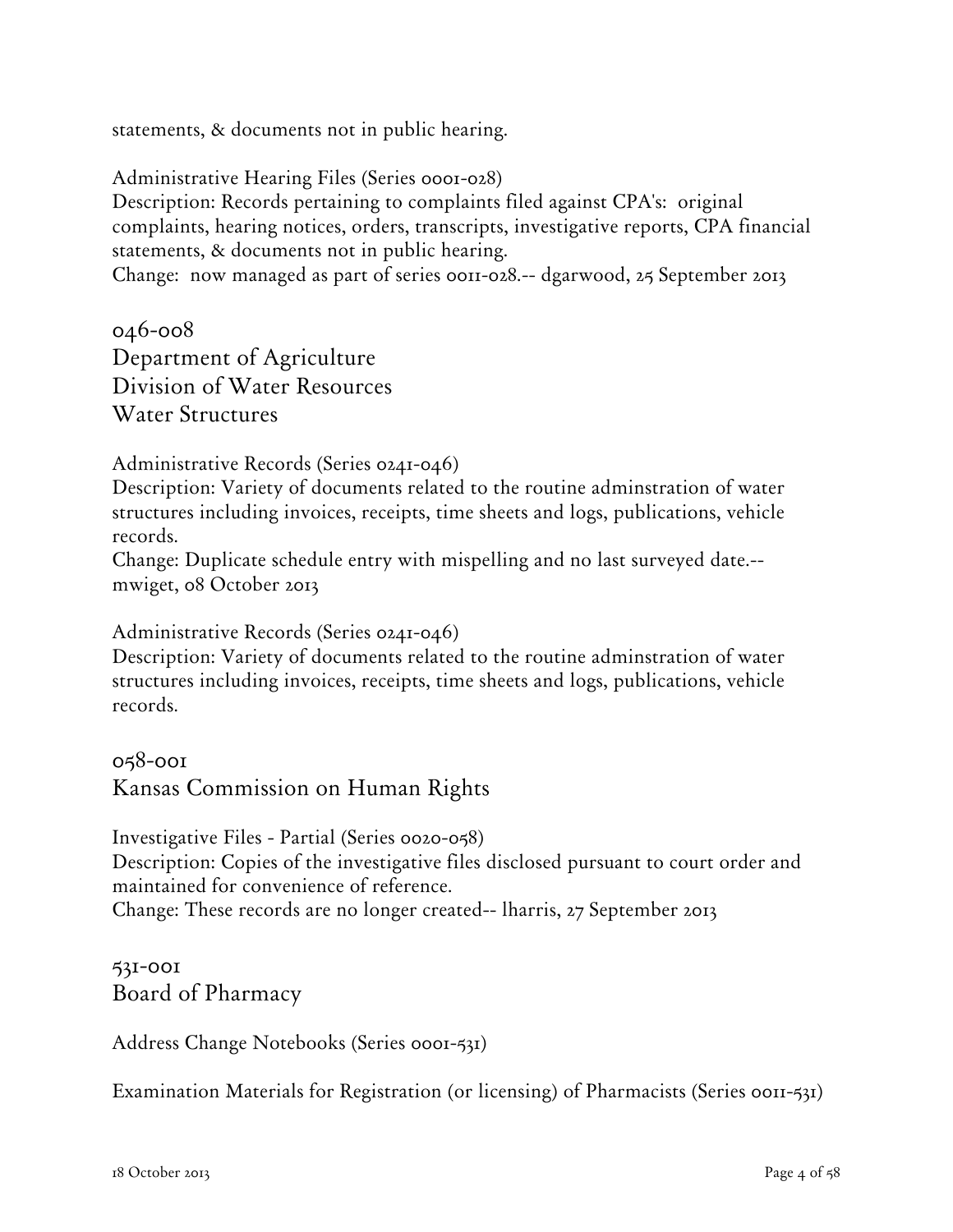Financial Reports Received from Division of Accounts and Reports (Printouts) (Series 0012-531)

Change: These records are no longer created-- lharris, 15 October 2013

Inspectors' Weekly Reports (Series 0017-531) Change: These records are no longer created-- lharris, 15 October 2013

Malpractice Insurance Printout Lists (Series 0018-531)

Quarterly Registration Reports to Secretary of State (Series 0020-531)

Reconciliation of Bank Account Record (Series 0022-531) Change: These records are no longer created-- lharris, 15 October 2013

Registration (or License) Printout Lists (Series 0025-531) Change: These records are no longer created-- lharris, 15 October 2013

Registration Application Cards - Interns (Series 0030-531)

Registration Application Cards - Retail Dealers (Series 0031-531)

Registration Applications - Pharmacies (Series 0032-531)

Registration Files - Honorary (Series 0033-531)

Registration Files - Preceptors (Series 0035-531)

Registration Permit Stubs (all categories) (Series 0036-531)

634-001 State Conservation Commission Administrative Operations

Master Plan (Series 0031-634) Description: Plan designed for the Conservation Commission outlining five year goals. Change: Staff indicated this series is no longer created.-- mwiget, 09 October 2013

Non Point Source Pollution Control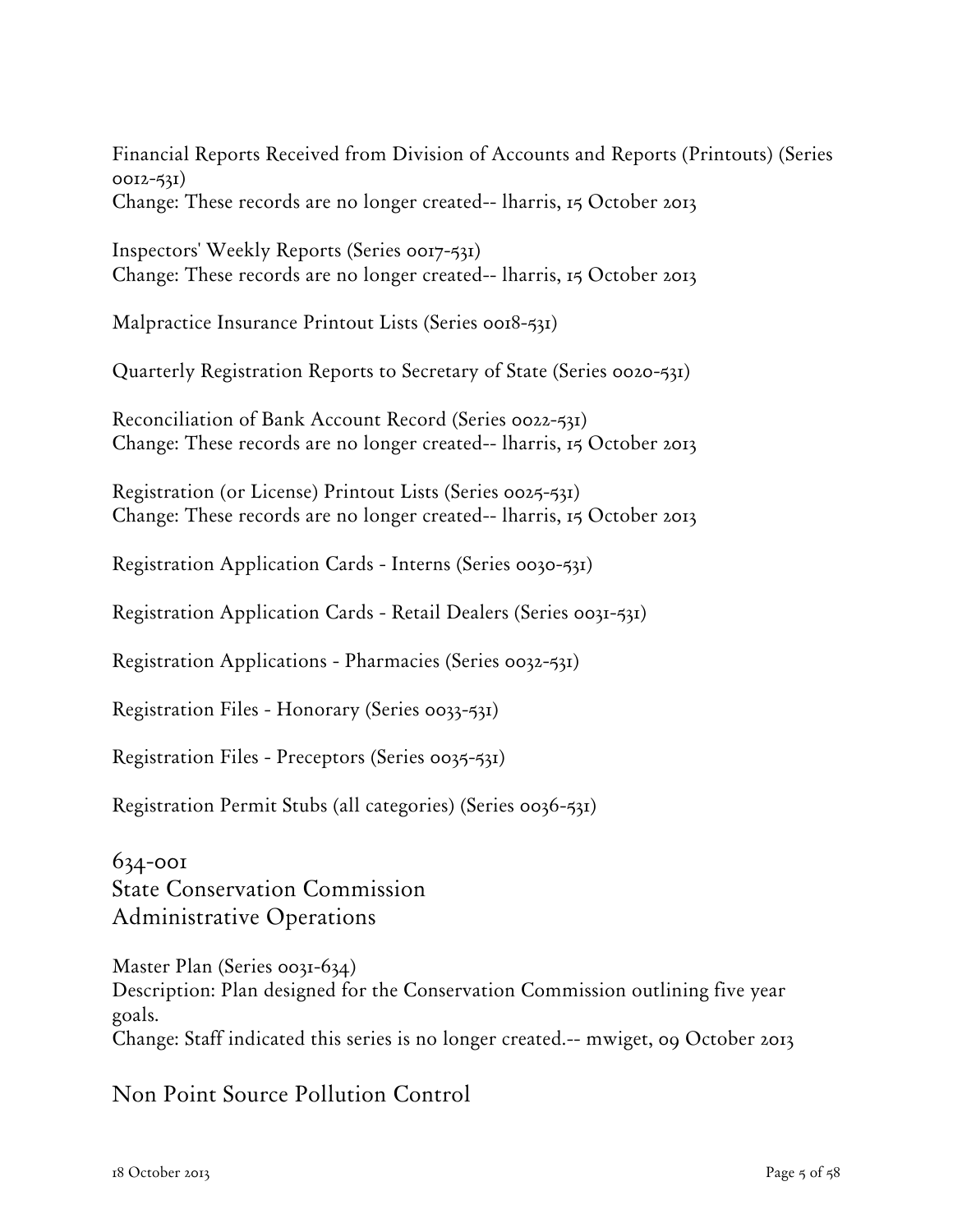Non Point Pollution Program Files (Series 0040-634)

Description: Work and review plans, policies and procedures, management plans, etc. relating to cost-sharing funding requests submitted to the agency for special non point pollution control projects.

Change: These records are no longer necessary for districts to receive funding; districts now just make fund allocation requests.-- mwiget, 09 October 2013

Non Point Source Pollution Award Files (Series 0038-634)

Description: Application and supporting documentation relating to annual awards recognizing pollution control programs or educational efforts made by individuals, counties or the private sector.

Change: Division of Conservation no longer presents this award.-- mwiget, 09 October 2013

Non Point Source Pollution Contracts (Series 0039-634)

Description: Contract, purchase orders, correspondence, etc. relating to requests by individuals or counties for cost-share assistance with the Conservation Commission for a pollution control project.

Change: Division of Conservation no longer creates these contracts.-- mwiget, 09 October 2013

### Watershed District Programs

Water Quality Task Force Files (Series 0064-634)

Description: Documents relating to the establishment of county water quality standards.

Change: Conservation staff indicated these are obsolete records; record copy should be under KDHE.-- mwiget, 09 October 2013

# Ready for SRB

082-010 Office of the Attorney General Legal Opinions & General Counsel (LOGIC) Division

General Legal Services - State Agencies, Boards, and Commissions (Series 0050-082)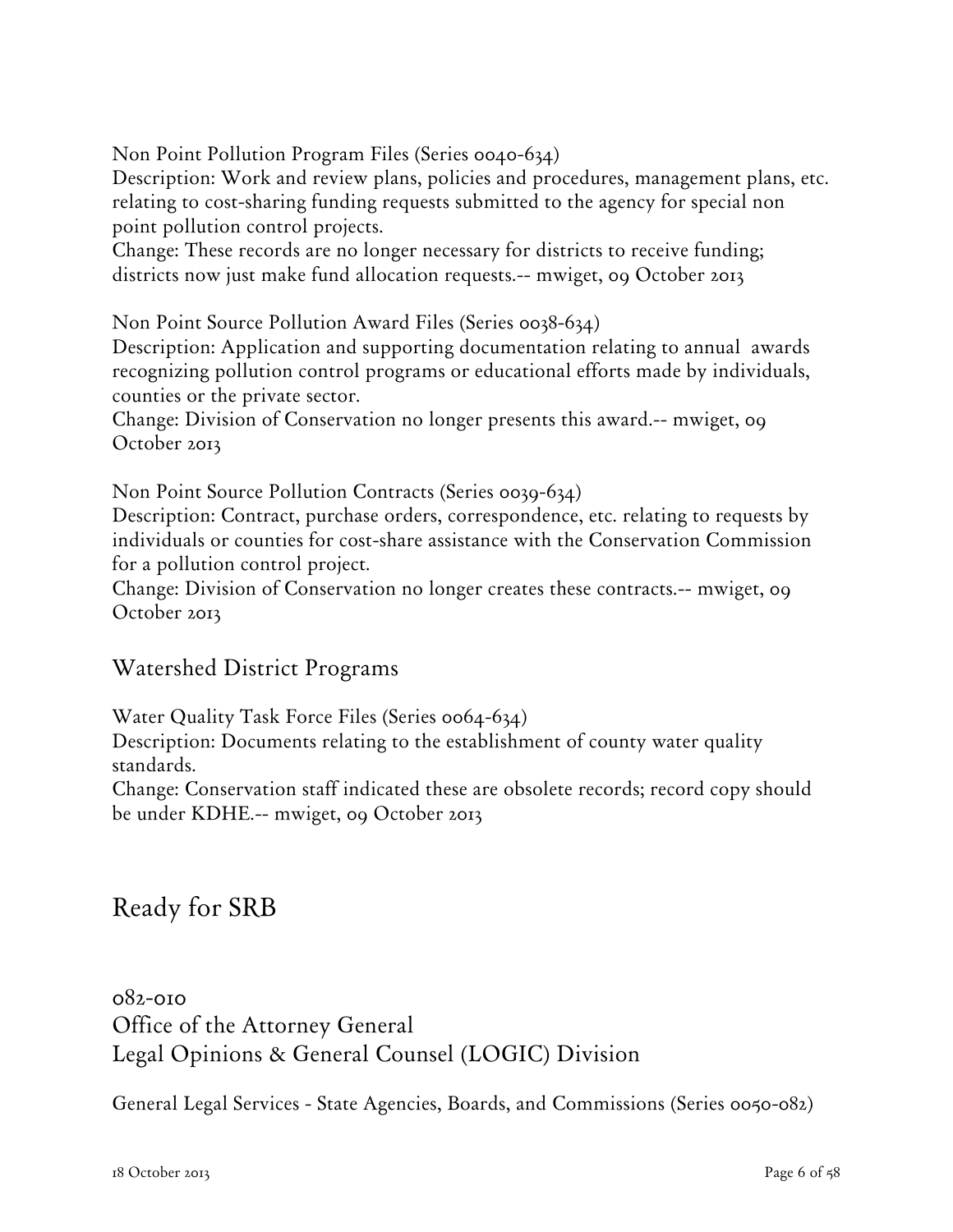Description: Records regarding legal assistance given by LOGIC attorneys to specific state agencies, boards, and commissions: correspondence, reports, notes, publications, etc. May include records concerning legal advice given to a specific agency, board or commission regarding quasi-judicial proceedings in licensure, certification, registration, disciplinary or other similar matters. Change: Fixed last surveyed date.-- mwiget, 22 July 2013

Superseded series

046-001 Department of Agriculture Office of the Secretary

Committee Files (Series 0096-046)

Description: Records relating to the establishment, organization, membership, policies, activities and accomplishments of internal, interagency, and advisory committees.

Change: Series superseded by 0022-000-- lharris, 05 September 2013

### Fiscal Operations

Audit Reports (Series 0291-046)

Description: Results of audits conducted by the Legislative Division of Post-Audit and other state and/or federal auditing agencies. Change: Series superseded by 0009-000-- lharris, 06 September 2013

Budget Preparation Files - Annual (Series 0005-046) Description: Documents used in the preparation of the annual agency budget: correspondence, draft budget requests, computer reports, notes, and other miscellaneous materials. Change: superseded by 0005-000-- lharris, 06 September 2013

Information Resources & Technology

Contract - Pager Services (Series 0032-046) Description: Correspondence, contracts, service agreements, etc. relating to a contractual agreement with a paging service provider.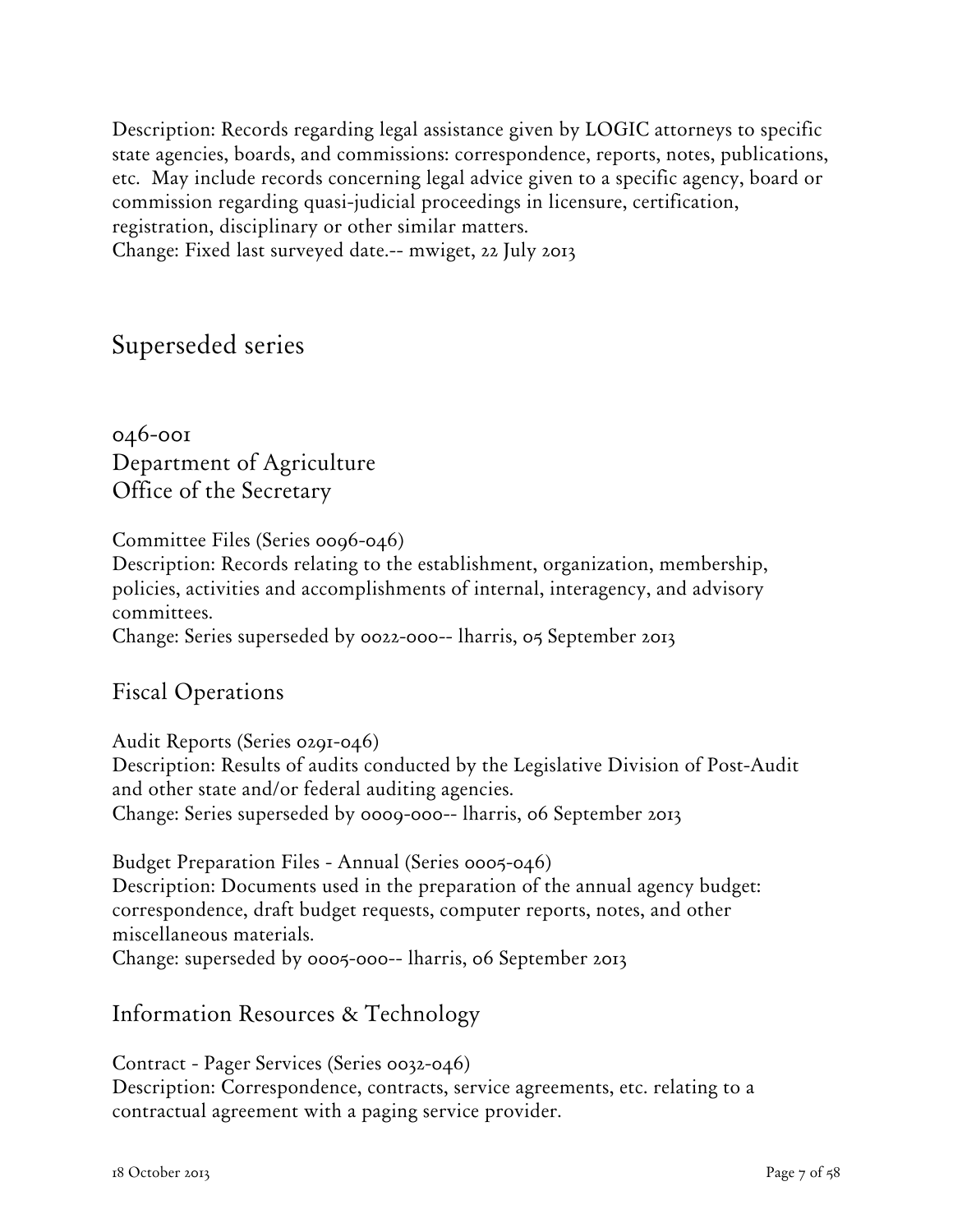Change: Series superseded by 0026-000-- lharris, 10 September 2013

Contracts - Cellular Telephone (Series 0031-046) Description: Correspondence, contract, service agreements, etc. relating to a contractual arrangement with a cellular telephone system provider. Change: Series superseded by 0026-000-- lharris, 10 September 2013

Correspondence - Policy Related (Series 0037-046) Description: Incoming and outgoing letters and memoranda that state or form the basis for policy, set precedent, or record important events in the operational and organizational history of the agency. Change: Series superseded by 0027-000-- lharris, 06 September 2013

Correspondence - Routine (Series 0038-046) Description: Incoming and outgoing letters and memoranda which pertain only to routine matters handled in accordance with existing policy and procedures: requests for information, letters of transmittal, etc. Change: Series superseded by 0028-000-- lharris, 06 September 2013

Equipment Maintenance and Ownership Records (Series 0044-046) Description: Documents related to the legal ownership and maintenance of agency equipment: legal titles, warranties, maintenance logs, etc. Change: Series superseded by 0047-000-- lharris, 06 September 2013

Equipment Operation Records (Series 0050-046)

Description: Documents related to the use of agency equipment (e.g.. Photocopy logs, check-out forms, use request forms, etc.) including photocopiers, typewriters, computers, calculators, adding machines, etc.

Change: Series superseded by 0048-000-- lharris, 06 September 2013

Information Resources and Technology Help Desk and Inventory Tracking Database (Series 0047-046)

Description: Database designed to inventory hardware and software, provide a help desk ticket and track records and includes a related history file.

Change: Series superseded by 0026-000-- lharris, 10 September 2013

Inventory Records - Non-Expendable Property (Series 0034-046) Description: Records related to capital equipment inventory management: DA forms 80 thru 83, computer reports from the Department of Administration, internal documents, correspondence, etc.

Change: Series superseded by 0061-000-- lharris, 06 September 2013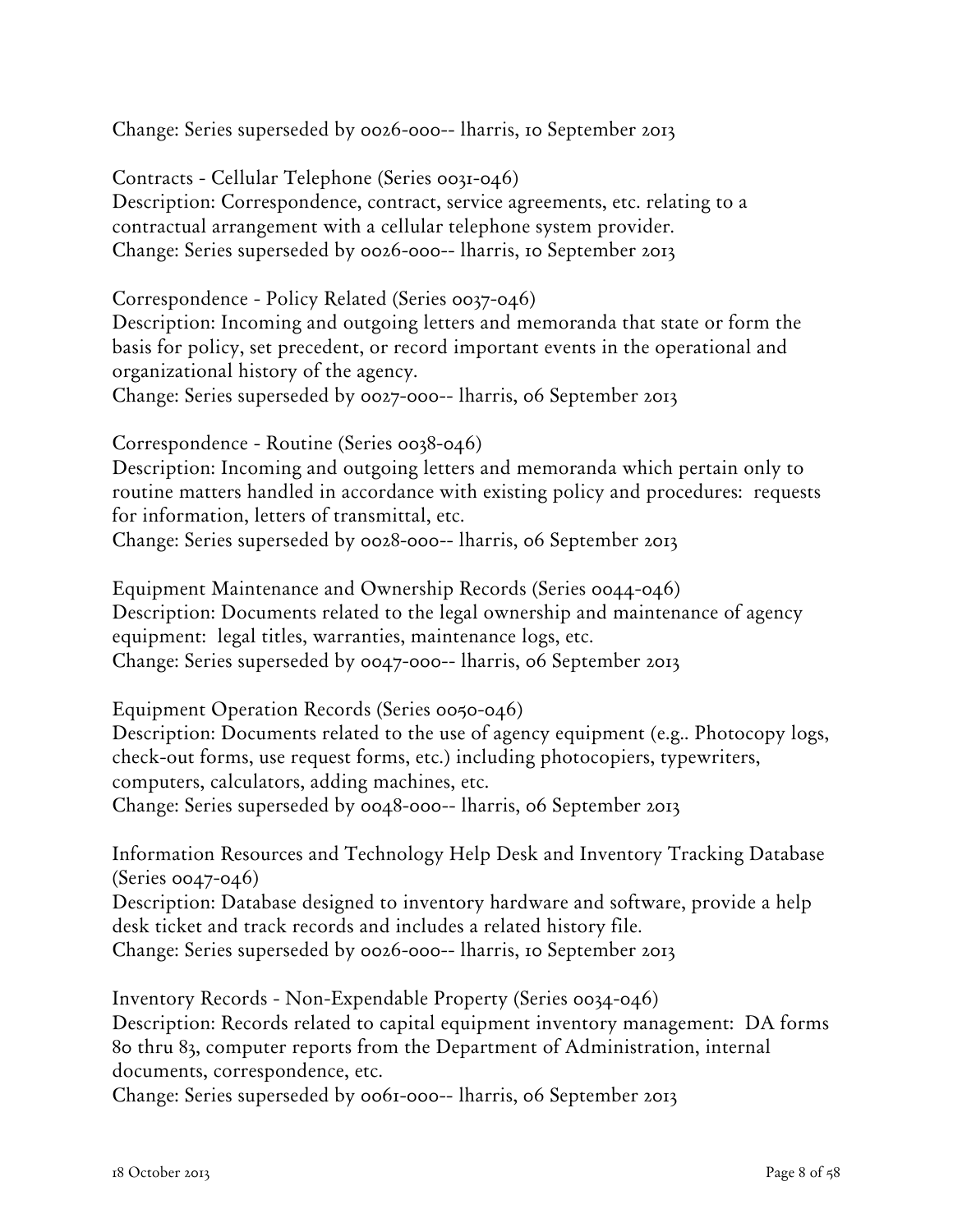Software Licensing Files (Series 0043-046) Description: License and supporting documentation relating to the purchase and authorized use of computer software. Change: Series superseded by 0024-000-- lharris, 10 September 2013

Technical Reference Files (Series 0033-046)

Description: Copies of documents retained strictly for convenience of reference that are not part of official files: copies of external reports, studies, periodicals, books, brochures, catalogs, vendor lists, etc. Change: Series superseded by 0113-000-- lharris, 06 September 2013

Telecommunications Billing Records (Series 0036-046) Description: Copies of billings and supporting documentation relating to charges for telecommunications services. Change: Series superseded by 0116-000-- lharris, 10 September 2013

### Legal

Contracts (Series 0305-046)

Description: Legal agreements with individuals and organizations. Includes all associated documents, eg. DA-146 series.

Change: Series superseded by 0026-000-- lharris, 10 September 2013

Correspondence - Policy Related (Series 0027-000)

Description: Incoming and outgoing letters and memoranda that state or form the basis for policy, set precedent, or record important events in the operational and organizational history of the agency.

Change: Series superseded by 0027-000-- lharris, 06 September 2013

Correspondence - Routine (Series 0028-000)

Description: Incoming and outgoing letters and memoranda which pertain only to routine matters handled in accordance with existing policy and procedures: requests for information, letters of transmittal, etc.

Change: Series superseded by 0028-000-- lharris, 06 September 2013

Leases - Real Property and Capital Equipment (Series 0306-046) Description: Documents related to the leasing of real estate and equipment. Change: Series superseded by 0066-000-- lharris, 10 September 2013

Request for Access to Records (Series 0284-046)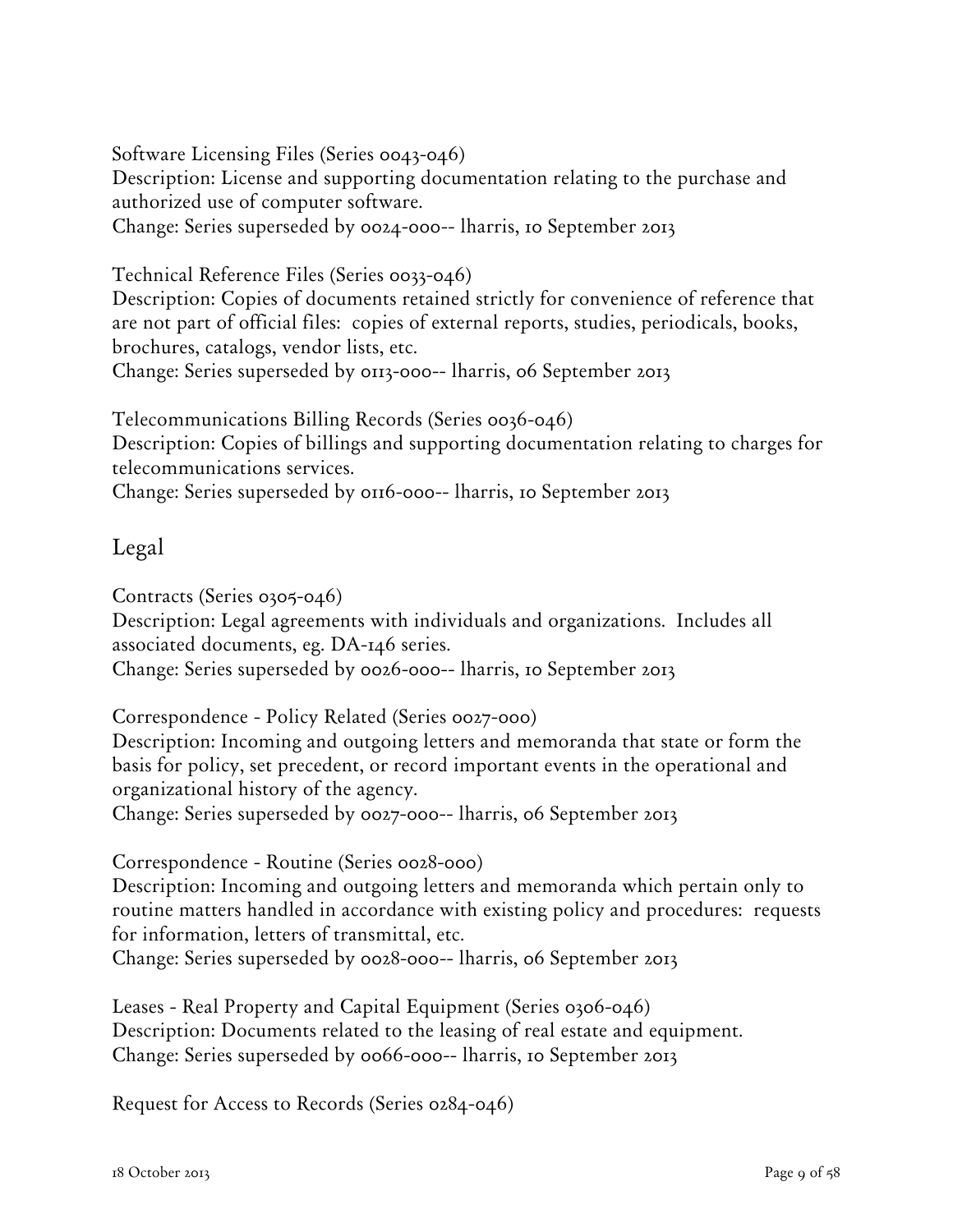Description: Documents related to requests for access to state agency records and agency responses prepared pursuant to K.S.A. 45-218. Change: Series superseded by 0098-000-- lharris, 06 September 2013

Personnel

Employee Personnel Files (Series 0010-046) Description: Documents associated with the employment of specific personnel: employee evaluation forms, applications for employment, and other personnel materials. Change: Series superseded by 0036-000-- lharris, 06 September 2013 Employee Position Descriptions (Series 0011-046) Description: Formal descriptions of duties and other characteristics of particular employment positions: DA forms 281-2 and supporting documents. Change: Series superseded by 0038-000-- lharris, 06 September 2013

Employee Time Report Records (Series 0012-046)

Description: Records documenting time worked by individual employees on a daily, weekly, or monthly basis: time sheets, time cards, attendance reports, absence reports, sign-in/out sheets, etc.

Change: Series superseded by 0039-000-- lharris, 06 September 2013

Employment Applications - Not Hired (Series 0013-046) Description: DA forms 203 and supplementary materials submitted by unsuccessful applicants for employment. Change: Series superseded by 0043-000-- lharris, 06 September 2013

Employment Eligibility Verification Form (Series 0014-046) Description: Immigration and Naturalization Service (INS) form I-9 completed by the employee verifying eligibility to work in the United States. Change: Series superseded by 0044-000-- lharris, 06 September 2013

Leave Requests (Series 0027-046) Description: Internal forms used to request and authorize the taking of leave by employees.

Change: Series superseded by 0067-000-- lharris, 06 September 2013

046-002 Department of Agriculture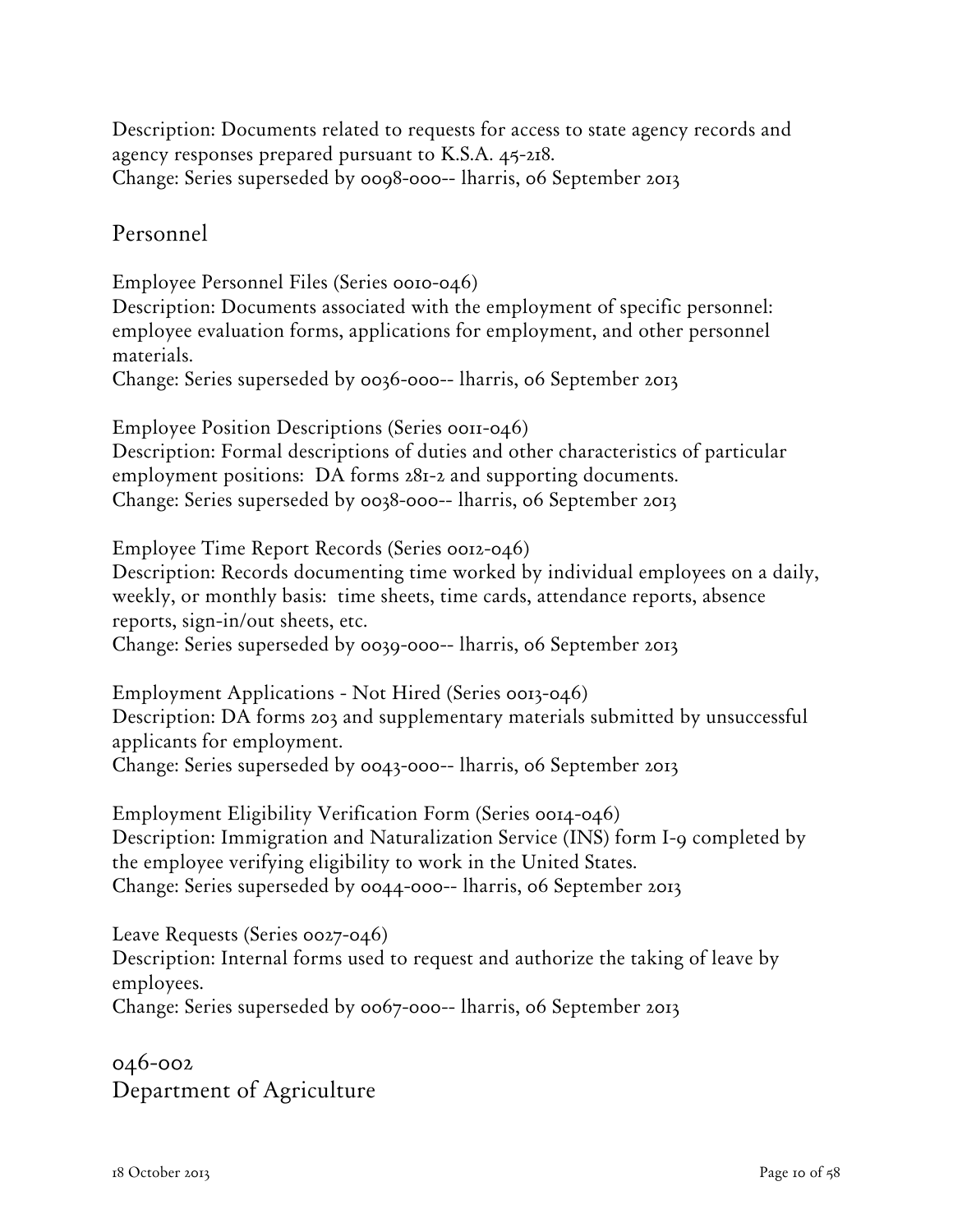## Agriculture Laboratory Program

Budget Preparation Files - Annual (Series 0055-046) Description: Documents used in the preparation of the annual agency budget: correspondence, draft budget requests, computer reports, notes, and other miscellaneous materials. Change: Series superseded by 0016-000-- lharris, 06 September 2013

Budget Requests and Appeals - Annual (Series 0056-046) Description: Copies of budgets submitted yearly to the state legislature for approval and subsequent appeals: DA forms 400 thru 518 and associated supporting documents.

Change: superseded by 0017-000-- lharris, 06 September 2013

## Director's Office

Correspondence - Policy Related (Series 0058-046)

Description: Incoming and outgoing letters and memoranda that state or form the basis for policy, set precedent, or record important events in the operational and organizational history of the agency.

Change: Series superseded by 0027-000-- lharris, 06 September 2013

Correspondence - Routine (Series 0057-046)

Description: Incoming and outgoing letters and memoranda which pertain only to routine matters handled in accordance with existing policy and procedures: requests for information, letters of transmittal, etc.

Change: Series superseded by 0028-000-- lharris, 06 September 2013

Director's Files (Series 0054-046)

Description: Variety of documents relating to the operation and administration of the agriculture laboratory.

Change: Series superseded by 0004-000-- lharris, 10 September 2013

046-003 Department of Agriculture Dairy Inspection Program

Dairy Samples Reports (Series 0298-046) Description: Reports made from laboratory analysis of milk and milk product samples that includes pesticide and aflatoxin testing.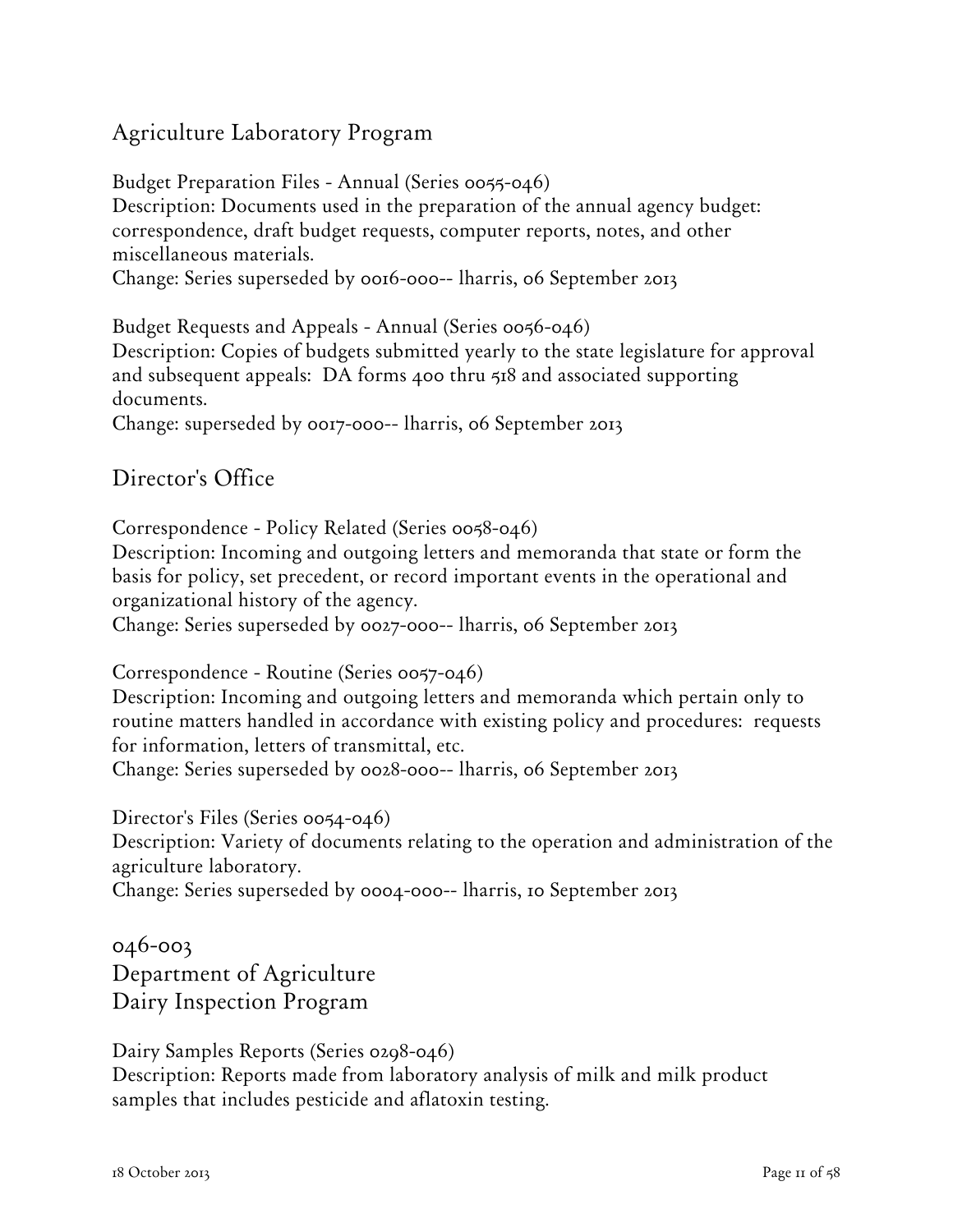Change: Series superseded by 0228-000-- lharris, 10 September 2013

Dairy Inspections

Employee Time Report Records (Series 0119-046) Description: Records documenting time worked by individual employees on a daily, weekly, or monthly basis: time sheets, time cards, attendance reports, absence reports, sign-in/out sheets, etc. Change: Series superseded by 0039-000-- lharris, 10 September 2013

046-004 Department of Agriculture Grain Warehouse Program

Correspondence - Policy Related (Series 0093-046) Description: Incoming and outgoing letters and memoranda that state or form the basis for policy, set precedent, or record important events in the operational and organizational history of the agency. Change: Series superseded by 0027-000-- lharris, 06 September 2013

Correspondence - Routine (Series 0092-046)

Description: Incoming and outgoing letters and memoranda which pertain only to routine matters handled in accordance with existing policy and procedures: requests for information, letters of transmittal, etc.

Change: Series superseded by 0028-000-- lharris, 06 September 2013

Inventory Records - Non-Expendable Property (Series 0098-046) Description: Records related to capital equipment inventory management: DA forms 80 thru 83, computer reports from the Department of Administration, internal documents, correspondence. Change: Series superseded by 0061-000-- lharris, 06 September 2013

Photographic and Video Materials (Series 0100-046) Description: Photo-prints, negatives, slides, films, and videotapes. Change: Series superseded by 0083-000-- lharris, 06 September 2013

Receipts Records - Cash (Series 0101-046)

Description: Ledger used to keep track of money paid by firms for various inspection fees.

Change: Series superseded by 0094-000-- lharris, 10 September 2013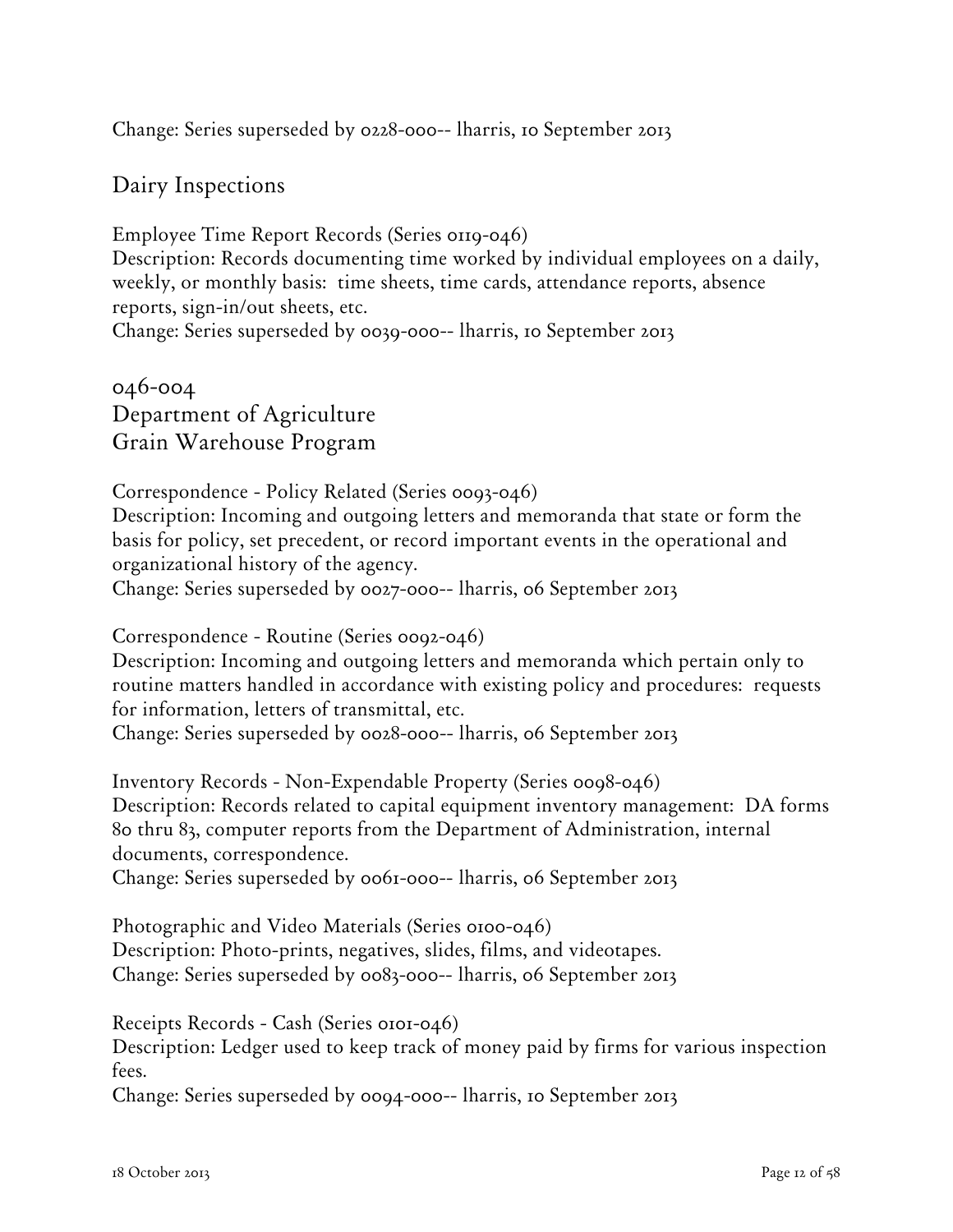Rules and Regulations Files (Series 0102-046) Description: Proposed and approved rules and regulations pertaining to the Board of Agriculture. Change: Series superseded by 0228-000-- lharris, 10 September 2013

Speeches (Series 0103-046)

Description: Notes, drafts, and final versions of agency related speeches, articles, talks, and other formal public communications published or given at meetings and conferences.

Change: Series superseded by 0103-000-- lharris, 06 September 2013

## 046-007 Department of Agriculture Meat and Poultry Inspection/Food Safety Programs

Annual and Special Reports (Series 0005-000) Description: General and specific reports on agency activities. Change: series superseded by 0005-000-- lharris, 03 October 2013

Correspondence - Policy Related (Series 0027-000) Description: Incoming and outgoing letters and memoranda that state or form the basis for policy, set precedent, or record important events in the operational and organizational history of the agency. Change: Series superseded by 0027-000-- lharris, 06 September 2013

Correspondence - Routine (Series 0028-000)

Description: Incoming and outgoing letters and memoranda which pertain only to routine matters handled in accordance with existing policy and procedures: requests for information, letters of transmittal, etc.

Change: Series superseded by 0028-000-- lharris, 09 September 2013

Employee Training Records (Series 0041-000)

Description: Correspondence, reports, and other records relating to the operation of agency sponsored training programs and to employee participation in training programs sponsored by external organizations.

Change: Series superseded by 0041-000-- lharris, 09 September 2013

Internal Memos - Policy Related (Series 0058-000)

Description: Internal memos, e-mail, and other correspondence that state or form the basis for policy, set precedent, or records important events in the operational and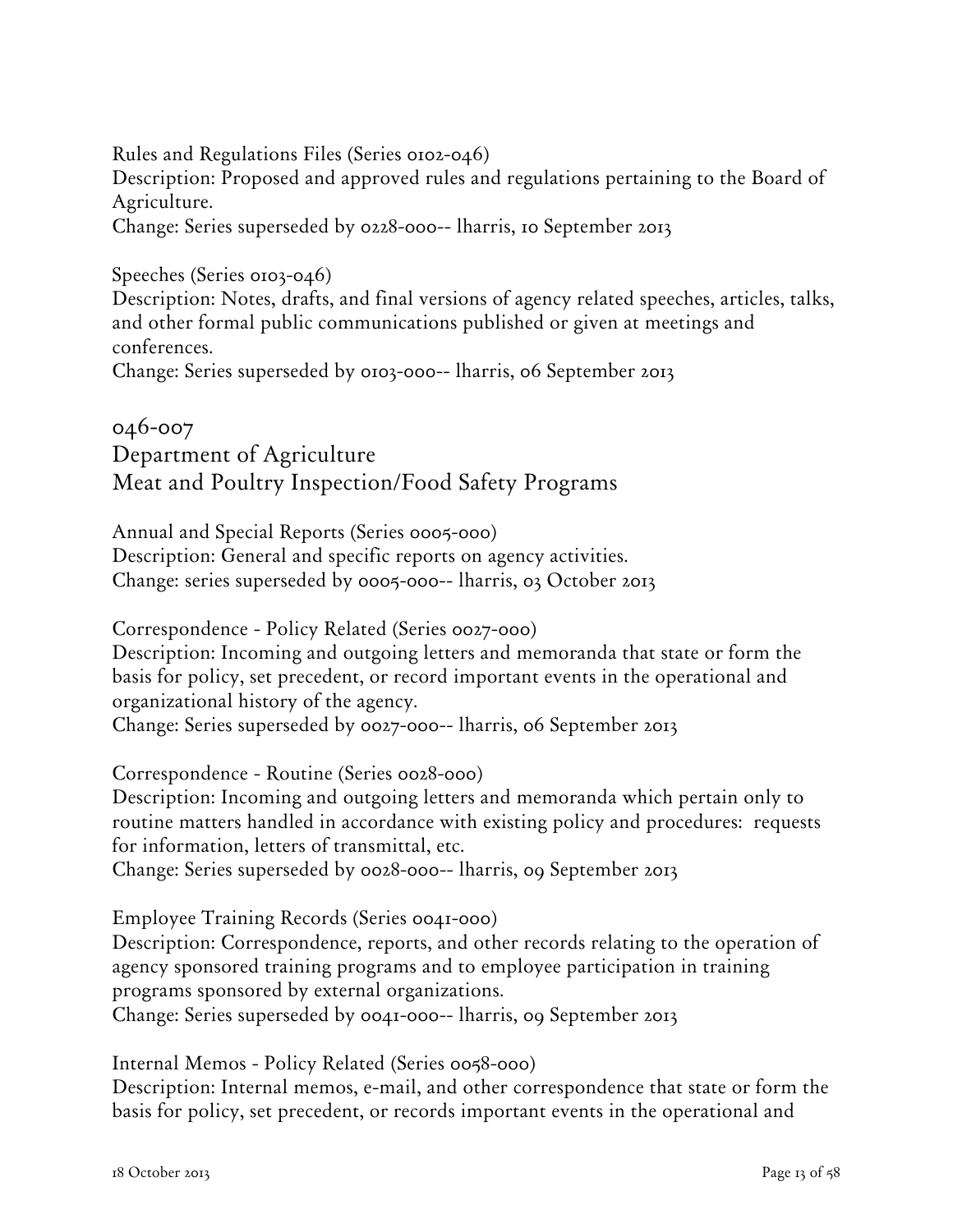organizational history of the agency. Change: Series superseded by 0058-000-- lharris, 09 September 2013

Internal Memos - Routine (Series 0059-000) Description: Internal memos, e-mail, or other correspondence which pertain to routine matters. Change: Series superseded by 0059-000-- lharris, 09 September 2013

Mailing Lists (Series 0072-000)

Description: Lists of names and addresses to whom mail is regularly sent. Change: Series superseded by 0072-000-- lharris, 09 September 2013

Memoranda of Understanding or Agreement (Series 0074-000) Description: Formal agreements reached between state, local, and/or federal agencies.

Change: Series superseded by 0074-000-- lharris, 09 September 2013

Minutes (Series 0075-000) Description: Proceedings of regular or special meetings of committees, commissions, and other standing or ad hoc organizations. Change: Series superseded by 0075-000-- lharris, 09 September 2013

Photographic and Video Materials (Series 0083-000) Description: Photo-prints, negatives, slides, films, and videotapes. Change: Series superseded by 0083-000-- lharris, 09 September 2013

Policy Statements (Series 0084-000) Description: Original copies of formal explanations of agency policies and procedures issued in individual statement formats.

Change: Series superseded by 0084-000-- lharris, 09 September 2013

Purchase Requests - Internal (Series 0092-000) Description: Documents used by subordinate organizations to request purchases of goods and services through the agency central purchasing office. Change: Series superseded by 0092-000-- lharris, 09 September 2013

Records Management Records (Series 0095-000)

Description: Documents related to the management of agency records including survey forms, inventories, and other miscellaneous materials such as correspondence or reference materials.

Change: Series superseded by 0095-000-- lharris, 09 September 2013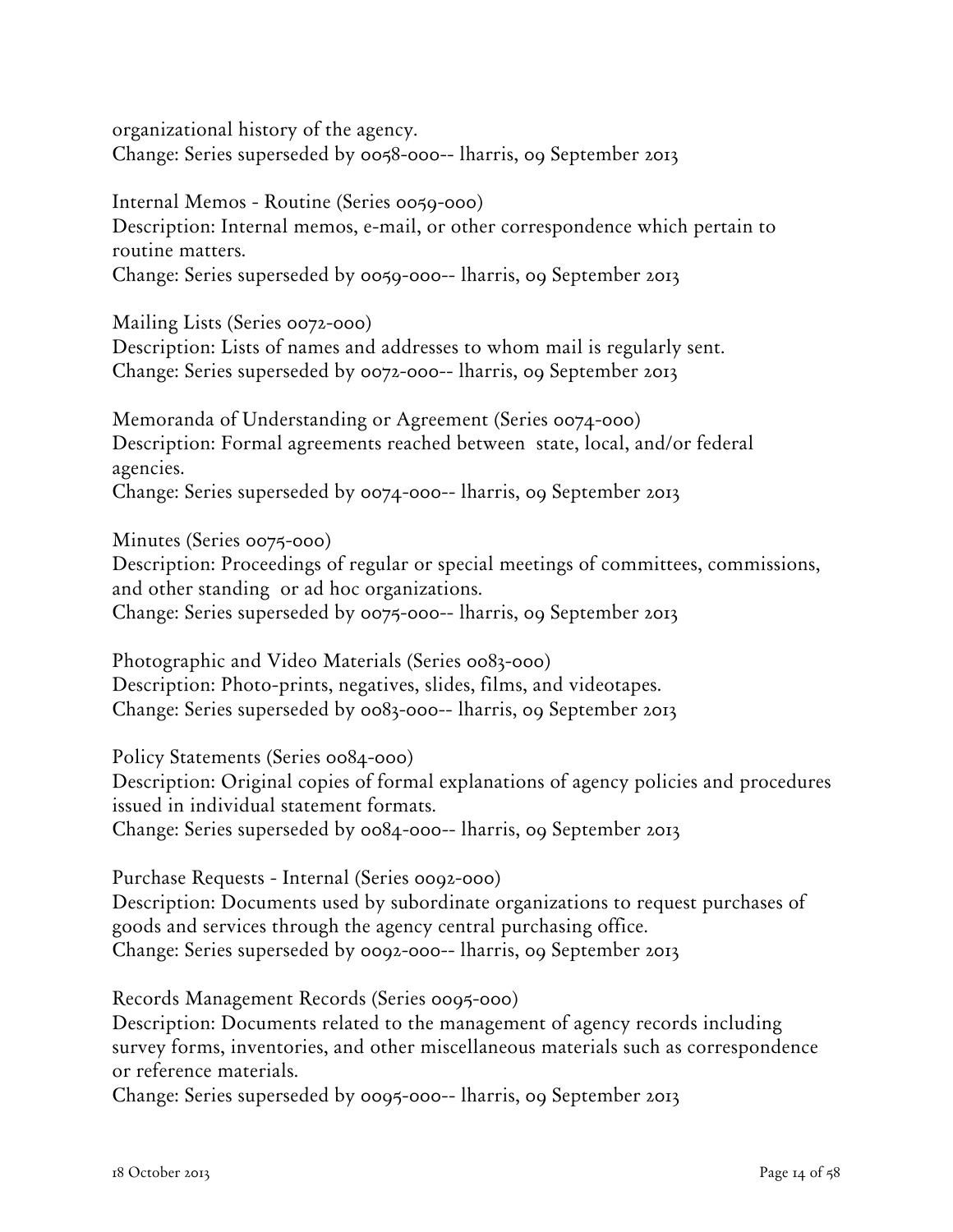Schedules - Office Activities (Series 0292-046)

Description: Internal forms, appointment books, paper and electronic calendars used to schedule employee, office activities, vehicles, meeting rooms, etc. Change: Series superseded by 0099-000-- lharris, 09 September 2013

Speeches and Writings (Series 0103-000)

Description: Notes, drafts, and final versions of agency related speeches, articles, talks, and other formal public communications published or given at meetings or conferences.

Change: Series superseded by 0103-000-- lharris, 09 September 2013

046-008 Department of Agriculture Division of Water Resources Administration Section

Employee Personnel Files (Series 0158-046)

Description: Documents associated with employment of specific personnel: employee evaluation forms, applications for employment, INS Residence Status forms, and other personnel materials.

Change: Series superseded by 0036-000-- lharris, 09 September 2013

Employee Position Descriptions (Series 0159-046)

Description: Formal descriptions of duties and other characteristics of particular employment positions: DA forms 281-2 and supporting documents. Change: Series superseded by 0038-000-- lharris, 09 September 2013

Employee Time Report Records (Series 0160-046)

Description: Records documenting time worked by individual employees on a daily, weekly, or monthly basis: time sheets, time cards, attendance reports, sign-in/out sheets, etc.

Change: Series superseded by 0039-000-- lharris, 09 September 2013

Employment Applications - Not Hired (Series 0161-046) Description: DA forms 203 and supplementary materials submitted by unsuccessful applicants for employment.

Change: Series superseded by 0043-000-- lharris, 09 September 2013

Ledgers - General (Series 0163-046)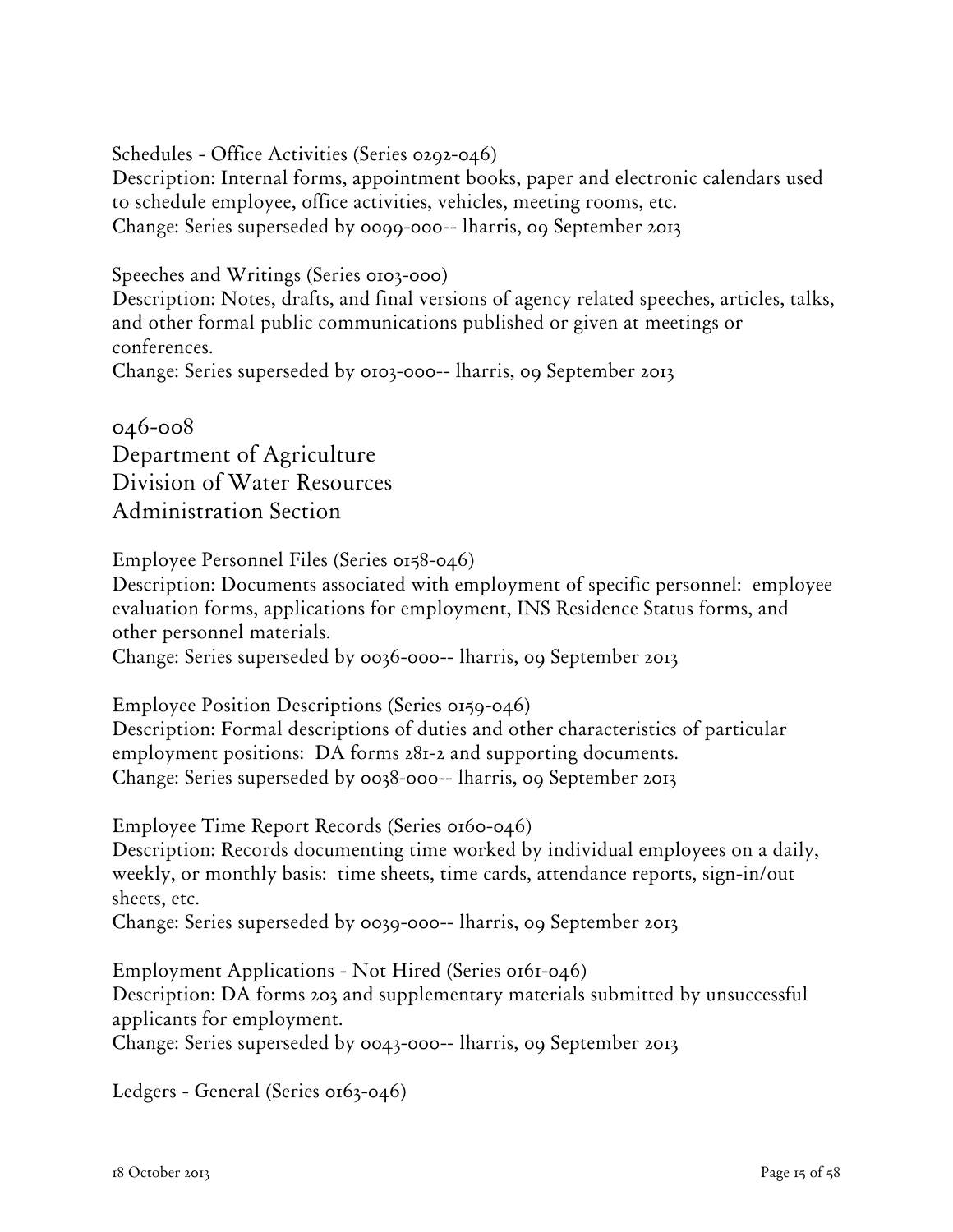Description: General records maintained by agencies of financial receipts and expenditures normally used to monitor, manage, and verify agency budget. Change: Series superseded by 0068-000-- lharris, 09 September 2013

Records Management Records (Series 0166-046) Description: Documents related to the management of agency records including completed survey forms, inventories, and other miscellaneous materials such as correspondence or reference materials.

Change: Series superseded by 0095-000-- lharris, 09 September 2013

Request for Access to Records (Series 0167-046) Description: Documents related to requests for access to state agency records and agency responses prepared pursuant to KSA 45-218. Change: Series superseded by 0098-000-- lharris, 09 September 2013

## Chief Engineer

Correspondence - Policy Related (Series 0277-046)

Description: Incoming and outgoing letters and memoranda that state or form the basis for policy, set precedent, or record important events in the operational and organizational history of the agency.

Change: Series superseded by 0027-000-- lharris, 09 September 2013

Correspondence - Routine (Series 0172-046)

Description: Incoming and outgoing letters and memoranda which pertain only to routine matters handled in accordance with existing policy and procedures, requests for information, letters of transmittal, etc.

Change: Series superseded by 0028-000-- lharris, 09 September 2013

Correspondence - Routine (Series 0172-046)

Description: Incoming and outgoing letters and memoranda which pertain only to routine matters handled in accordance with existing policy and procedures, requests for information, letters of transmittal, etc.

Change: Series superseded by 0028-000-- lharris, 09 September 2013

Grant Files - Funded (Series 0174-046)

Description: Variety of documents relating to applications for federal, state, and private grants and to the implementation of those received. Change: Series superseded by 0049-000-- lharris, 10 September 2013

Memoranda of Understanding or Agreement - Interagency (Series 0178-046)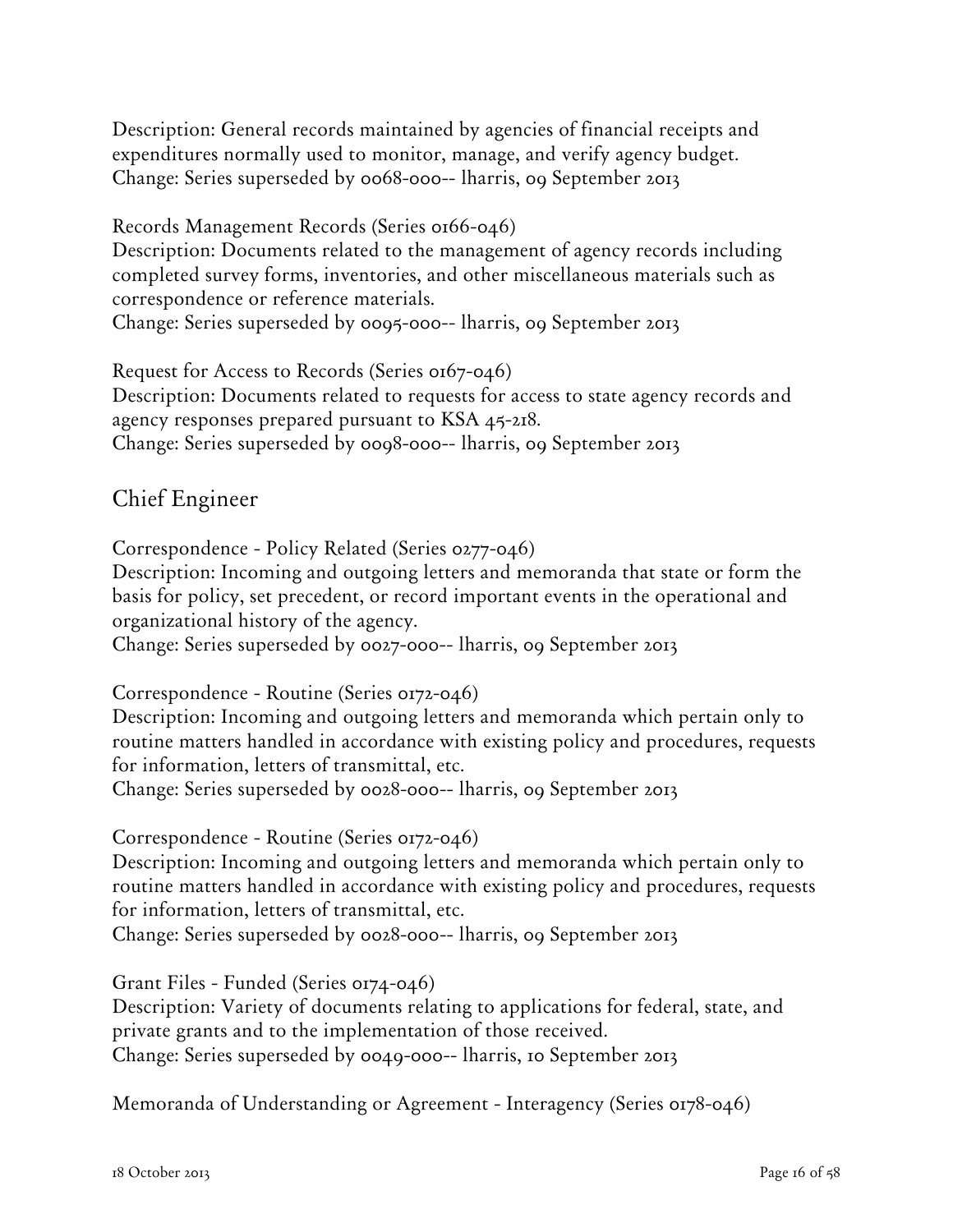Description: Formal agreements reached between state, local, and/or federal agencies. Change: series superseded by 0074-000-- lharris, 03 October 2013

## Field Office

Correspondence - Policy Related (Series 0262-046) Description: Incoming and outgoing letters and memoranda that state or form the basis for policy, set precedent, or record important events in the operational and organizational history of the agency. Change: Series superseded by 0027-000-- lharris, 10 September 2013

Correspondence - Routine (Series 0188-046)

Description: Incoming and outgoing letters and memoranda which pertain only to routine matters handled in accordance with existing policy and procedures: requests for information, letters of transmittal, etc.

Change: Series superseded by 0028-000-- lharris, 10 September 2013

### Legal Section

Photographs and Slides (Series 0212-046) Description: Photographs and slides of water structures and other images related to water use. Change: Series superseded by 0083-000-- lharris, 10 September 2013

### Water Appropriation

Batch Transmittal Forms (Series 0233-046) Description: Completed forms used to control microfilming of documents. Change: Series superseded by 0013-000-- lharris, 10 September 2013

#### Water Structures

Employee Training Course Materials (Series 0267-046) Description: Record copy of manuals, syllabi, textbooks and other training aids created for agency sponsored employee training programs. Change: Series superseded by 0040-000-- lharris, 10 September 2013

Employee Training Records (Series 0266-046) Description: Correspondence, reports, and other records relating to the operation of agency sponsored training programs and to employee participation in training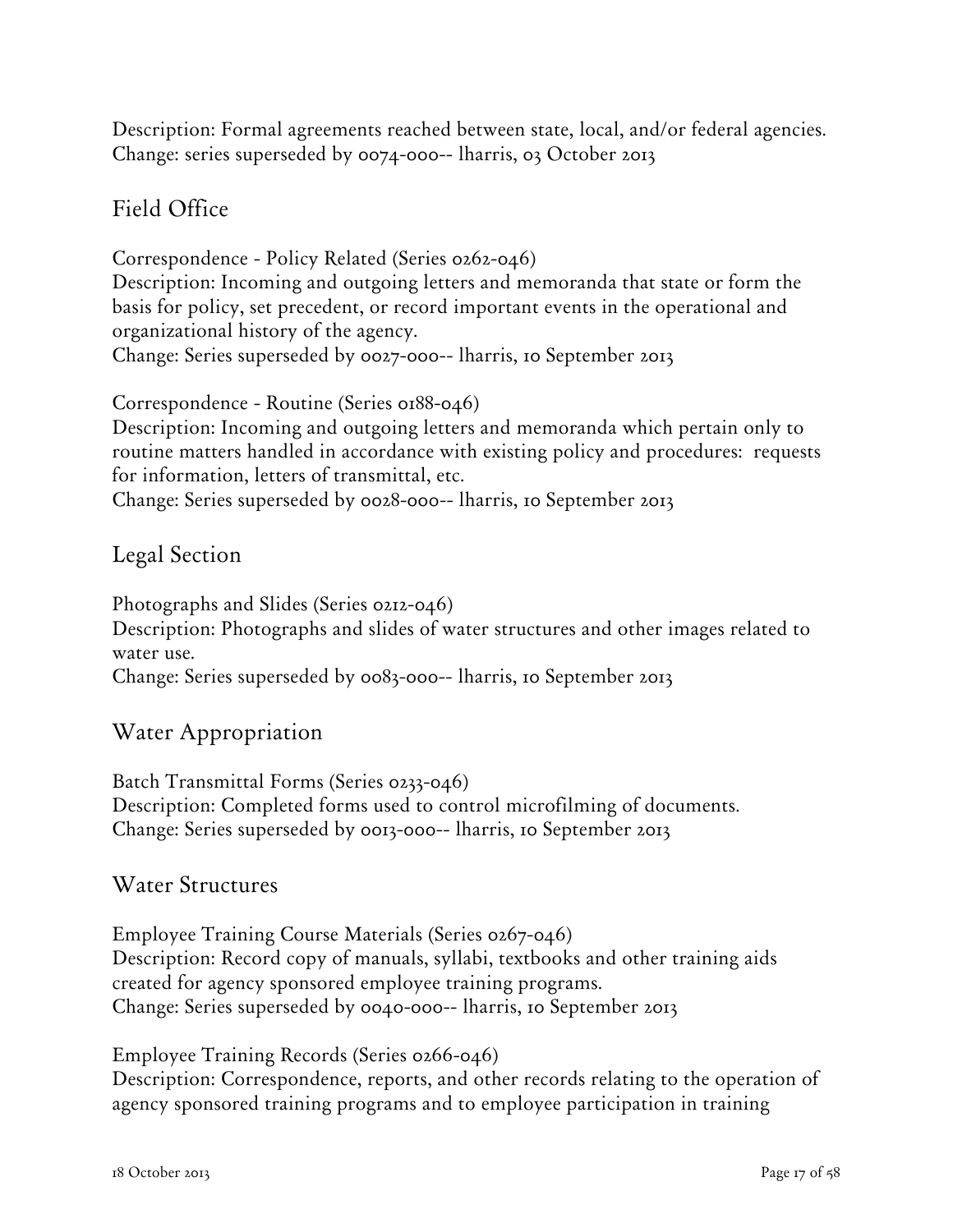programs sponsored by external organizations. Change: Series superseded by 0041-000-- lharris, 10 September 2013

Photographs - Water Structures (Series 0249-046) Description: Photographs of various water structures. Change: Series superseded by 0083-000-- lharris, 10 September 2013

055-001 Animal Health Department Administration

Annual and Special Reports (Series 0001-055) Description: General and specific reports on agency activities. Change: superseded by 0005-000-- lharris, 03 September 2013

Budget Preparation Files - Annual (Series 0002-055) Description: Documents used in the preparation of the annual agency budget: correspondence, draft budget requests, computer reports, notes, and other miscellaneous materials. Change: Series superseded by 0016-000-- lharris, 03 September 2013

Budget Requests and Appeals - Annual (Series 0003-055) Description: Copies of budgets submitted yearly to the state legislature for approval and subsequent appeals: DA form 400 thru 518 and associated supporting documents.

Change: superseded by 0017-000-- lharris, 03 September 2013

Contracts (Series 0004-055)

Description: Legal agreements with individuals and organizations. Includes all associated documents, eg. DA-146 series.

Change: Series superseded by 0026-000-- lharris, 03 September 2013

Employee Personnel Files (Series 0005-055)

Description: Documents associated with the employment of specific personnel: employee evaluation forms, applications for employment, and other personnel materials.

Change: Series superseded by 0036-000-- lharris, 03 September 2013

Employee Time Report Records (Series 0006-055)

Description: Records documenting time worked by individual employees on a daily, weekly, or monthly basis: time sheets, time cards, attendance reports, absence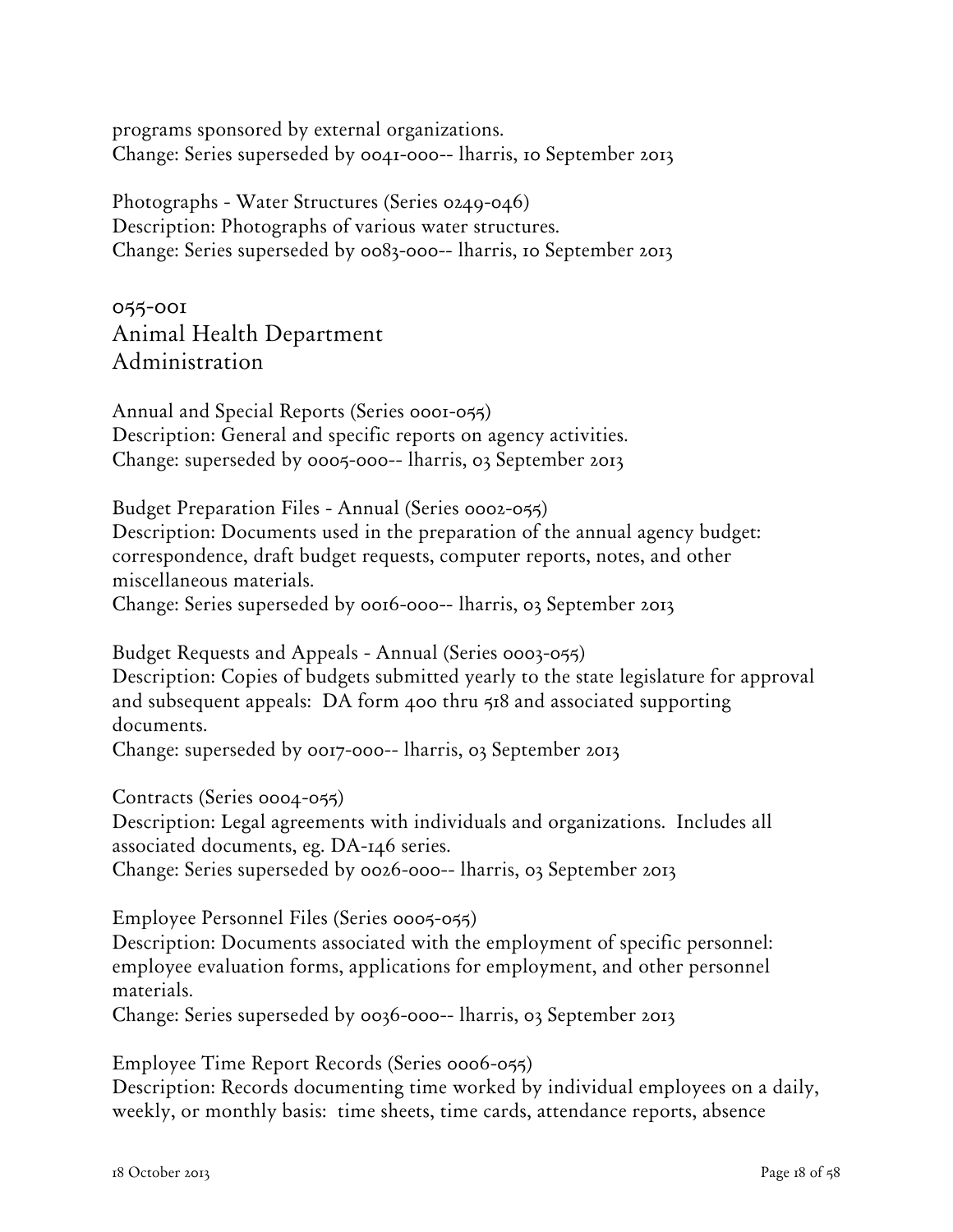reports, sign-in/out sheets, etc. Change: Series superseded by 0039-000-- lharris, 03 September 2013

Employment Applications - Not Hired (Series 0007-055) Description: DA forms 203 and supplementary materials submitted by unsuccessful applicants for employment. Change: Series superseded by 0043-000-- lharris, 03 September 2013

Publications (Series 0009-055)

Description: Internally produced newsletters, pamphlets, leaflets, and brochures distributed to inform a constituency about the activities of the agency. Change: Series superseded by 0091-000-- lharris, 03 September 2013

Purchasing Records (Series 0010-055) Description: Documents related to the purchase of goods and services: correspondence, vouchers, invoices, ledger books and cards, requisitions, etc. Change: Series superseded by 0093-000-- lharris, 03 September 2013

Vouchers - Purchase (Series 0014-055) Description: Copies of documents used to order and pay for goods and services: DA forms 100 thru 109 and DA-120. Change: Series superseded by 0125-000-- lharris, 03 September 2013

Vouchers - Receipts (Series 0012-055)

Description: Copies of documents used to transfer funds received by agencies from individuals and organizations into their particular accounts: forms DA-3 series. Change: Series superseded by 0126-000-- lharris, 03 September 2013

Vouchers - Travel (Series 0013-055)

Description: Copies of documents used to certify the validity of claims for the reimbursement of travel expenses: DA forms 121, 122, and 123. Change: Series superseded by 0127-000-- lharris, 03 September 2013

055-002 Animal Health Department Animal Facilities Inspection

Correspondence - Policy Related (Series 0016-055)

Description: Incoming and outgoing letters and memoranda that state or form the basis for policy, set precedent, or record important events in the operational and organizational history of the agency.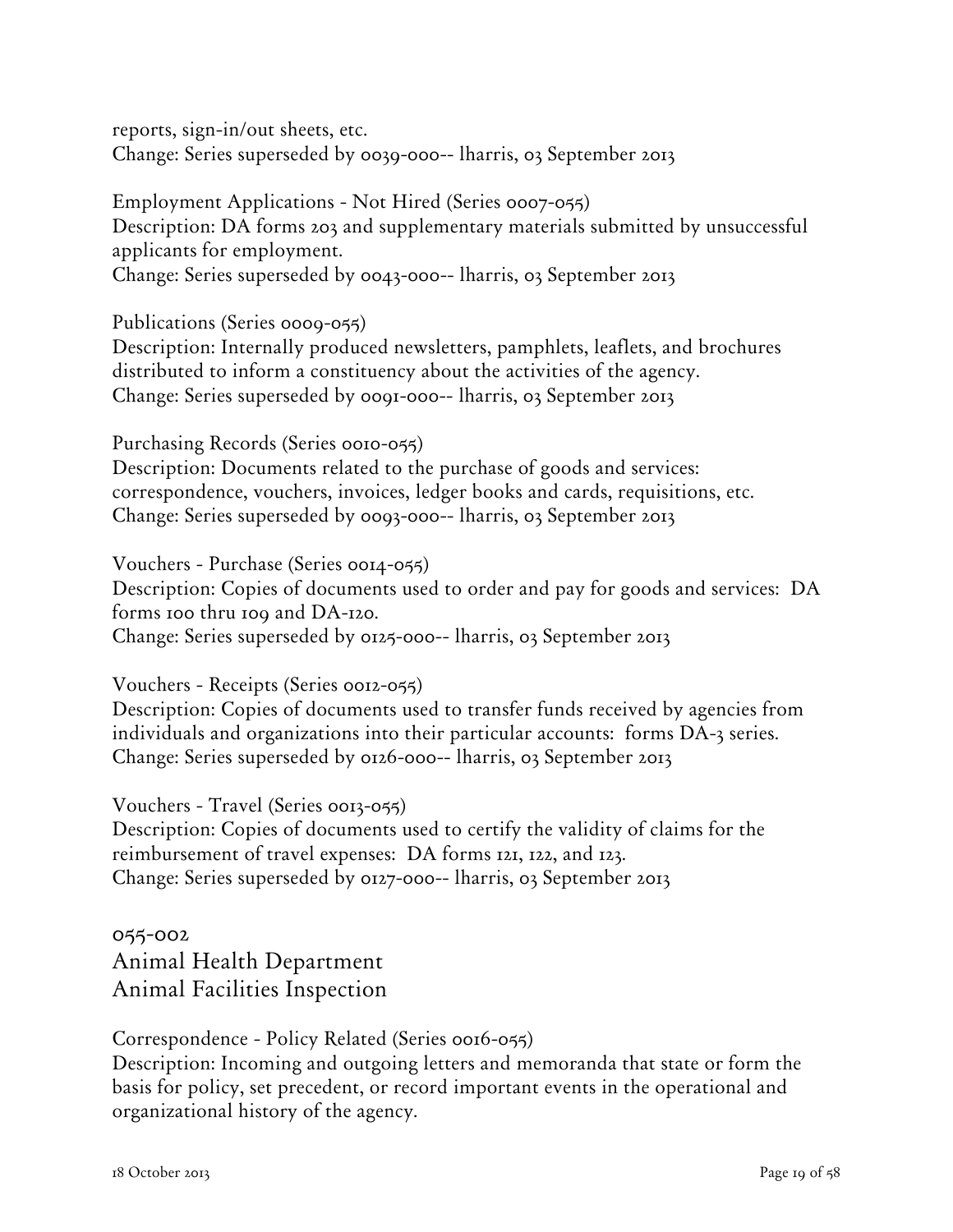Change: Series superseded by 0027-000-- lharris, 05 September 2013

Correspondence - Routine (Series 0017-055)

Description: Incoming and outgoing letters and memoranda which pertain only to routine matters handled in accordance with existing policy and procedures: requests for information, letters of transmittal, etc.

Change: Series superseded by 0028-000-- lharris, 03 September 2013

Employee Personnel Files - Office Copies (Series 0018-055) Description: Copies of documents in agency's Employee Personnel Files associated with employment of specific personnel (applications, evaluations, etc.) maintained for convenience of reference.

Change: Series superseded by 0037-000-- lharris, 05 September 2013

Legislative Relations Files (Series 0021-055)

Description: Copies of bills and statutes, drafts of legislation, notes, correspondence, testimony, and other miscellaneous documents related to various legislative activities. Change: Series superseded by 0069-000-- lharris, 03 September 2013

058-001 Kansas Commission on Human Rights

Accounts Payable Records (Series 0003-058) Description: Documents related to payment for goods and services: vouchers, correspondence, invoices, ledger books and cards, etc. Change: series superseded by 0001-000-- lharris, 27 September 2013

Accounts Receivable Records (Series 0004-058) Description: Documents related to the collection of payments due the agency: copies of invoices, correspondence, DA forms 32, etc. Change: series superseded by 0002-000-- lharris, 27 September 2013

Agency Director's Files (Series 0005-058) Description: Correspondence, reports, budgets, etc. relating to the administration and operation of the agency. Change: series superseded by 0004-000-- lharris, 27 September 2013

Annual and Special Reports (Series 0006-058) Description: General and specific reports on agency activities. Change: series superseded by 0005-000-- lharris, 27 September 2013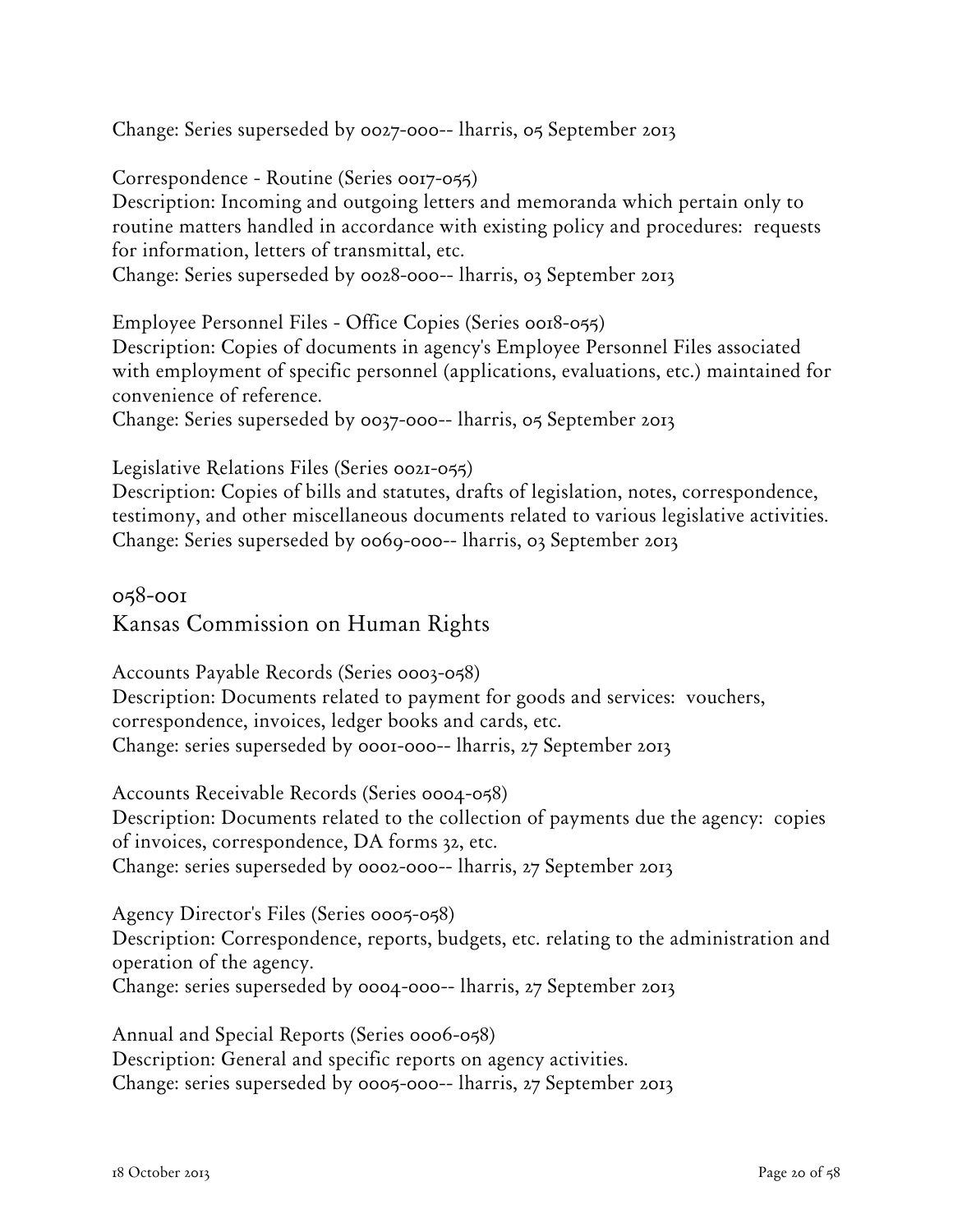Bid Records (Series 0008-058) Description: Documents related to requests for proposals, bids, quotations, or estimates.

Change: series superseded by 0014-000-- lharris, 27 September 2013

Board Packets (Series 0009-058) Description: Agenda, minutes, background information, etc. relating to meetings of a board or commission.

Change: series superseded by 0015-000-- lharris, 27 September 2013

Budget Preparation Files - Annual (Series 0010-058) Description: Documents used in the preparation of annual agency budget: correspondence, draft budget requests, computer reports, notes, and other miscellaneous materials. Change: series superseded by 0016-000-- lharris, 27 September 2013

Budget Requests and Appeals - Annual (Series 0011-058) Description: Copies of budgets submitted yearly to the state legislature for approval and subsequent appeals: DA forms 400 thru 518 and associated supporting documents.

Change: series superseded by 0017-000-- lharris, 27 September 2013

Contracts (Series 0013-058) Description: Legal agreements with individuals and organizations. Includes all associated documents, e.g.. DA-146 series. Change: series superseded by 0026-000-- lharris, 27 September 2013

Correspondence - Policy Related (Series 0014-058)

Description: Incoming and outgoing letters and memoranda that state or form the basis for policy, set precedent, or record important events in the operational and organizational history of the agency.

Change: series superseded by 0027-000-- lharris, 27 September 2013

Correspondence - Routine (Series 0015-058)

Description: Incoming and outgoing letters and memoranda which pertain only to routine matters handled in accordance with existing policy and procedures: requests for information, letters of transmittal, etc.

Change: series superseded by 0028-000-- lharris, 27 September 2013

Employee Personnel Files (Series 0016-058) Description: Documents associated with the employment of specific personnel: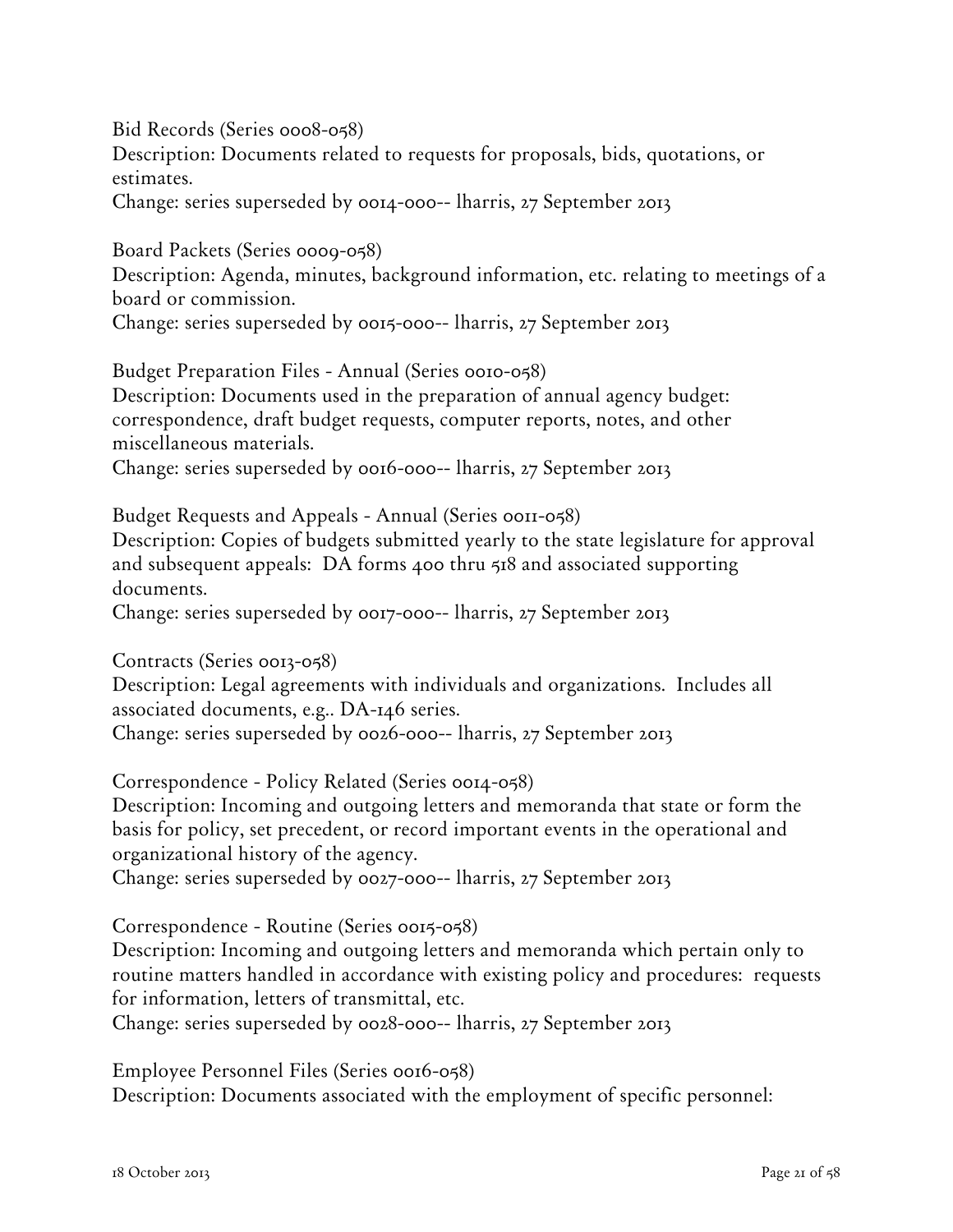employee evaluation forms, applications of employment, and other personnel materials.

Change: series superseded by 0036-000-- lharris, 27 September 2013

Employee Time Records (Series 0017-058)

Description: Records documenting time worked by individual employees on a daily, weekly, or monthly basis: time sheets, time cards, attendance reports, absence reports, sign-in/out sheets, etc. Change: series superseded by 0039-000-- lharris, 27 September 2013

Minutes (Series 0021-058)

Description: Proceedings of regular or special meetings of committees, commissions, and other standing or ad hoc organizations. Change: series superseded by 0075-000-- lharris, 27 September 2013

Purchasing Records (Series 0023-058)

Description: Documents related to the purchase of goods and services: correspondence, vouchers, invoices, ledger books and cards, requisitions, etc. Change: series superseded by 0093-000-- lharris, 27 September 2013

Technical Reference Files (Series 0024-058)

Description: Copies of documents retained strictly for convenience of reference that are not part of official files: copies of external reports, studies, periodicals, books, brochures, catalogs, vendor lists, etc.

Change: series superseded by 0113-000-- lharris, 27 September 2013

Telephone Billing Records (Series 0025-058)

Description: Copies of computer billings and supporting documents concerning the use of a telecommunications service provider.

Change: series superseded by 0116-000-- lharris, 27 September 2013

Vouchers - Purchase (Series 0026-058)

Description: Copies of documents used to order and pay for goods and services: DA forms 100 thru 109, and DA-120.

Change: series superseded by 0125-000 - Vouchers - Accounts Payable-- lharris, 27 September 2013

Vouchers - Receipts (Series 0027-058)

Description: Copies of documents used to transfer funds received by agencies from individuals and organizations into their particular accounts: forms DA-3 series. Change: series superseded by 0126-000-- lharris, 27 September 2013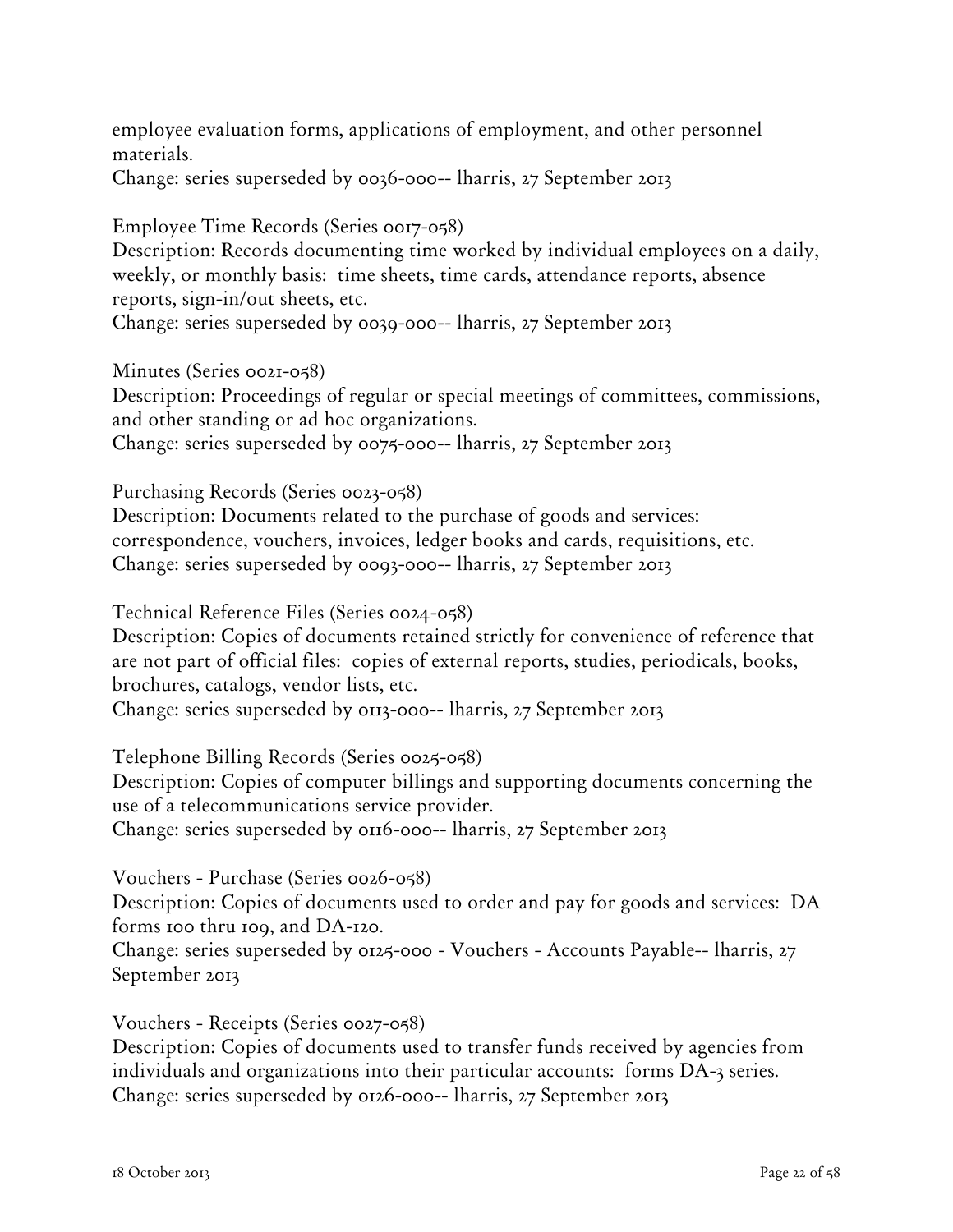Vouchers - Travel (Series 0028-058)

Description: Copies of documents used to certify the validity of claims for the reimbursement of travel expenses: DA forms 121, 122, and 123. Change: series superseded by 0127-000-- lharris, 27 September 2013

094-001 Office of the State Bank Commissioner

Annual Reports - Licensees (Series 0003-454) Description: Forms sent to licensees to fill out each year in order to obtain information used to compile the agency annual report. Change: CCC moved to Office of State Bank Commission (094-001).-- dgarwood, 23 July 2013

Complaint Files (Series 0011-454)

Description: Documents related to complaints made by consumers against licensees, registrants, and investment certificate companies and actions taken by the agency. Change: CCC moved to Office of State Bank Commission (094-001).-- dgarwood, 23 July 2013

105-001 State Board of Healing Arts

Administrative Records - General (Series 0001-105)

Description: Wide variety of records created and maintained for "housekeeping" purposes to include vouchers, payroll records, inventory, personnel records, etc. See general schedules.

Change: Superseded by relevant general schedule entries (see series description).- mwiget, 25 September 2013

Minutes (Series 0021-105) Description: Proceedings of the Board of Healing Arts (and predecessor boards) meetings.

Change: Superseded by 0075-000, Minutes, on general schedule.-- mwiget, 25 September 2013

Records Requests (Series Unknown) Change: Superseded by 0098-000, Requests for Access to Records-- mwiget, 25 September 2013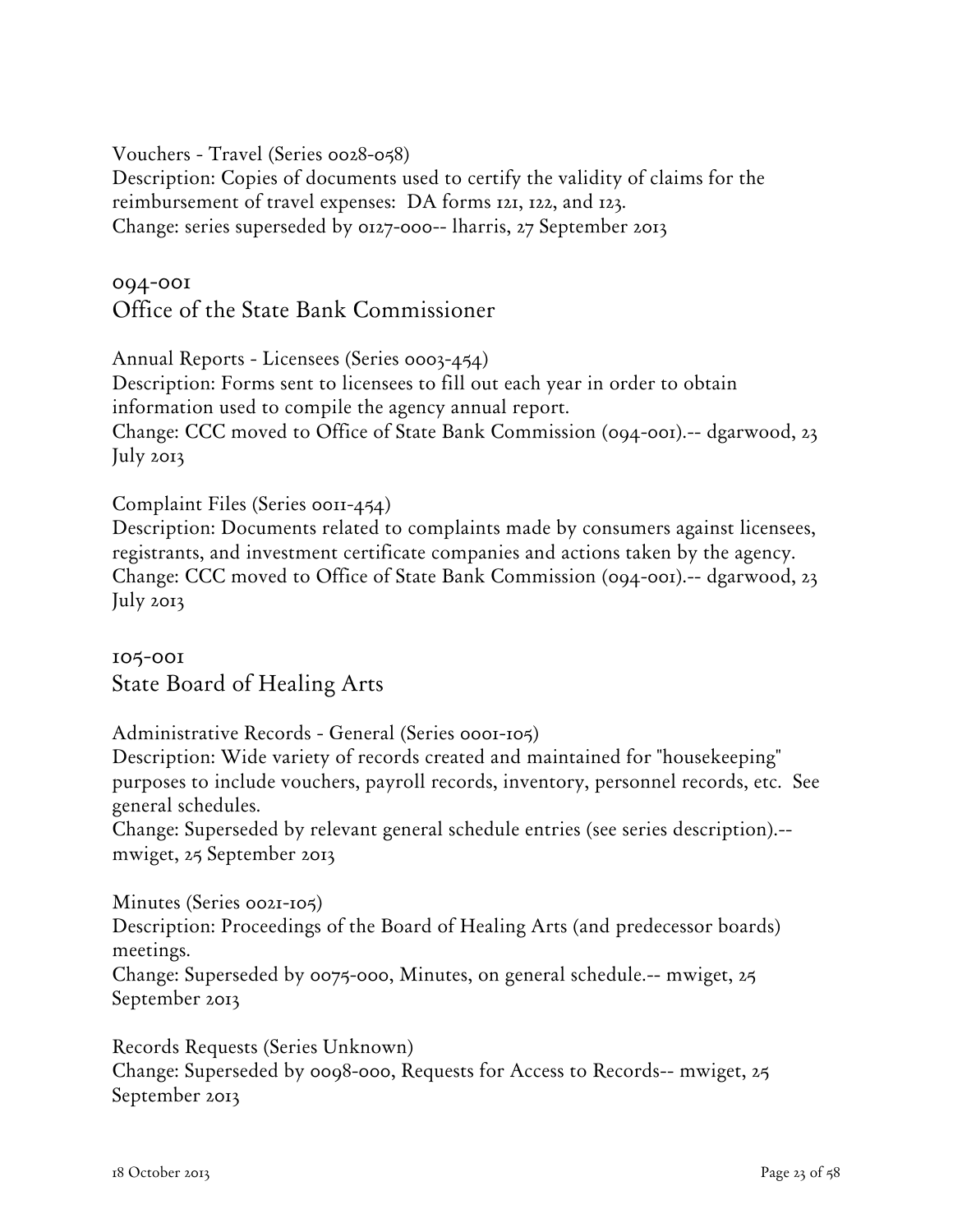## 167-001 Kansas Dental Board

Accounts Payable Records (Series 0001-167) Description: Documents related to payment for goods and services: vouchers, correspondence, invoices, ledger books and cards, etc. Change: series superseded by 0001-000-- lharris, 24 September 2013

Accounts Receivable Records (Series 0002-167) Description: Documents related to the collection of payments due the agency: copies of invoices, correspondence, DA forms 32, etc. Change: series superseded by 0002-000-- lharris, 24 September 2013

Annual and Special Reports (Series 0003-167) Description: General and specific reports on agency activities. Change: series superseded by 0005-000-- lharris, 24 September 2013

Audit Reports (Series 0004-167)

Description: Results of audits conducted by the Legislative Division of Post-Audit and other state and/or federal auditing agencies. Change: series superseded by 0004-000-- lharris, 24 September 2013

Budget Preparation Files - Annual (Series 0005-167) Description: Documents used in the preparation of the annual agency budget: correspondence, draft budget requests, computer reports, notes, and other miscellaneous materials.

Change: series superseded by 0016-000-- lharris, 24 September 2013

Budget Requests and Appeals - Annual (Series 0006-167) Description: Copies of budgets submitted yearly to the state legislature for approval and subsequent appeals: DA forms 400 thru 518 and associated supporting documents.

Change: series superseded by 0017-000-- lharris, 24 September 2013

Contracts (Series 0008-167)

Description: Legal agreements with individuals and organizations. Includes all associated documents, eg. DA-146 series.

Change: series superseded by 0026-000-- lharris, 24 September 2013

Correspondence - Policy Related (Series 0009-167)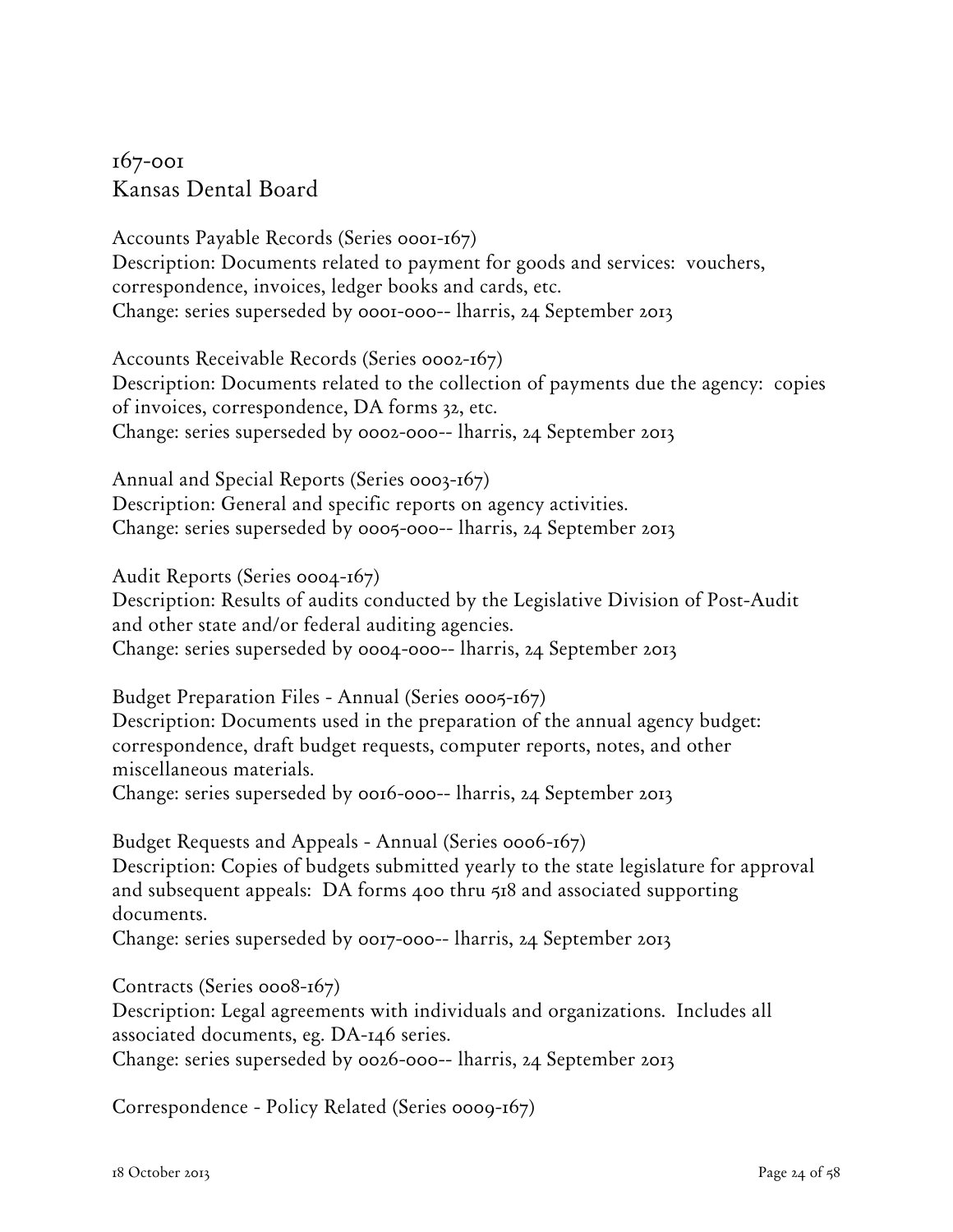Description: Incoming and outgoing letters and memoranda that state or form the basis for policy, set precedent, or record important events in the operational and organizational history of the agency.

Change: series superseded by 0027-000-- lharris, 24 September 2013

Correspondence - Routine (Series 0010-167)

Description: Incoming and outgoing letters and memoranda which pertain only to routine matters handled in accordance with existing policy and procedures: requests for information, letters of transmittal, etc.

Change: series superseded by 0028-000-- lharris, 24 September 2013

Employee Personnel Files (Series 0011-167)

Description: Documents associated with the employment of specific personnel: employee evaluation forms, applications for employment, and other personnel materials.

Change: series superseded by 0036-000-- lharris, 24 September 2013

Employee Position Descriptions (Series 0012-167)

Description: Formal descriptions of duties and other characteristic of particular employment positions: DA forms 281-2 and supporting documents. Change: series superseded by 0038-000-- lharris, 24 September 2013

Employee Time Report Records (Series 0013-167)

Description: Records documenting time worked by individual employees on a daily, weekly, or monthly basis: time sheets, time cards, attendance reports, absence reports, sign-on/out sheets, etc. Change: series superseded by 0039-000-- lharris, 24 September 2013

Employee Withholding Allowance Certificates (Series 0014-167) Description: Internal Revenue Service W-4 forms completed by employees to establish rate of tax to be withheld from paychecks. Change: series superseded by 0042-000-- lharris, 24 September 2013

Employment Applications - Not Hired (Series 0015-167) Description: DA forms 203 and supplementary materials submitted by unsuccessful applicants for employment. Change: series superseded by 0043-000-- lharris, 24 September 2013

Equal Employment Opportunity Grievance Files (Series 0016-167) Description: Documents related to discrimination charges concerning employment made against an agency and subsequent investigations.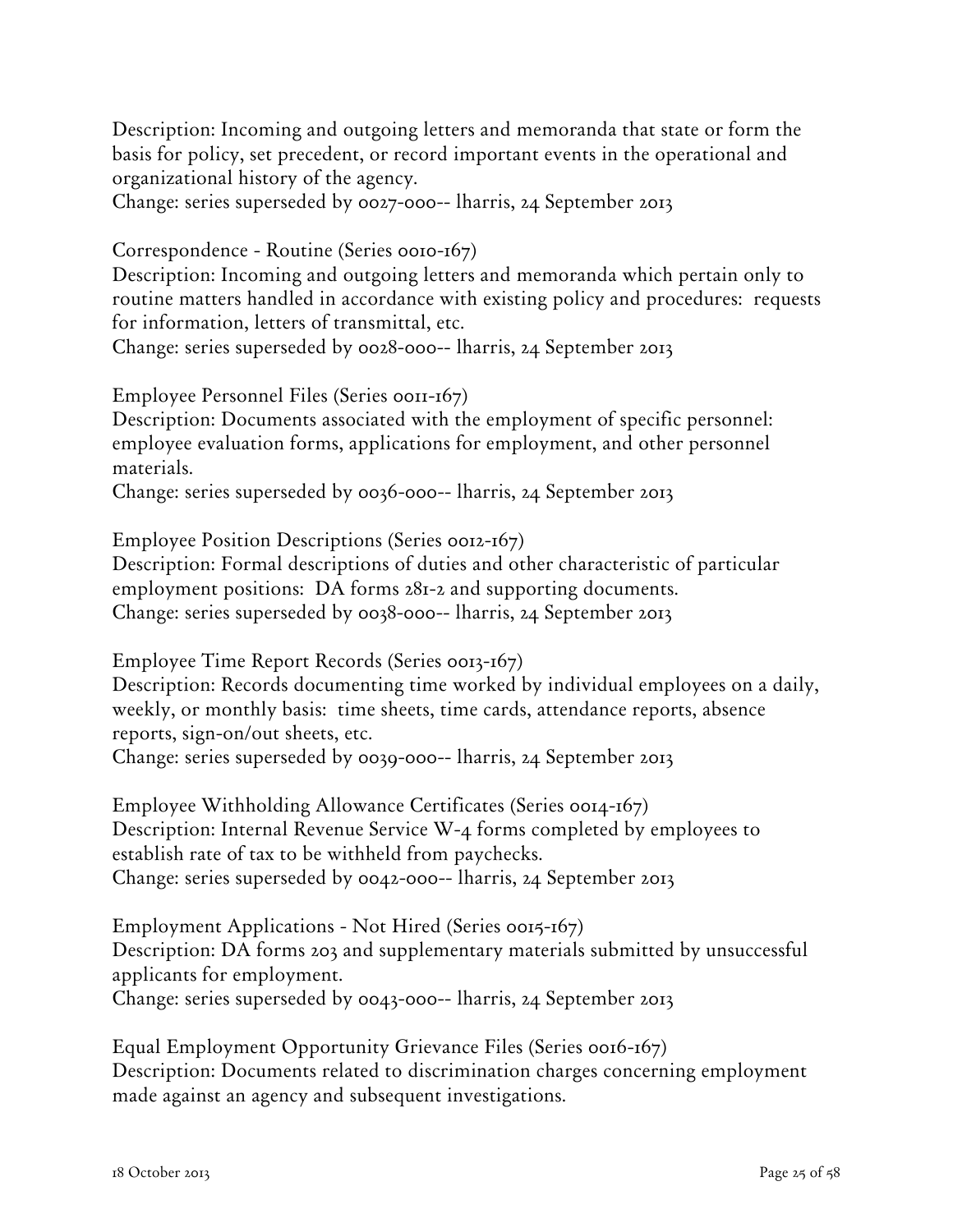Change: series superseded by 0045-000-- lharris, 27 September 2013

Equal Employment Opportunity Plans (Series 0017-167) Description: Documents related to agency compliance with laws and regulations concerning EEO/AA plans including the agency characteristic plan. Change: series superseded by 0046-000-- lharris, 24 September 2013

Equipment Operation Records (Series 0018-167)

Description: Documents related to the use of agency equipment (e.g.. Photocopy logs, check-out forms, use request forms, etc.) including photocopiers, typewriters, computers, calculators, adding machines, etc.

Change: series superseded by 0048-000-- lharris, 24 September 2013

Hearing and Meeting Transcripts and Electronic Media Recordings (Series 0020-167) Description: Records of agency hearings and other meetings: transcripts, audiotapes, videotapes, notes, etc.

Change: series superseded by 0052-000-- lharris, 24 September 2013

Kansas Public Disclosure Commission Statements of Substantial Interest (Series 0022- 167)

Description: Agency copies of statements of substantial interest requested on a yearly basis and filed with the Secretary of State's Office.

Change: series superseded by 0062-000-- lharris, 24 September 2013

Leases - Real Property and Capital Equipment (Series 0023-167) Description: Documents related to the leasing of real estate and equipment. Change: series superseded by 0066-000-- lharris, 24 September 2013

Leave Requests (Series 0024-167) Description: Internal forms used to request and authorize the taking of leave by employees.

Change: series superseded by 0067-000-- lharris, 24 September 2013

Ledgers - General (Series 0025-167)

Description: General records maintained by agencies of financial receipts and expenditures normally used to monitor, manage, and verify agency budget. Change: series superseded by 0068-000-- lharris, 24 September 2013

Legislative Relations Files (Series 0026-167)

Description: Copies of bills and statues, drafts of legislation, notes, correspondence, testimony, and other miscellaneous documents related to various legislative activities.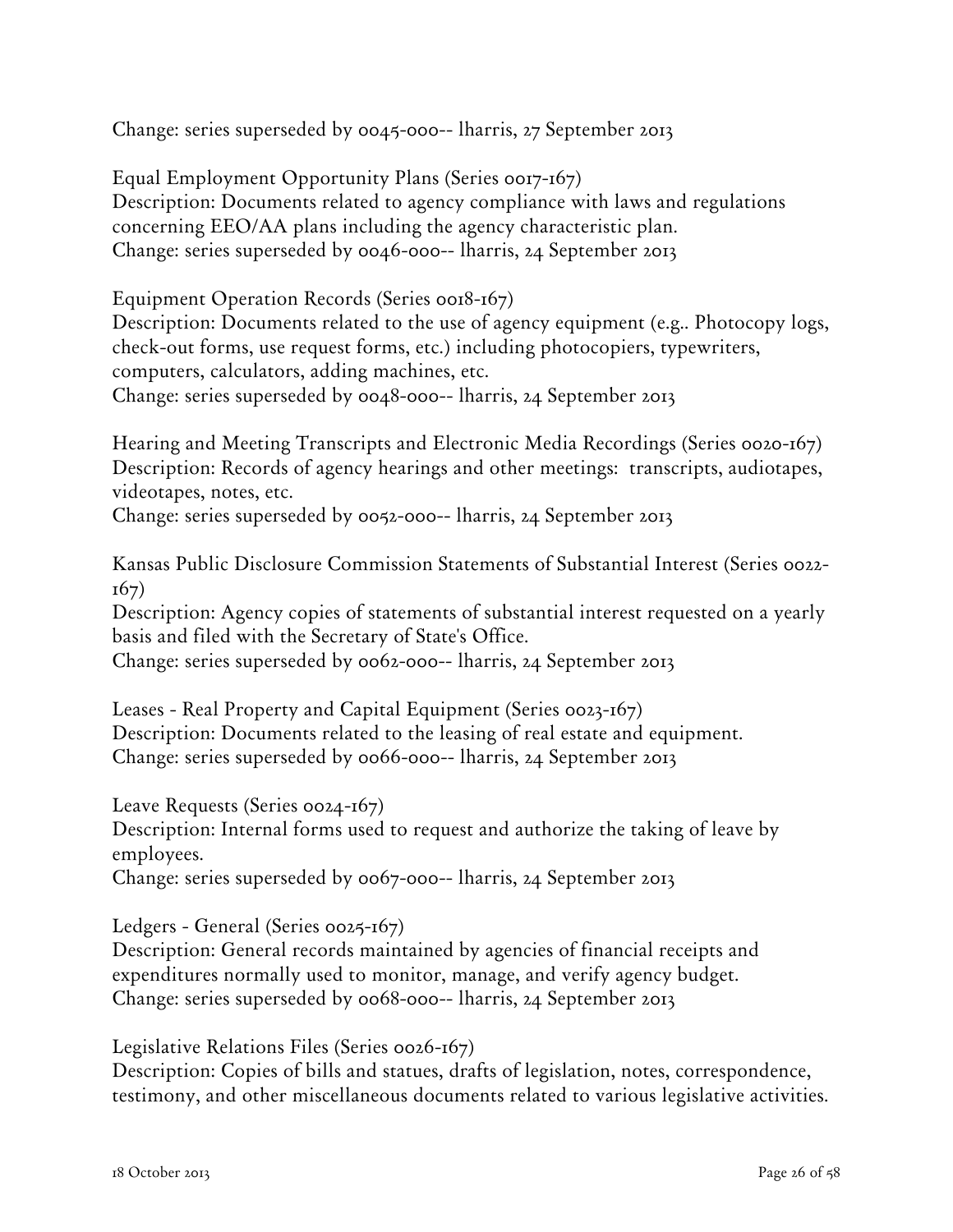Change: series superseded by 0069-000-- lharris, 24 September 2013

Minutes (Series 0029-167) Description: Proceedings of regular or special meetings of committees, commissions, and other standing or ad hoc organizations. Change: series superseded by 0075-000-- lharris, 24 September 2013

Payroll Deduction Authorization Records - General (Series 0030-167) Description: Documents used to authorize various deductions from an employee's pay: insurance enrollments, GHI enrollments, KPERS enrollments, KPERS Annual Account Statements, dues deduction forms, etc. Change: series superseded by 0078-000-- lharris, 24 September 2013

Payroll Direct Deposit Authorization Records (Series 0031-167) Description: Completed forms used to authorize direct deposits of payroll checks in employee bank accounts.

Change: series superseded by 0079-000-- lharris, 24 September 2013

Payroll Warrant Registers (Series 0032-167)

Description: Monthly listing of warrant checks issued to state agency employees for payroll purposes.

Change: series superseded by 0080-000-- lharris, 24 September 2013

Postal Records (Series 0033-167)

Description: Records concerning the use of the U.S. Postal Service and express companies: mailing logs, postage purchase reports, registered mail receipts, express company receipts, mailing permits, etc.

Change: series superseded by 0085-000-- lharris, 24 September 2013

Property Disposition Records - Non-Expendable (Series 0034-167) Description: Copies of DA forms 110 and supporting documents used to remove capital equipment from the agency inventory. Change: series superseded by 0090-000-- lharris, 24 September 2013

Publications (Series 0035-167)

Description: Internally produced newsletters, pamphlets, leaflets, and brochures distributed to inform a constituency about the activities of the agency. Change: series superseded by 0091-000-- lharris, 24 September 2013

Purchase Requests - Internal (Series 0036-167) Description: Documents used by subordinate organizations to request purchases of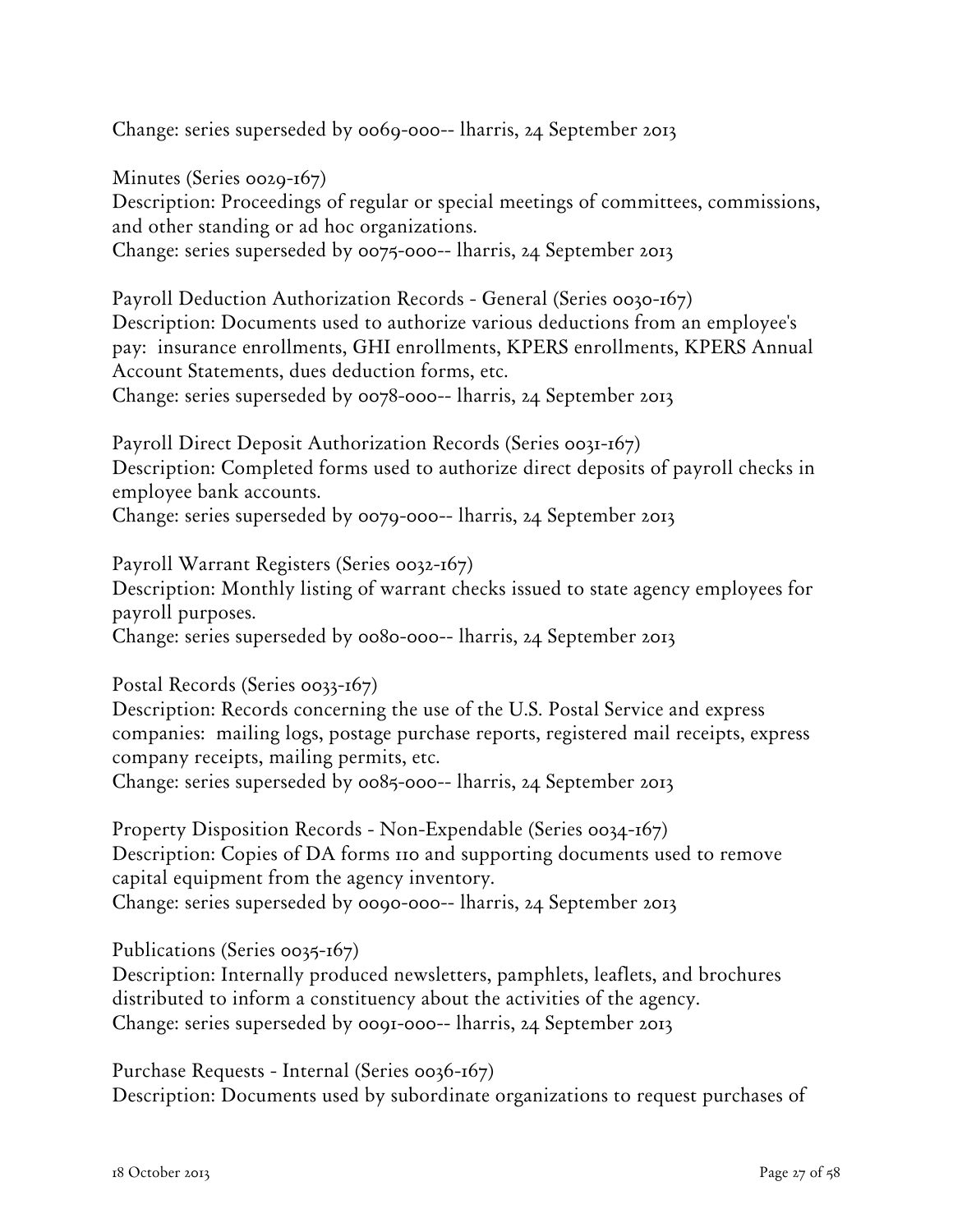goods and services through the agency central purchasing office. Change: series superseded by 0092-000-- lharris, 24 September 2013

Purchasing Records (Series 0037-167)

Description: Documents related to the purchase of goods and services: correspondence, vouchers, invoices, ledger books and cards, requisitions, etc. Change: series superseded by 0093-000-- lharris, 27 September 2013

Receipts Records - Cash (Series 0038-167)

Description: Records of cash received by the agency: receipt slips, receipt books, receipt ledgers, etc.

Change: series superseded by 0094-000-- lharris, 24 September 2013

SHaRP Reports (Series 0039-167)

Description: Computer reports concerning agency payroll issued on a periodic basis from the Division of Accounts and Reports to agencies in the Statewide Human Resources and Payroll Project. Change: series superseded by 0102-000-- lharris, 24 September 2013

STARS Reports: Daily Financial (Series 0040-167)

Description: Computer reports regarding agency financial status issued on a daily basis from the Division of Accounts and Reports to agencies in the Statewide Accounting and Reporting Systems.

Change: series superseded by 0104-000-- lharris, 24 September 2013

STARS Reports: Monthly Financial (Series 0041-167)

Description: Computer reports regarding agency financial status issued on a monthly basis from the Division of Accounts and Reports to agencies in the Statewide Accounting and Reporting Systems.

Change: series superseded by 0105-000-- lharris, 24 September 2013

STARS Reports: Yearly Financial (Series 0042-167)

Description: Computer reports regarding agency financial status issued on a yearly basis from the Division of Accounts and Reports to the Statewide Accounting and Reporting Systems.

Change: series superseded by 0106-000-- lharris, 24 September 2013

Telecommunications Logs (Series 0043-167)

Description: Registers recording incoming and outgoing telephone calls and fax transmissions.

Change: series superseded by 0114-000-- lharris, 24 September 2013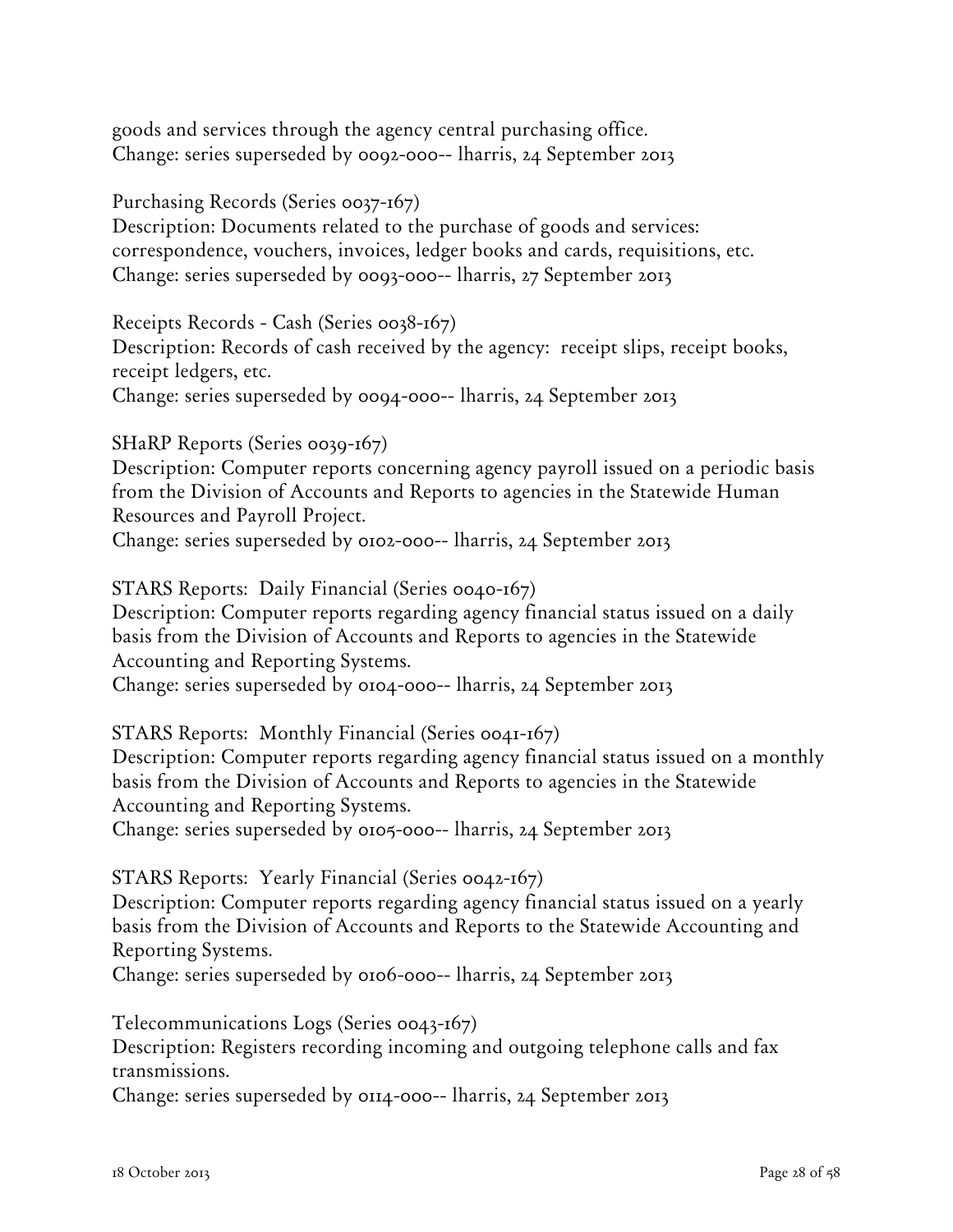Telephone Billing Records (Series 0044-167) Description: Copies of computer billings and supporting documents concerning the use of a telecommunications service provider. Change: series superseded by 0116-000-- lharris, 24 September 2013

Travel Request and Authorization Records (Series 0045-167) Description: Records related to employee travel: DA forms 25 (Request for Out of State Travel) and various internal documents. Change: series superseded by 0118-000-- lharris, 24 September 2013

Vouchers - Journal (Series 0046-167) Description: DA forms 35 series used to adjust financial account balances. Change: series superseded by 0124-000-- lharris, 24 September 2013

Vouchers - Purchase (Series 0048-167) Description: Copies of documents used to order and pay for goods and services: DA forms 100 thru 109 and DA-120. Change: series superseded by 0125-000 - Vouchers - Accounts Payable-- lharris, 27 September 2013

Vouchers - Travel (Series 0047-167) Description: Copies of documents used to certify the validity of claims for the reimbursement of travel expenses: DA forms 121, 122, and 123. Change: series superseded by 0127-000-- lharris, 24 September 2013

204-001 Board of Mortuary Arts

Budget Preparation Files - Annual (Series 0004-204) Description: Documents used in the preparation of annual agency budget: correspondence, draft budget requests, computer reports, notes, and other miscellaneous materials.

Change: superseded to general schedule 0016-000.-- dgarwood, 25 September 2013

Correspondence - Policy Related (Series 0009-204)

Description: Incoming and outgoing letters and memoranda that state or form the basis for policy, set precedent, or record important events in the operational and organizational history of the agency.

Change: superseded to general schedule 0027-000.-- dgarwood, 25 September 2013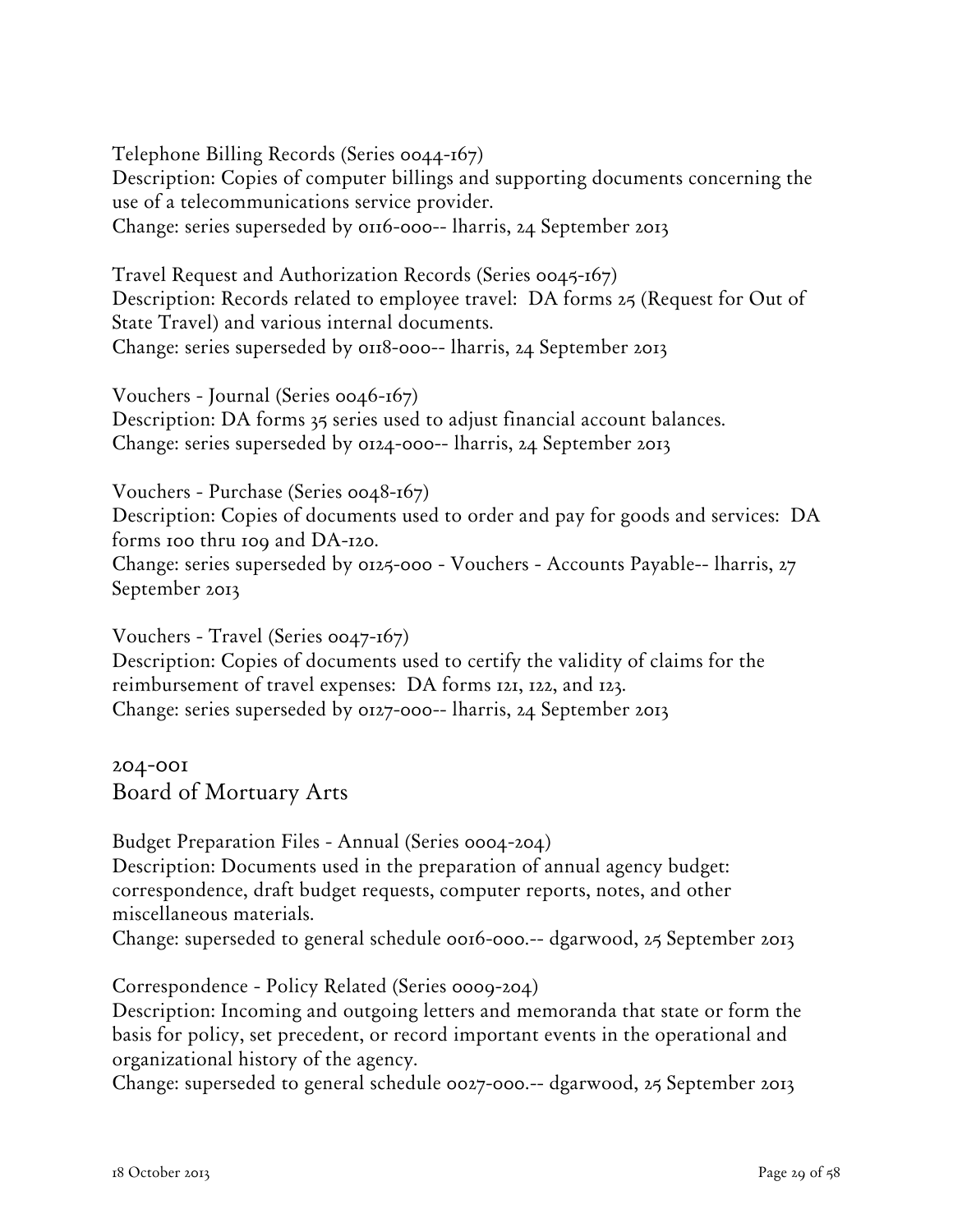Employee Personnel Files - Board Members (Series 0014-204) Description: Documents associated with the employment of specific personnel: employee evaluation forms, applications for employment, INS Residence Status forms, and other personnel materials.

Change: superseded to general schedule 0036-000, Employee Personnel Files.- dgarwood, 25 September 2013

Inventory Records - Expendable Property (Series 0024-204) Description: Records of receipts, disbursements, and balances of office supplies and other expendable inventory materials.

Change: superseded to general schedule 0060-000.-- dgarwood, 25 September 2013

Legislative Relations Files (Series 0025-204)

Description: Copies of bills and statutes, drafts of legislation, notes, correspondence, testimony, and other miscellaneous documents related to various legislative activities. Change: superseded to general schedule 0069-000.-- dgarwood, 25 September 2013

Purchasing Records (Series 0031-204)

Description: Documents related to the purchase of goods and services: correspondence, vouchers, invoices, ledger books and cards, requisitions, etc. Change: superseded to general schedule 0093-000.-- dgarwood, 25 September 2013

Receipts Records - Cash (Series 0032-204)

Description: Records of cash received by the agency: receipt slips, receipt books, receipt ledgers, etc.

Change: superseded to general schedule 0094-000.-- dgarwood, 25 September 2013

Rules and Regulations Files (Series 0035-204) Description: Variety of documents related to proposed changes in the administrative regulations pertaining to the board. Change: superseded to general schedule 0228-000.-- dgarwood, 25 September 2013

STARS Reports: Monthly Financial (Series 0037-204)

Description: Computer reports regarding agency financial status issued on a monthly basis from the Division of Accounts and Reports to agencies in the Statewide Accounting and Reporting Systems.

Change: superseded to general schedule 0105-000.-- dgarwood, 25 September 2013

Vouchers - Purchase (Series 0041-204)

Description: Copies of documents used to order and pay for goods and services: DA forms 100 thru 109 and DA 120.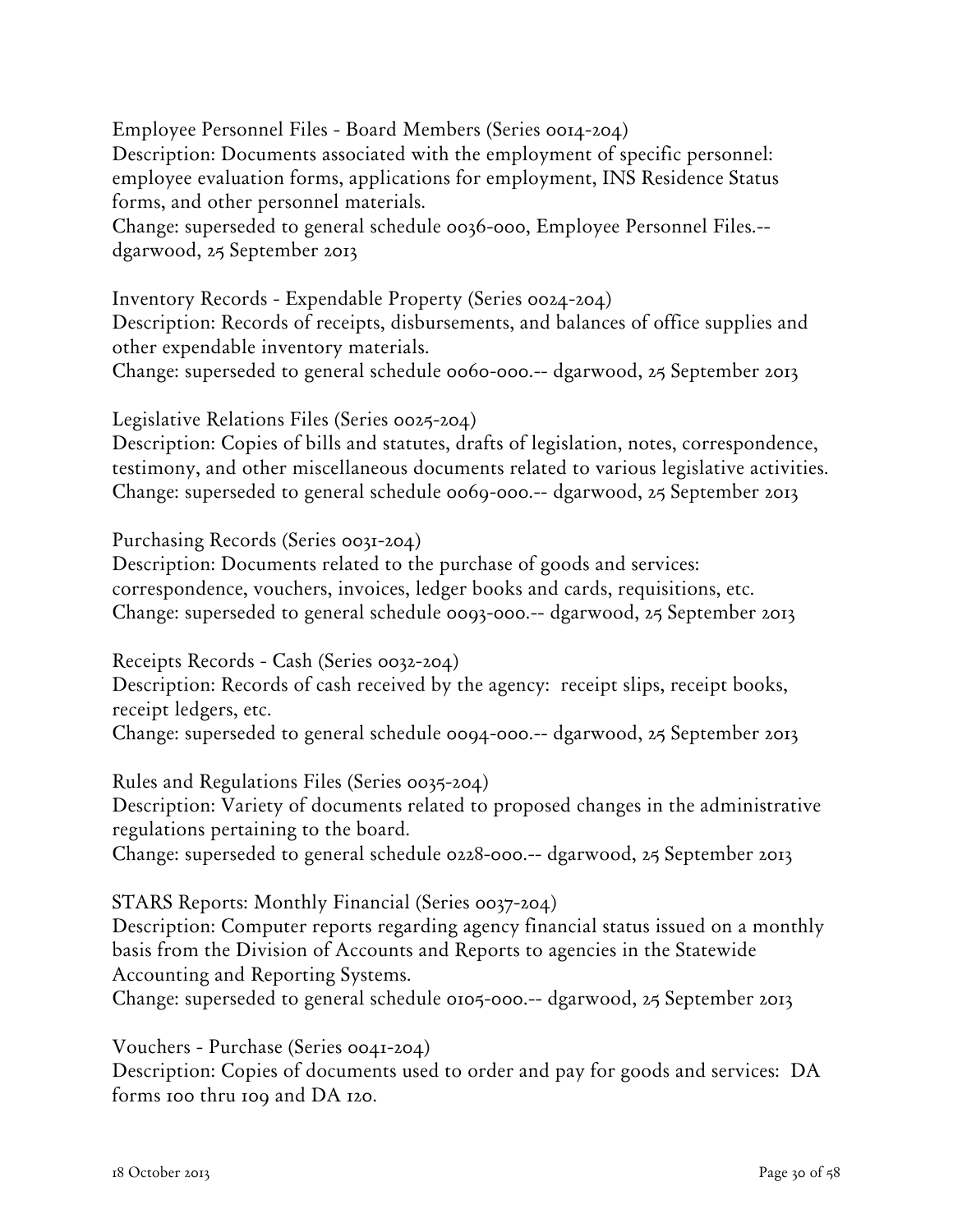Change: superseded to general schedule 0125-000, Vouchers-Accounts Payable.- dgarwood, 25 September 2013

206-001 Board of Emergency Medical Services

Contracts (Series 0004-206)

Description: Legal agreements with individuals and organizations. Includes all associated documents, eg. DA-146 series.

Change: superseded to general schedule 0026-000.-- dgarwood, 08 October 2013

Correspondence - Policy Related (Series 0005-206)

Description: Incoming and outgoing letters and memoranda that state or form the basis for policy, set precedent, or record important events in the operational and organizational history of the agency.

Change: superseded to general schedule 0027-000.-- dgarwood, 08 October 2013

Correspondence - Routine (Series 0006-206)

Description: Incoming and outgoing letters and memoranda which pertain only to routine matters handled in accordance with existing policy and procedures: requests for information, letters of transmittal, etc.

Change: superseded to general schedule 0028-000.-- dgarwood, 08 October 2013

Hearing and Meeting Transcripts and Electronic Media Recordings (Series 0012-206) Description: Records of agency hearings and other meetings: transcripts, audiotapes, videotapes, notes, etc.

Change: superseded to general schedule 0052-000.-- dgarwood, 08 October 2013

Leave Requests (Series 0019-206)

Description: Internal forms used to request and authorize the taking of leave by employees.

Change: superseded to general schedule 0067-000.-- dgarwood, 08 October 2013

#### 247-001 Governmental Ethics Commission

Budget Preparation Files - Annual (Series 0003-247)

Description: Documents used in the preparation of the annual agency budget: correspondence, draft budget requests, computer reports, notes, and other miscellaneous materials.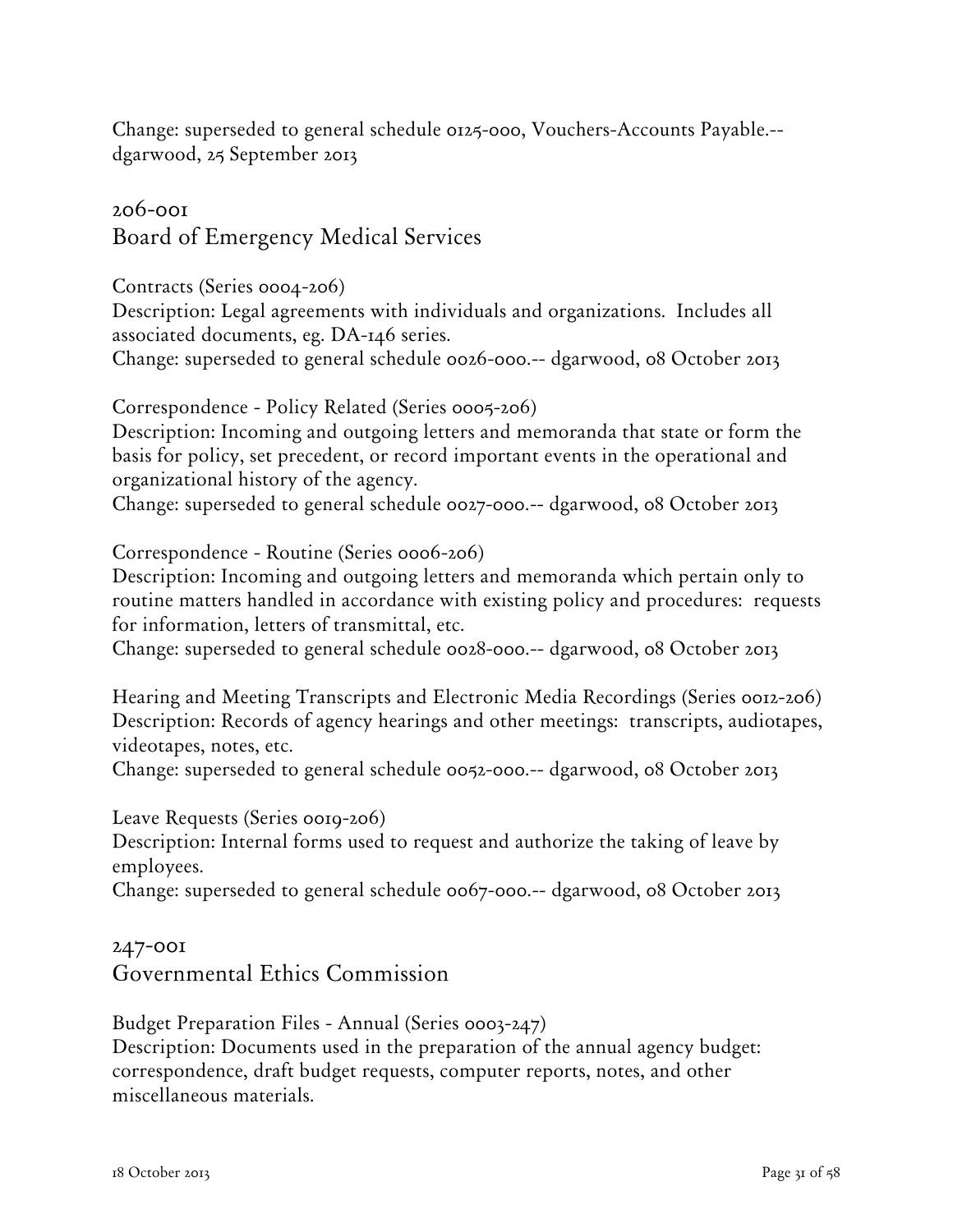Change: supersede to general schedule 0016-000.-- dgarwood, 08 October 2013

Budget Requests and Appeals - Annual (Series 0004-247) Description: Copies of budgets submitted yearly to the state legislature for approval and subsequent appeals: DA form 400 thru 518 and associated supporting documents.

Change: superseded to general schedule 0017-000.-- dgarwood, 08 October 2013

Clipping Files (Series 0009-247)

Description: Newspaper clippings compiled regarding agency activities. Change: superseded to general schedule 0021-000.-- dgarwood, 08 October 2013

Contracts (Series 0011-247)

Description: Legal agreements with individuals and organizations. Includes all associated documents, e.g.. DA-146 series.

Change: supersede to general schedule 0026-000.-- dgarwood, 08 October 2013

Correspondence - Routine (Series 0013-247)

Description: Incoming and outgoing letters and memoranda which pertain only to routine matters handled in accordance with existing policy and procedures: requests for information, letters of transmittal, etc.

Change: superseded to general schedule 0028-000.-- dgarwood, 08 October 2013

Employee Personnel Files (Series 0017-247)

Description: Documents associated with the employment of specific personnel: employee evaluation forms, applications for employment, and other personnel materials.

Change: superseded to general schedule 0036-000.-- dgarwood, 08 October 2013

Employee Time Report Records (Series 0018-247)

Description: Records documenting time worked by individual employees on a daily, weekly, or monthly basis: time sheets, time cards, attendance reports, absence reports, sign-in/out sheets, etc.

Change: superseded to general schedule 0039-000.-- dgarwood, 08 October 2013

Legislative Relations Files (Series 0021-247)

Description: Copies of bills and statutes, drafts of legislation, notes, correspondence, testimony, and other miscellaneous documents related to various legislative activities. Change: supersede to general schedule 0069-000.-- dgarwood, 08 October 2013

Payroll Warrant Registers (Series 0030-247)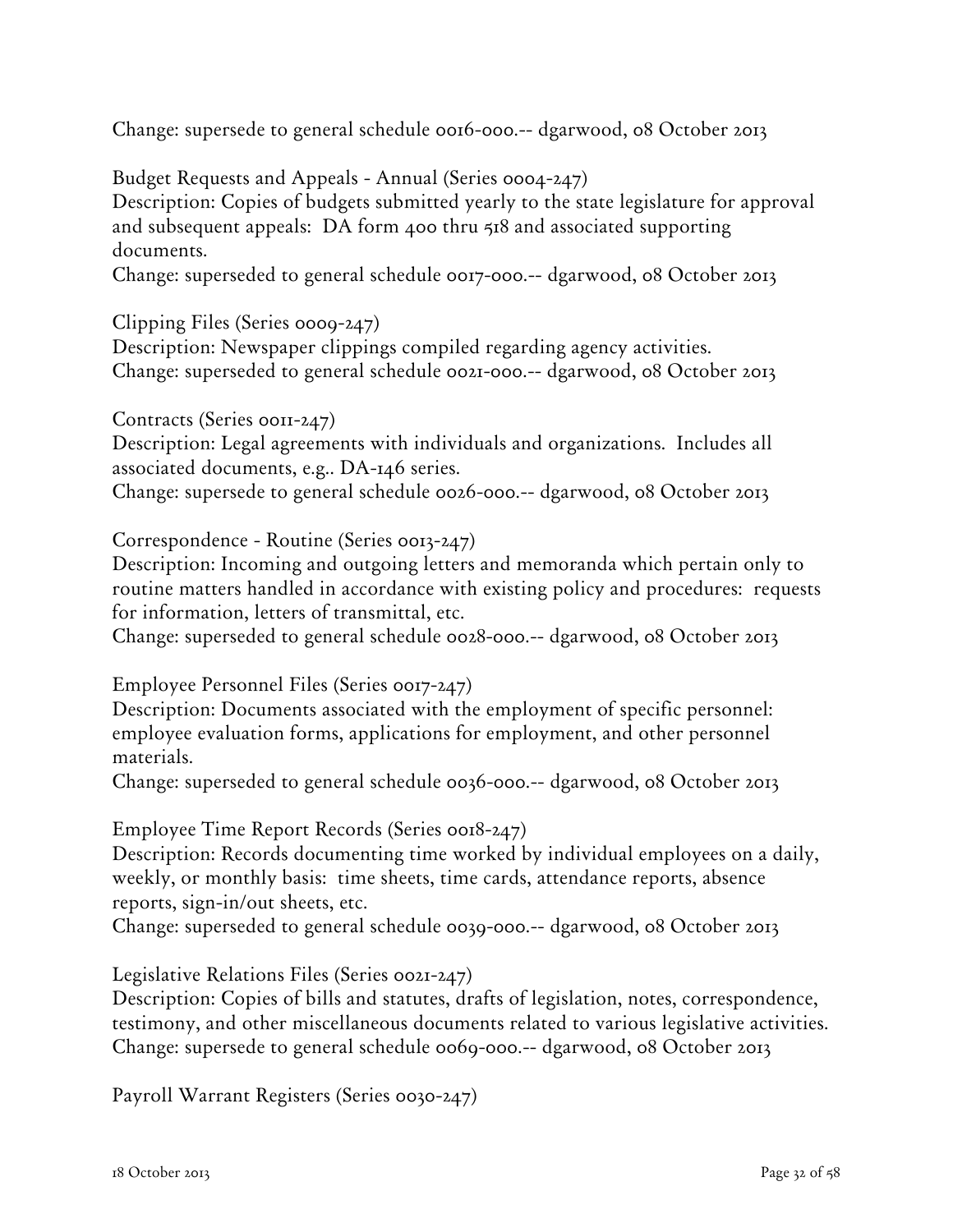Description: Monthly listings of warrant checks issued to state agency employees for payroll purposes.

Change: superseded to general schedule 0080-000.-- dgarwood, 08 October 2013

Publications (Series 0031-247)

Description: Internally produced newsletters, pamphlets, leaflets, and brochures distributed to inform a constituency about the activities of the agency. Change: superseded to general schedule 0091-000.-- dgarwood, 08 October 2013

SHaRP Reports (Series 0034-247)

Description: Computer reports concerning agency payroll issued on a periodic basis from the Division of Accounts and Reports to agencies in the Statewide Human Resources and Payroll Project.

Change: superseded to general schedule 0102-000.-- dgarwood, 08 October 2013

STARS Reports: Daily Financial (Series 0035-247)

Description: Computer reports regarding agency financial status issued on daily basis from the Division of Accounts and Reports to agencies in the Statewide Accounting and Reporting Systems.

Change: superseded to general schedule 0104-000.-- dgarwood, 08 October 2013

STARS Reports: Monthly Financial (Series 0036-247)

Description: Computer reports regarding agency financial status issued on a monthly basis from the Division of Accounts and Reports to agencies in the Statewide Accounting and Reporting Systems.

Change: superseded to general schedule 0105-000.-- dgarwood, 08 October 2013

Telecommunications Logs (Series 0041-247)

Description: Registers recording incoming and outgoing telephone calls and fax transmissions.

Change: superseded to general schedule 0114-000.-- dgarwood, 08 October 2013

276-000 Kansas Department of Transportation All Divisions All Divisions

Employee Personnel Files - Office Copies (Series 0003-276) Description: Copies of documents in agency's Employee Personnel Files associated with employment of specific personnel (applications, evaluations, etc.) maintained for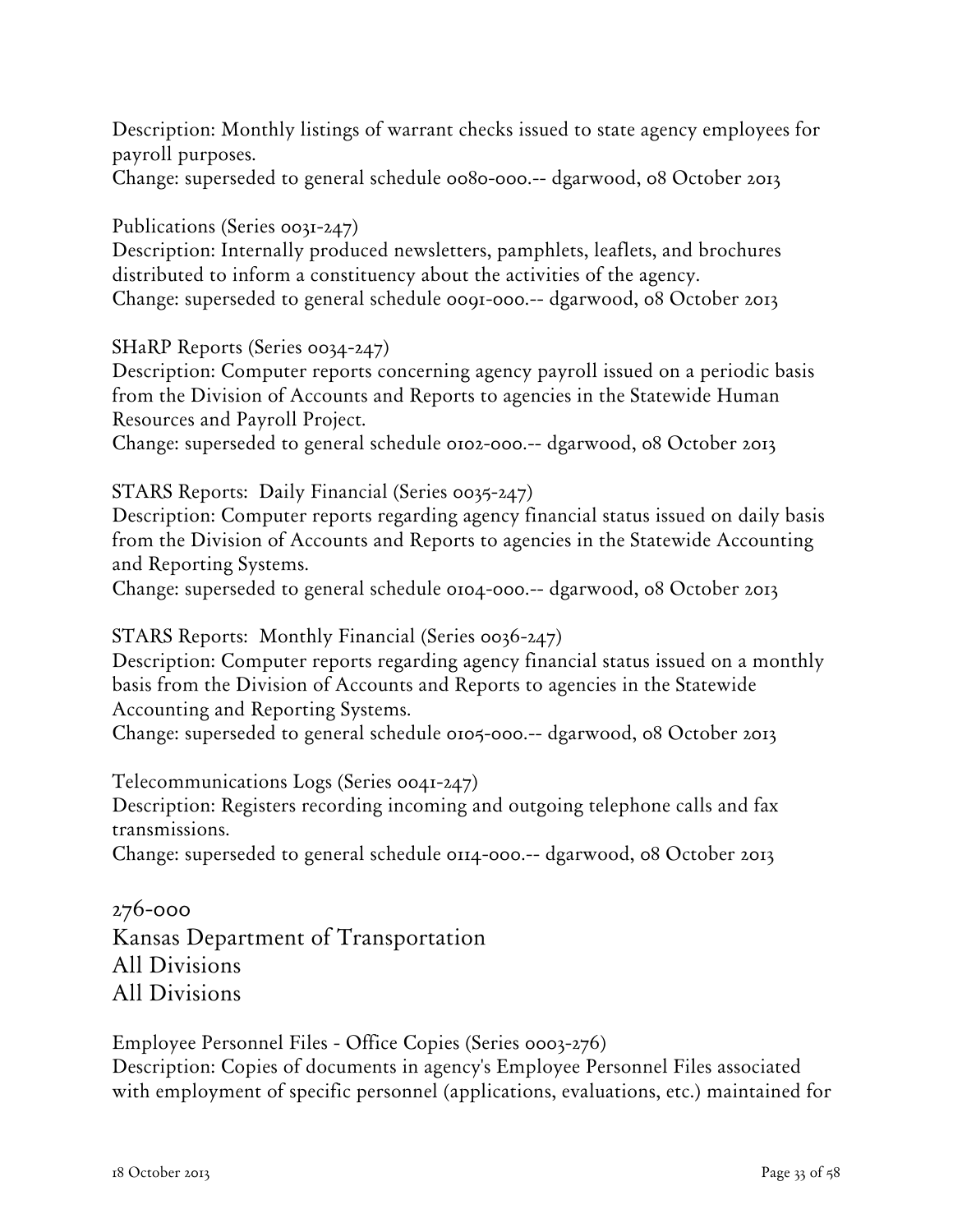convenience of reference. Change: moved to general schedule 0037-000-- dgarwood, 10 October 2013

296-002 Department of Labor Division of Staff Services

Correspondence - Routine (Series 0018-296) Description: Incoming and outgoing letters and memoranda which pertain only to routine matters handled in accordance with existing policy and procedures: requests for information, letters of transmittal, etc. Change: superseded to general schedule 0027-000.-- dgarwood, 25 September 2013

Leases - Real Property and Capital Equipment (Series 0033-296) Description: Documents related to the leasing of real estate and equipment. Change: superseded to general schedule 0066-000.-- dgarwood, 25 September 2013

Vouchers - Travel (Series 0042-296)

Description: Copies of documents used to certify the validity of claims for the reimbursement of travel expenses: DA forms 121, 122, and 123. Change: superseded to general schedule 0127-000.-- dgarwood, 25 September 2013

296-003 Department of Labor Division of Employment Security

Annual and Special Reports (Series 0046-296) Description: General and specific reports on agency activities. Change: superseded to general schedule 0005-000.-- dgarwood, 25 September 2013

Budget Preparation Files - Annual (Series 0049-296) Description: Documents used in the preparation of the annual agency budget: correspondence, draft budget requests, computer reports, notes, and other miscellaneous materials. Change: superseded to general schedule 0016-000.-- dgarwood, 25 September 2013

Budget Requests and Appeals - Annual (Series 0050-296) Description: Copies of budgets submitted yearly to the state legislature for approval and subsequent appeals: DA forms 400 thru 5t18 and associated supporting documents.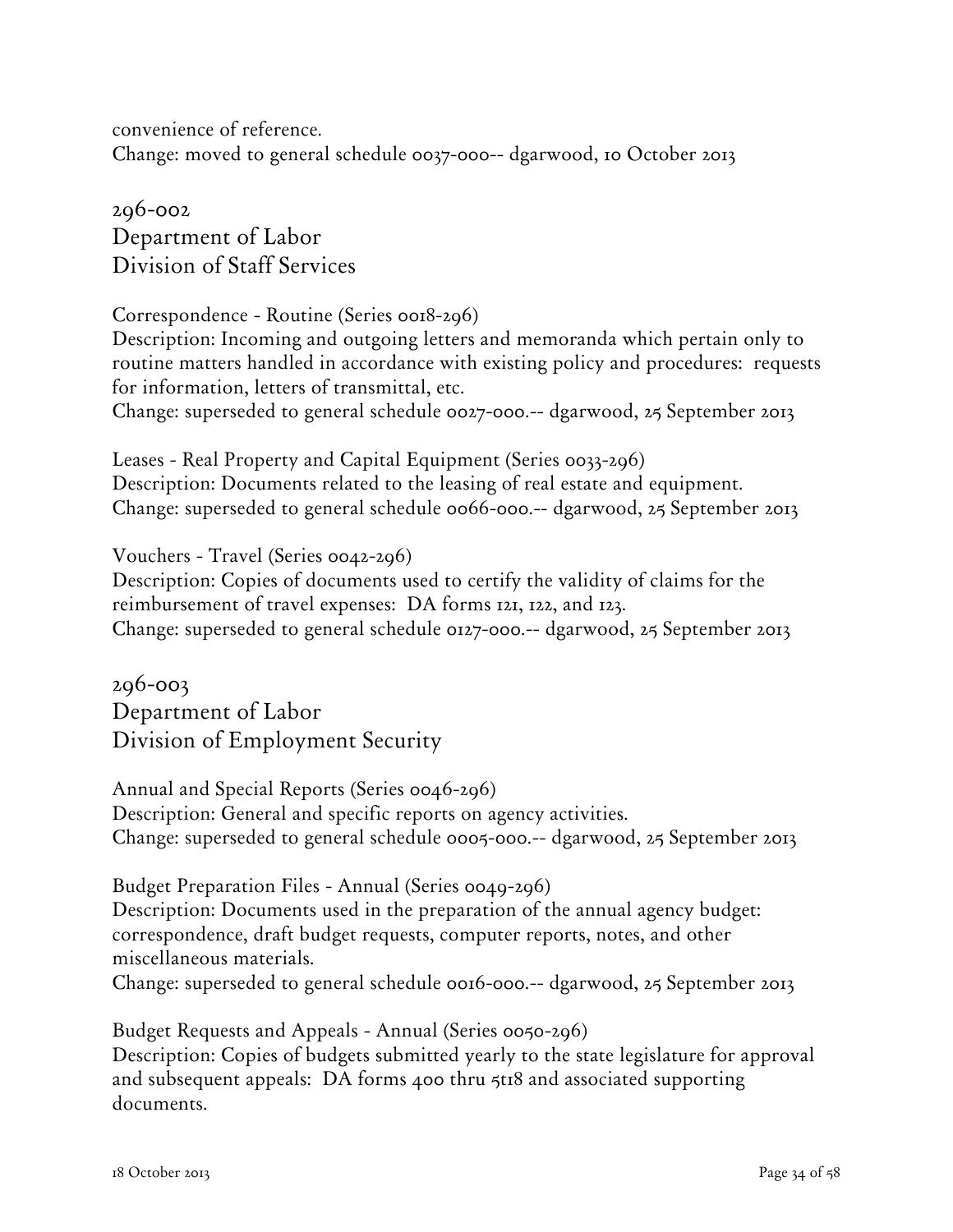Change: superseded to general schedule 0017-000.-- dgarwood, 25 September 2013

Correspondence - Policy Related (Series 0057-296) Description: Incoming and outgoing letters and memoranda that state or form the basis for policy, set precedent, or record important events in the operational and organizational history of the agency.

Change: superseded to general schedule 0027-000.-- dgarwood, 25 September 2013

Correspondence - Routine (Series 0058-296)

Description: Incoming and outgoing letters and memoranda which pertain only to routine matters handled in accordance with existing policy and procedures: requests for information, letters of transmittal, etc.

Change: superseded to general schedule 0028-000.-- dgarwood, 25 September 2013

Grant Files - Unfunded (Series 0074-296)

Description: Applications and supporting documentation relating to federal, state, and private grants submitted by agencies which were not funded. Change: superseded to general schedule 0050-000.-- dgarwood, 25 September 2013

Telecommunications Logs (Series 0105-296)

Description: Registers recording incoming and outgoing telephone calls and fax transmissions.

Change: superseded to general schedule 0114-000.-- dgarwood, 25 September 2013

450-001 Kansas Lottery Executive Division Director

Agency Director's Files (Series 0002-000) Description: Correspondence, reports, budgets, etc. relating to the administration and operation of the agency. Change: series superseded by 0004-000-- lharris, 24 September 2013

Legislative Relations Files (Series 0022-000) Description: Copies of bills, drafts of legislation, notes, correspondence, testimony, etc. relating to various legislative activities. Change: series superseded by 0069-000-- lharris, 24 September 2013

Professional Organizations Files (Series 0028-000)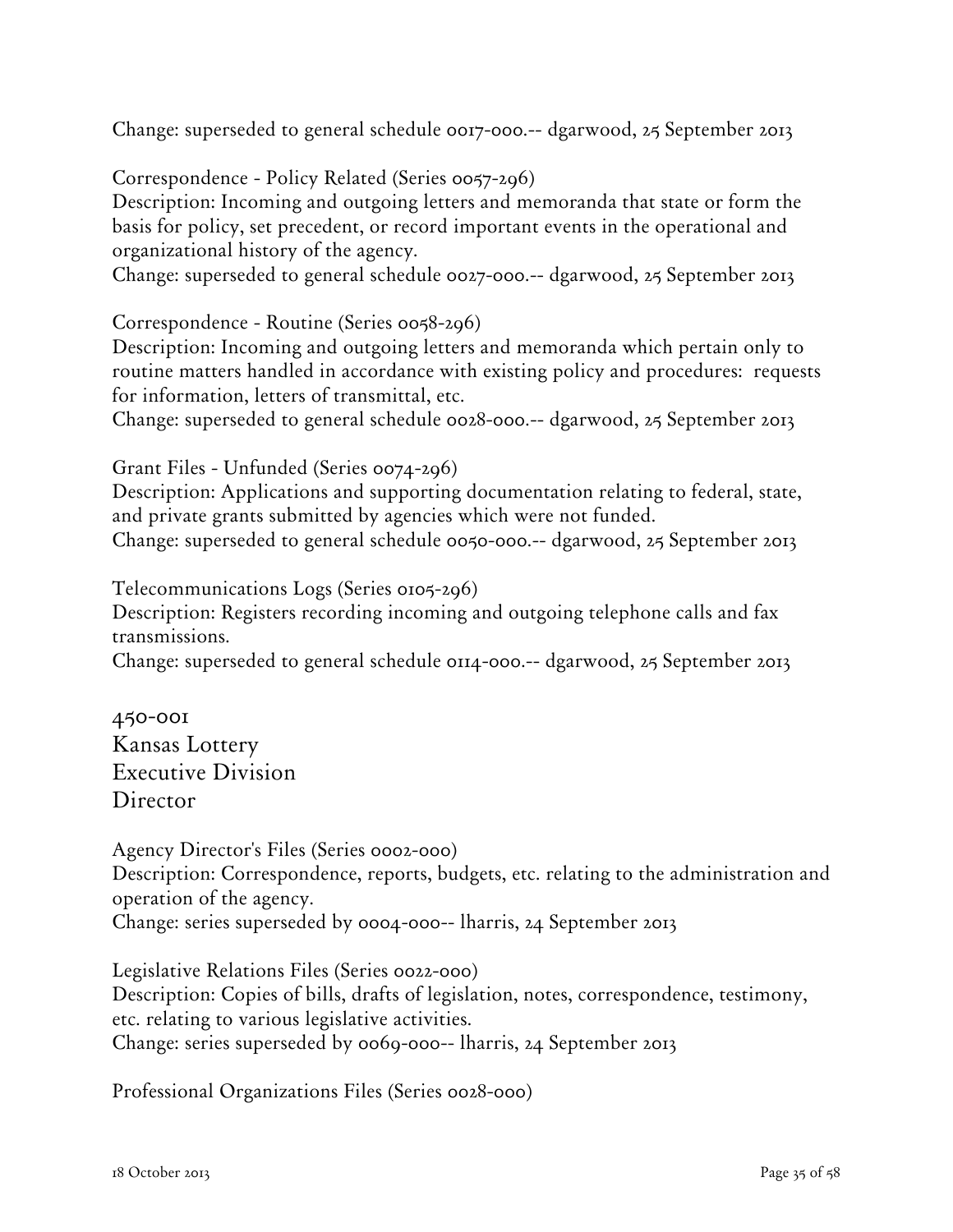Description: Documents relating to membership/participation in professional organizations. Change: series superseded by 0088-000-- lharris, 24 September 2013

### Legal

Leases - Real Property and Capital Equipment (Series 0083-000) Description: Documents related to the leasing of real estate and equipment. Change: series superseded by 0066-000-- lharris, 24 September 2013

Legislative Relations Files (Series 0022-000) Description: Copies of bills, drafts of legislation, notes, correspondence, testimony, etc. relating to various legislative activities. Change: series superseded by 0069-000-- lharris, 24 September 2013

Litigation Case Files (Series 0023-000) Description: Correspondence, court documents, research materials, reports, press releases, etc. documenting agency litigation activities. Change: series superseded by 0071-000-- lharris, 24 September 2013

## Personnel

Budget Preparation Files - Annual (Series 0001-450) Description: Documents used in the preparation of the annual agency budget: correspondence, draft budget requests, computer reports, notes, and other miscellaneous materials. Change: series superseded by 0016-000-- lharris, 24 September 2013

Correspondence - Policy Related (Series 0002-450)

Description: Incoming and outgoing letters and memoranda that state or form the basis for policy, set precedent, or record important events in the operational and organizational history of the agency.

Change: series superseded by 0027-000-- lharris, 24 September 2013

Correspondence - Routine (Series 0003-450)

Description: Incoming and outgoing letters and memoranda which pertain only to routine matters handled in accordance with existing policy and procedures: requests for information, letters of transmittal, etc.

Change: series superseded by 0028-000-- lharris, 24 September 2013

Employee Personnel Files (Series 0005-450)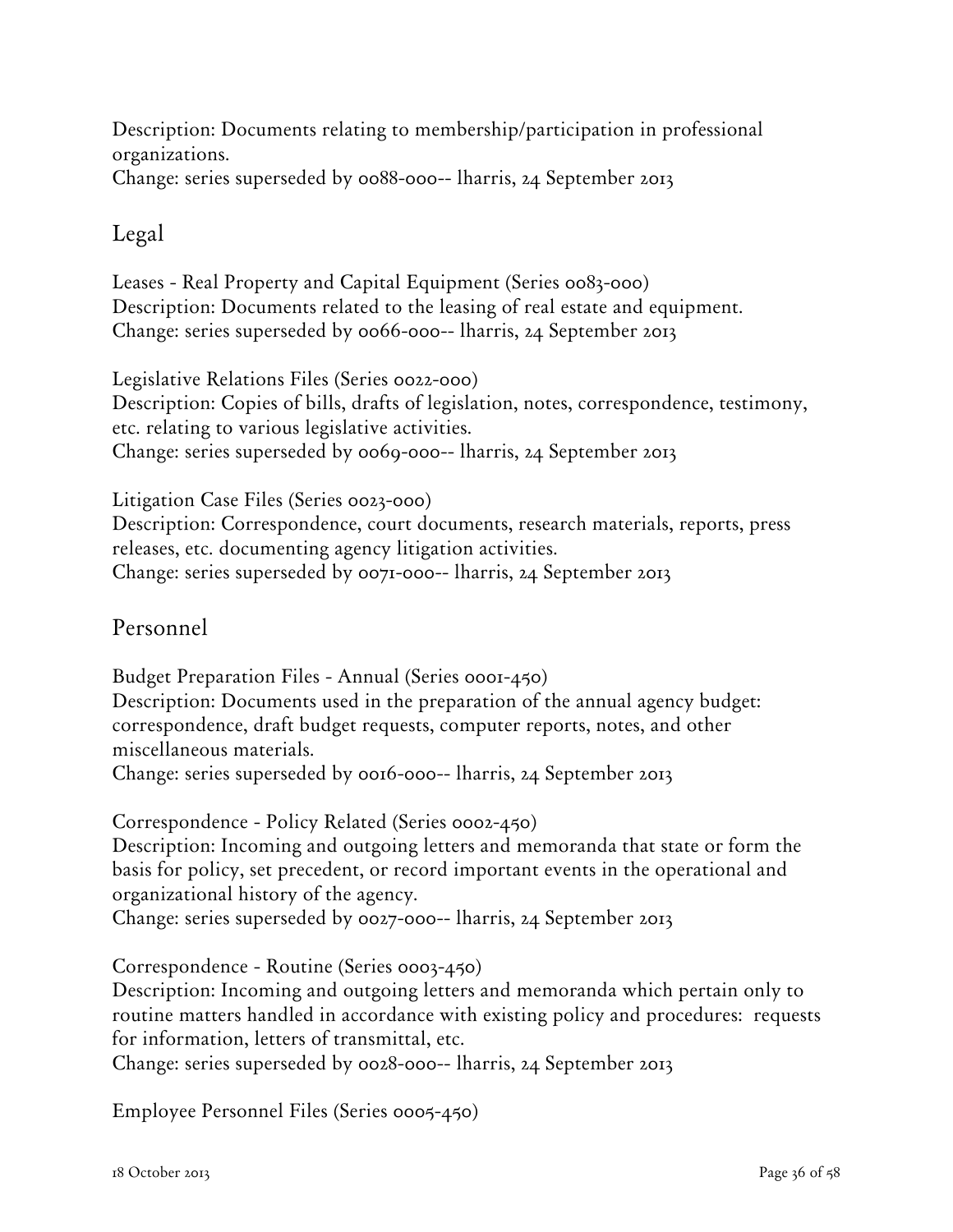Description: Documents associated with the employment of specific personnel: employee evaluation forms, applications for employment, and other personnel materials.

Change: series superseded by 0036-000-- lharris, 24 September 2013

Employee Position Descriptions (Series 0006-450) Description: Formal descriptions of duties and other characteristics of particular employment positions: DA forms 281-2 and supporting documents.

Change: series superseded by 0038-000-- lharris, 24 September 2013

Employee Time Report Records (Series 0007-450) Description: Records documenting time worked by individual employees on a daily, weekly, or monthly basis: time sheets, time cards, attendance reports, absence reports, sign-in/out sheets ,etc. Change: series superseded by 0039-000-- lharris, 24 September 2013

Employee Training Course Materials (Series 0008-450) Description: Record copy of manuals, syllabi, textbooks and other training aids created for agency sponsored employee training programs. Change: series superseded by 0040-000-- lharris, 24 September 2013

Employee Training Records (Series 0009-450)

Description: Correspondence, reports, and other records relating to the operation of agency sponsored training programs and to employee participation in training programs sponsored by external organizations. Change: series superseded by 0040-000-- lharris, 24 September 2013

Employee Withholding Allowance Certificates (Series 0010-450) Description: Internal Revenue Service W-4 forms completed by employees to establish rate of tax to be withheld from paychecks. Change: series superseded by 0042-000-- lharris, 24 September 2013

Employment Applications - Not Hired (Series 0011-450) Description: DA forms 203 and supplementary materials submitted by unsuccessful applicants for employment. Change: series superseded by 0043-000-- lharris, 24 September 2013

Equal Employment Opportunity Plans (Series 0013-450) Description: Documents related to agency compliance with laws and regulations concerning EEO/AA plans including the agency characteristic plan. Change: series superseded by 0046-000-- lharris, 24 September 2013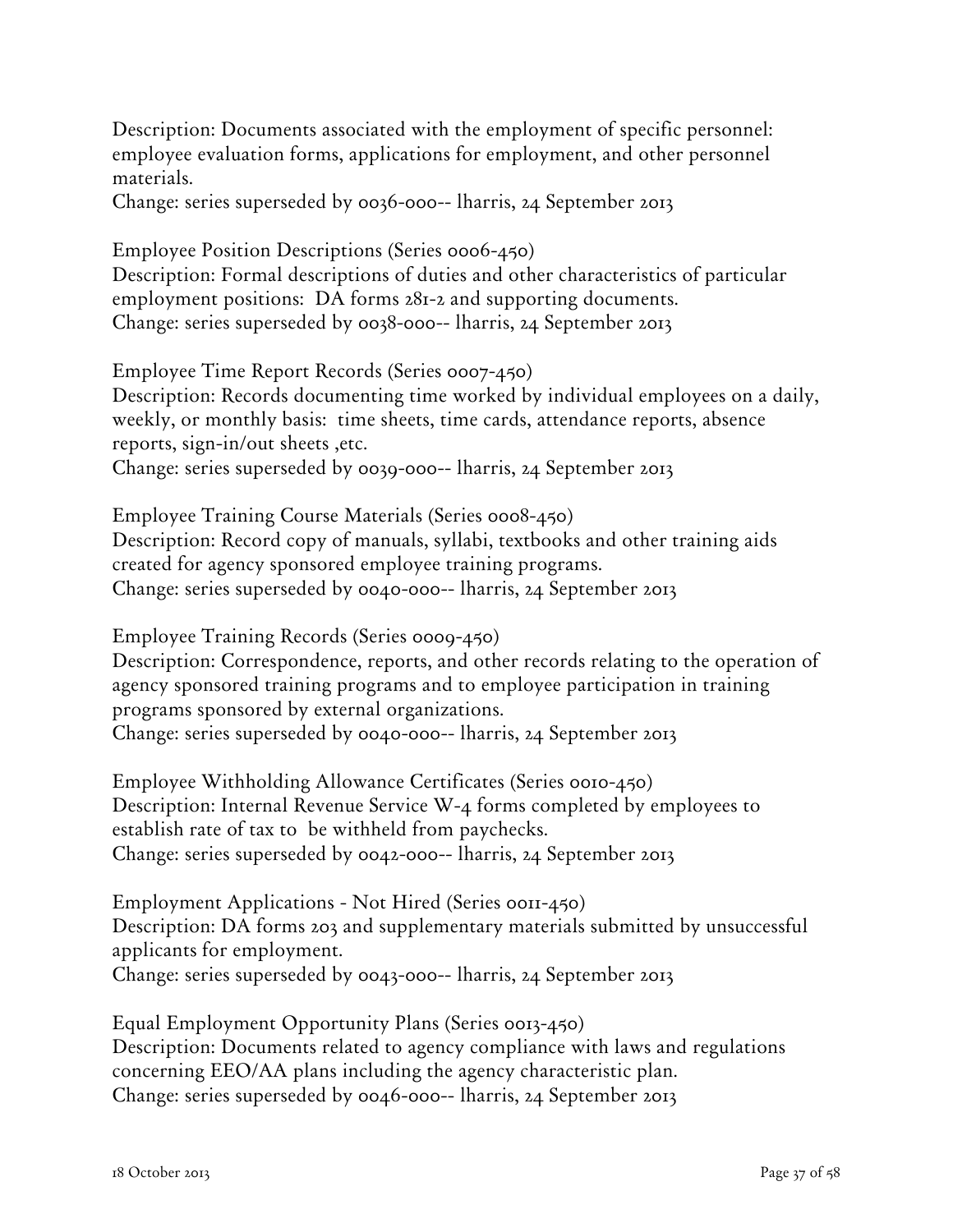Kansas Quality Management (KQM) Files (Series 0014-045) Description: Variety of documents relating to the planning and implementation of KQM for the agency. Change: series superseded by 0063-000-- lharris, 24 September 2013

Leave Requests (Series 0016-450)

Description: Internal forms used to request and authorize the taking of leave by employees.

Change: series superseded by 0067-000-- lharris, 24 September 2013

Organizational Charts (Series 0017-450) Description: Records documenting the agency's current organizational structure. Change: series superseded by 0076-000-- lharris, 24 September 2013

Payroll Adjustment Records (Series 0018-450)

Description: Copies of documents and supporting materials used to make adjustments in agency payroll accounts: forms AR-9, AR-10, DA-10, DA-10A, DA-21 series, DA-171 thru 177, DA-251 thru 262. Change: series superseded by 0077-000-- lharris, 24 September 2013

Payroll Deduction Authorization Records - General (Series 0019-450) Description: Documents used to authorize various deductions from an employee's pay: insurance enrollments, GHI enrollments, KPERS enrollments, KPERS Annual Account Statements, dues deduction forms, etc. Change: series superseded by 0078-000-- lharris, 24 September 2013

Payroll Direct Deposit Authorization Records (Series 0020-450) Description: Completed forms used to authorize direct deposits of payroll checks in employee bank accounts. Change: series superseded by 0079-000-- lharris, 24 September 2013

Payroll Warrant Registers (Series 0021-450) Description: Monthly listing of warrant checks issued to state agency employees for payroll purposes. Change: series superseded by 0080-000-- lharris, 24 September 2013

Procedures Manuals (Series 0153-450) Description: Original copies of agency procedures issued in a collective manual. Change: series superseded by 0087-000-- lharris, 24 September 2013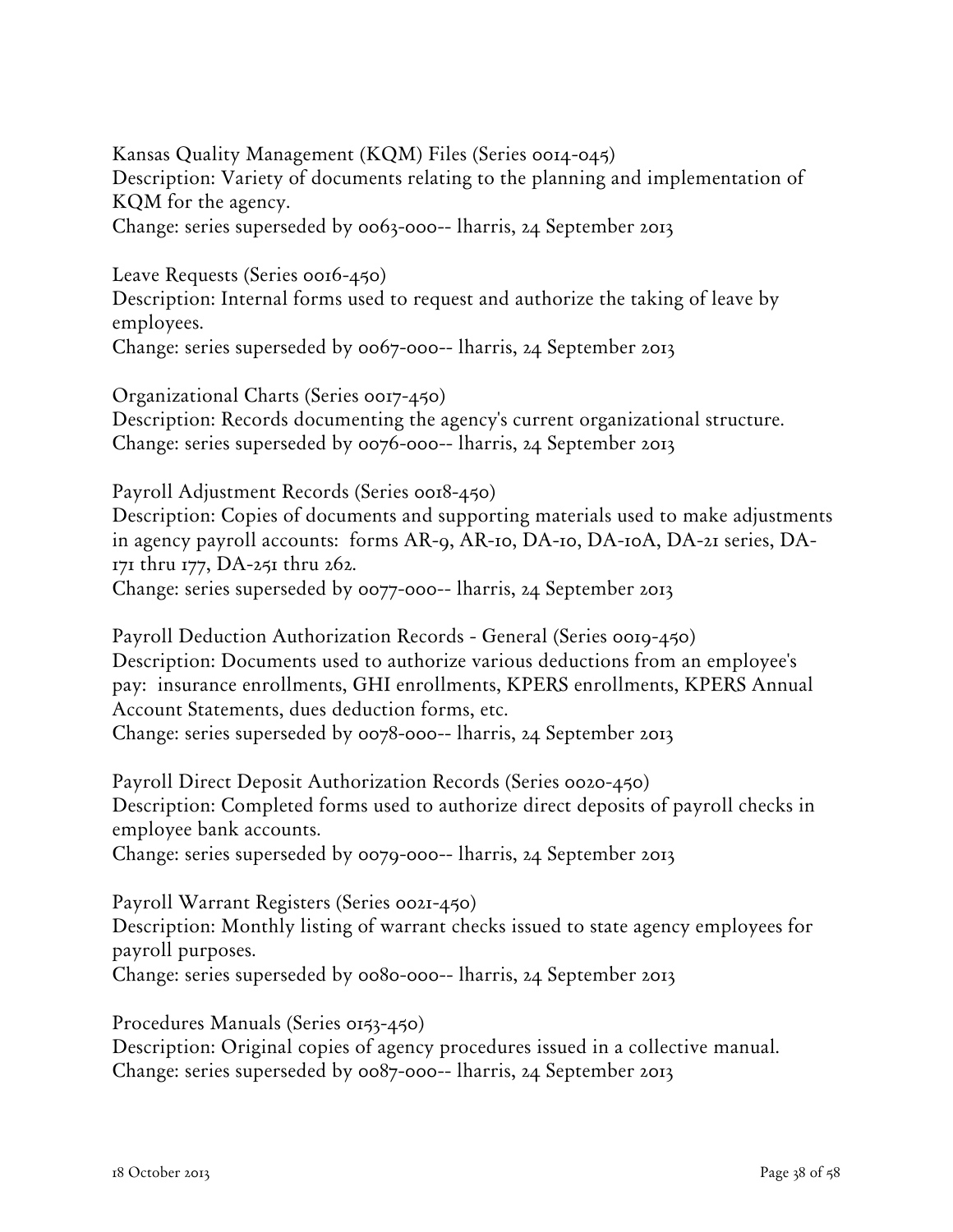Recruitment Files (Series 0024-450)

Description: Variety of documents relating to the recruitment process for hiring employees to fill vacant positions.

Change: series superseded by 0096-000-- lharris, 24 September 2013

#### SHaRP Reports (Series 0025-450)

Description: Computer reports concerning agency payroll issued on a periodic basis from the Division of Accounts and Reports to agencies in the Statewide Human Resources and Payroll Project. Change: series superseded by 0102-000-- lharris, 24 September 2013

## Public Information Officer

Clippings Files (Series 0110-000) Description: Newspaper clippings compiled regarding agency activities. Change: series superseded by 0021-000-- lharris, 24 September 2013

Press Releases (Series 0146-450)

Description: Public information issued to the news media. Change: series superseded by 0086-000-- lharris, 24 September 2013

Publications (Series 0147-450)

Description: Internally produced newsletters, pamphlets, leaflets, and brochures distributed to inform a constituency about the activities of the agency. Change: series superseded by 0091-000-- lharris, 24 September 2013

Speeches and Writings (Series 0114-000)

Description: Notes, drafts, and final versions of agency related speeches, articles, talks, and other formal public communications published or given at meetings and conferences.

Change: series superseded by 0103-000-- lharris, 24 September 2013

Purchasing

Correspondence - Routine (Series 0044-450)

Description: Incoming and outgoing letters and memoranda which pertain only to routine matters handled in accordance with existing policy and procedures: requests for information, letters of transmittal, etc.

Change: series superseded by 0028-000-- lharris, 24 September 2013

Purchase Requests - Internal (Series 0023-450)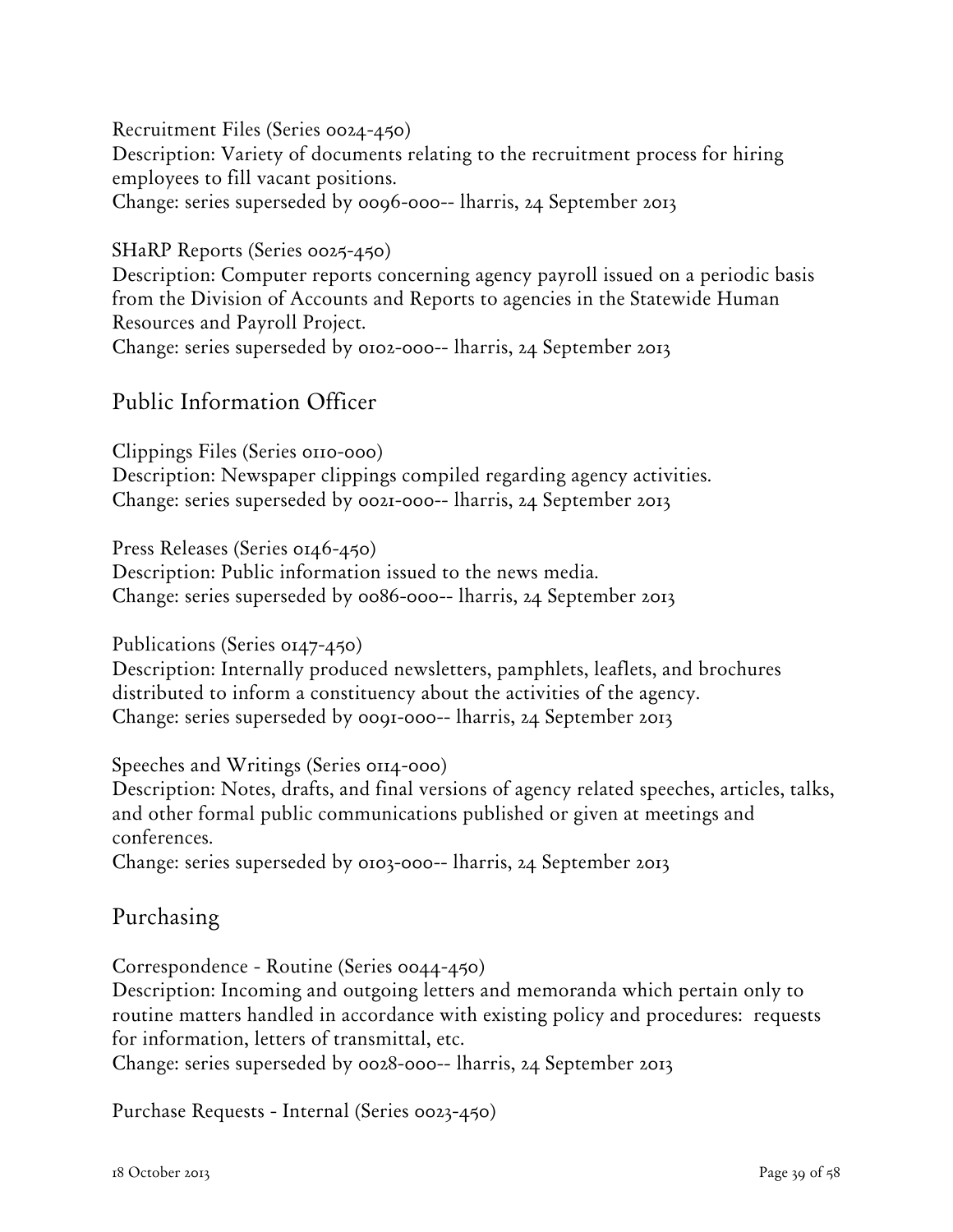Description: Documents used by subordinate organizations to request purchases of goods and services through the agency central purchasing office. Change: series superseded by 0092-000-- lharris, 24 September 2013

## 450-002 Kansas Lottery Finance and Administrative Services Division

Inventory Records - Expendable Property (Series 0065-450) Description: Records of receipts, disbursements, and balances of office supplies and other expendable inventory materials. Change: series superseded by 0060-000-- lharris, 24 September 2013

Inventory Records - Non-Expendable Property (Series 0066-450) Description: Records related to capital equipment inventory management: DA forms 80 thru 83, computer reports from the Department of Administration, internal documents, correspondence, etc. Change: series superseded by 0061-000-- lharris, 24 September 2013

Property Disposition Records - Non-Expendable (Series 0089-450) Description: Copies of DA forms 110 and supporting documents used to removed capital equipment from agency inventory. Change: series superseded by 0090-000-- lharris, 24 September 2013

Vouchers - Receipts (Series 0155-450) Description: Copies of documents used to transfer funds received by agencies from individuals and organizations into their particular accounts: DA forms Change: series superseded by 0126-000-- lharris, 24 September 2013

### Purchasing

Vouchers - Travel (Series 0154-450) Description: Copies of documents used to certify the validity of claims for the reimbursement of travel expenses: DA forms 121, 122, and 123. Change: series superseded by 0127-000-- lharris, 24 September 2013

450-004 Kansas Lottery Marketing Division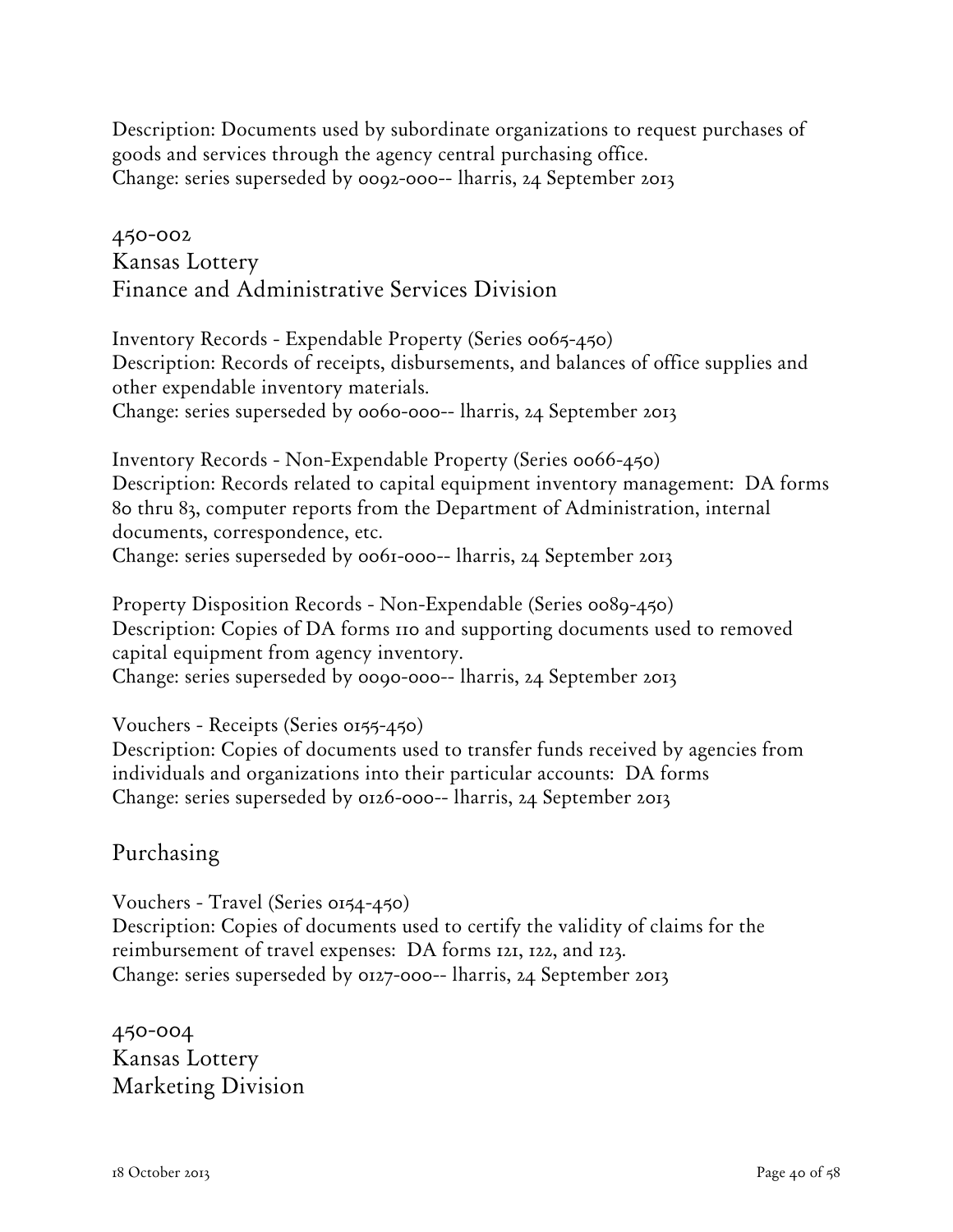Purchasing Records (Series 0148-450)

Description: Documents related to the purchase of goods and services: correspondence, vouchers, invoices, ledger books and cards, requisitions, etc. Change: series superseded by 0093-000-- lharris, 24 September 2013

488-001 Board of Optometry Examiners

Budget Preparation Files - Annual (Series 0002-488) Description: Documents used in the preparation of annual agency budget: correspondence, draft budget requests, computer reports, notes, and other miscellaneous materials. Change: series superseded by 0016-000-- lharris, 18 September 2013

Correspondence - Routine (Series 0007-488)

Description: Incoming and outgoing letters and memoranda which pertain only to routine matters handled in accordance with existing policy and procedures: requests for information, letters of transmittal, etc.

Change: series superseded by 0028-000-- lharris, 18 September 2013

Minutes (Series 0012-488) Description: Proceedings of regular or special meetings of the Board. Change: series superseded by 0075-000-- lharris, 18 September 2013

Photographic and Video Materials (Series 0014-488) Description: Photo-prints, negatives, slides, films, and videotapes. Change: series superseded by 0083-000-- lharris, 18 September 2013

Policy Statements (Series 0015-488) Description: Original copies of formal explanations of agency policies and procedures issued in individual statement formats. Change: series superseded by 0084-000-- lharris, 18 September 2013

Procedures Manuals (Series 0022-488) Description: Original copies of agency procedures issued in a collective manual. Change: series superseded by 0087-000-- lharris, 18 September 2013

Receipts Records - Cash (Series 0016-488) Description: Records of cash received by the agency: receipt slips, receipt books, receipt ledgers, etc. Change: series superseded by 0094-000-- lharris, 18 September 2013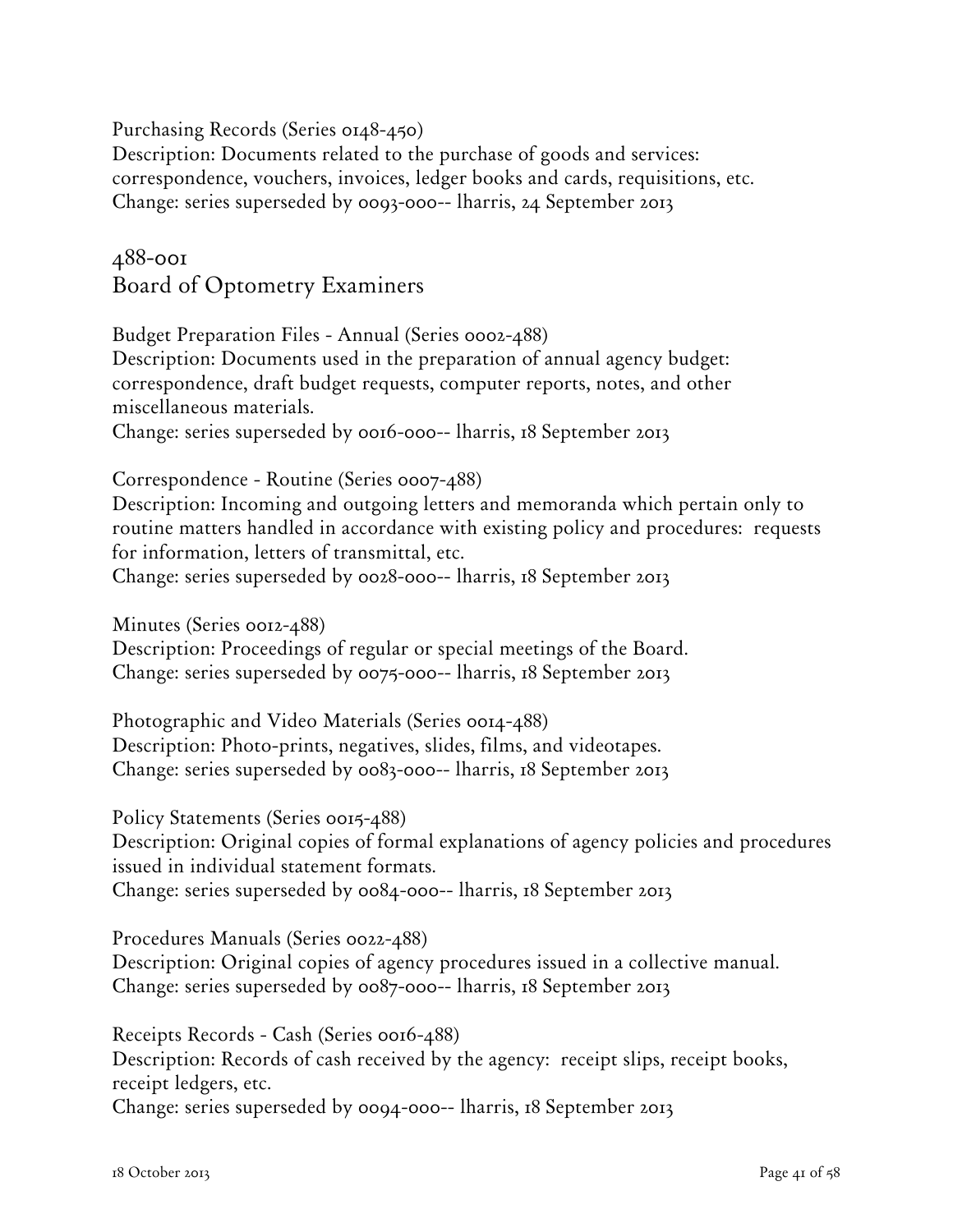Vouchers - Purchase (Series 0021-488) Description: Copies of documents used to order and pay for goods and services: DA forms 100 thru 109 and DA-120. Change: series superseded by 0125-000-- lharris, 18 September 2013

531-001 Board of Pharmacy

Bank Statements and Cancelled Checks (Series 0002-531) Change: series superseded by 0012-000-- lharris, 11 October 2013

Budgets and Budget Preparation Files (Series 0003-531) Change: series superseded by 0016-000-- lharris, 11 October 2013

Correspondence - Routine (Series 0008-531)

Description: Incoming and outgoing letters and memoranda wich pertain only to routine matters handled in accordance with existing policy and procedures: requests for information, letters of transmittal, etc.

Change: series superseded by 0028-000-- lharris, 11 October 2013

Employee Personnel Files (Series 0010-531)

Description: Documents associated with the employment of specific personnel: employee evaluation forms, applications for employment, and other personnel materials.

Change: series superseded by 0036-000-- lharris, 11 October 2013

Minutes - Board Meetings (Series 0019-531) Change: series superseded by 0075-000-- lharris, 11 October 2013

Receipt Records - Cash (Series 0021-531) Description: Records of cash received by the agency: receipt slips, receipt books, receipt ledgers, etc. Change: series superseded by 0094-000-- lharris, 11 October 2013

Vouchers - Receipts (Series 0040-531)

Description: Copies of documents used to transfer funds received by agencies from individuals and organizations into their particular accounts: forms DA-3 series. Change: series superseded by 0126-000-- lharris, 11 October 2013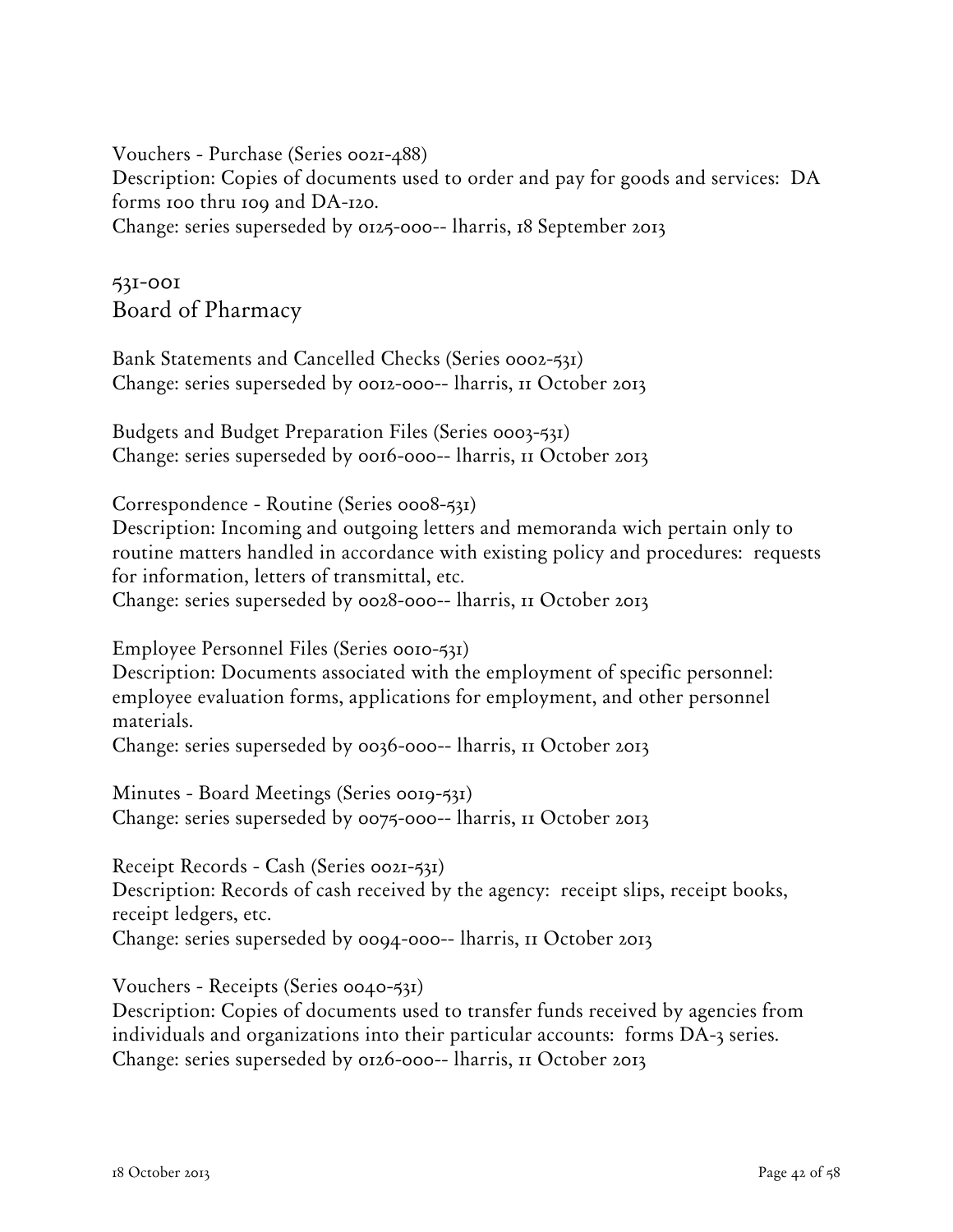565-006 Department of Revenue Office of the Secretary Administrative Services

Inventory Records - Non-Expendable Property (Series 0088-565) Description: Records related to capital equipment inventory management: DA forms 80 thru 83, computer reports from the Department of Administration, internal documents, correspondence, etc.

Change: supersede to general schedule 0060-000.-- dgarwood, 08 October 2013

Inventory Records - Non-Expendable Property (Series 0088-565) Description: Records related to capital equipment inventory management: DA forms 80 thru 83, computer reports from the Department of Administration, internal documents, correspondence, etc.

Change: supersede to general schedule 0060-000.-- dgarwood, 08 October 2013

Inventory Records - Non-Expendable Property (Series 0088-565) Description: Records related to capital equipment inventory management: DA forms 80 thru 83, computer reports from the Department of Administration, internal documents, correspondence, etc.

Change: supersede to general schedule 0060-000.-- dgarwood, 08 October 2013

Inventory Records - Non-Expendable Property (Series 0088-565) Description: Records related to capital equipment inventory management: DA forms 80 thru 83, computer reports from the Department of Administration, internal documents, correspondence, etc.

Change: supersede to general schedule 0060-000.-- dgarwood, 08 October 2013

Ledgers - General (Series 0091-565)

Description: General records maintained by agencies of financial receipts and expenditures normally used to monitor, manage, and verify agency budget. Change: supersede to general schedule 0068-000.-- dgarwood, 08 October 2013

Property Disposition Records - Non Expendable (Series 0104-565) Description: Copies of DA forms 110 and supporting documents used to remove capital equipment from agency inventory.

Change: supersede to general schedule 0090-000.-- dgarwood, 08 October 2013

### Budget/Purchasing Section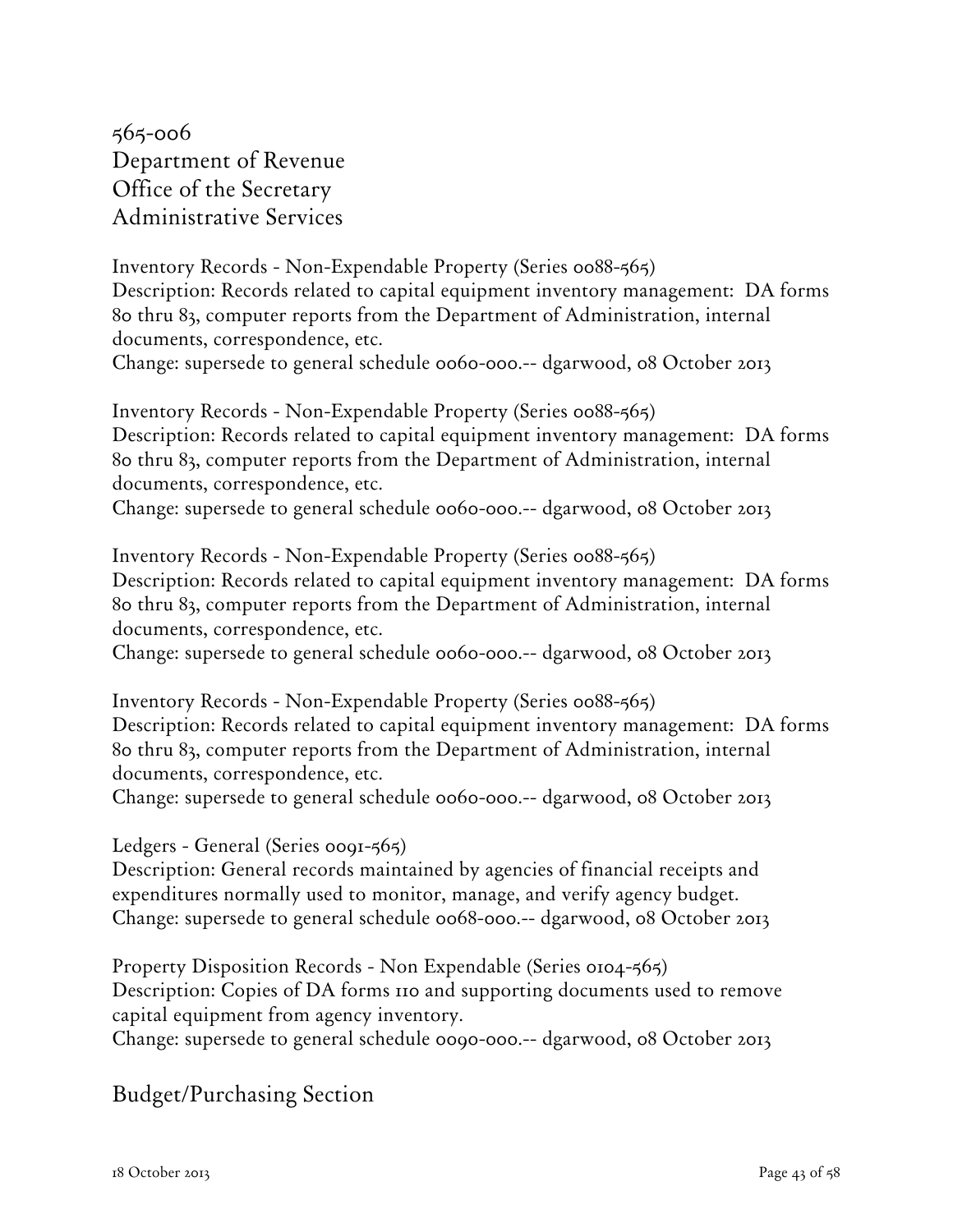Vendor Files (Series 0110-565)

Description: Records concerning purchases from specific vendors: invoices, correspondence, vouchers, ledger books and cards, etc.

Change: supersede to general schedule 0121-000.-- dgarwood, 08 October 2013

## Personnel Services Bureau

Correspondence - Policy Related (Series 0076-565)

Description: Incoming and outgoing letters and memoranda that state or form the basis for policy, set precedent, or record important events in the operational and organizational history of the agency.

Change: superseded to general schedule 0027-000.-- dgarwood, 08 October 2013

### Correspondence - Routine (Series 0077-565)

Description: Incoming and outgoing letters and memoranda which pertain only to routine matters handled in accordance with existing policy and procedures: requests for information, letters of transmittal, etc.

Change: superseded to general schedule 0028-000.-- dgarwood, 08 October 2013

Employee Time Report Records (Series 0080-565)

Description: Records documenting time worked by individual employees on a daily, weekly, or monthly basis: time sheets, time cards, attendance reports, absence reports, sign-in/out sheets, etc.

Change: superseded to general schedule 0039-000.-- dgarwood, 08 October 2013

Payroll Deduction Authorization Records - General (Series 0101-565) Description: Documents used to authorize various deductions from an employee's pay: insurance enrollments, GHI enrollments, KPERS enrollments, KPERS Annual Account Statements, dues deductions forms, etc.

Change: superseded to general schedule 0078-000.-- dgarwood, 08 October 2013

Payroll Direct Deposit Authorization Records (Series 0102-565) Description: Completed forms used to authorize direct deposits of payroll checks in employee bank accounts.

Change: superseded to general schedule 0079-000.-- dgarwood, 08 October 2013

# Quality Control Bureau

Ledgers - General (Series 0092-565) Description: General records maintained by agencies of financial receipts and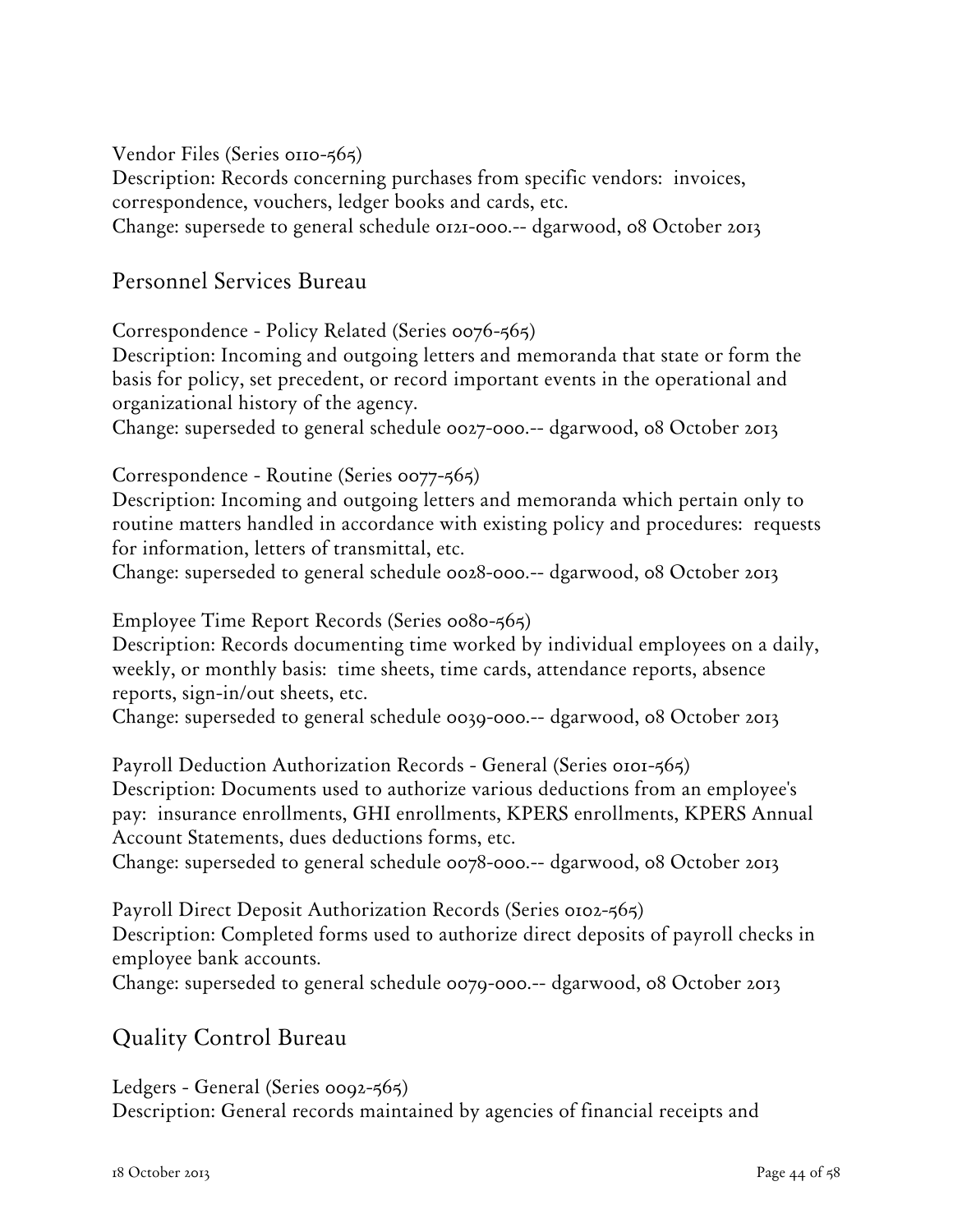expenditures normally used to monitor, manage, and verify agency budget. Change: supersede to general schedule 0068-000.-- dgarwood, 08 October 2013

### Records Services Bureau

Ledgers - General (Series 0093-565) Description: General records maintained by agencies of financial receipts and expenditures normally used to monitor, manage, and verify agency budget. Change: supersede to general schedule 0068-000.-- dgarwood, 08 October 2013

604-002 Kansas State School for the Blind Superintendent's Office

Voice Mail Messages (Series 0066-604) Description: Sound recordings produced by a voice mail system designed to leave messages for the receiver. Change: series superseded by 0123-000-- lharris, 30 September 2013

604-003 Kansas State School for the Blind Human Resources Office

Correspondence - Policy Related (Series 0073-604) Description: Incoming and outgoing letters and memoranda that state or form the basis for policy, set precedent, or record important events in the operational and organizational history of the agency. Change: series superseded by 0027-000-- lharris, 30 September 2013

Correspondence - Routine (Series 0074-604)

Description: Incoming and outgoing letters and memoranda which pertain only to routine matters handled in accordance with existing policy and procedures: requests for information, letters of transmittal, etc.

Change: series superseded by 0028-000-- lharris, 30 September 2013

604-005 Kansas State School for the Blind Support Services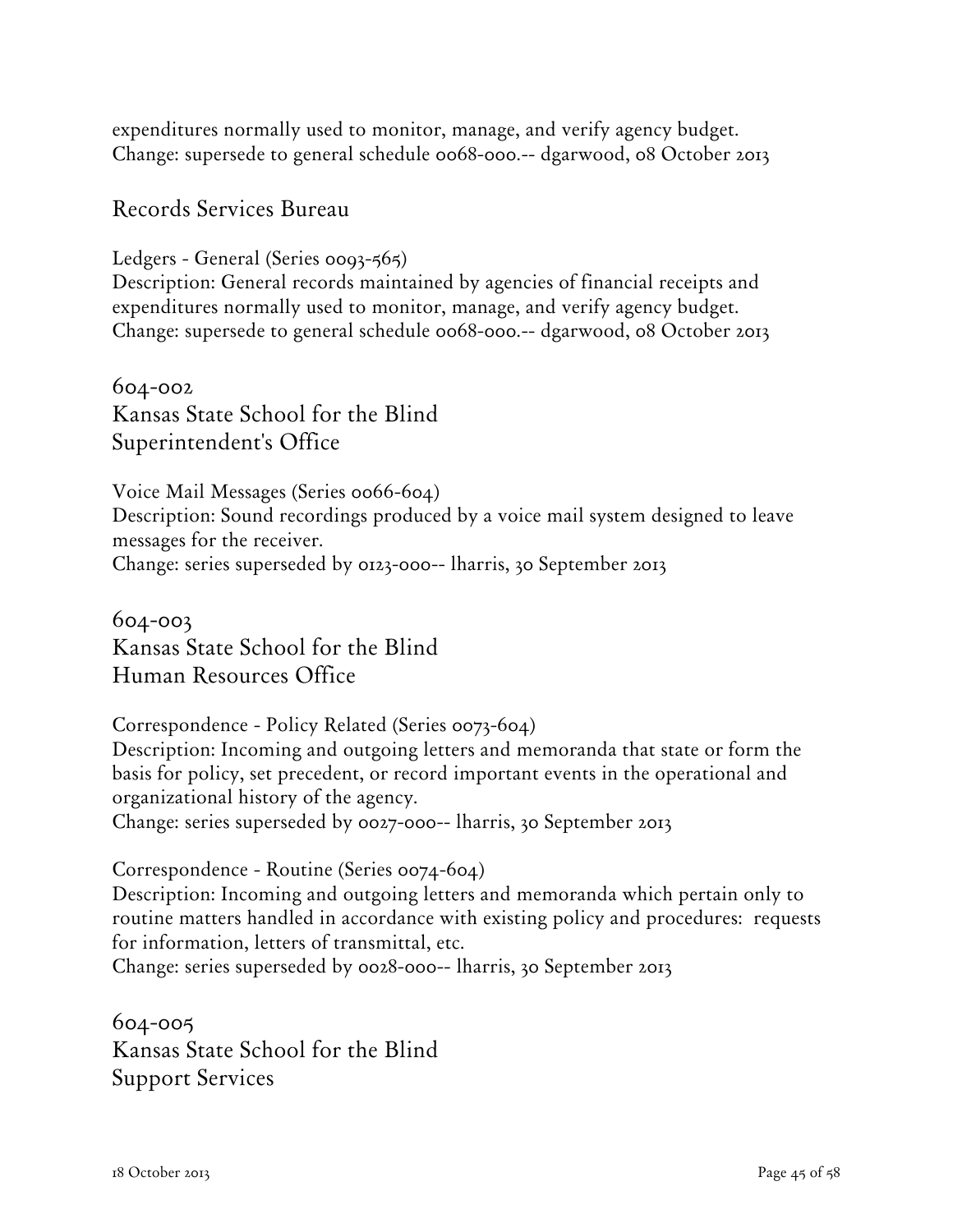Annual and Special Reports (Series 0156-604) Description: General and specific reports on agency activities. Change: series superseded by 0005-000-- lharris, 02 October 2013

Correspondence - Policy Related (Series 0159-604) Description: Incoming and outgoing letters and memoranda that state or form the basis for policy, set precedent, or record important events in the operational and organizational history of the agency. Change: series superseded by 0027-000-- lharris, 02 October 2013

Internal Memos - Policy Related (Series 0164-604) Description: Internal memos, e-mail, and other correspondence that state or form the basis for policy, set precedent, or record important events in the operational and organizational history of the agency. Change: series superseded by 0058-000-- lharris, 02 October 2013

610-001 Kansas School for the Deaf Administration Superintendent, Office of the

Budget Preparation Files - Annual (Series 0030-610) Description: Documents used in the preparation of the annual agency budget: correspondence, draft budget requests, computer reports, notes, and other miscellaneous materials. Change: series superseded by 0016-000-- lharris, 18 September 2013

Leave Requests (Series 0031-610) Description: Internal forms used to request and authorize the taking of leave by employees. Change: series superseded by 0067-000-- lharris, 18 September 2013

 $610 - 002$ Kansas School for the Deaf Support Services Business Office

Audit Reports (Series 0057-610)

Description: Results of audits conducted by the Legislative Division of Post-Audit and other state and/or federal auditing agencies.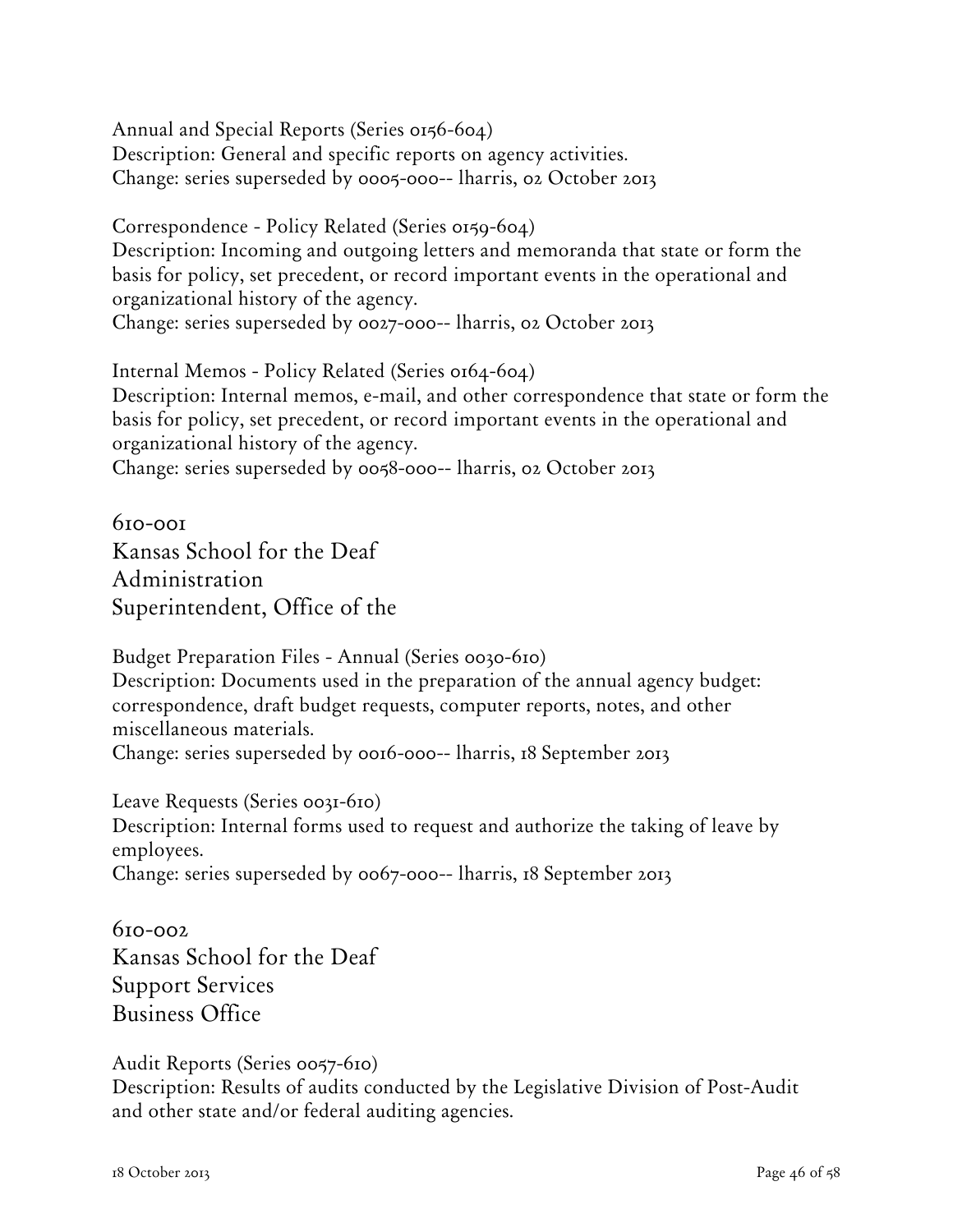Change: series superseded by 0009-000-- lharris, 18 September 2013

Capital Improvement Projects Files (Series 0056-610) Description: Records related to construction and renovation projects: correspondence, bids, specifications, plans, drawings, reports, notes, etc. Change: series superseded by 0020-000-- lharris, 18 September 2013

Contracts (Series 0055-610)

Description: Copies of standard state contracts negotiated by the Division of Purchases and miscellaneous information on commodities purchased by the school. Change: series superseded by 0026-000-- lharris, 18 September 2013

Purchasing Records (Series 0049-610)

Description: Documents related to the purchase of goods and services: correspondence, vouchers, invoices, ledger books and cards, requisitions, etc. Change: series superseded by 0093-000-- lharris, 18 September 2013

STARS Reports: Daily Financial (Series 0133-610) Description: Computer reports regarding agency financial status issued on a daily basis from the Division of Accounts and Reports to agencies in the Statewide Accounting and Reporting Systems. Change: series superseded by 0104-000-- lharris, 18 September 2013

STARS Reports: Monthly Financial (Series 0132-610)

Description: Computer reports regarding agency financial status issued on a monthly basis from the Division of Accounts and Reports to agencies in the Statewide Accounting and Reporting Systems. Change: series superseded by 0105-000-- lharris, 18 September 2013

STARS Reports: Yearly Financial (Series 0134-610) Description: Computer reports regarding agency financial status issued on a yearly basis from the Division of Accounts and Reports to the Statewide Accounting and Reporting Systems.

Change: series superseded by 0106-000-- lharris, 18 September 2013

Telephone Billing Records (Series 0052-610)

Description: Copies of computer billings and supporting documents concerning the use of a telecommunications service provider.

Change: series superseded by 0116-000-- lharris, 18 September 2013

Vehicle Operation Records (Series 0048-610)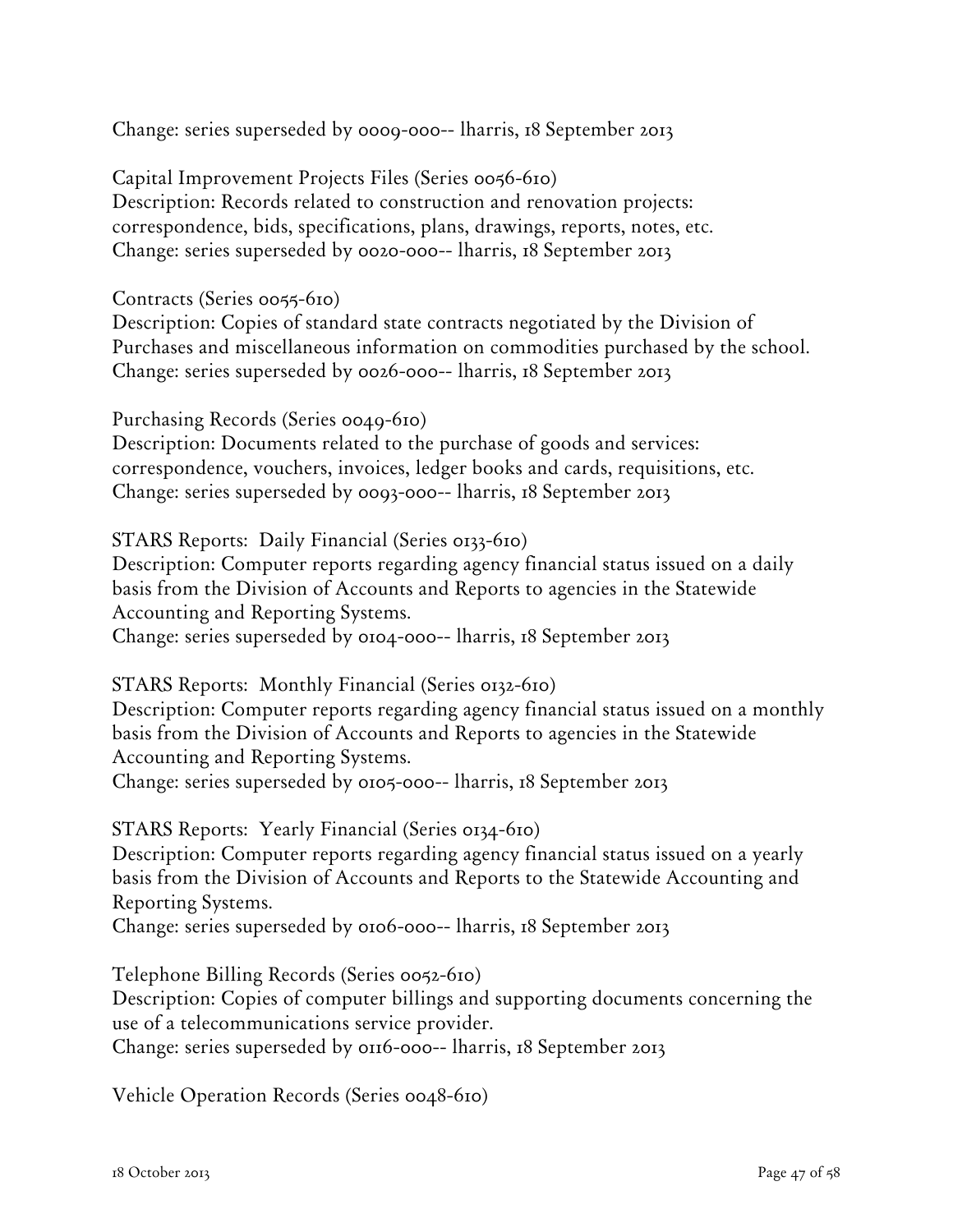Description: Documents related to the use of state-owned motor vehicles: MP forms 1a, 2c, 3a, 3b, 10, 20, and internal agency forms. Change: series superseded by 0120-000-- lharris, 18 September 2013

Vouchers - Purchase (Series 0047-610) Description: Copies of documents used to order and pay for goods and services: DA forms 100 thru 109 and DA-120. Change: series superseded by 0125-000-- lharris, 18 September 2013

## Personnel/Payroll

Employee Personnel Files (Series 0076-610)

Description: Documents associated with employment of specific personnel: employee evaluation forms, applications for employment, INS Residence Status forms, and other personnel materials.

Change: series superseded by 0036-000-- lharris, 18 September 2013

Employee Time Report Records (Series 0073-610)

Description: Records documenting time worked by individual employees on a daily, weekly, or monthly basis: time sheets, time cards, attendance reports, absence reports, sign-in/out sheets, etc.

Change: series superseded by 0039-000-- lharris, 18 September 2013

Leave Requests (Series 0075-610)

Description: Internal forms used to request and authorize employee leave. Change: series superseded by 0067-000-- lharris, 18 September 2013

SHaRP Reports (Series 0071-610)

Description: Computer reports concerning agency payroll issued on a periodic basis from the Division of Accounts and Reports to agencies in the Statewide Human Resources and Payroll Project.

Change: series superseded by 0102-000-- lharris, 18 September 2013

### Physical Plant

Architectural Drawings, Plans, and Specifications (Series 0067-610) Description: Records documenting the physical plant of the school. Change: series superseded by 0007-000-- lharris, 18 September 2013

Equipment Maintenance and Ownership Records (Series 0063-610) Description: Documents related to the legal ownership, and maintenance of agency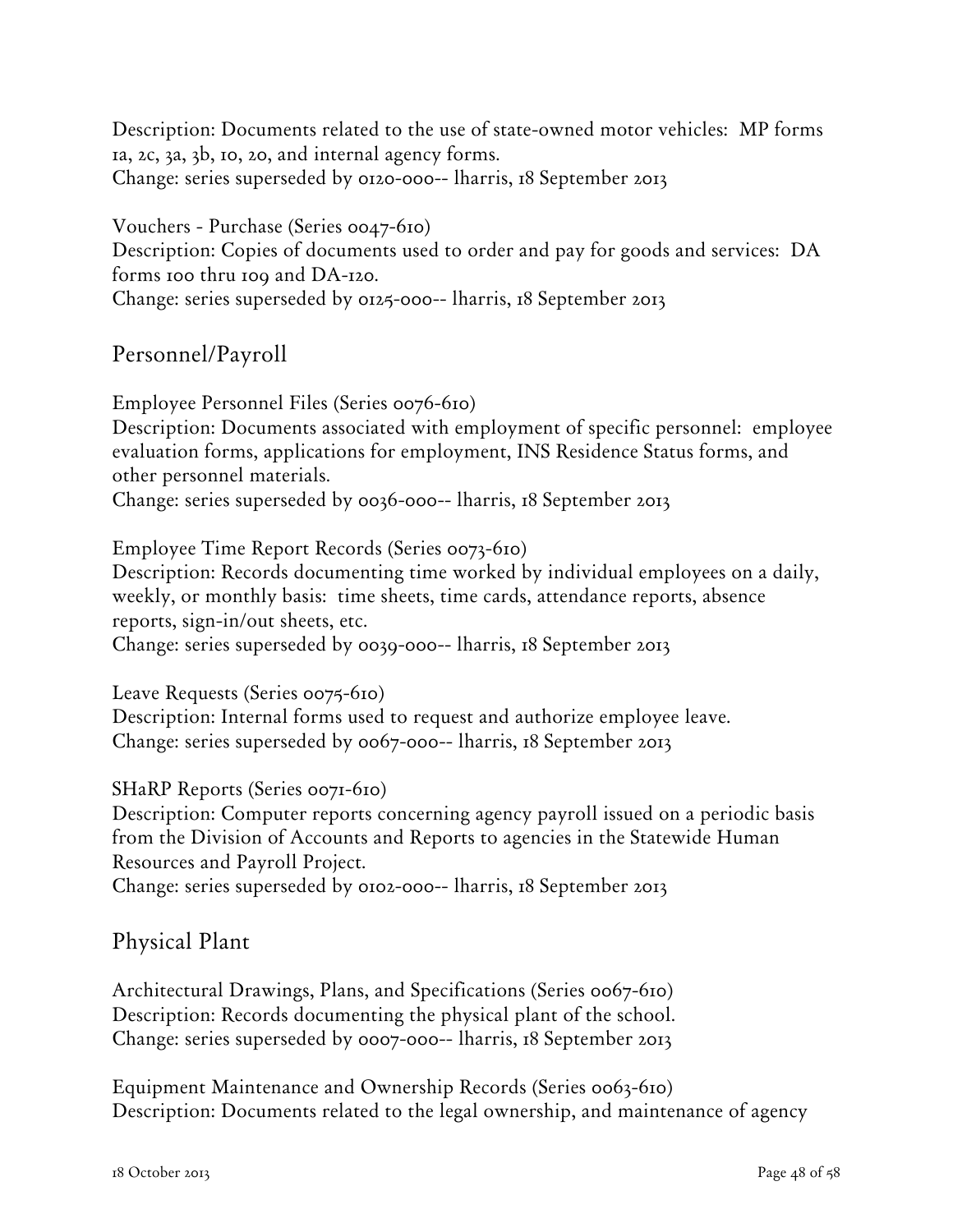equipment: legal titles, warranties, maintenance logs, etc. Change: series superseded by 0047-000-- lharris, 18 September 2013

610-003 Kansas School for the Deaf Related Services Health Services

Policy Statements (Series 0042-610) Description: Original copies of formal explanations of agency policies and procedures issued in individual statement formats. Change: series superseded by 0084-000-- lharris, 18 September 2013

Procedures Manuals (Series 0136-610) Description: Original copies of agency procedures issued in a collective manual. Change: series superseded by 0087-000-- lharris, 18 September 2013

634-001 State Conservation Commission Administrative Operations

Accounts Payable Records (Series 0001-634) Description: Documents related to payment for goods and services: vouchers, correspondence, invoices, ledger books and cards, etc. Change: Series superseded by 0001-000-- lharris, 05 September 2013

Accounts Receivable Records (Series 0002-634) Description: Documents related to the collection of payments due the agency: copies of invoices, correspondence, DA forms 32, etc. Change: Series superseded by 0002-000-- lharris, 05 September 2013

Budget Preparation Files - Annual (Series 0007-634) Description: Documents used in the preparation of the annual agency budget: correspondence, draft budget requests computer reports, notes, and other miscellaneous materials, Change: Series superseded by 0016-000-- lharris, 05 September 2013

Budget Requests and Appeals - Annual (Series 0008-634) Description: Copies of budgets submitted yearly to the state legislature for approval and subsequent appeals: DA form 400 thru 519 and associated supporting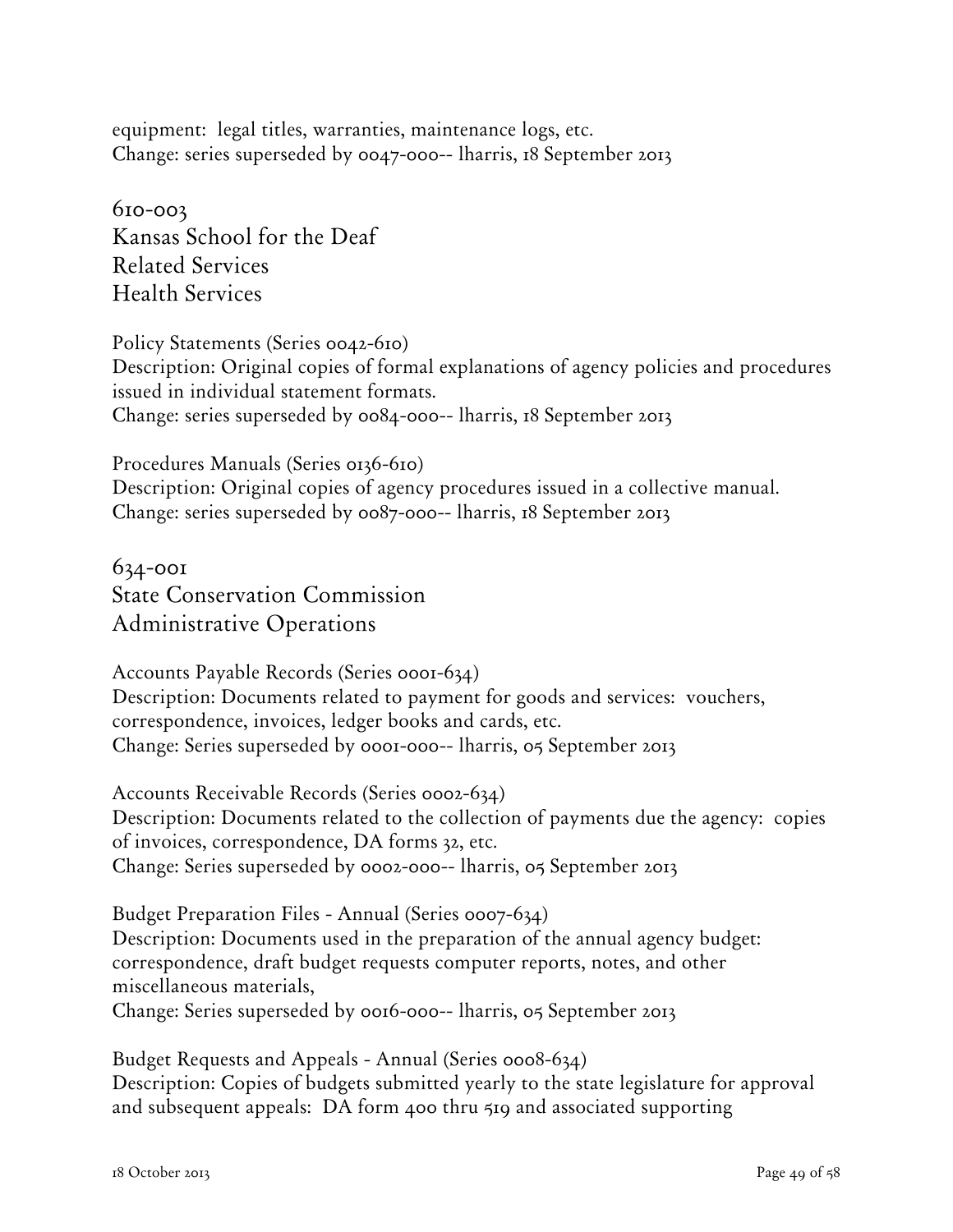documents. Change: Series superseded by 0017-000-- lharris, 05 September 2013

Committee Files (Series 0011-634)

Description: Records relating to the establishment, organization, membership, policies, activities and accomplishments of internal, interagency, and advisory committees.

Change: Series superseded by 0022-000-- lharris, 05 September 2013

Correspondence - Policy Related (Series 0013-634)

Description: Incoming and outgoing letters and memoranda that state or form the basis for policy, set precedent, or record important events in the operational and organization history of the agency.

Change: Series superseded by 0027-000-- lharris, 05 September 2013

Correspondence - Routine (Series 0014-634)

Description: Incoming and outgoing letters and memoranda which pertain only to routine maters handled in accordance with existing policy and procedures: requests for information, letters of transmittal, etc.

Change: Series superseded by 0028-000-- lharris, 05 September 2013

Director's Files (Series 0017-634)

Description: Documents relating to the operation and administration of the agency. Change: Series superseded by 0004-000-- lharris, 05 September 2013

Employee Personnel Files (Series 0018-634)

Description: Documents associated with the employment of specific personnel: employee evaluation forms, applications for employment, and other personnel materials.

Change: Series superseded by 0036-000-- lharris, 05 September 2013

Employee Time Report Records (Series 0019-634)

Description: Records documenting time worked by individual employees on a daily, weekly, or monthly basis: time sheets, time cards, attendance reports, absence reports, sign-in/out sheets, etc.

Change: Series superseded by 0039-000-- lharris, 05 September 2013

Inventory Records - Expendable Property (Series 0023-634) Description: Records of receipts, disbursements, and balances of office supplies and other expendable inventory materials.

Change: Series superseded by 0060-000-- lharris, 05 September 2013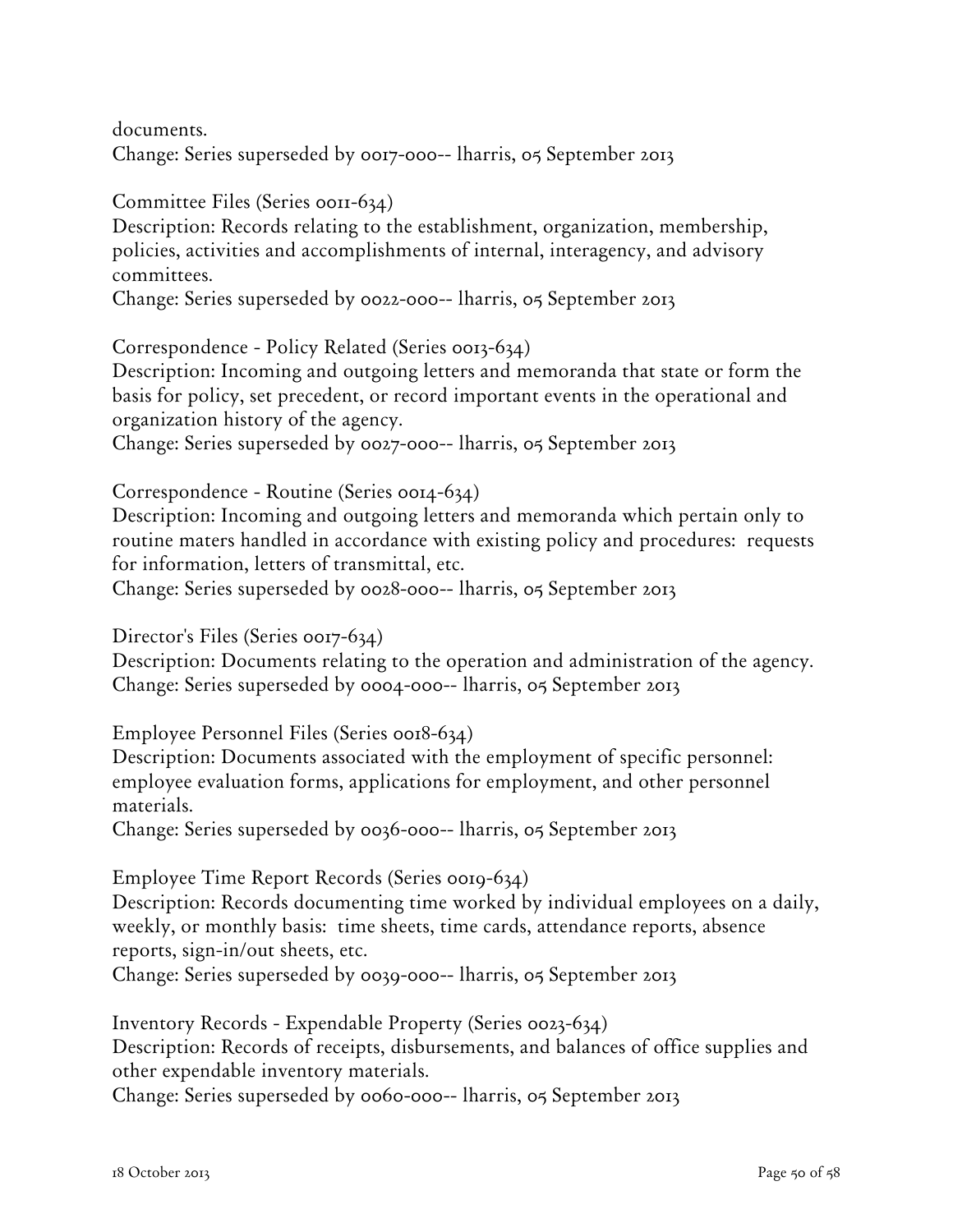Inventory Records - Non-Expendable Property (Series 0024-634) Description: Records related to capital equipment inventory management: DA forms 80 thru 83, computer reports from the Department of Administration, internal documents, correspondence, etc.

Change: Series superseded by 0061-000-- lharris, 05 September 2013

Legislative Relations Files (Series 0030-634)

Description: Copies of bills and statutes, drafts of legislation, notes, correspondence, testimony, and other miscellaneous documents related to various legislative activities. Change: Series superseded by 0069-000-- lharris, 05 September 2013

Memoranda of Understanding or Agreement - Interagency (Series 0032-634) Description: Formal agreements reached between state, local, and/or federal agencies. Change: Series superseded by 0074-000-- lharris, 05 September 2013

Minutes - Commission Meetings (Series 0033-634) Description: Proceedings of regular or special meetings of the commission. Change: Series superseded by 0075-000-- lharris, 05 September 2013

Payment Vouchers (Series 0041-634)

Description: Vouchers used to pay an individual for cost-shared conservation projects.

Change: Series superseded by 0125-000-- lharris, 05 September 2013

Photographic and Video Materials (Series 0042-634) Description: Photo-prints, negatives, slides, films, and videotapes. Change: Series superseded by 0083-000-- lharris, 05 September 2013

Policy Statements (Series 0044-634) Description: Original copies of formal explanations of agency policies and procedures issued in individual statement formats. Change: Series superseded by 0084-000-- lharris, 05 September 2013

Policy and Procedures Manuals - Working Files (Series 0043-634) Description: Working documents relating to creation of agency policies and procedures.

Change: Drafts & working documents should be considered part of 0084-000 or 0087- 000 and destroyed when finished copy is complete.-- mwiget, 09 October 2013

Procedures Manuals (Series 0069-634)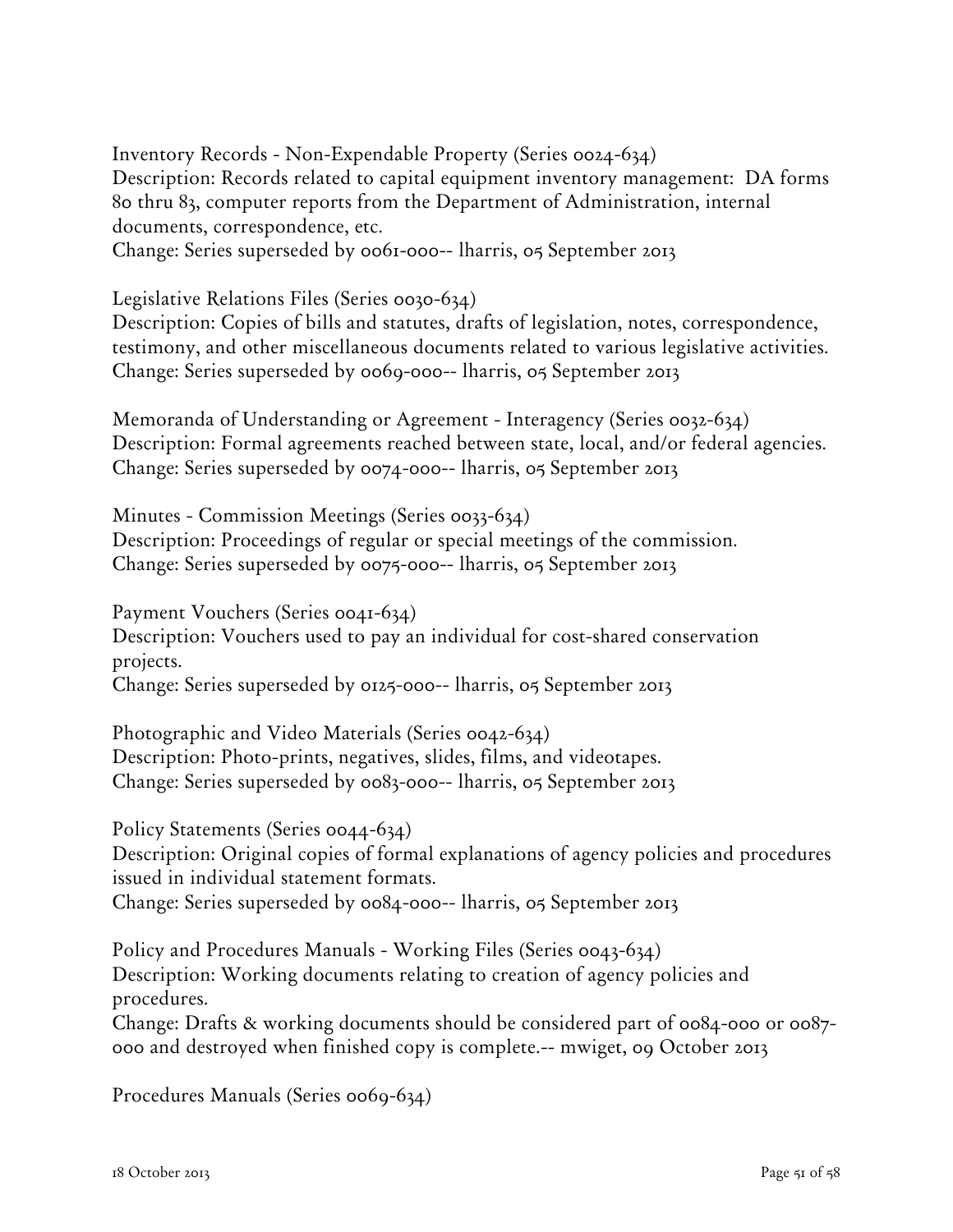Description: Original copies of agency procedures issued in a collective manual. Change: Series superseded by 0087-000-- lharris, 05 September 2013

#### Program Summary (Series 0045-634)

Description: Printed report summarizing agency programs replacing the agency annual report.

Change: Supersede to 0005-000, Annual and Special Reports.-- mwiget, 09 October 2013

Property Disposition Records - Non-Expendable (Series 0046-634) Description: Copies of DA forms 110 and supporting documents used to remove capital equipment from the agency inventory. Change: Series superseded by 0090-000-- lharris, 05 September 2013

#### Publications (Series 0047-634)

Description: Internally produced newsletters, pamphlets, leaflets, and brochures distributed to inform a constituency about the activities of the agency. Change: Series superseded by 0091-000-- lharris, 05 September 2013

#### SHaRP Reports (Series 0053-634)

Description: Computer reports concerning agency payroll issued on a periodic basis from the Division of Accounts and Reports to agencies in the Statewide Human Resources and Payroll Project.

Change: Series superseded by 0102-000-- lharris, 05 September 2013

#### STARS Reports: Daily Financial (Series 0054-634)

Description: Computer reports regarding agency financial status issued on a daily basis from the Division of Accounts and Reports to agencies in the Statewide Accounting and Reporting Systems.

Change: Series superseded by 0104-000-- lharris, 05 September 2013

#### STARS Reports: Yearly Financial (Series 0055-634)

Description: Computer reports regarding agency financial status issued on a yearly basis from the Division of Accounts and Reports to agencies in the Statewide Accounting and Reporting Systems.

Change: Series superseded by 0106-000-- lharris, 05 September 2013

#### Technical Reference Files (Series 0058-634)

Description: Copies of documents retained strictly for convenience of reference that are not part of official files: copies of external reports, studies, periodicals, books, brochures, catalogs, vendor lists, etc.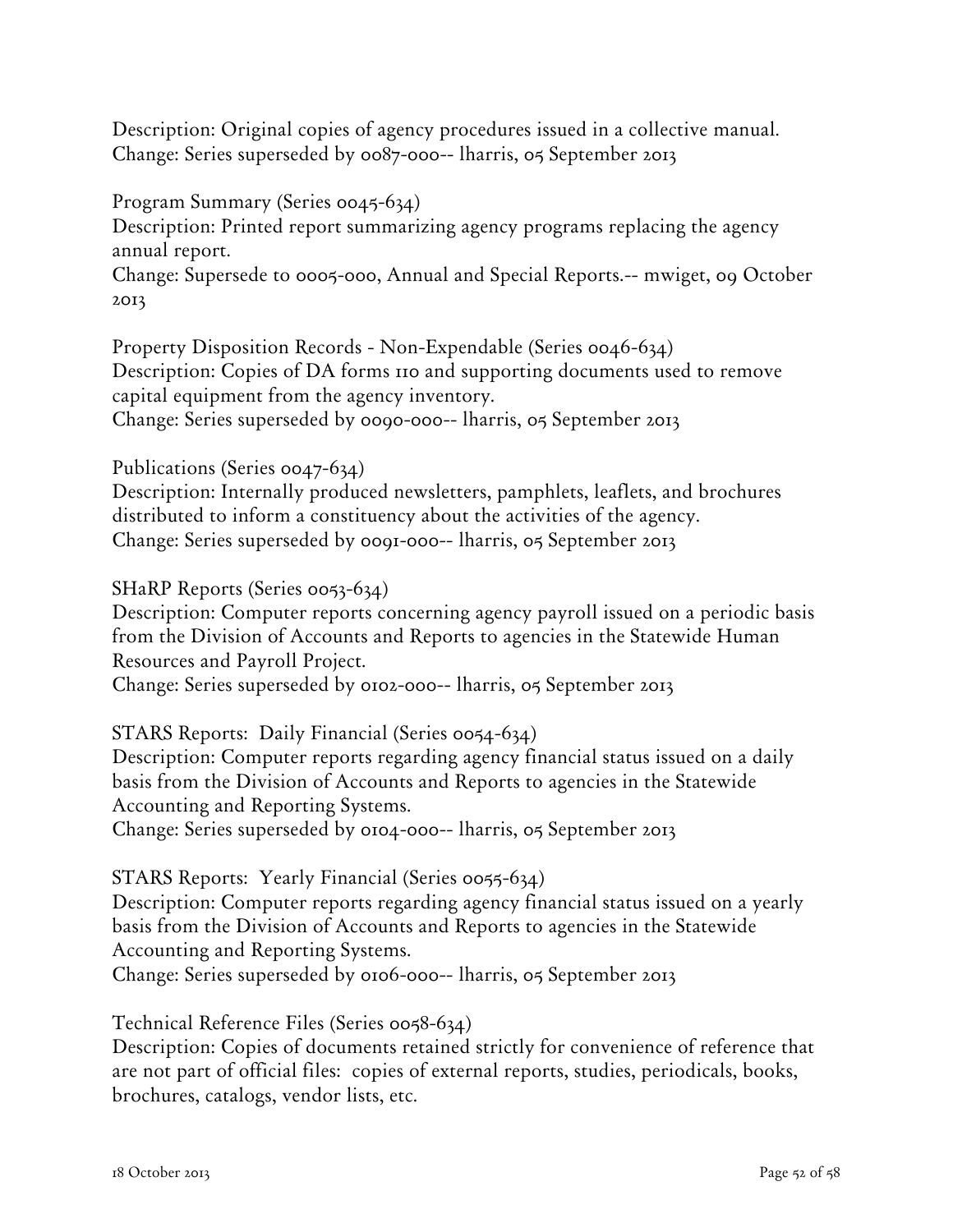Change: Series superseded by 0113-000-- lharris, 05 September 2013

Travel Request and Authorization Records (Series 0060-634) Description: Records related to employee travel: DA forms 25 (Request for Out of State Travel) and various internal documents. Change: Series superseded by 0118-000-- lharris, 05 September 2013

Vouchers - Purchase (Series 0063-634) Description: Copies of documents used to order and pay for goods and services: DA forms 100 thru 109 and DA-120. Change: Series superseded by 0125-000-- lharris, 05 September 2013

Vouchers - Receipts (Series 0061-634) Description: Copies of documents used to transfer funds received by agencies from individuals and organizations into their particular accounts: forms DA-3 series. Change: Series superseded by 0126-000-- lharris, 05 September 2013

Vouchers - Travel (Series 0062-634) Description: Copies of documents used to certify the validity of claims for the reimbursement of travel expenses: DA forms 121, 122, and 123. Change: Series superseded by 0127-000-- lharris, 05 September 2013

### Land Reclamation Program

Rules and Regulations Files (Series 0051-634) Description: Copies of federal and state statutes and regulations relating to the program and maintained for convenience of reference. Change: Series superseded by 0228-000-- lharris, 05 September 2013

### Non Point Source Pollution Control

Contracts - Local Conservation Districts (Series 0070-634) Description: Yearly legal agreements with individuals and organizations. Includes all associated documents. Change: Superseded to 0026-000, Contracts, on general schedule.-- mwiget, 16 October 2013

### Riparian & Wetlands Program

Contracts - Buffer Technical Assistance (Series 0071-634)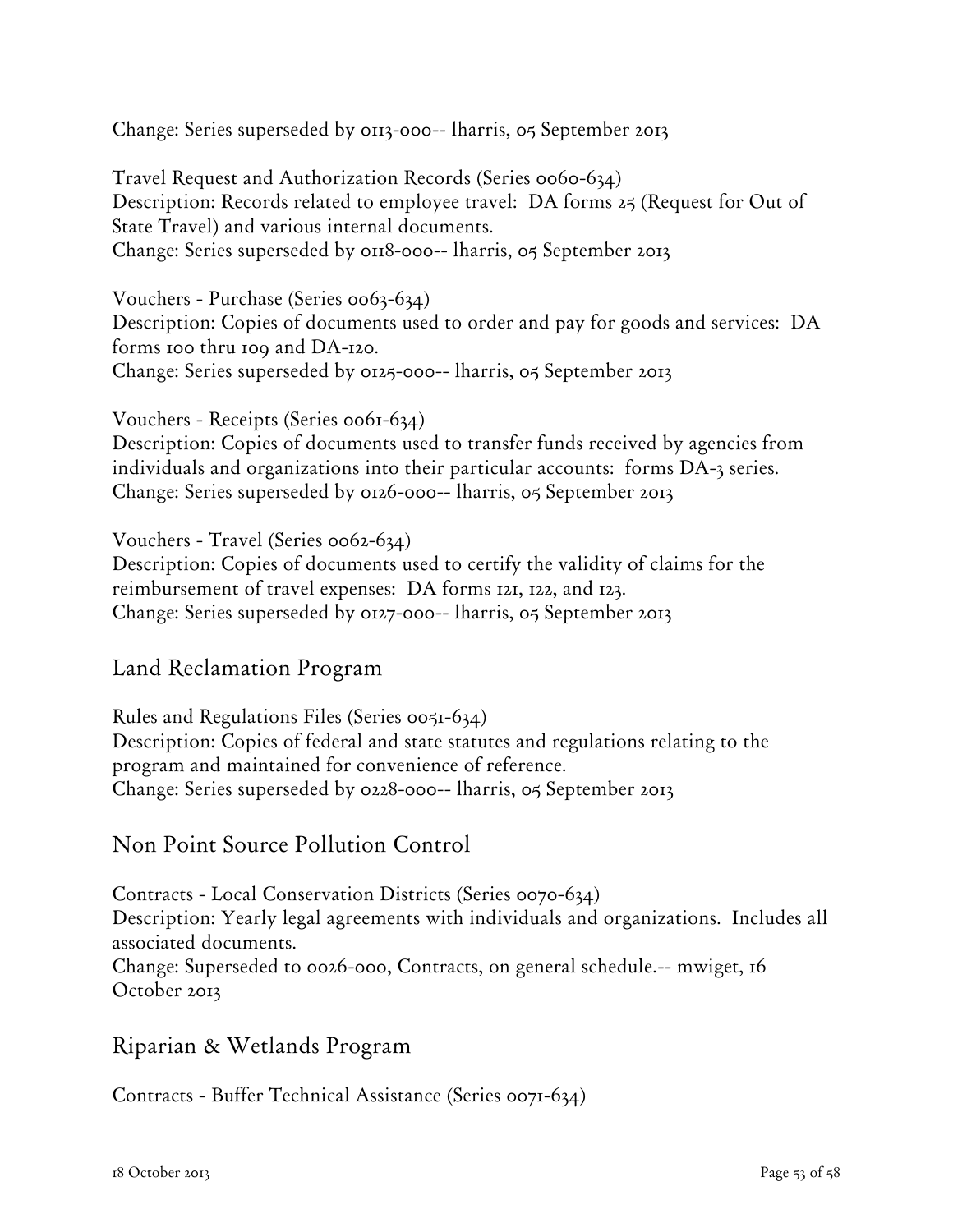Description: Yearly legal agreements with individuals and organizations. Includes all associated documents. Change: Superseded to 0026-000, Contracts, on general schedule.-- mwiget, 16 October 2013

### Watershed District Programs

Annual and Special Reports (Series 0003-634) Description: General and specific reports on agency activities. Change: superseded by 0005-000-- lharris, 05 September 2013

Audit Reports (Series 0005-634) Description: Results of audits conducted by the Legislative Division of Post-Audit and other state and/or federal auditing agencies Change: Series superseded by 0009-000-- lharris, 05 September 2013

Rules and Regulation Files (Series 0050-634) Description: Copies of federal and state statutes and regulations relating to the programs and maintained for convenience of reference. Change: Series superseded by 0228-000-- lharris, 05 September 2013

652-001 Kansas State Department of Education Learning and Innovative Services State and Federal Programs Section Administration

Correspondence - Routine (Series 0206-652) Description: Letters received and copies of letters sent. Change: series superseded by 0028-000-- lharris, 07 October 2013

652-002 Kansas State Department of Education Fiscal and Administrative Services Agency Budgeting/Program Accounting

Grant Files - Funded (Series 0091-652) Description: Variety of documents relating to applications for federal grants and to the implementation of those received by the State Department of Education.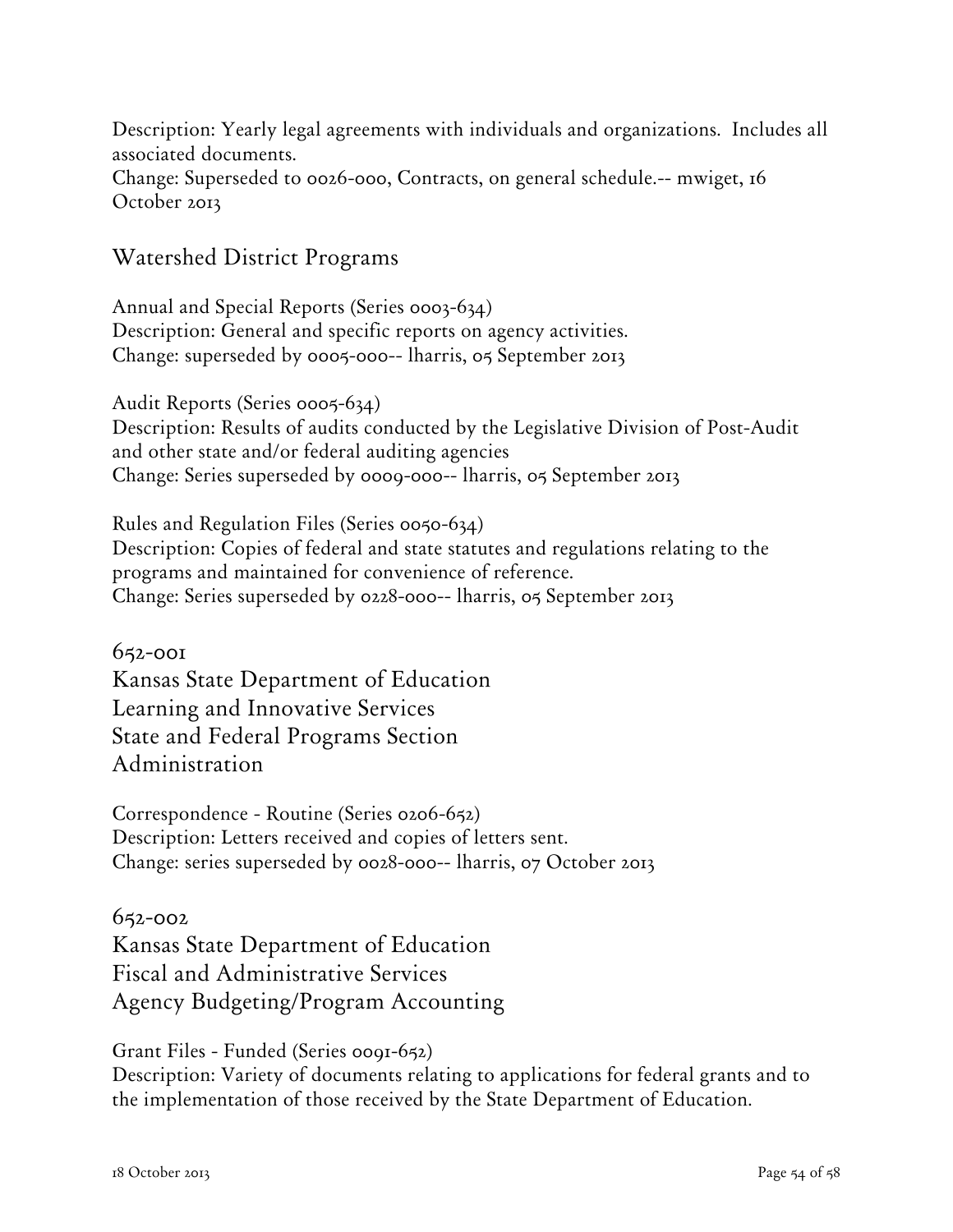Change: series superseded by 0049-000-- lharris, 07 October 2013

652-003 Kansas State Department of Education Office of the Commissioner Personnel Services Section

Employee Personnel Files (Series 0005-652) Description: Documents associated with employment of specific personnel: employee evaluation forms, applications for employment, and other personnel materials. Change: series superseded by 0036-000-- lharris, 07 October 2013

Employee Time Report Records (Series 0009-652) Description: Records documenting time worked by individual employees on a daily, weekly, or monthly basis: time sheets, time cards, attendance reports, absence reports, sign-in/out sheets, etc. Change: series superseded by 0039-000-- lharris, 07 October 2013

Employment Eligibility Verification Form (Series 0008-652) Description: Immigration and Naturalization Service (INS) form I-9 completed by the employee verifying eligibility to work in the United States. Change: series superseded by 0044-000-- lharris, 07 October 2013

Payroll Deduction Authorization Records - General (Series 0020-652) Description: Documents used to authorize various deductions from an employee's pay: insurance enrollments, GHI enrollments, KPERS enrollments, KPERS Annual Account Statements, dues deductions forms, etc. Change: series superseded by 0078-000-- lharris, 07 October 2013

Payroll Direct Deposit Authorization Records (Series 0021-652) Description: Completed forms used to authorize direct deposits of payroll checks in employee bank accounts. Change: series superseded by 0079-000-- lharris, 07 October 2013

#### 652-102

Kansas State Department of Education Financial Services & Quality Control

Contracts (Series 0059-652) Description: Legal agreements with individuals and organizations. Includes all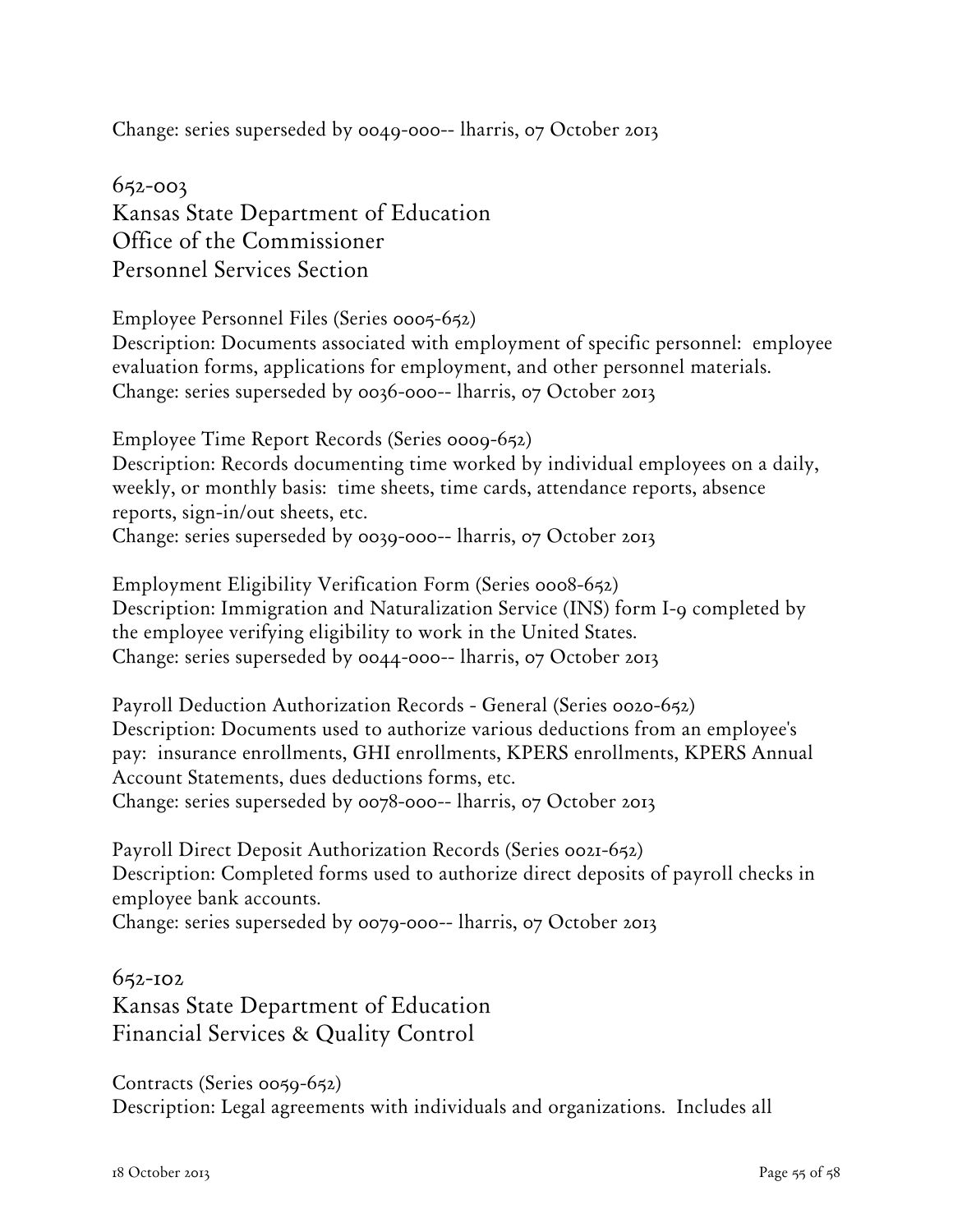associated documents, e.g.. DA-146 series. Change: series superseded by 0026-000-- lharris, 07 October 2013

# 652-103 Kansas State Department of Education Life Long Learning Special Education Admin Section

Correspondence - Routine (Series 0207-652) Description: Incoming and outgoing letters and memoranda which pertain only to routine matters handled in accordance with existing policy and procedures: requests for information, letters of transmittal, etc. Change: series superseded by 0028-000-- lharris, 07 October 2013

Employee Training Course Materials (Series 0212-652) Description: Record copy of manuals, syllabi, textbooks and other training aids created for agency sponsored employee training programs. Change: series superseded by 0040-000-- lharris, 07 October 2013

663-001 Board of Technical Professions

Budget Preparation Files - Annual (Series 0002-663)

Description: Documents used in the preparation of the annual agency budget: correspondence, draft requests, computer reports, notes, and other miscellaneous materials.

Change: supersede to general schedule 0016-000.-- dgarwood, 25 September 2013

Budget Requests and Appeals - Annual (Series 0003-663) Description: Copies of budgets submitted yearly to the state legislature for approval and subsequent appeals: DA forms 400 thru 518 and associated supporting documents.

Change: superseded to general schedule 0017-000.-- dgarwood, 25 September 2013

694-001 Kansas Commission on Veterans Affairs Central Office

Employment Applications - Not Hired (Series 0012-694)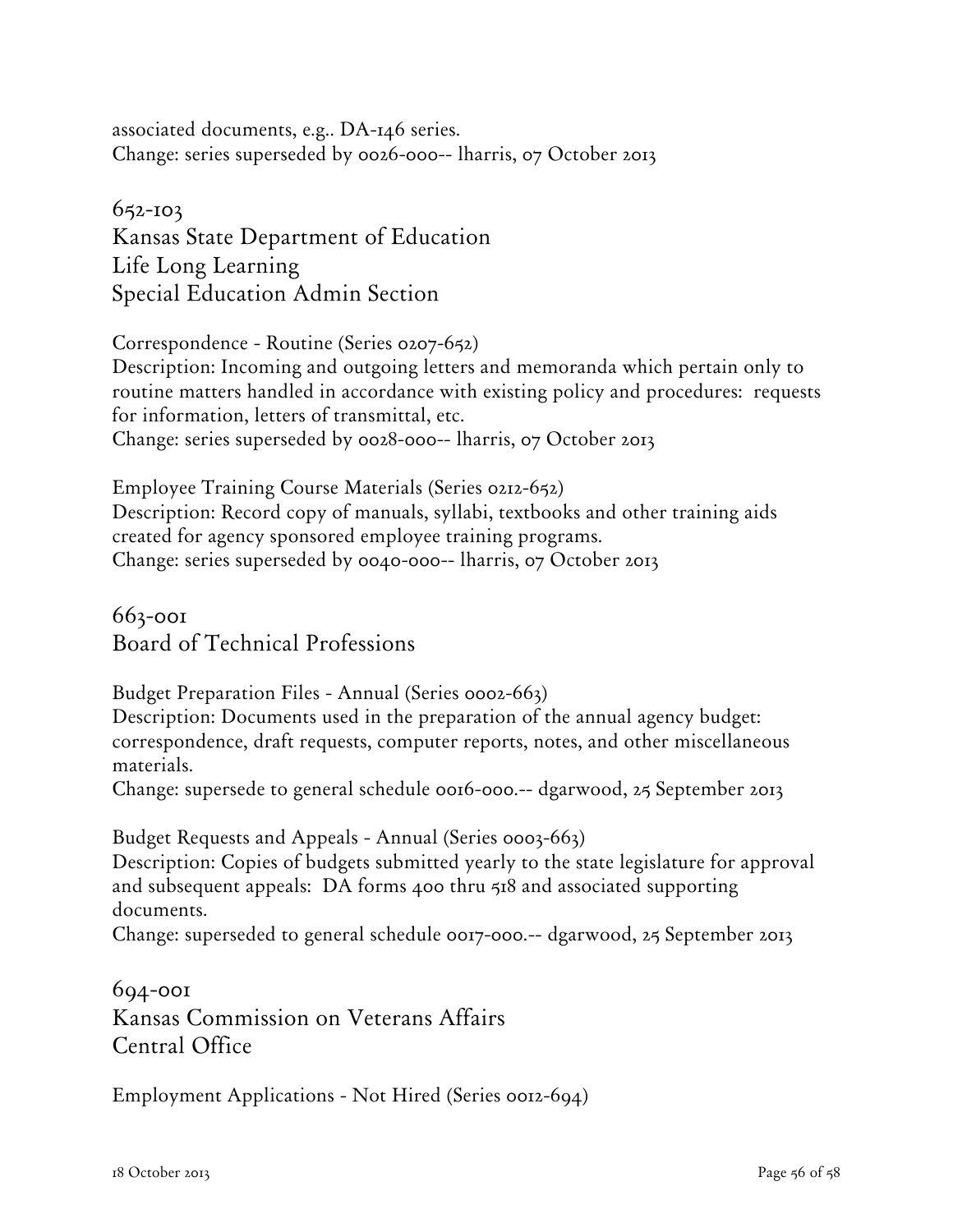Description: DA forms 203 and supplementary materials submitted by unsuccessful applicants for employment.

Change: supersede to general schedule 0043-000-- dgarwood, 25 September 2013

# 694-002 Kansas Commission on Veterans Affairs Kansas State Soldiers Home

Employment Applications - Not Hired (Series 0068-694) Description: DA forms 203 and supplementary materials submitted by unsuccessful applicants for employment. Change: supersede to general schedule 0043-000.-- dgarwood, 25 September 2013

694-003 Kansas Commission on Veterans Affairs Regional Office/Service Organizations

Employee Personnel Files (Series 0124-694) Description: Documents related to specific employees' employment at agency. Change: supersede to general schedule 0036-000.-- dgarwood, 25 September 2013

Employee Time Report Records (Series 0126-694)

Description: Records documenting time worked by individual employees on a daily, weekly, or monthly basis: time sheets, time cards, attendance reports, absence reports, sign-in/out sheets, etc.

Change: supersede to general schedule 0039-000.-- dgarwood, 25 September 2013

# 694-004 Kansas Commission on Veterans Affairs Field Service Offices

Employment Applications - Not Hired (Series 0149-694) Description: DA forms 203 and supplementary materials submitted by unsuccessful applicants for employment. Change: supersede to general schedule 0043-000.-- dgarwood, 25 September 2013

Inventory Records - Non-Expendable (Series 0150-694) Description: Copies of DA form 81 "Inventory" and related letters of transmittal. Change: supersede to general schedule 0061-000.-- dgarwood, 25 September 2013